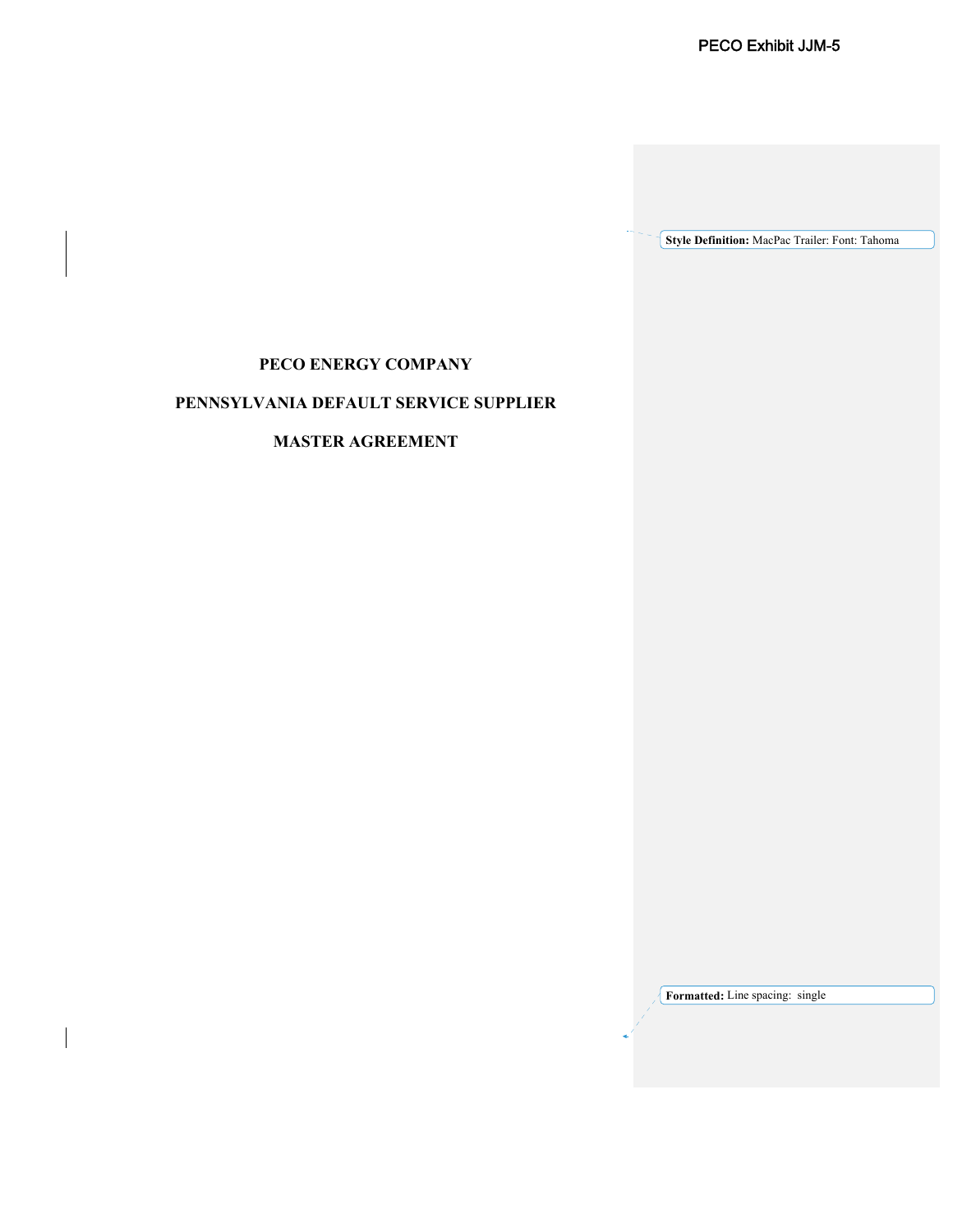## **TABLE OF CONTENTS**

|                   | PENNSYLVANIA DEFAULT SERVICE SUPPLIER MASTER                 |
|-------------------|--------------------------------------------------------------|
| <b>ARTICLE 1:</b> |                                                              |
| <b>ARTICLE 2:</b> |                                                              |
| 2.1               | Capacity In Which Company Is Entering Into This Agreement 12 |
| 2.2               |                                                              |
| 2.3               |                                                              |
| 2.4               |                                                              |
| 2.5               |                                                              |
| 2.5               |                                                              |
| 2.6               |                                                              |
| 2.7               |                                                              |
| 2.8               |                                                              |
| 2.9               |                                                              |
| 2.10              |                                                              |
| 2.11              |                                                              |
| <b>ARTICLE 3:</b> |                                                              |
| 3.1               |                                                              |
| 3.2               |                                                              |
| 3.3               |                                                              |
|                   | <b>ARTICLE 4: COMMENCEMENT AND TERMINATION OF</b>            |
| 4.1               |                                                              |
| 4.2.              |                                                              |
| 4.3               |                                                              |
| 4.4               |                                                              |
|                   |                                                              |
| 5.1               |                                                              |
| 5.2               |                                                              |
| 5.3               |                                                              |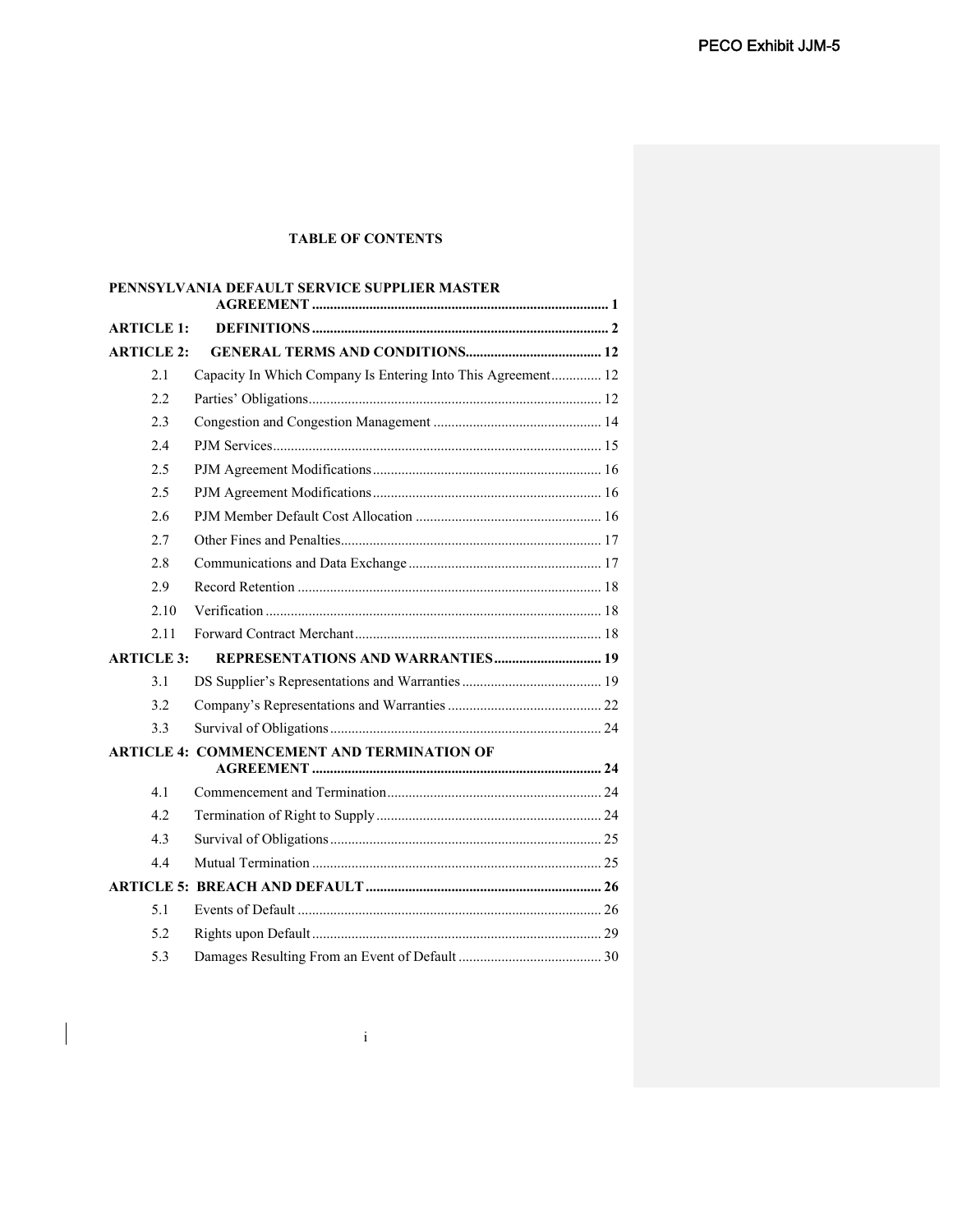|                    | 5.4               | Declaration of an Early Termination Date and Calculation of                  |  |  |
|--------------------|-------------------|------------------------------------------------------------------------------|--|--|
|                    | 5.5               |                                                                              |  |  |
|                    | 5.6               | Setoff of Payment Obligations of the Non-Defaulting Party 37                 |  |  |
|                    | 5.7               |                                                                              |  |  |
|                    | <b>ARTICLE 6:</b> |                                                                              |  |  |
|                    | 6.1               |                                                                              |  |  |
|                    | 6.2               |                                                                              |  |  |
|                    | 6.3               |                                                                              |  |  |
|                    | 6.4               |                                                                              |  |  |
|                    | 6.5               |                                                                              |  |  |
|                    | 6.6               |                                                                              |  |  |
|                    | 6.7               |                                                                              |  |  |
|                    | 6.8               |                                                                              |  |  |
|                    | 6.9               |                                                                              |  |  |
|                    | 6.10              |                                                                              |  |  |
|                    | 6.11              |                                                                              |  |  |
|                    | 6.12              |                                                                              |  |  |
|                    | <b>ARTICLE 7:</b> | PROCEDURES FOR ENERGY SCHEDULING,<br><b>CAPACITY RESOURCE SUBMISSION AND</b> |  |  |
|                    | 7.1               |                                                                              |  |  |
|                    | 7.2               |                                                                              |  |  |
|                    | 7.3               |                                                                              |  |  |
|                    | <b>ARTICLE 8:</b> | THE ENERGY SETTLEMENT/RECONCILIATION                                         |  |  |
|                    | 8.1               |                                                                              |  |  |
|                    | 8.2               |                                                                              |  |  |
|                    | <b>ARTICLE 9:</b> |                                                                              |  |  |
|                    | 9.1               |                                                                              |  |  |
|                    | 9.2               | Billing for DS Supplier's Obligations to Other Parties  54                   |  |  |
|                    | 9.3               | The DS Supplier Payment of Obligations to the Company  54                    |  |  |
| <b>ARTICLE 10:</b> |                   |                                                                              |  |  |
|                    | 10.1              |                                                                              |  |  |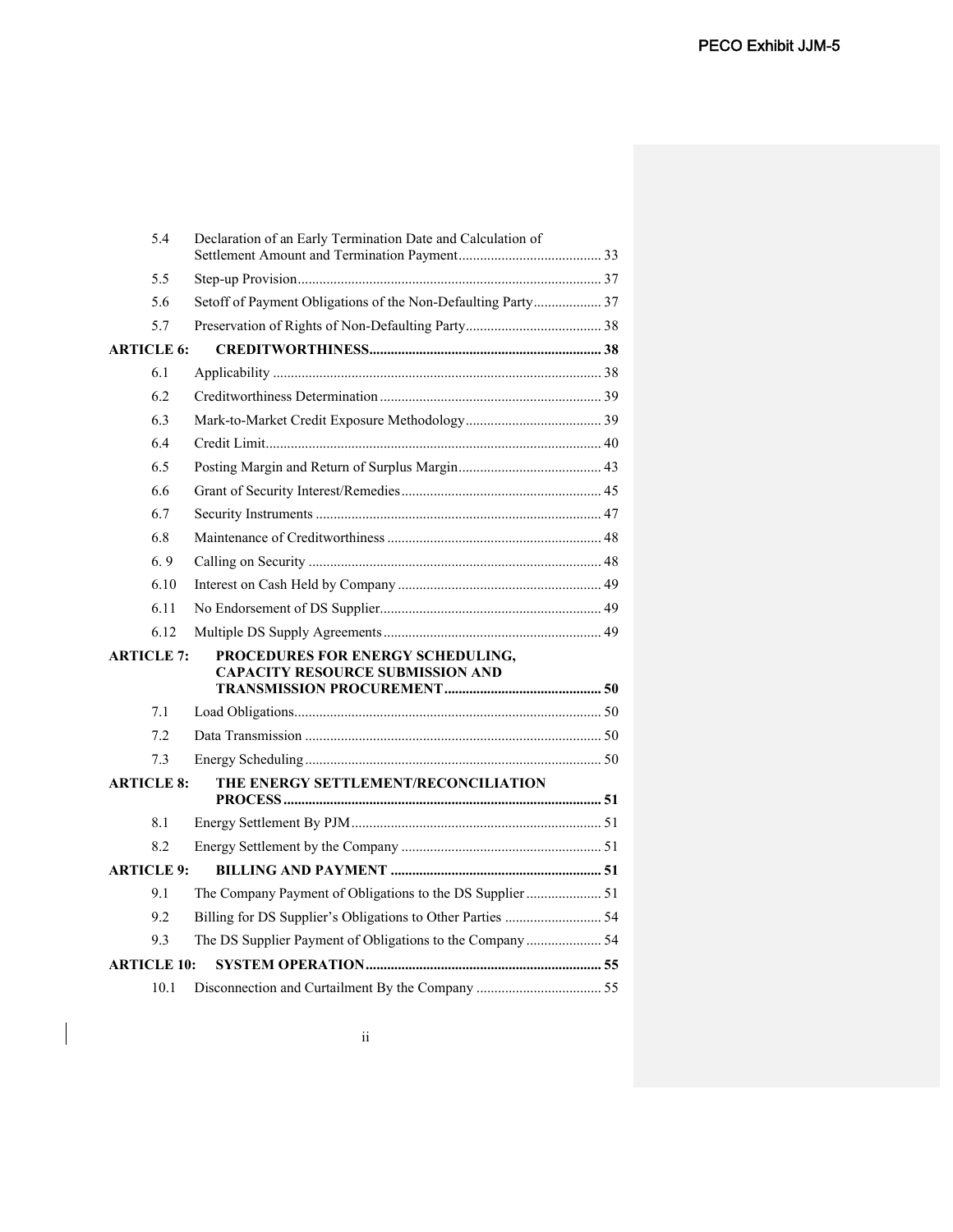| 10.2               |                                                                |  |
|--------------------|----------------------------------------------------------------|--|
| 10.3               |                                                                |  |
| 10.4               |                                                                |  |
| 10.5               |                                                                |  |
| <b>ARTICLE 11:</b> |                                                                |  |
| 11.1               |                                                                |  |
| 11.2               | Recourse to Agencies or Courts of Competent Jurisdiction  58   |  |
| <b>ARTICLE 12:</b> | REGULATORY AUTHORIZATIONS AND                                  |  |
|                    |                                                                |  |
| 12.1               |                                                                |  |
| 12.2               |                                                                |  |
| 12.3               | Energy Efficiency, Conservation, and Retail Market Programs 60 |  |
| <b>ARTICLE 13:</b> | <b>LIMITATION OF REMEDIES, LIABILITY AND</b>                   |  |
| 13.1               |                                                                |  |
| 13.2               |                                                                |  |
| <b>ARTICLE 14:</b> |                                                                |  |
| 14.1               |                                                                |  |
| 14.2               |                                                                |  |
| <b>ARTICLE 15:</b> |                                                                |  |
| 15.1               |                                                                |  |
| 15.2               |                                                                |  |
| <b>ARTICLE 16:</b> |                                                                |  |
| 16.1               |                                                                |  |
| 16.2               |                                                                |  |
| 16.3               |                                                                |  |
| 16.4               |                                                                |  |
| 16.5               |                                                                |  |
| 16.6               |                                                                |  |
| 16.7               |                                                                |  |
| 16.8               |                                                                |  |
| 16.9               |                                                                |  |
| 16.10              |                                                                |  |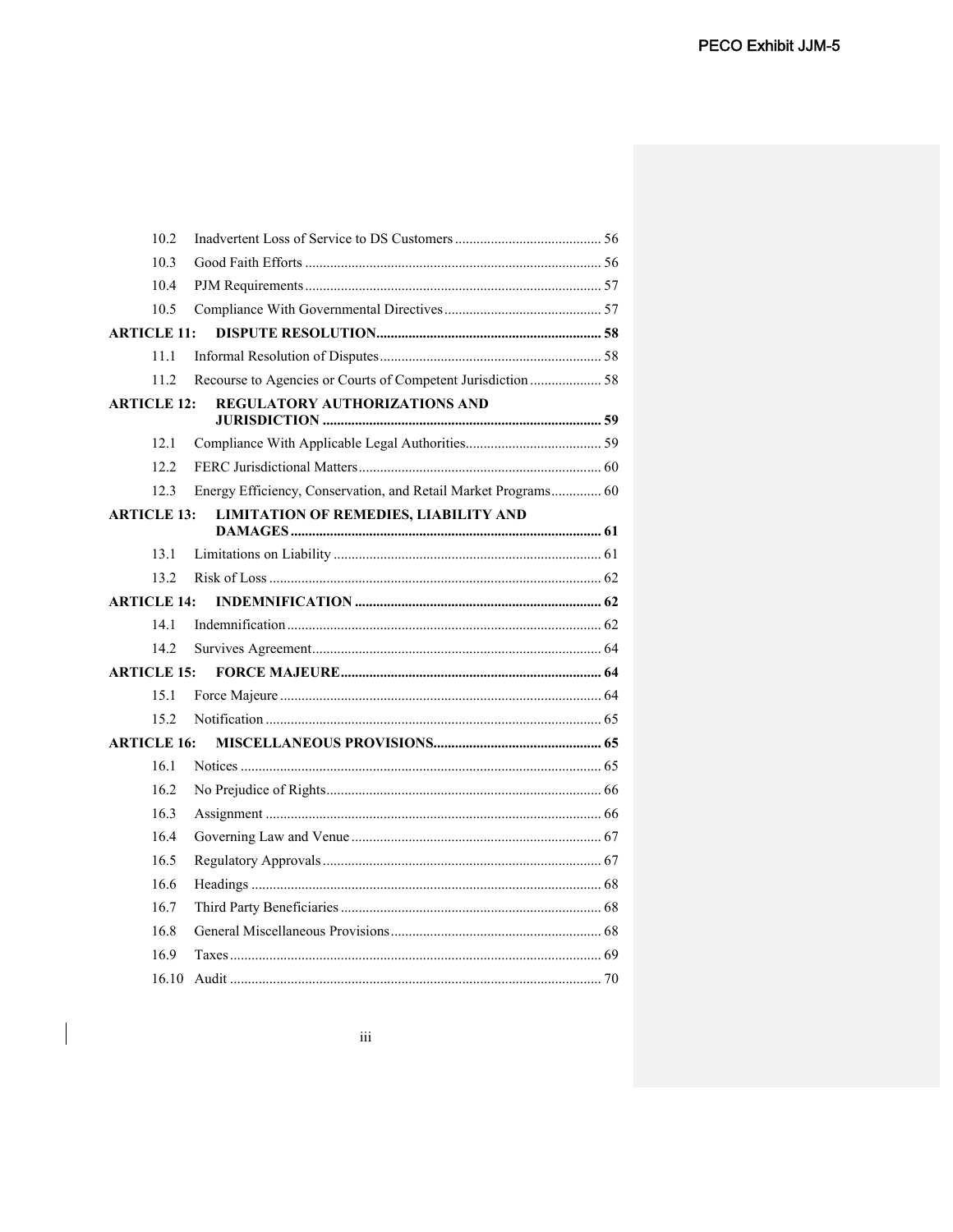| 16.15                                                                                                                  |
|------------------------------------------------------------------------------------------------------------------------|
| 16.16                                                                                                                  |
|                                                                                                                        |
| APPENDIX A - MAXIMUM UNSECURED CREDIT                                                                                  |
| <b>APPENDIX B - BUYER'S EXPOSURE CALCULATION</b><br><b>INFORMATION</b>                                                 |
| <b>APPENDIX C - DS SUPPLY SPECIFICATIONS</b>                                                                           |
| <b>EXHIBIT 1 - TRANSACTION CONFIRMATION</b>                                                                            |
| <b>EXHIBIT 2 - FORM OF NOTICE</b>                                                                                      |
| <b>EXHIBIT 3 - FORM OF P.IM DECLARATION OF AUTHORITY</b>                                                               |
| APPENDIX D - RESPONSIBILITIES FOR PJM BILLING LINE ITEMS<br>AS DEFINED IN APPLICABLE PJM AGREEMENT OR<br><b>MANUAL</b> |
| APPENDIX E - DS SUPPLIER'S OBLIGATIONS FOR AEPS<br><b>COMPLIANCE</b>                                                   |
| <b>APPENDIX F - LETTER OF CREDIT DOCUMENTATION</b>                                                                     |
|                                                                                                                        |
| <b>APPENDIX H GENERATION SUPPLY REPORT</b>                                                                             |

**Formatted:** Normal  $+ - - -$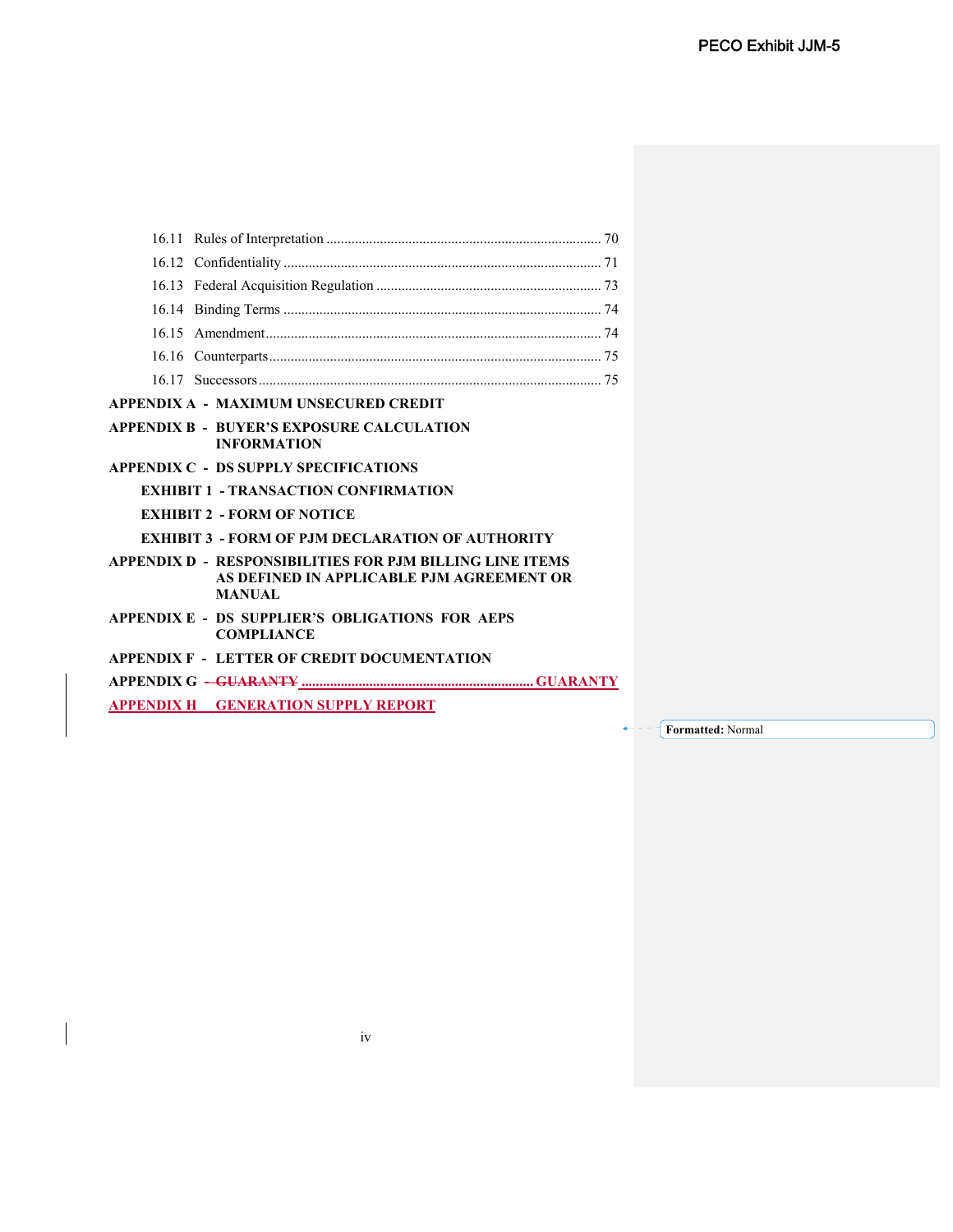# **PENNSYLVANIA DEFAULT SERVICE SUPPLIER MASTER AGREEMENT**

**THIS DEFAULT SERVICE SUPPLIER MASTER AGREEMENT**, made and entered into this \_\_\_\_\_ day of \_\_\_\_\_\_\_\_\_, \_\_\_\_ ("Effective Date") by and between PECO ENERGY COMPANY (the "Company" and "Buyer"), a corporation and a public utility organized and existing under the laws of the Commonwealth of Pennsylvania and **[INSERT NAME OF SUPPLIER]** ("DS Supplier"), the Company and the DS Supplier hereinafter sometimes referred to collectively as the "Parties", or individually as a "Party",

### **WITNESSETH**:

**WHEREAS**, the Company is an electric public utility engaged, inter alia, in providing retail electric service within its service territory located in the Commonwealth of Pennsylvania; and

**WHEREAS,** the Pennsylvania Public Utility Commission ("PaPUC" or "Commission") Orders issued pursuant to the Electricity Generation Customer Choice and Competition Act, 66 Pa.C.S. §§ 2801-2812, direct Buyer to supply electric service to Default Service Load within Buyer's Pennsylvania franchise service territory; and

**WHEREAS**, the PaPUC has found that, for periods further identified in Appendix C and Transaction Confirmation(s) under this Agreement it would serve the public interest for the Company to secure Default Service Supply ("DS Supply") through a competitive procurement process ("DS Solicitation") and the PaPUC has approved such a process; and

**WHEREAS**, the Company has conducted and completed a successful DS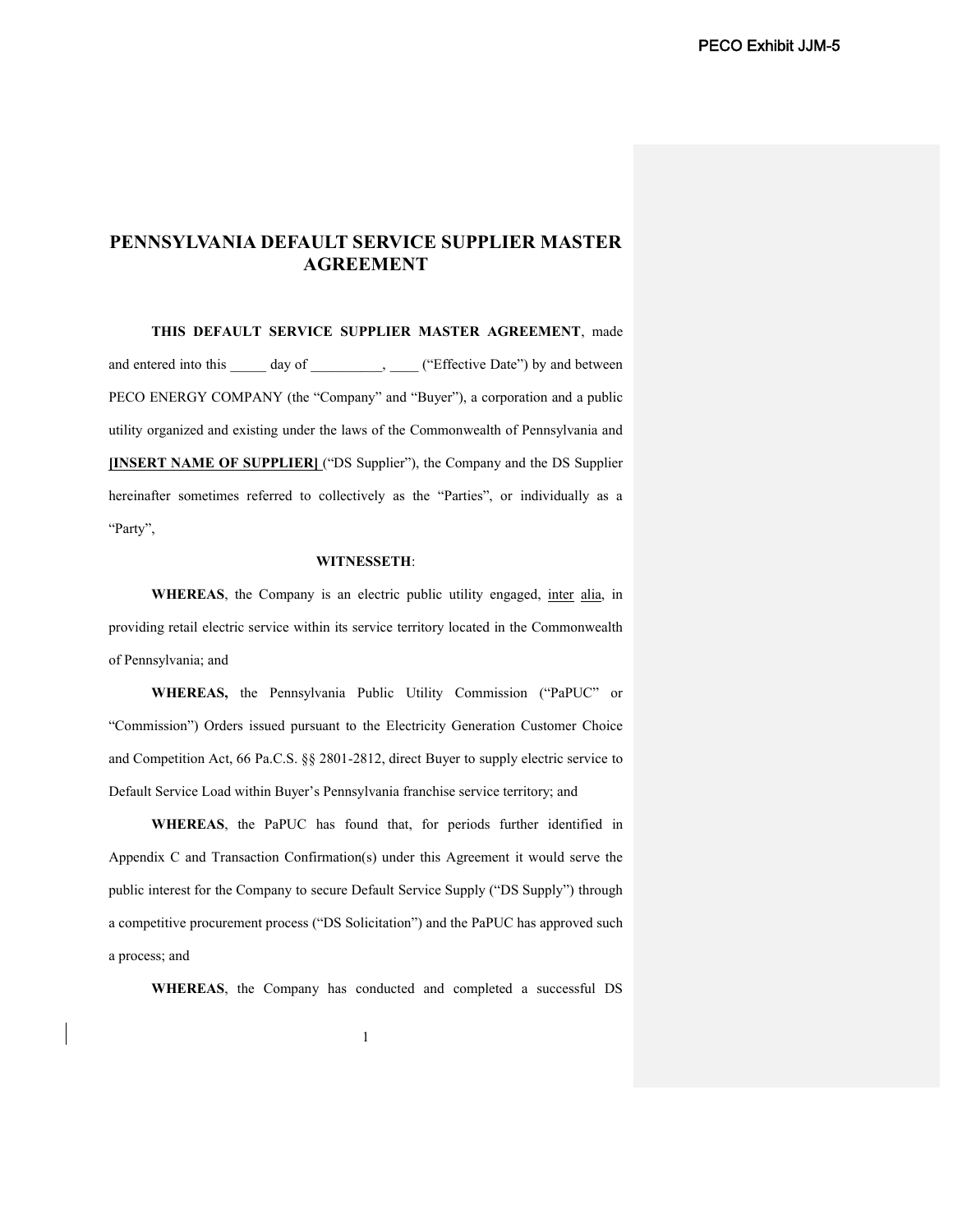Solicitation for the provision of DS Supply, and the DS Supplier was one of the winning bidders in the DS Solicitation; and

**WHEREAS**, pursuant to the competitive bidding procedures of the DS Solicitation, the Company and the DS Supplier desire to enter into this Agreement setting forth their respective rights and obligations concerning the provision of DS Supply.

**NOW, THEREFORE**, in consideration of the mutual covenants and promises set forth below, and for other good and valuable consideration, the receipt and sufficiency of which are hereby acknowledged, the Parties hereto, intending to be legally bound, hereby covenant, promise and agree as follows:

## **ARTICLE 1: DEFINITIONS**

Any capitalized or abbreviated term not elsewhere defined in this Agreement shall

have the definition set forth in this Article.

**Alternative Energy Credit or "AEC"** – Shall have the meaning ascribed thereto in the AEPS Act.

**AEPS Act** – The Pennsylvania Alternative Energy Portfolio Standards Act, 73 P.S. §§ 1648.1-1648.8.

**Affiliate –** Shall mean, with respect to any entity, any other entity that, directly or indirectly, through one or more intermediaries, controls, or is controlled by, or is under common control with, such entity. For this purpose, "control" means the direct or indirect ownership of fifty percent (50%) or more of the outstanding capital stock or other equity interests having ordinary voting power.

**Allocated AECs** – Shall mean the types and amounts of AECs specified on Appendix E and a Transaction Confirmation.

**Alternative Energy Portfolio Standards or "AEPS"** – Standards requiring that a certain amount of electric energy sold to retail electric customers in the Commonwealth of Pennsylvania be comprised of electricity generated from alternative energy sources, as measured by AECs, in accordance with the requirements of the AEPS Act and provisions of the Electricity Generation Customer Choice and Competition Act, 66 Pa.C.S. §§ 2812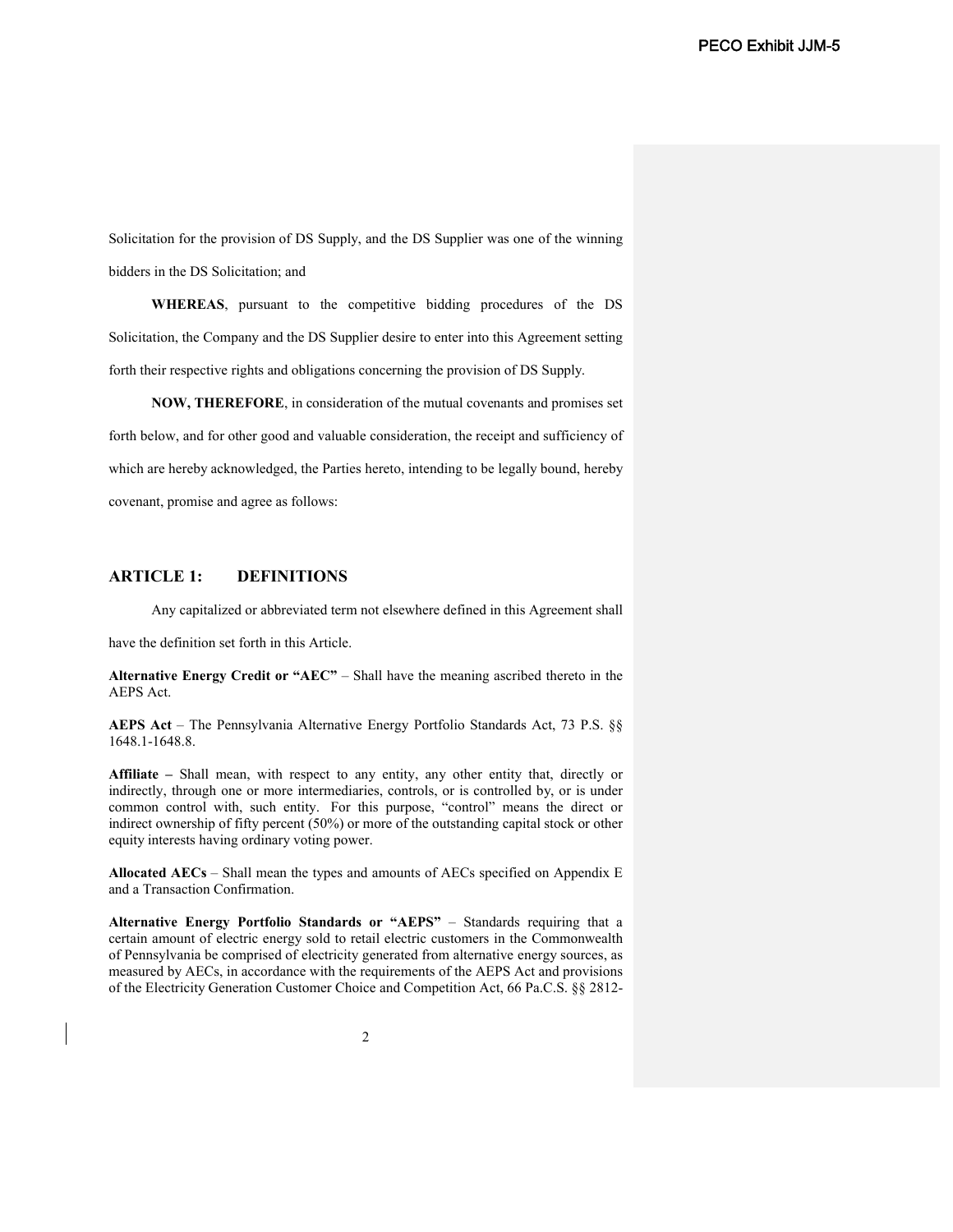14, in effect on the Effective Date including, without limitation, any subsequent increases in Tier I requirements under 66 Pa.C.S. § 2814.

**Ancillary Services** – Shall have the meaning ascribed thereto in the PJM Agreements.

**Applicable Legal Authorities** – Those federal and Pennsylvania statutes and administrative rules and regulations that govern the electric utility industry in Pennsylvania, as they may be amended from time to time.

**Auction Revenue Rights or "ARRs"** – The current or any successor congestion management mechanisms as may be employed by PJM (whether set forth in the PJM Agreements or elsewhere) for the purpose of allocating financial congestion hedges or financial transmission auction revenue rights. As currently defined by PJM, ARRs are entitlements allocated annually by PJM which entitle the holder to receive an allocation of the revenues from the annual auction of financial transmission rights conducted by PJM pursuant to the PJM Agreements.

**Bankruptcy Code** – Those laws of the United States of America related to bankruptcy, codified and enacted as Title 11 of the United States Code, entitled "Bankruptcy" and found at 11 U.S.C. § 101 et seq., as such laws may be amended, modified, replaced or superseded from time to time.

**Billing Month** – Each calendar month during the term of this Agreement.

**Business Day** – Any day on which the Company's and PJM's corporate offices are open for business and commercial banks are not authorized or required to close in New York, New York.

**Capacity** – "Unforced Capacity" as set forth in the PJM Agreements, or any successor, measurement of the capacity obligation of a Load Serving Entity as may be employed in PJM (whether set forth in the PJM Agreements or elsewhere).

**Charge** – Any fee, charge or other amount that is billable by the Company to the DS Supplier under this Agreement.

**Commercial Class –** Group of Rate Schedules that comprise the Commercial Class for DS Supply and itemized in Appendix C.

**Company** – PECO Energy Company.

**Costs** – With respect to the Non-Defaulting Party, brokerage fees, commissions and other similar transaction costs and expenses reasonably incurred by such Party either in terminating any arrangement pursuant to which it has hedged its obligations or entering into new arrangements which replace Transaction(s) under this Agreement; and all reasonable attorneys' fees and expenses incurred by the Non-Defaulting Party in connection with the termination of this Agreement.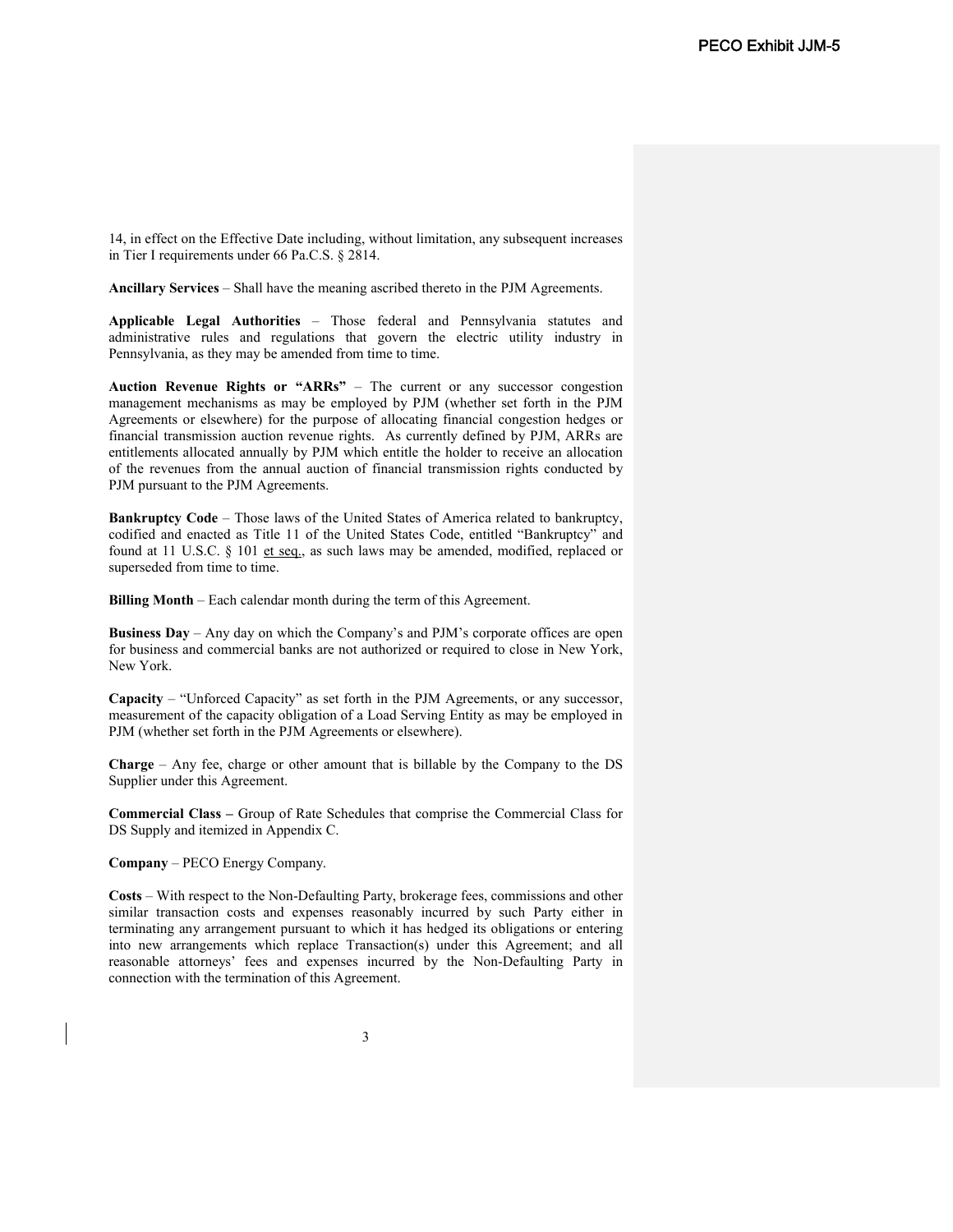**Customer** – Any person or entity who enters a contractual agreement with the Company to receive retail electric service including, without limitation, all persons or entities taking service under a retail tariff, eligible to receive competitive electricity supply from an EGS or DS, respectively, in accordance with the Applicable Legal Authorities.

**Damages** – Financial compensation from the Defaulting Party to the Non-Defaulting Party associated with the occurrence of an Event of Default or an Early Termination of this Agreement. This compensation shall be assessed pursuant to Article 5 of this Agreement.

**Defaulting Party –** A Party to this Agreement that has caused or precipitated an Event of Default or an Early Termination of this Agreement.

**Default Service or "DS"** – Electric generation service that is provided at retail pursuant to the Applicable Legal Authorities under the Company's retail electric tariffs and under any other agreements or arrangements between the Company and Customers, to any Customer that is not being served by an EGS.

**Default Allocation Assessment –** shall have the meaning ascribed to it under the PJM Agreements.

**Delivery Period –** The delivery period specified in an Appendix C Transaction Confirmation.

**Delivery Point –** Means the applicable zone of the Company as designated by PJM.

**DS Customer(s) –** Retail customers who are provided Default Service pursuant to the terms of this Agreement, the Applicable Legal Authorities and the Company's retail tariffs.

**DS Fixed Percentage** – The percentage of DS Supply provided at a fixed price, as set forth in Appendix C.

**DS Fixed Price** – The price in dollars per MWh, as set forth in Appendix C hereto, as determined pursuant to the DS Solicitation.

**DS Load** – The aggregate load of DS Customers being provided DS Supply, except with respect to the Residential Class, less a fractional percentage of committed energy and capacity obtained under contract with Allegheny Electric Cooperative, Inc. for supply from the New York Power Authority.

**DS Solicitation –** The competitive bidding processes, procedures and rules employed by the Company to competitively procure DS Supply for purposes of this Agreement.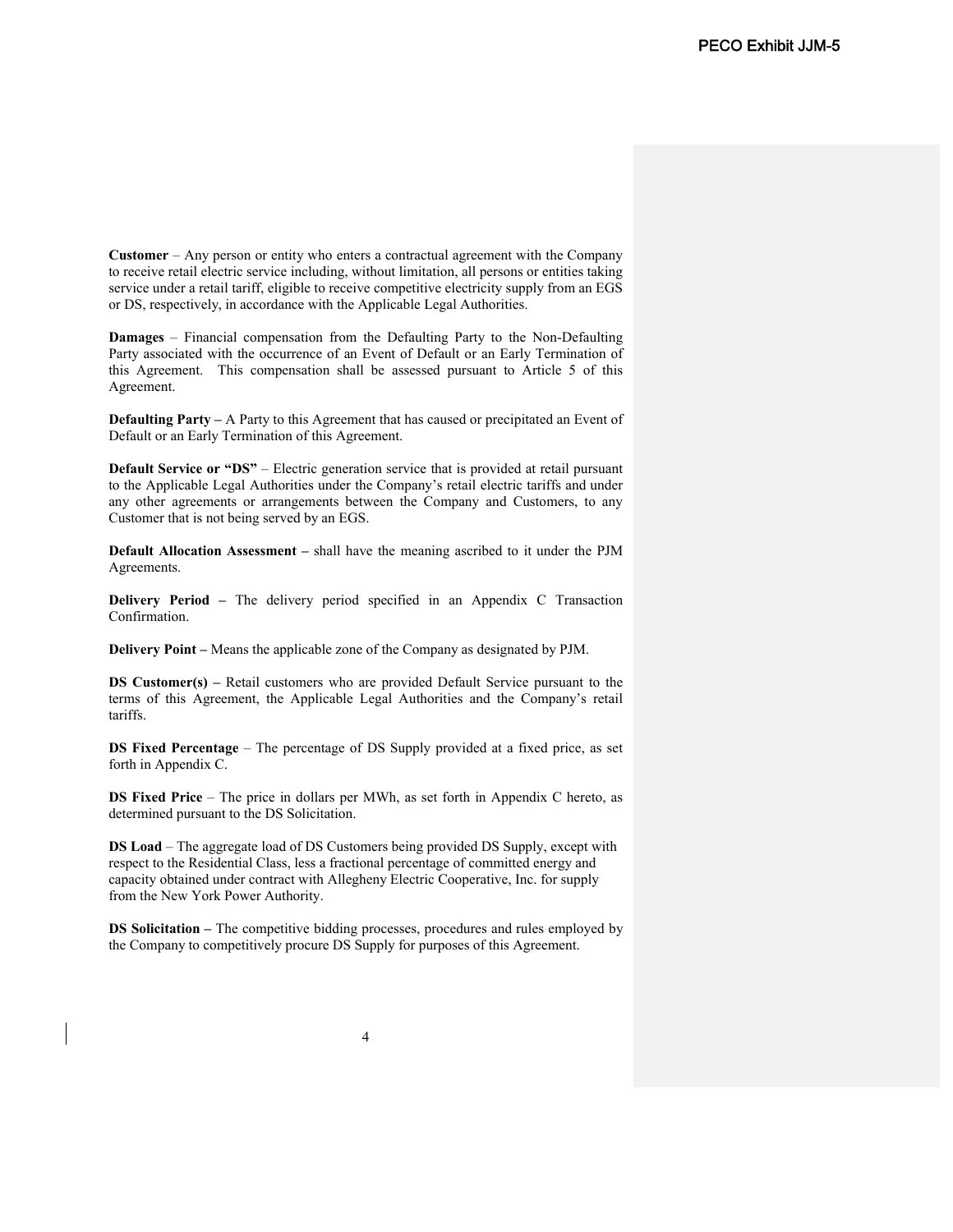**DS Supplier** – An entity that (i) has been selected through the DS Solicitation and has accepted the obligations and associated rights to provide DS Supply to the Company for DS Customers in accordance with the Applicable Legal Authorities, (ii) has entered into this Agreement with the Company as a Party, and (iii) is a PJM Member and registered with PJM as a LSE.

**DS Supplier Representative –** Any officer, director, employee, consultant, contractor, or other agent or representative of the DS Supplier in connection with the DS Supplier's activity under this Agreement. To the extent the DS Supplier is a division or group of a company, the term DS Supplier Representative does not include any person in that company who is not part of the DS Supplier division or group.

**DS Supplier Responsibility Share** – The fixed percentage share of the Company's DS Load for which the DS Supplier is responsible as set forth in Appendix C.

**Default Service Supply or "DS Supply"** – All necessary Energy, Capacity, AECs for AEPS Act compliance, Ancillary Services, and transmission services including Network Integration Transmission Service, all transmission and distribution losses and congestion and imbalance costs associated with the provision of such services, and such other services or products that the DS Supplier may be required, by PJM or any governmental body having jurisdiction, to provide in order to meet the DS Supplier Responsibility Share for serving DS Load under this Agreement and as detailed in Appendix C. For the avoidance of doubt, (i) any reference in this Agreement to any other agreement for DS Supply shall include any agreement between the Parties for the provision of Energy to serve DS Load, even if such other agreement does not require delivery of additional products (e.g., Capacity); and (ii) DS Load shall include unaccounted for energy, as reflected in PJM settlement volumes (including adjustments required by PJM for PJM's derating in conjunction with implementation of marginal losses as appropriate per PJM Agreements).

**DS Tariffs** – The Company's existing schedules of rates and services provided to retail customers as currently on file with the Commission and on the Company's website at EDC website, as they may be amended from time to time.

**DS Variable Percentage –** The percentage of DS Supply provided at a variable price, as set forth in Appendix C hereto**.**

**DS Variable Price –** The price in dollars per MWh, as set forth in Appendix C hereto.

**Early Termination** – Termination of this Agreement prior to the end of the term due to the occurrence of an Event of Default as specified in Section 5.2 of this Agreement and the declaration of Early Termination.

**Early Termination Date** – The date upon which an Early Termination becomes effective as specified in Section 5.2 of this Agreement.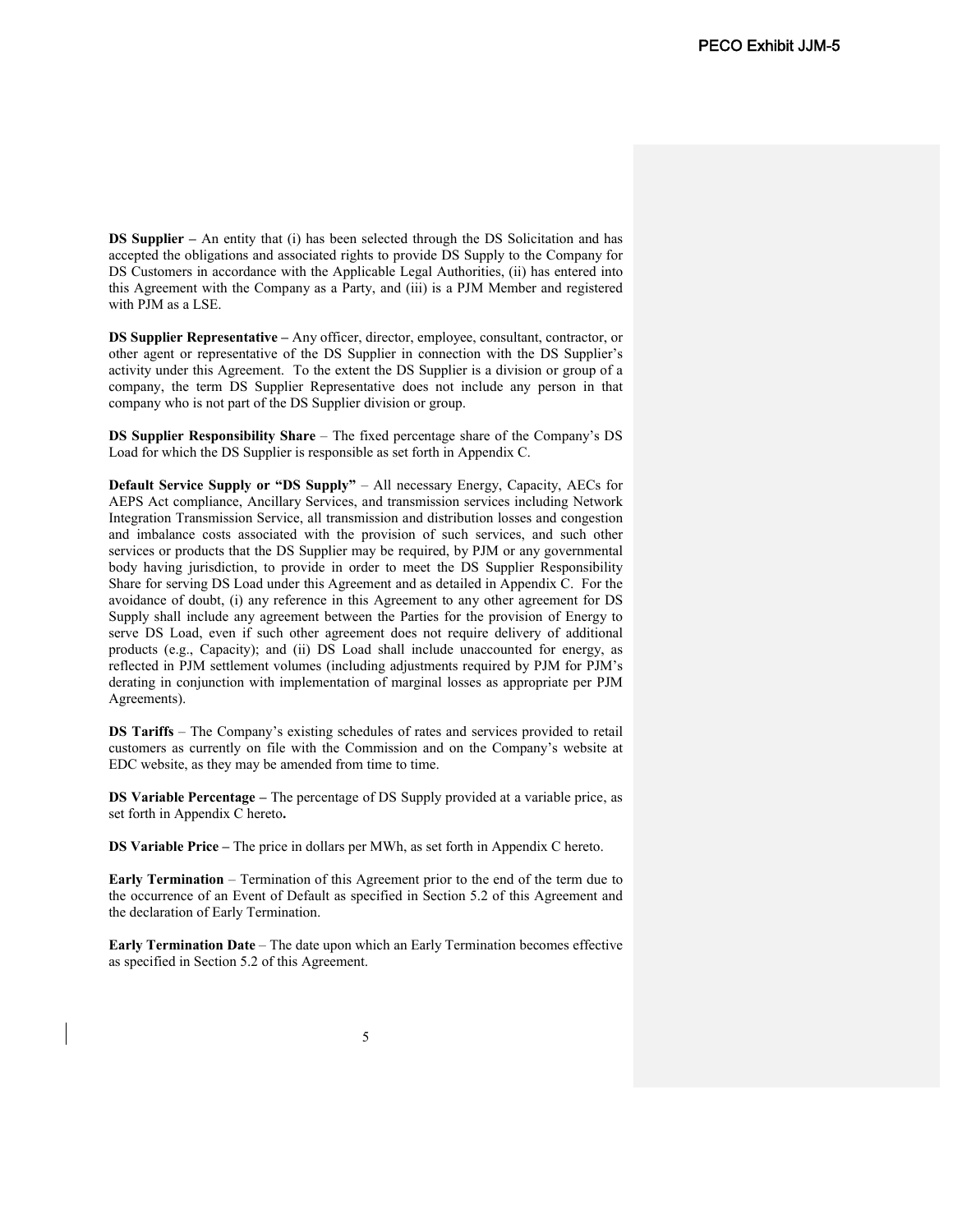**Effective Date** - The date specified above as the effective date.

**Electric Distribution Company or "EDC"** – A public utility providing facilities for the transmission and distribution of electricity to retail customers in Pennsylvania.

**Electric Generation Supplier or "EGS"** – A person or entity that is duly certified by the Commission to offer and provide competitive electric supply to retail customers located in the Commonwealth of Pennsylvania.

**Emergency**  $-$  (i) an abnormal system condition requiring manual or automatic action to maintain system frequency, or to prevent loss of firm load, equipment damage, or tripping of system elements that could adversely affect the reliability of an electric system or the safety of persons or property; or (ii) a condition that requires implementation of Emergency Operations Procedures as defined in the PJM Agreements or PJM manuals; or (iii) any other condition or situation that the Company or PJM deems imminently likely to endanger life or property or to affect or impair the Company's electrical system or the electrical system(s) of other(s) to which the Company's electrical system is directly or indirectly connected (a "Connected Entity"). Such a condition or situation may include, but shall not be limited to, potential overloading of the Company's transmission and/or distribution circuits, PJM minimum generation ("light load") conditions, or unusual operating conditions on either the Company's or a Connected Entity's electrical system, or conditions such that the Company is unable to accept Energy from the DS Supplier without jeopardizing the Company's electrical system or a Connected Entity's electrical system. Other additional emergencies can only be declared by PJM, FERC, or the PaPUC.

**Energy** – Three-phase, 60-cycle alternating current electric energy, expressed in units of kilowatt-hours or megawatt-hours.

**Event of Default** – A Party's breach of obligations under this Agreement as set forth in Article 5 of this Agreement.

**FERC** – The Federal Energy Regulatory Commission.

**Final Monthly Energy Allocation or "FMEA"** – A quantity of Energy which, for any Billing Month, is the PMEA adjusted for any billing or metering data received subsequent to the calculation of PMEA of which PJM is notified within 60 days.

**Force Majeure –** Shall mean an event or circumstance which prevents one Party from performing its obligations under one or more transactions, such as riots or revolutions, demands or embargoes of the United States Government, fire, flood, drought, insurrection, acts of God which are not within the reasonable control of, or the results of the negligence of the affected Party and which, by the exercise of due diligence, the Party is unable to mitigate or avoid or cause to be avoided. Notwithstanding the foregoing, under no circumstance shall an event of Force Majeure be based on: (i) the loss or failure of DS Supplier's supply; (ii) DS Supplier's ability to sell the DS Supply at a price greater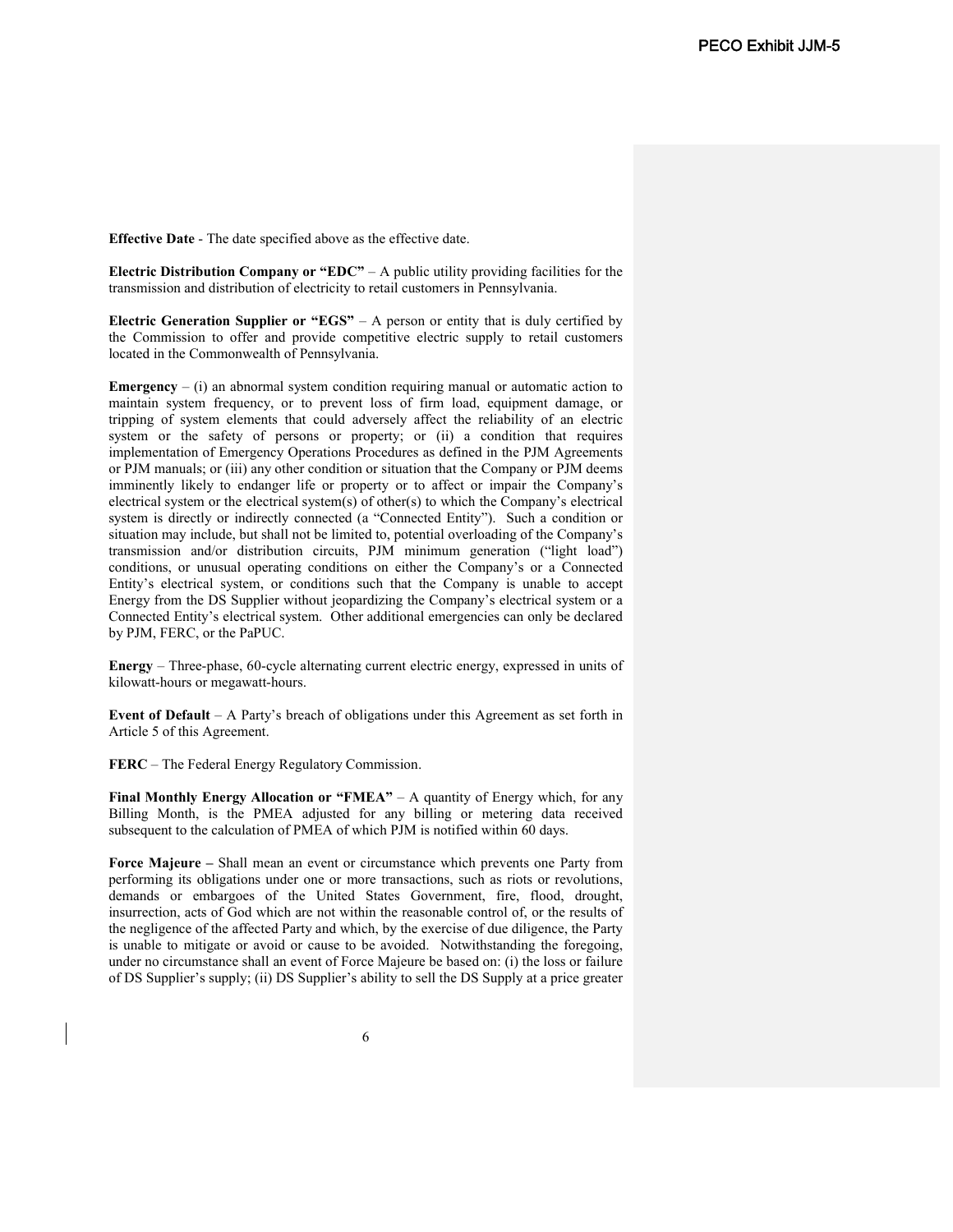than that received under any Transaction; (iii) curtailment by a utility transmitting DS Supply; (iv) the Company's ability to purchase the DS Supply at a price lower than paid under any Transaction; (v) any change in requirements of any governmental authority; or (vi) labor stoppage or lockout.

**Forward Market Price** – The price for On-peak Energy Forward Price and Off-peak Energy Forward Price as determined by averaging concurrent broker quotes obtained by the Company for the Market Price Hub as available.

**Gains** – With respect to any Party, an amount equal to the present value of the economic benefit to it, if any (exclusive of Costs), resulting from an Early Termination of this Agreement, determined in a commercially reasonable manner.

**Generator Attribute Tracking System or "GATS"** - the system owned and operated by PJM Environmental Information Services, Inc. to provide reporting and tracking services to its subscribers in support of the AEPS Act, or any successor credit registry selected by the PaPUC. (As specified in Appendix E)

**Guaranty** – A guaranty, suretyship, hypothecation agreement, margins or security agreement or any other document in the form attached to this DS Supplier Master Agreement or other form approved by the Company.

**Guarantor** – Any party having the authority and agreeing to guarantee the DS Supplier's financial obligations under this Agreement, recognizing that such party shall be obligated to meet the Company's creditworthiness requirements specified in this Agreement for such DS Supplier.

**Industrial Class -** Group of Rate Schedules that comprise the Industrial Class for the DS Supply and itemized in Appendix C.

**Interest Index** – The average Federal Funds Effective Rate for the period of time the funds are on deposit. The Federal Funds Effective Rate is published daily on the Federal Reserve website (http://www.federalreserve.gov/releases/h15/update/).

**Kilowatt or "kW"** – Unit of measurement of useful power equivalent to 1000 watts.

**Kilowatt-hour or "kWh"** – One kilowatt of electric power used over a period of one hour.

**Load Serving Entity or "LSE"** – An entity that has been granted the authority or has an obligation pursuant to state or local law, regulation or franchise to sell electricity to retail customers located within the PJM Control Area as that term is defined in the PJM Agreements or in successor, superseding or amended versions of the PJM Agreements that may take effect from time to time over the term of this Agreement.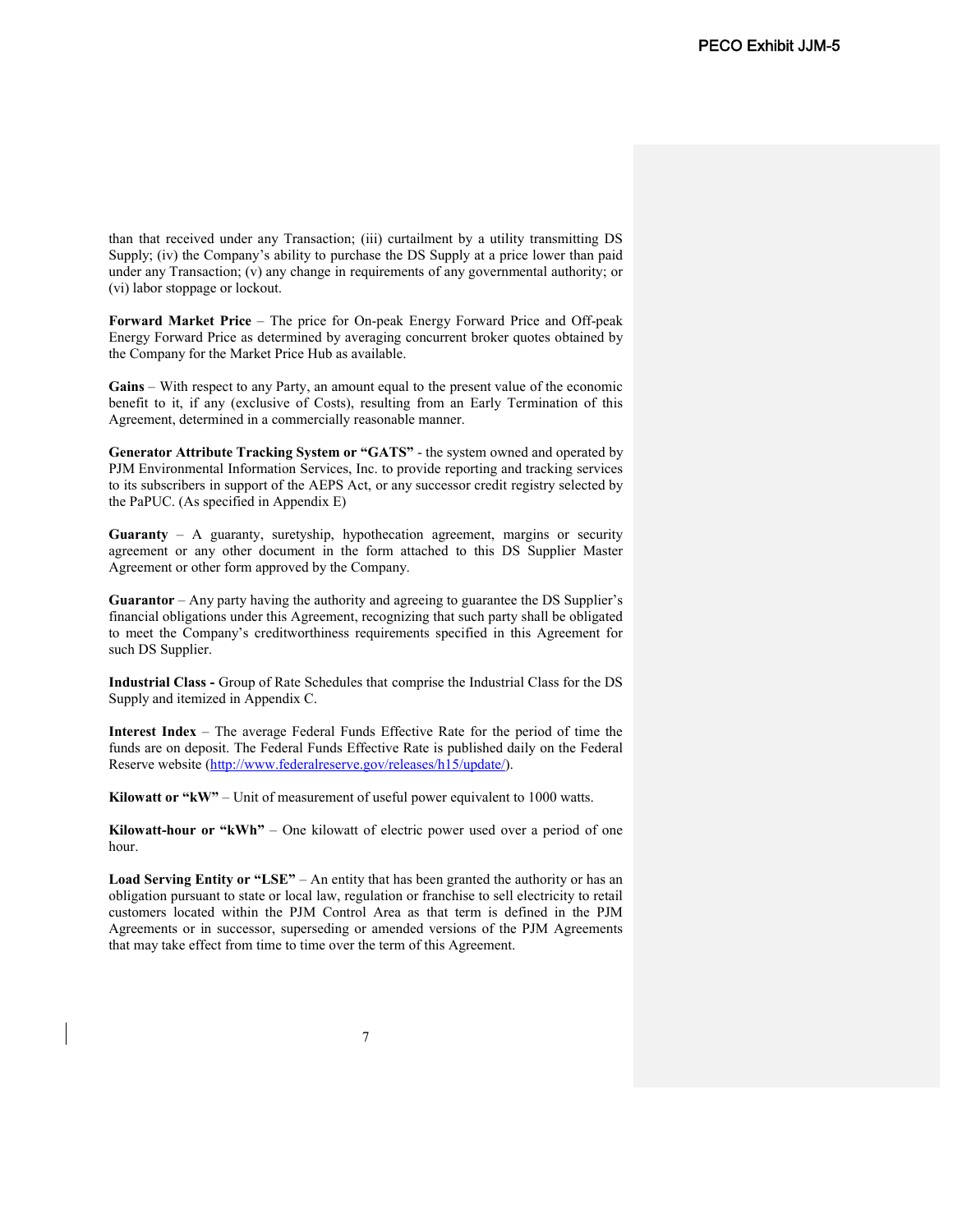**Losses** – With respect to any Party, an amount equal to the present value of the economic loss to it, if any (exclusive of Costs), resulting from an Early Termination of this Agreement, determined in a commercially reasonable manner.

**Margin** – The amount by which the Total Exposure Amount exceeds the DS Supplier's, or Guarantor's, credit limit as defined in Section 6.4.

**Mark-to-Market ("MtM") Exposure Amount** – An amount calculated daily for each DS Supplier reflecting the total MtM credit exposure to the Company due to fluctuations in market prices for Energy. The methodology for calculation of the MtM credit exposure is illustrated in Appendix B.

**Market Price Hub -** A liquid pricing point located within PJM's geographic footprint, as specified in Appendix B.

**Maximum Credit Limit** – The lesser of the applicable percentage of TNW or the applicable credit limit cap as specified in Section 6.4 of this Agreement.

**Megawatt or MW** – One thousand kilowatts.

**Megawatt-hour or MWh** – One megawatt of electric power used over a period of one hour.

**Merger Event** – When a DS Supplier consolidates or amalgamates with, or merges into or with, or transfers all or substantially all of its assets to another entity and either (i) the resulting entity fails to assume all of the obligations of such DS Supplier hereunder as determined in the sole discretion of the Company or (ii) the benefits of any credit support provided pursuant to Article 6 of this Agreement fail to extend to the performance by such resulting, surviving or transferee entity of the DS Supplier's obligations hereunder, and the resulting entity or its guarantor fails to meet the creditworthiness requirements of this Agreement as determined in the sole discretion of the Company.

**Minimum Rating** – A minimum senior unsecured debt rating as defined in Appendix A of this Agreement.

**Minimum Transfer Amount** - \$100,000.

**NERC** – The North American Electric Reliability Council or its successor.

**Network Integration Transmission Service or "NITS" –** "Network Integration Transmission Service" under the PJM Agreements in effect as of the date of this Agreement, or its successor, superseding or amended versions of the PJM Agreements that may take effect from time to time over the term of this Agreement. In the event the PJM Agreements are modified such that "Network Integration Transmission Service" is no longer offered, Network Integration Transmission Service shall mean the type of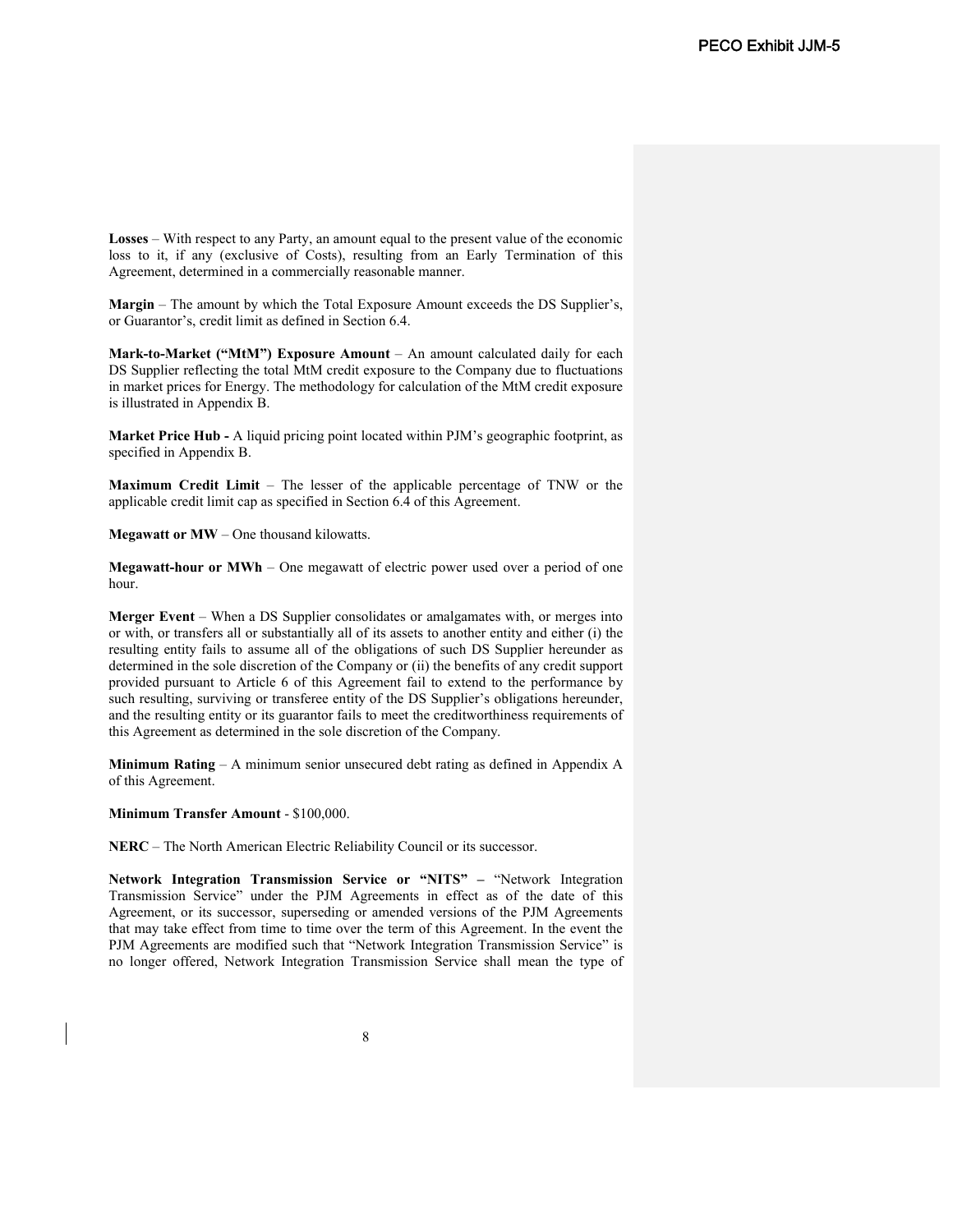transmission service offered under the PJM Agreements that is accorded the highest level of priority for scheduling and curtailment purposes.

**Non-Defaulting Party** - A Party to this Agreement who, at the time an Event of Default occurs, is not itself in default of this Agreement and has not otherwise caused or precipitated an Event of Default or Early Termination of this Agreement.

**Off-Peak Energy Forward Price** - Shall mean the price for Off-Peak Hours for each Billing Month of the delivery period stated in terms of \$/MWh as based on the most recent publicly available information and/or quotes from Reference Market Makers on forward energy transactions occurring at the Market Price Hub. In the event that the Market Price Hub is no longer available or no longer representative of a transparent trading hub, the Parties will negotiate in good faith to agree upon an alternate liquid price.

**On-Peak Energy Forward Price** – Shall mean the price for On-Peak Hours for each Billing Month of the delivery period stated in terms of \$/MWh as based on the most recent publicly available information and/or quotes from Reference Market Makers on forward energy transactions occurring at the Market Price Hub. In the event that the Market Price Hub is no longer representative of a transparent trading hub, the Parties will negotiate in good faith to agree upon an alternate liquid price.

**PaPUC or Commission** – The Pennsylvania Public Utility Commission or its successor.

**PJM** – PJM Interconnection L.L.C. or its successor.

**PJM Agreements** – The PJM OATT, PJM RAA, PJM OA and all other PJM agreements, procedures, manuals and documents applicable to the Transactions covered by or relating to this Agreement.

**PJM Control Area** – That certain Control Area encompassing electric systems in parts of Delaware, Illinois, Indiana, Kentucky, Maryland, Michigan, New Jersey, North Carolina, Ohio, Pennsylvania, Tennessee, Virginia, West Virginia, and the District of Columbia, as may be modified from time to time, and which is recognized by the North American Electric Reliability Council as the "PJM Control Area".

**PJM Member** – A member in good standing of PJM that satisfies the requirements to conduct business with PJM.

**PJM OA** – The PJM Operating Agreement or the successor, superseding or amended version of the PJM Operating Agreement that may take effect from time to time.

**PJM OATT** – The PJM Open Access Transmission Tariff or the successor, superseding or amended version of the PJM Open Access Transmission Tariff that may take effect from time to time.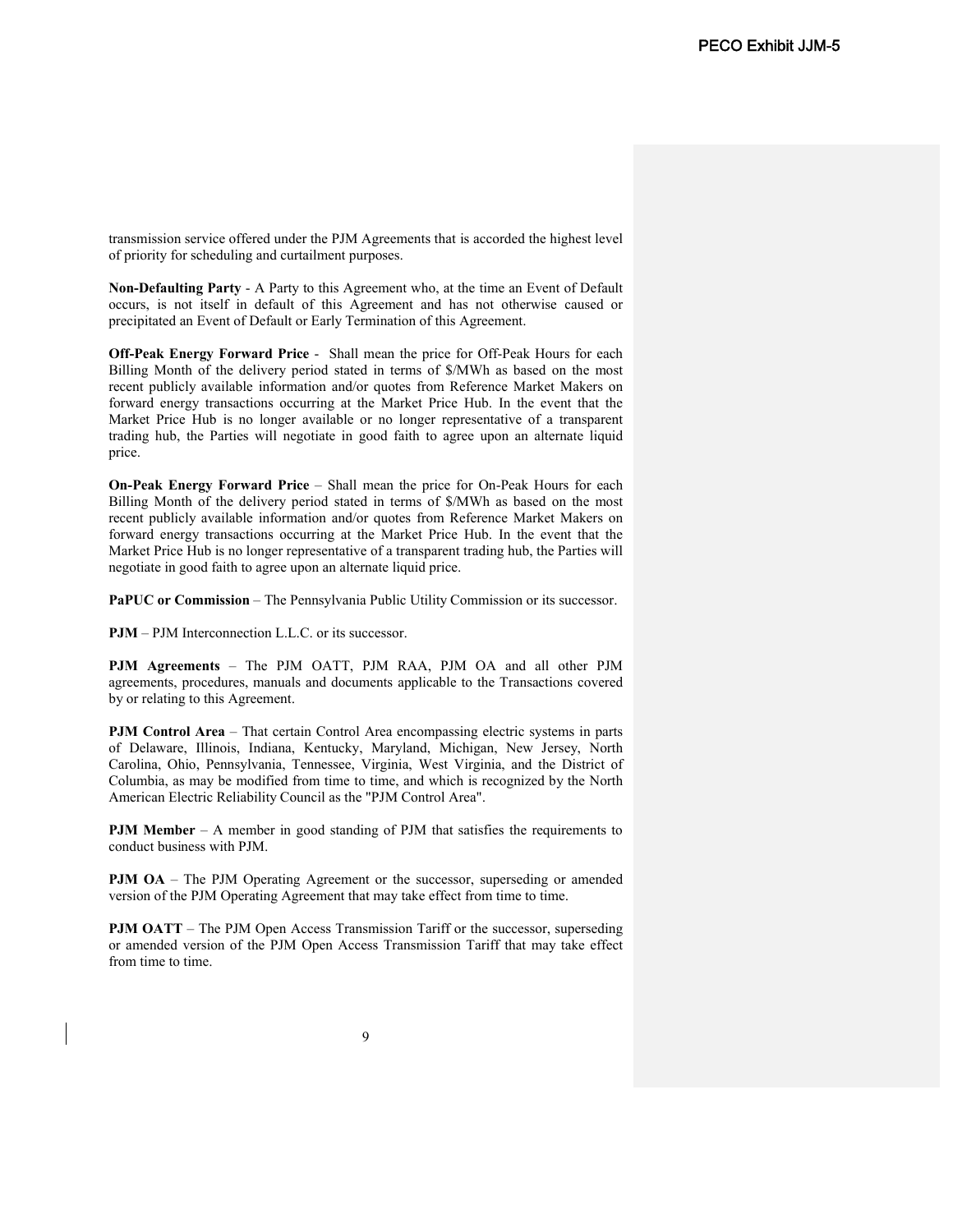**PJM OI** – The PJM Office of Interconnection, the system operator for the PJM Control Area.

**PJM RAA** – The PJM Reliability Assurance Agreement or the successor, superseding or amended version of the PJM Reliability Assurance Agreement that may take effect from time to time.

**PMEA/FMEA Adjustment Amount** – For any Billing Month, the monetary amount due to the DS Supplier or the Company, as the case may be, in order to reconcile any difference between the PMEA used for the purpose of calculating estimated payments made to DS Supplier for a given month and the FMEA used for calculating the final payments due to the DS Supplier for such month as more fully described in Article 9 hereof.

**Preliminary Monthly Energy Allocation or "PMEA"** – A quantity of Energy which, for any Billing Month, is the preliminary calculation of the DS Supplier's DS Supplier Responsibility Share for that Billing Month.

**Rate Schedule(s)** – Shall mean the specified existing, and modified or successor customer rate schedule(s) in the electric service tariff of the Company filed with the Commission.

**Reliability First Corporation or "RFC"** – The approved regional NERC entity with responsibility for the Commonwealth of Pennsylvania.

**Residential Class** – Group of Rate Schedules that comprise the Residential Class for the DS Supply and itemized in Appendix C

**Seasonal Billing Factor** – A numerical factor, as set forth in Appendix C hereto, one amount applicable during the summer months of June through September and one amount applicable during the non-summer months of October through May, applied to the DS Fixed Price in accordance with the provisions of Article 9 hereof and thereby used to adjust the Company's payments to the DS Supplier.

#### **Rounding Amount** - \$100,000.

**Settlement Amount** – With respect to a Non-Defaulting Party, the net amount of the Losses or Gains, and Costs, expressed in U.S. Dollars, which such Party incurs as a result of Early Termination, as set forth in Section 5.4(a) of this Agreement. For the purposes of calculating the Termination Payment, the Settlement Amount shall be considered an amount due to the Non-Defaulting Party under this Agreement if the total of the Losses and Costs exceeds the Gains and shall be considered an amount due to the Defaulting Party under this Agreement if the Gains exceed the total of the Losses and Costs.

**Statement** – A monthly report prepared by the Company for the DS Supplier indicating the amount due to the DS Supplier by the Company as compensation for DS Supply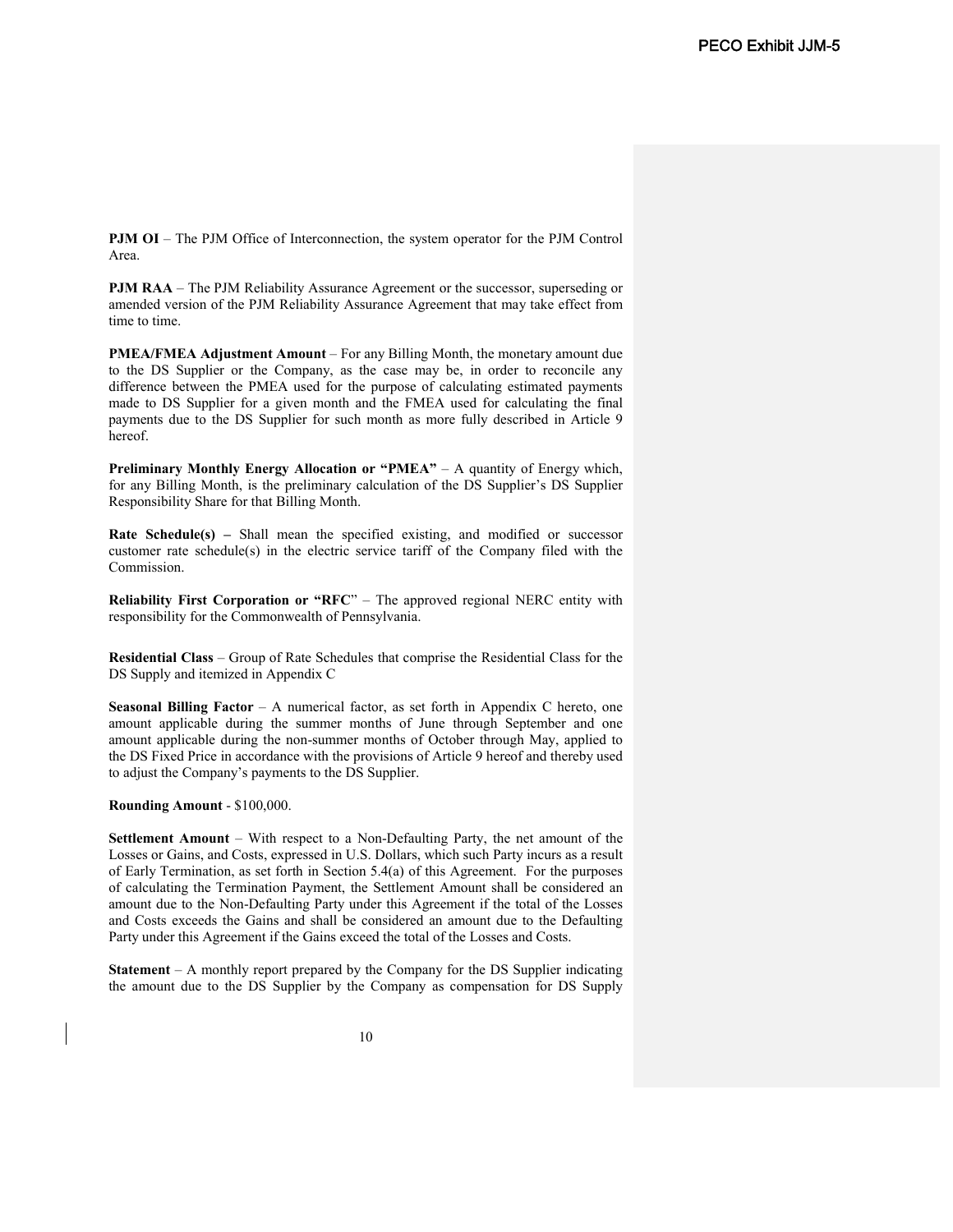supplied to DS Customers by the DS Supplier during the applicable Billing Month, in accordance with DS Supplier's obligations under this Agreement.

**Supply Day** – Any calendar day during the term of this Agreement on which the DS Supplier is providing, or is obligated by this Agreement to provide, DS Supply to the Company's DS Customers.

**Tangible Net Worth or "TNW"** – Total assets less intangible assets and total liabilities. Intangible assets include benefits such as goodwill, patents, copyrights and trademarks.

**Termination Payment** – An amount paid by the Defaulting Party or Non-Defaulting Party due to Early Termination.

**Tier I AEC** – Shall mean an AEC generated by a non-solar photovoltaic energy source that will satisfy the non-solar photovoltaic Tier I requirements of the AEPS Act applicable to the Company. (As specified in Appendix E)

**Tier I (Solar) AEC** – Shall mean an AEC generated by a solar photovoltaic energy source that will satisfy the Tier I solar photovoltaic requirements of the AEPS Act applicable to the Company. (As specified in Appendix E)

**Tier II AEC -** Shall mean an AEC generated by a non-solar photovoltaic energy source that will satisfy the Tier II requirements of the AEPS Act applicable to the Company. (As specified in Appendix E)

**Total Exposure Amount** – An amount calculated daily for the DS Supplier reflecting the total credit exposure to the Company and consisting of the sum of (i) the Buyer's Exposure for all Transactions under this Agreement; (ii) any amount(s) designated as "buyer's exposure" under any other DS Supply agreements providing for "DS Supply" or similar default service; provided that in the event the amount calculated for any day is a negative number, it shall be deemed to be zero for such day.

**Tranche** – A fixed percentage share of the Company's DS Load, as specified in a Transaction Confirmation.

**Transaction** – Means a particular agreement by which the Company purchases and the DS Supplier sells DS Supply pursuant to this Agreement, the details of which are more fully set forth in a Transaction Confirmation in the form attached as Exhibit 1 in Appendix C.

**Transaction Confirmation** – Shall have the meaning ascribed to it in Appendix C and Exhibit 1 of this Agreement.

**Transaction Date** – Shall mean the date that a Transaction is effective as set forth in the Transaction Confirmation.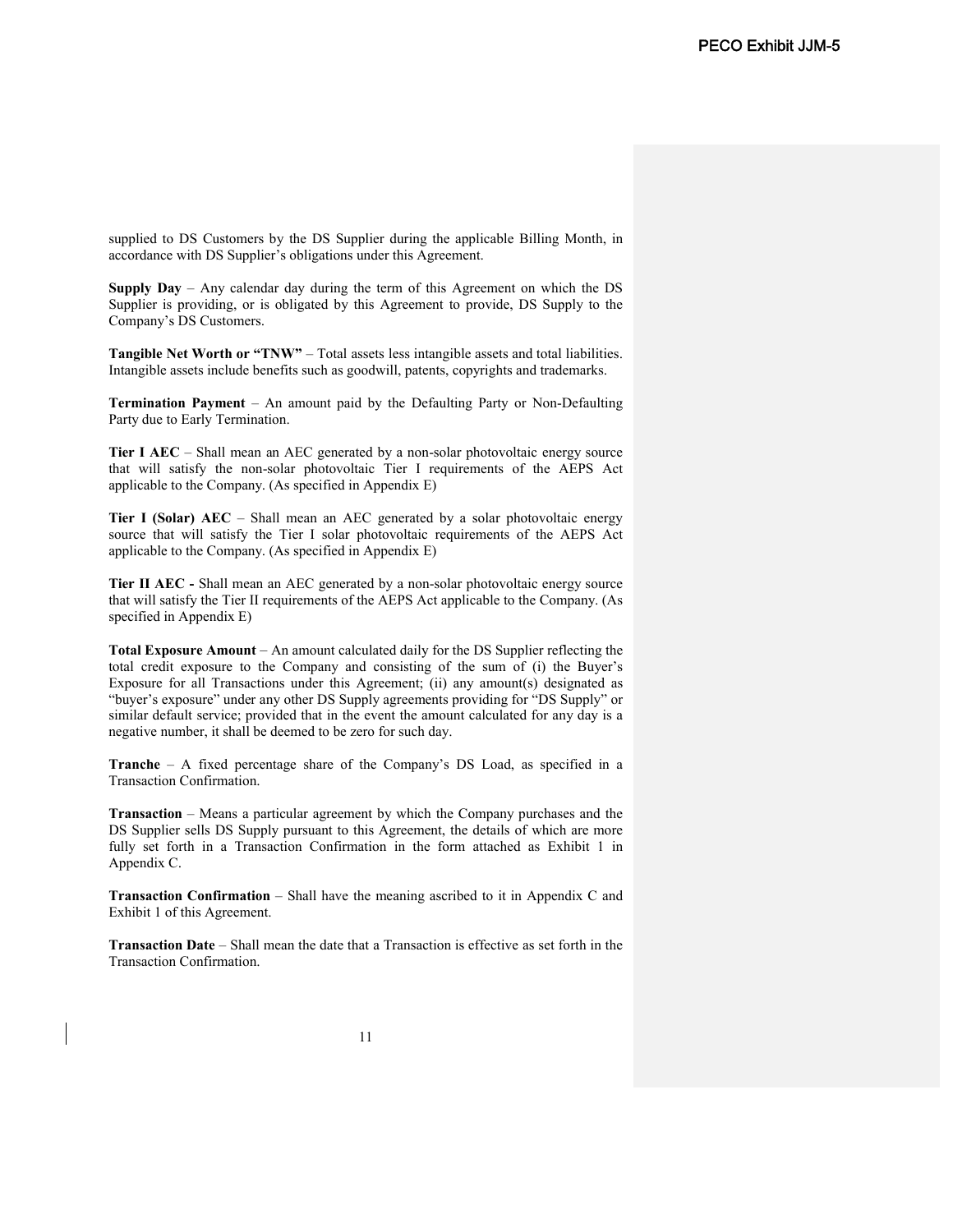# **ARTICLE 2: GENERAL TERMS AND CONDITIONS**

#### **2.1 Capacity In Which Company Is Entering Into This Agreement**

The DS Supplier agrees and acknowledges that the Company is contracting for the provision of DS Supply from such DS Supplier for Customers receiving Default Service on the Company's electric system pursuant to the authorizations provided to the Company. The DS Supplier further agrees and acknowledges that the Company will administer and monitor the DS Supplier's performance in providing DS Supply under this Agreement and that the Company shall be entitled to enforce the DS Supplier's obligations related to the provision of DS Supply. The DS Supplier hereby permanently, expressly and irrevocably waives any claim that Company is not entitled to seek enforcement of this Agreement on behalf of Customers. It is the specific intention of the Parties hereto that Customers and Customer groups are not third party beneficiaries of this Agreement and that no Customer or Customer group shall seek enforcement of this Agreement against the DS Supplier on their own behalf, either independently or by joining in any legal proceeding brought by the Company.

#### **2.2 Parties' Obligations**

## **(a) Obligations of DS Supplier**

The DS Supplier hereby agrees as follows:

- (i) To provide service on a firm and continuous basis such that the supply delivered for the term of each Transaction under the Agreement meets the terms and conditions set forth in Appendix C and the applicable Transaction Confirmation;
- (ii) To provide sufficient quantities of DS Supply on an instantaneous basis at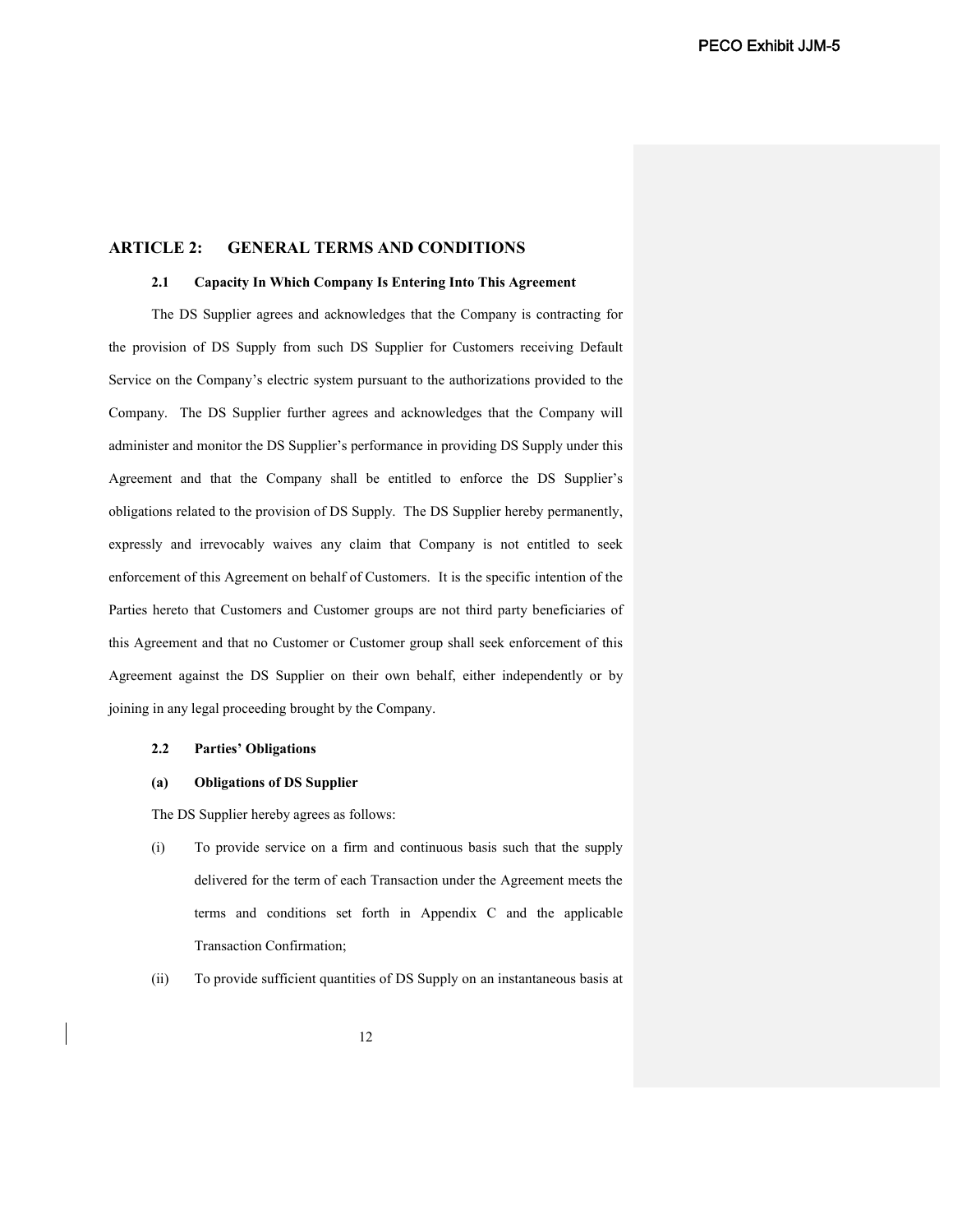all times during the Delivery Period of each Transaction and supplied to the Delivery Point to meet the DS Supplier Responsibility Share;

- (iii) To procure those services provided by the PJM OI and to perform such functions as may be required by the PJM OI that are necessary for the delivery of DS Supply required hereunder;
- (iv) To cooperate with the Company in any regulatory compliance efforts that may be required to maintain the ongoing legitimacy and enforceability of the terms of this Agreement and to fulfill any regulatory reporting requirement associated with the provision of DS Supply, before the PaPUC, FERC or any other regulatory body asserting jurisdiction;
- (v) To become the LSE with respect to the provision of DS Supply for the DS Supplier Responsibility Share and to comply with all requirements of a LSE with respect to such DS Supplier Responsibility Share;
- (vi) To pay to the Company the PMEA/FMEA Adjustment Amount for any Billing Month in which the PMEA exceeds the FMEA, as more fully described in Article 9 of this Agreement;
- (vii) To accept assignment of and to fulfill all obligations of a LSE that are assigned to it by this Agreement;
- (viii) To comply in a timely manner with all obligations under this Agreement imposed upon the DS Supplier; and
- (ix) To comply with the AEPS requirements of the Company's Default Service Plan, as detailed in Appendix E-; and
- (x) To provide a completed generation supply report to the Company, in the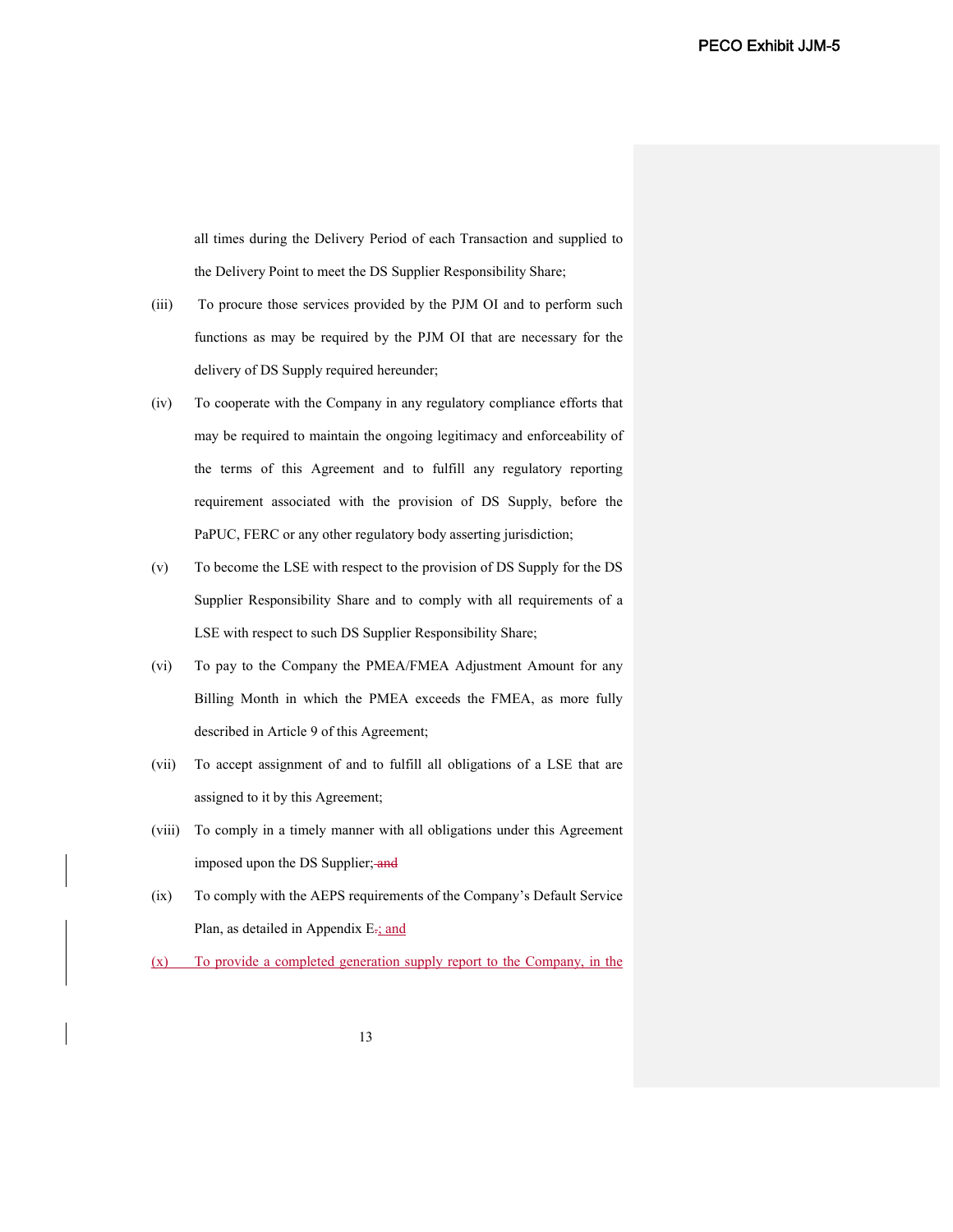form of Appendix H, by March 31st of each calendar year for all Energy provided to the Company under this Agreement in the preceding calendar year.

## **(b) Obligations of the Company**

The Company hereby agrees as follows:

- (i) To pay to the DS Supplier every month an amount due, resulting from the calculations, as detailed in Article 9 of this Agreement, subject to the adjustments as expressed therein;
- (ii) Pay to the DS Supplier the PMEA/FMEA Adjustment Amount for any Billing Month in which the FMEA exceeds the PMEA, as more fully described in Article 9 of this Agreement;
- (iii) To provide to the DS Supplier its estimated aggregate load obligation (Capacity MW value) for each Supply Day no less than five (5) calendar days prior to the day of delivery. Further, this information will be posted in the DS Supplier's specific PJM eMTR account, or successor system or process;
- (iv) To comply in a timely manner with all obligations under this Agreement imposed upon the Company;
- (v) Accept the delivery of DS Supply necessary to meet the DS Load; and
- (vi) Be responsible (as between the Company and the DS Supplier) for the provision of the Allocated AECs to satisfy AEPS requirements.

#### **2.3 Congestion and Congestion Management**

The DS Supplier is responsible for any congestion costs incurred to meet the DS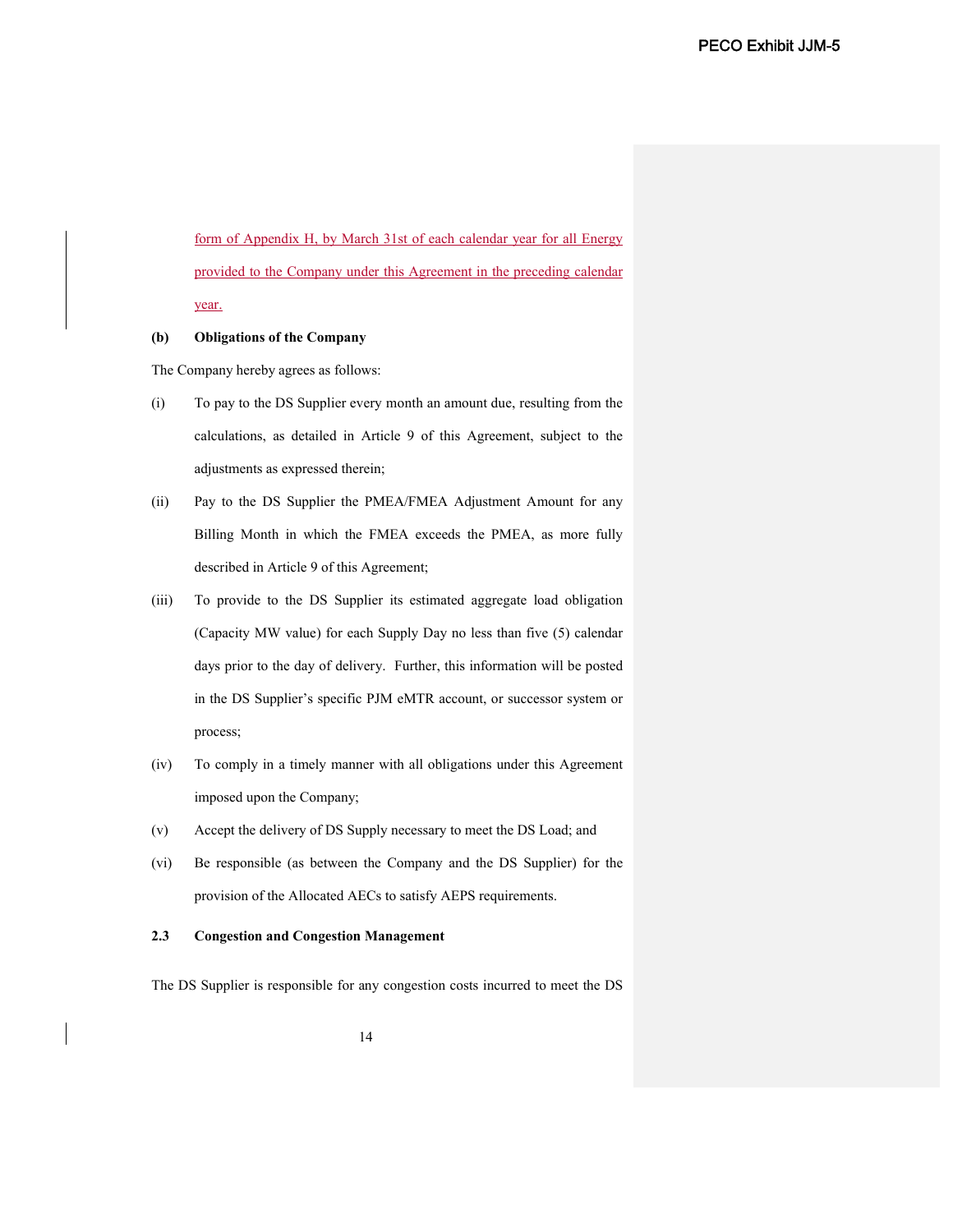Supplier Responsibility Share. The Company shall transfer or assign to the DS Supplier the Company's rights to ARRs to which the Company is entitled as a LSE pursuant to the PJM Agreements provided that such rights are related to the service being provided to meet the DS Supplier Responsibility Share and such rights are for the Delivery Period indicated in the Transaction Confirmation(s). All rights, liabilities and obligations associated with such ARRs will accrue and be assumed by the DS Supplier through the transfer or assignment from the Company to the DS Supplier including the responsibility and ability of the DS Supplier to request or nominate such ARRs when applicable and feasible. Should the conditions above not be met, the entity recognized by PJM as having the right to make the nominations will nominate such ARRs for the upcoming PJM planning period and such ARRs will be allocated to the DS Supplier in accordance with the PJM Agreements based upon its DS Supplier Responsibility Share.

### **2.4 PJM Services**

The DS Supplier shall make all necessary arrangements for the delivery of DS Supply through the PJM OI. The Company will advise the PJM OI of the magnitude and location of each DS Supplier's actual DS Supplier Responsibility Share, as required by the PJM OI, for the purpose of calculating such DS Supplier's appropriate DS Supply requirements related to the provision of service under this Agreement by DS Supplier arising under the PJM Agreements. The DS Supplier shall remain responsible to PJM for the performance of its LSE obligations associated with the provision of DS Supply under this Agreement until the effective date of the transfer of such LSE obligations.

The Company shall generate and provide to DS Supplier PJM shortname(s) associated with supplier's unique contract type(s), as necessary. Unique shortname(s)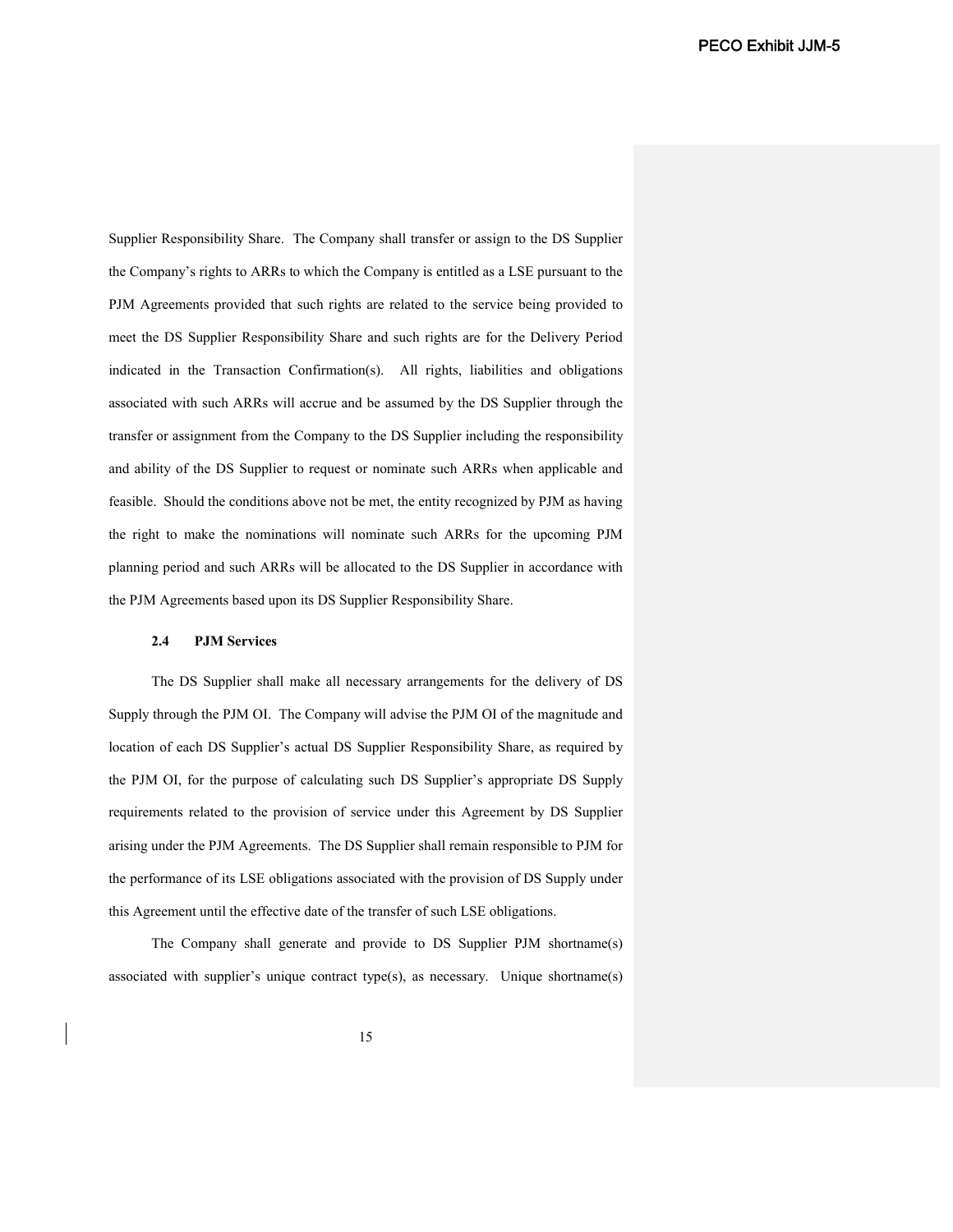may be generated for each differing contract type. DS Supplier shall complete all required forms and processing to PJM to create shortname(s) within the PJM system.

For the period of time this Agreement is in effect, both the Company and DS Supplier shall have executed the PJM Declaration of Authority, and shall remain in effect during the Term of each Transaction under this Agreement. In the event PJM requires that the Declaration of Authority be amended after execution by the DS Supplier, DS Supplier agrees to execute a revised Declaration of Authority in accordance with PJM requirements.

#### **2.5 PJM Agreement Modifications**

(a) If the PJM Agreements are amended or modified so that any schedule or section references herein to such agreements is changed, such schedule or section references herein shall be deemed to automatically (and without any further action by the Parties) refer to the new or successive schedule or section in the PJM Agreements which replaces that originally referred to in this Agreement.

(b) If the applicable provisions of the PJM Agreements referenced herein, or any other PJM rules relating to the implementation of this Agreement, are changed materially from those in effect on the Effective Date, both Parties shall cooperate to make conforming changes to this Agreement to fulfill the purposes of this Agreement, including the DS Supplier's responsibility for changes in PJM products and pricing during the term of each Transaction under this Agreement.

#### **2.6 PJM Member Default Cost Allocation**

In the event PJM imposes a Default Allocation Assessment upon the Company relating to a default during the term of Transaction(s) under this Agreement, the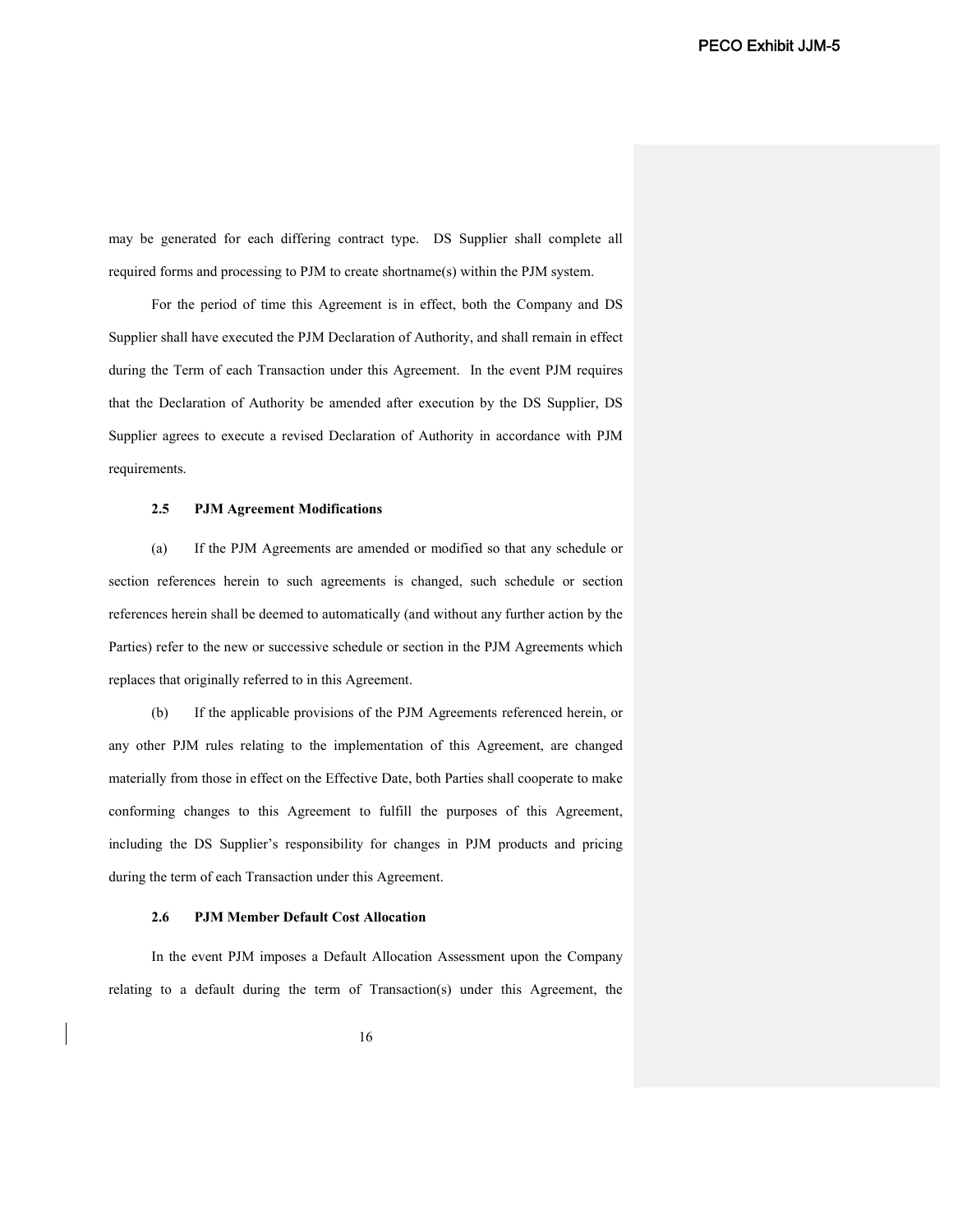Company shall invoice DS Supplier and DS Supplier shall pay an amount equal to the product of (i) DS Supplier Responsibility Share and (ii) the Default Allocation Assessment, less the amounts of any types of charges allocated to the Company under this Agreement that are used by PJM in calculating such Default Allocation Assessment.

### **2.7 Other Fines and Penalties**

If fees, fines, penalties, or costs are claimed or assessed against the Company by any Applicable Legal Authority or PJM due to non-compliance by the DS Supplier with this Agreement, any other requirements of law, or the PJM Agreements, the DS Supplier shall indemnify and hold the Company harmless against any and all losses, liabilities, damages, and claims suffered or incurred by the Company, including claims for indemnity or contribution made by third parties against the Company, except to the extent the Company recovers any such losses, liabilities or damages through other provisions of this Agreement.

#### **2.8 Communications and Data Exchange**

The DS Supplier and the Company shall supply to each other in a thorough and timely manner all data, materials or other information that is specified in this Agreement, or that may otherwise reasonably be required by DS Supplier or by the Company in connection with the provision of DS Supply by the DS Supplier to DS Customers, if required.

The DS Supplier shall be equipped with the communications capabilities necessary to comply with the communications and data exchange standards that are set by and as may, from time to time, be modified by PJM, and shall exclusively bear the costs of installing, maintaining, testing, and operating all required information technology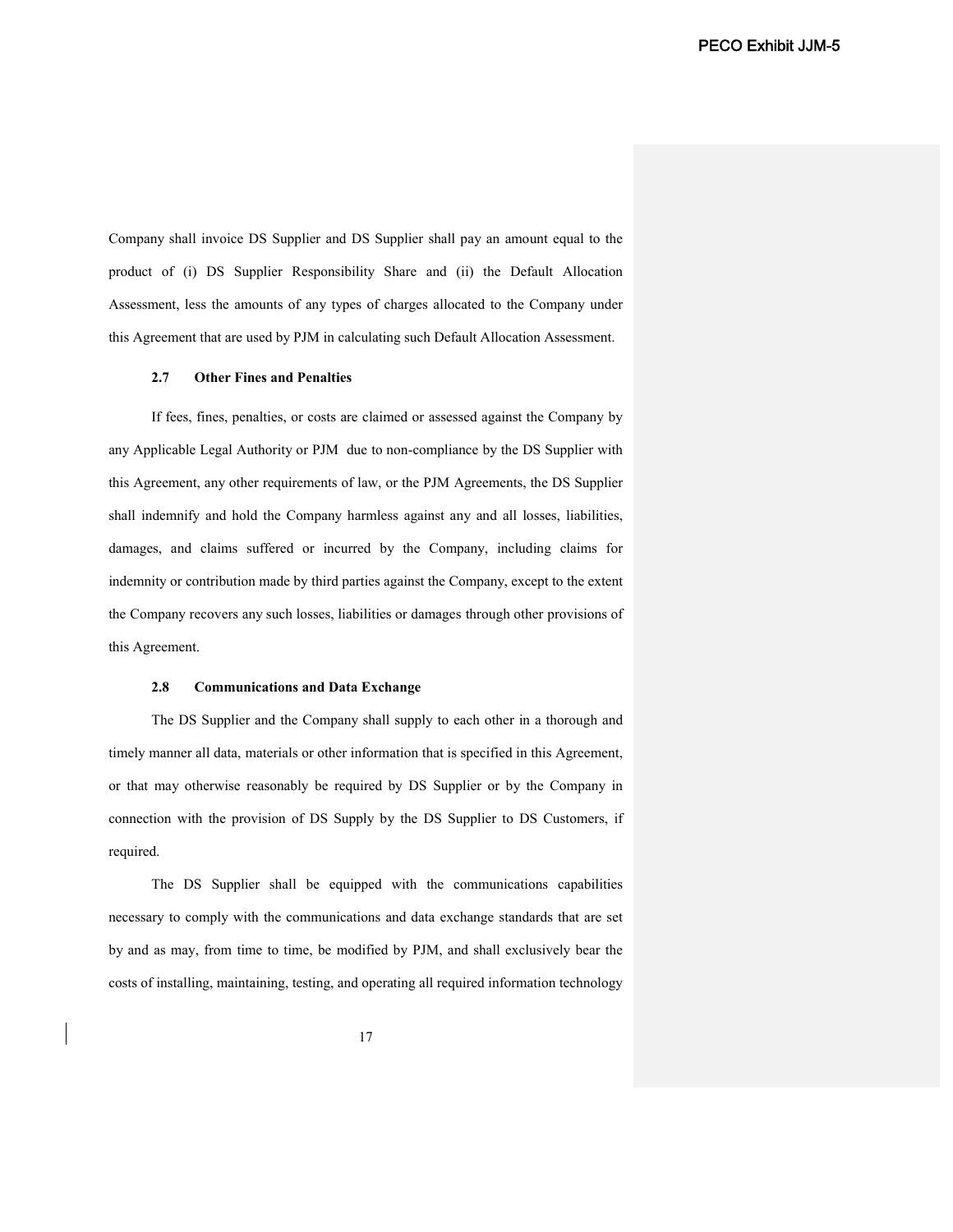systems that will enable it to send to and receive data from the Company and PJM and to satisfy its obligations under this Agreement, the PJM Agreements and all other relevant agreements.

## **2.9 Record Retention**

The Company shall retain necessary records for the longer of two years or as required under applicable PaPUC requirements so as to permit DS Supplier to confirm the validity of payments due to DS Supplier hereunder; provided that if a DS Supplier has provided notice pursuant to this Agreement that it disputes the validity of any payments, the Company agrees that it shall retain all records related to such dispute until the dispute is finally resolved.

## **2.10 Verification**

In the event of a good faith dispute regarding any invoice issued or payment due under this Agreement, and provided that a mutually acceptable confidentiality agreement is executed by the Parties, each Party will have the right to verify, at its sole expense, the accuracy of the invoice or the calculation of the payment due by obtaining copies of relevant portions of the books and records of the other Party.

#### **2.11 Forward Contract Merchant**

The Parties agree that the Agreement is a "forward contract" within the meaning of the United States Bankruptcy Code, that each Party hereto is a "forward contract merchant" within the meaning of the United States Bankruptcy Code, all setoffs, netting and liquidations contemplated hereunder constitute "settlement payments" as set forth in Sections 101 and 741 of the United States Bankruptcy Code and each payment or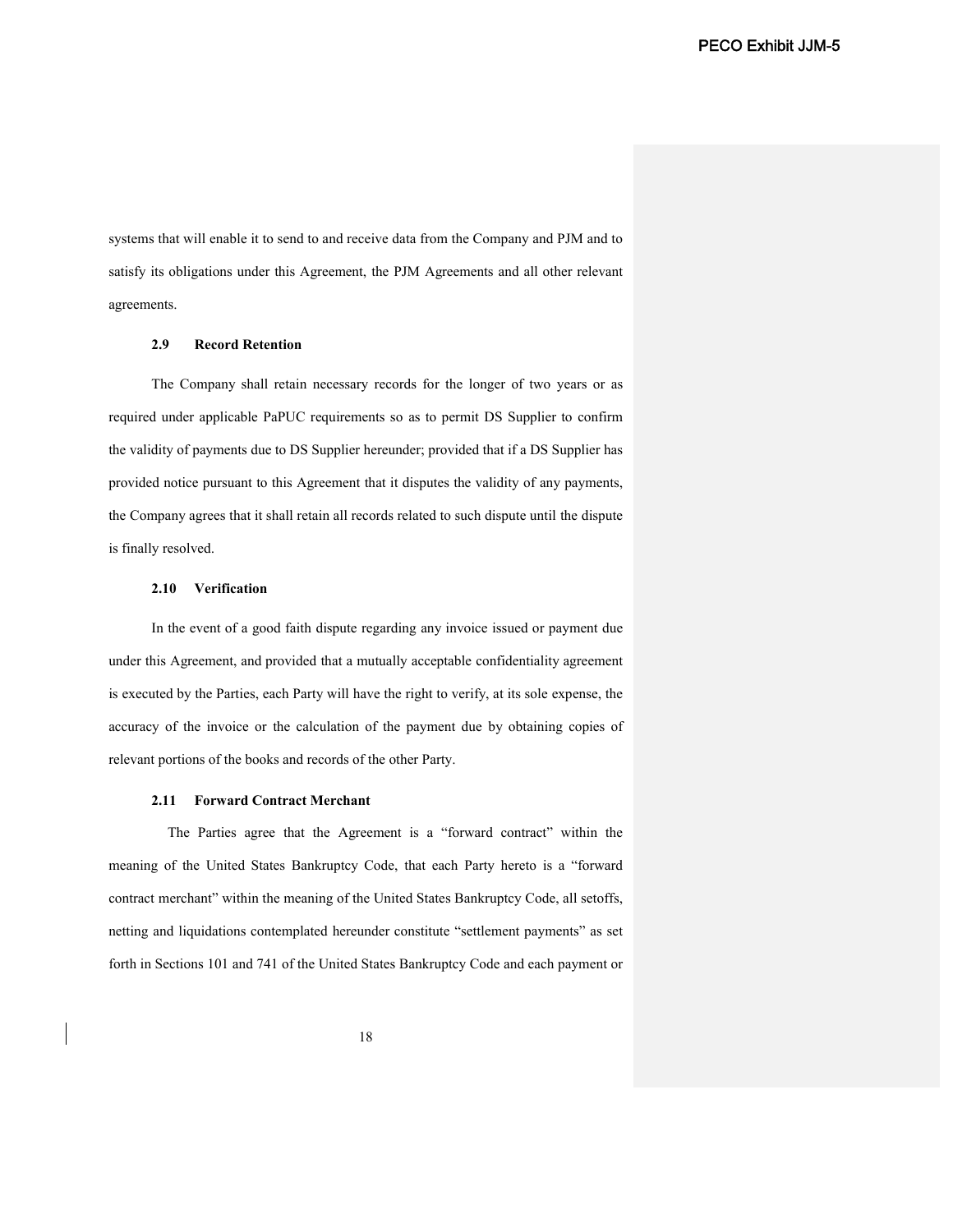transfer of performance assurance is a "margin payment", "settlement payment" or transfer within the meaning of Section 101 of the United States Bankruptcy Code for the purposes of and as used in such Code. Accordingly, the Parties hereto are entitled to the protections of Section 556 of the United States Bankruptcy Code. The Parties therefore agree that the Agreement may be terminated by either Party upon the commencement of a proceeding by the other Party under any chapter of the United States Bankruptcy Code in accordance with Section 5.2 of this Agreement.

# **ARTICLE 3: REPRESENTATIONS AND WARRANTIES**

## **3.1 DS Supplier's Representations and Warranties**

The DS Supplier hereby represents, warrants and covenants to the Company on the Effective Date and throughout the term of the Transaction(s) under this Agreement as follows:

a) It is a corporation, partnership, limited liability company or other legal entity, duly organized, validly existing and in good standing under the laws of the Commonwealth of Pennsylvania or, if another jurisdiction, under the laws of such jurisdiction and, in such case, is duly registered and authorized to do business in such other jurisdiction;

b) It has all requisite power and authority to execute and deliver this Agreement and to carry on the business to be conducted by it under this Agreement and to enter into and perform its obligations hereunder, including satisfaction of all applicable FERC requirements;

c) The execution and delivery of this Agreement and the performance of such DS Supplier's obligations hereunder have been duly authorized by all necessary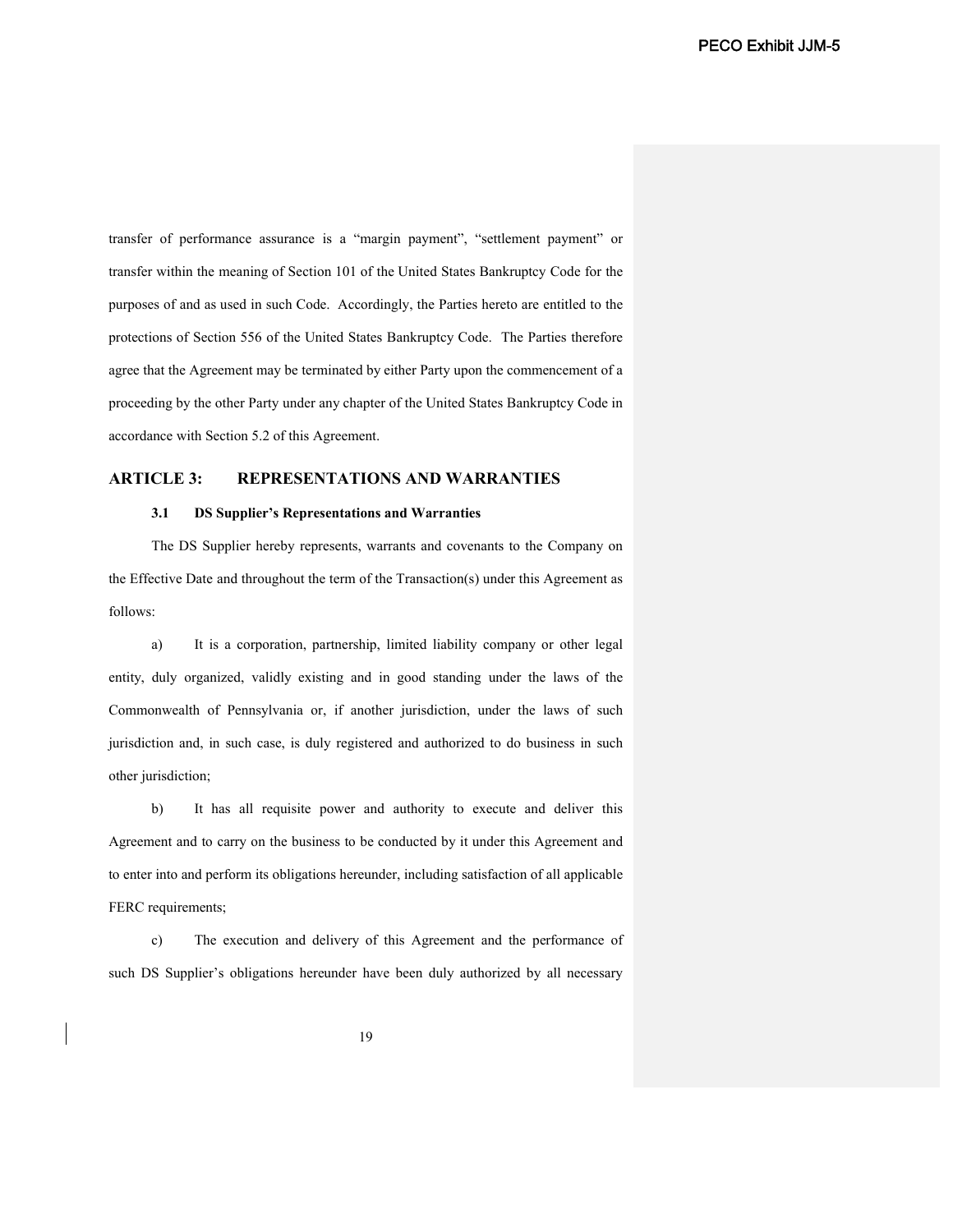action on the part of the DS Supplier and do not and will not conflict with, or constitute a breach of or default under, any of the terms, conditions, or provisions of the DS Supplier's certificate of incorporation or bylaws or other constituent instruments or any indenture, mortgage, other evidence of indebtedness, or other agreement or instrument or any statute or rule, regulation, order, judgment, or decree of any judicial or administrative body to which the DS Supplier is a party or by which the DS Supplier or any of its properties is bound or subject;

d) All necessary and appropriate action that is required on the DS Supplier's part to execute this Agreement has been completed;

e) This Agreement is the legal, valid and binding obligation of the DS Supplier, enforceable in accordance with its terms, except as such enforceability may be limited by applicable bankruptcy, insolvency or similar laws from time to time in effect that affect creditors' rights in general or by general principles of equity;

f) There are no actions at law, suits in equity, proceedings or claims pending or, to the DS Supplier's knowledge, threatened against the DS Supplier before any federal, state, foreign or local court, tribunal or governmental agency or authority that might materially delay, prevent or hinder the DS Supplier's performance of its obligations hereunder;

g) It has entered into this Agreement and all Transactions under this Agreement with a full understanding of the material terms and risks of the same, and it is capable of assuming those risks;

h) It is in good standing as a LSE in PJM, is a signatory to all applicable PJM Agreements, and is in compliance with, and will continue to comply with, all obligations,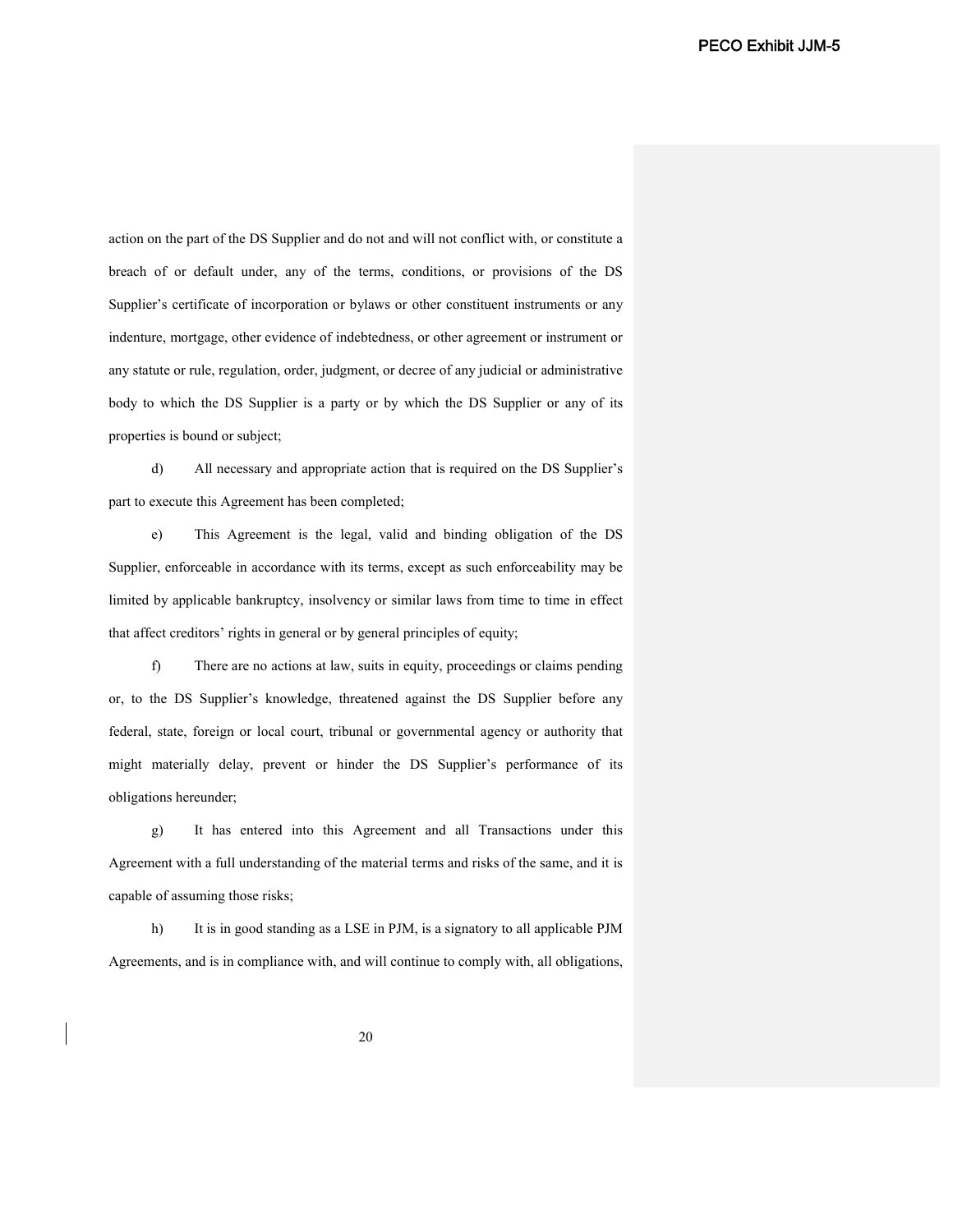rules and regulations, as established and interpreted by the PJM OI, that are applicable to LSEs as defined by the PJM Agreements; provided that the DS Supplier shall not be obligated to become a LSE in PJM until the date it begins providing DS Supply;

i) It has made its trading and investment decisions (including regarding the suitability thereof) based upon its own judgment and any advice from such advisors as it has deemed necessary and not in reliance upon any view expressed by the Company;

j) It will comply with any and all information and data transfer protocols that may be adopted by the Company or that are set by, and from time to time modified by, the PaPUC; provided that DS Supplier shall be entitled to exercise its reserved right to challenge any such protocols in the appropriate forum.

k) It is not bankrupt or insolvent and there are no proceedings pending or being contemplated by it or, to its knowledge, threatened against it which would result in it being or becoming bankrupt or insolvent;

l) There are no pending, or to its knowledge threatened, actions, suits or proceedings against it or any of its Affiliates, or any legal proceedings before any Governmental Authority, that could materially adversely affect its ability to perform its obligations under this Agreement;

m) No Event of Default with respect to it has occurred and is continuing and no such event or circumstance would occur as a result of its entering into or performing its obligations under this Agreement;

n) It is not relying upon the advice or recommendations of the other Party in entering into this Agreement, it is capable of understanding, understands and accepts the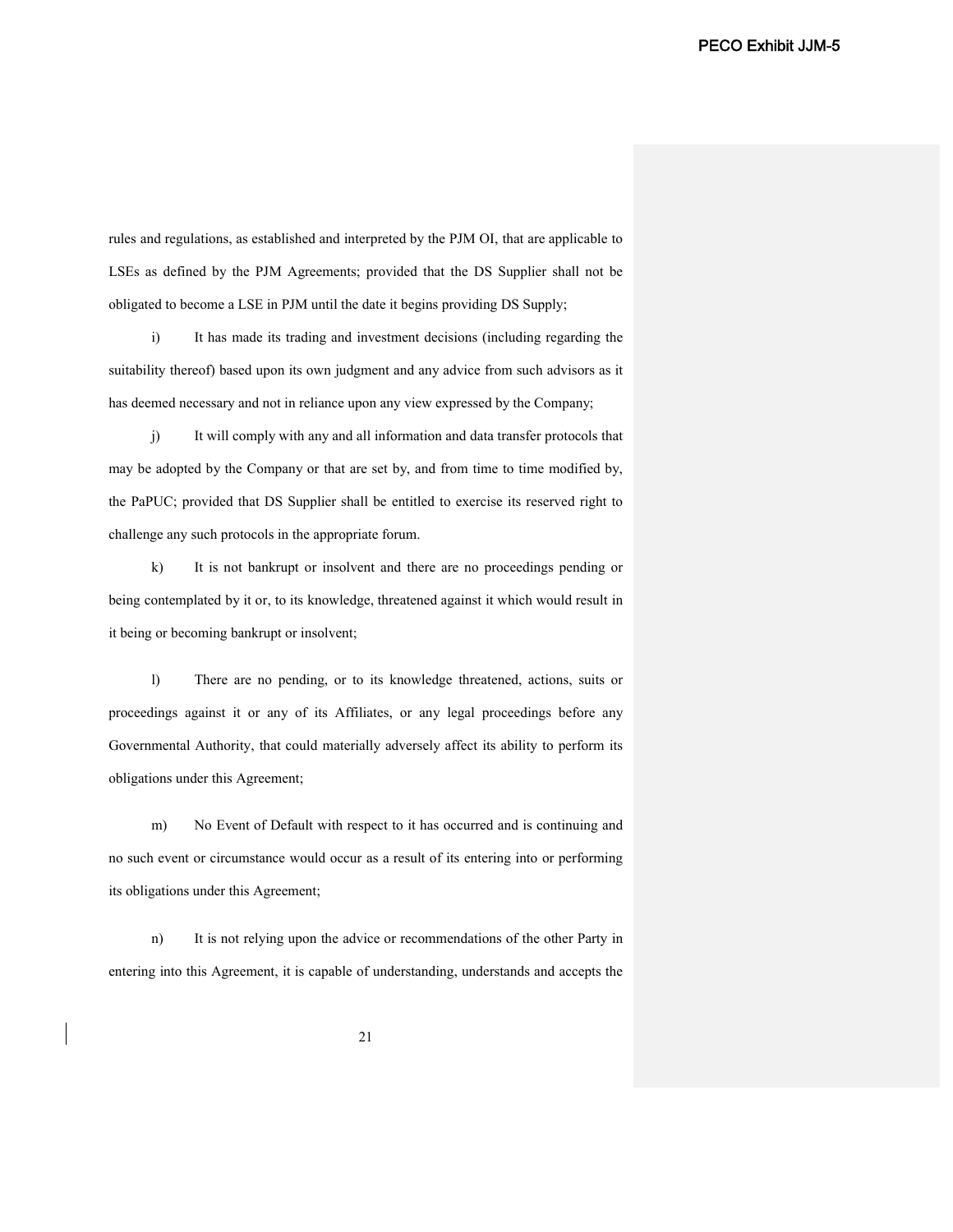terms, conditions and risks of this Agreement, and the other Party is not acting as a fiduciary for or advisor to it in respect of this Agreement; and

o) It has entered into this Agreement and all Transactions under this Agreement in connection with the conduct of its business and it has the capacity or ability to provide or take delivery of DS Supply as required by this Agreement; and it is an "eligible contract participant" as defined in Section 1a(18) of the Commodity Exchange Act.

## **3.2 Company's Representations and Warranties**

The Company hereby represents, warrants and covenants to the DS Supplier as follows:

a) The Company is an electric utility corporation duly organized, validly existing and in good standing under the laws of the Commonwealth of Pennsylvania;

b) The Company has all requisite power and authority to carry on the business to be conducted by it under this Agreement and to enter into and perform its obligations hereunder;

c) The execution and delivery of this Agreement and the performance of the Company's obligations hereunder have been duly authorized by all necessary action on the part of the Company and do not and will not conflict with, constitute a breach of or default under, any of the terms, conditions, or provisions of the Company's certificate of incorporation or bylaws or any indenture, mortgage, other evidence of indebtedness, or other agreement or instrument or any statute or rule, regulation, order, judgment, or decree of any judicial or administrative body to which the Company is a party or by which the Company or any of its properties is bound or subject;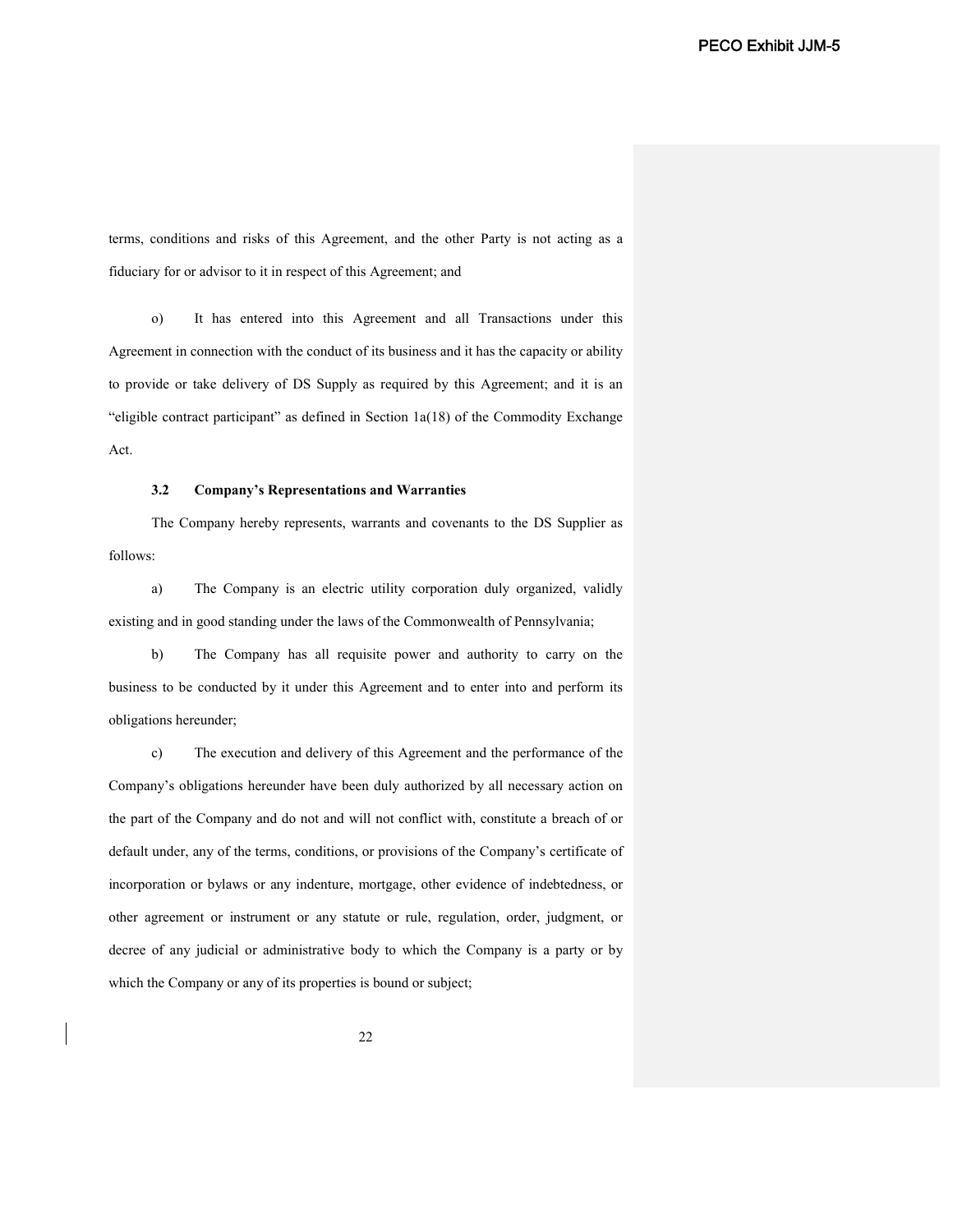d) All necessary and appropriate action that is required on the Company's part to execute this Agreement has been completed;

e) This Agreement is the legal, valid and binding obligation of the Company, enforceable in accordance with its terms, except as such enforceability may be limited by applicable bankruptcy, insolvency or similar laws from time to time in effect that affect creditors' rights in general or by general principles of equity and the Commission's power under section 508 of the Public Utility Code, 66 Pa.C.S. § 508, to amend or modify the contracts of public utilities;

f) The ability of the Company to pay any and all amounts due and payable under this Agreement, or upon any potential breach thereof, is not conditioned upon any governmental or administrative appropriation by the Commission, the Commonwealth of Pennsylvania or any other governmental authority;

g) There are no actions at law, suits in equity, proceedings or claims pending or, to the Company's knowledge, threatened against the Company before any federal, state, foreign or local court, tribunal or governmental agency or authority that might materially delay, prevent or hinder the Company's performance of its obligations under this Agreement;

h) It has entered into this Agreement and all Transactions under this Agreement with a full understanding of the material terms and risks of the same, and it is capable of assuming those risks;

i) The Company's performance under this Agreement is not contingent upon the performance of Customers or the ability of Customers to pay rates;

j) The Company shall have sole responsibility for metering and billing with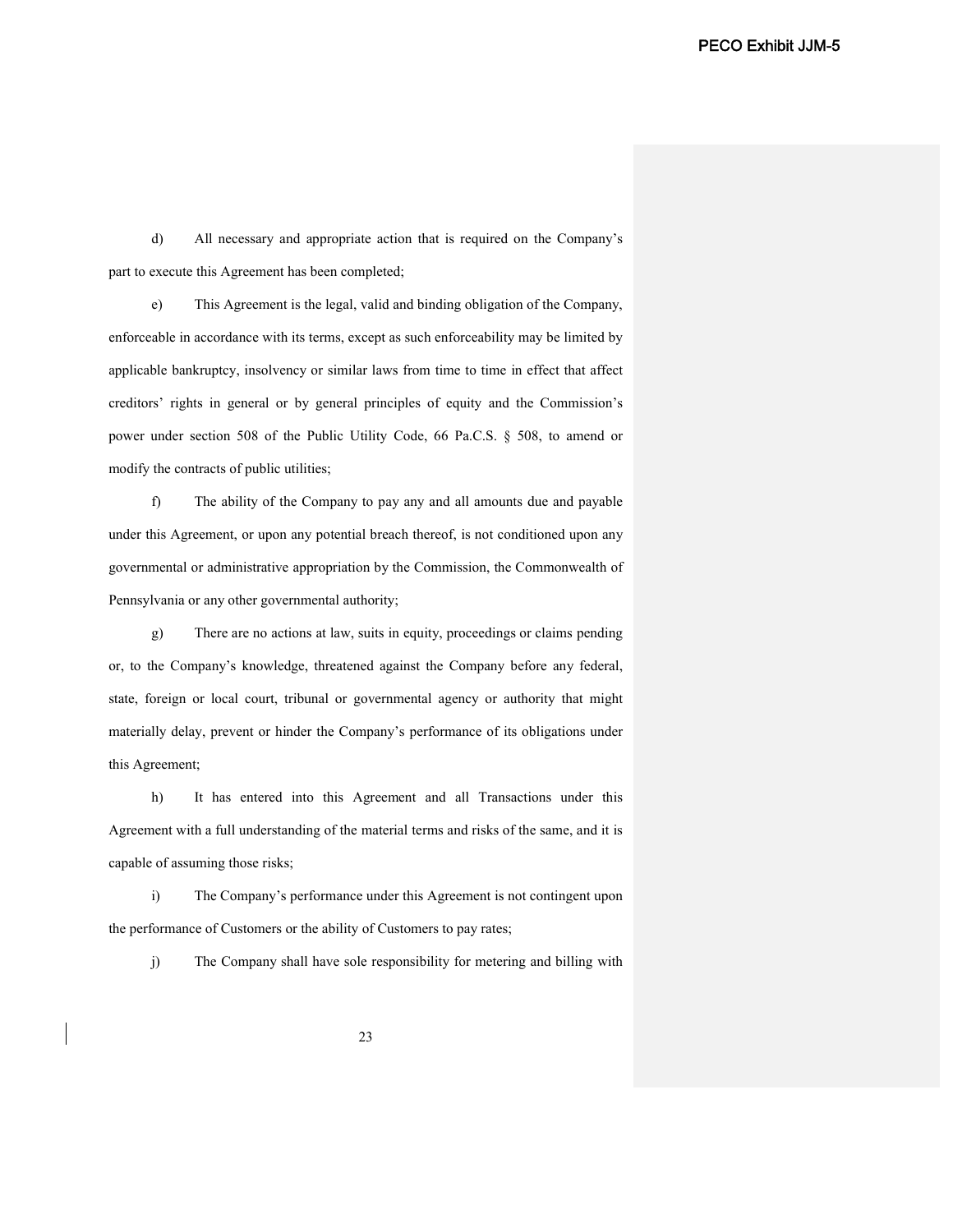respect to Customers; and

k) The Company shall be responsible for electric distribution services and the DS Supplier shall not be responsible for distribution charges.

#### **3.3 Survival of Obligations**

All representations and warranties contained in this Article are of a continuing nature and shall be maintained during the term of this Agreement or until all amounts due hereunder, including all obligations, have been paid or performed in full. If a Party learns that any of the representations, warranties or covenants in this Agreement are no longer true during the term of any Transaction under this Agreement, the Party shall immediately notify the other Party via facsimile, with a hard copy of the notice delivered by overnight mail.

# **ARTICLE 4: COMMENCEMENT AND TERMINATION OF AGREEMENT**

#### **4.1 Commencement and Termination**

The term of this Agreement shall commence upon the Effective Date. Unless otherwise agreed upon by the Company and the DS Supplier, this Agreement shall continue in full force and effect from the Effective Date until the end of all Transaction(s) executed under this Agreement, unless the Agreement is terminated prematurely pursuant to the provisions of this Agreement.

#### **4.2 Termination of Right to Supply**

The DS Supplier agrees that termination of this Agreement for reason of an Event of Default shall terminate any right of the DS Supplier to provide DS Supply to the DS Customers and nullify any of the entitlements to which the DS Supplier became entitled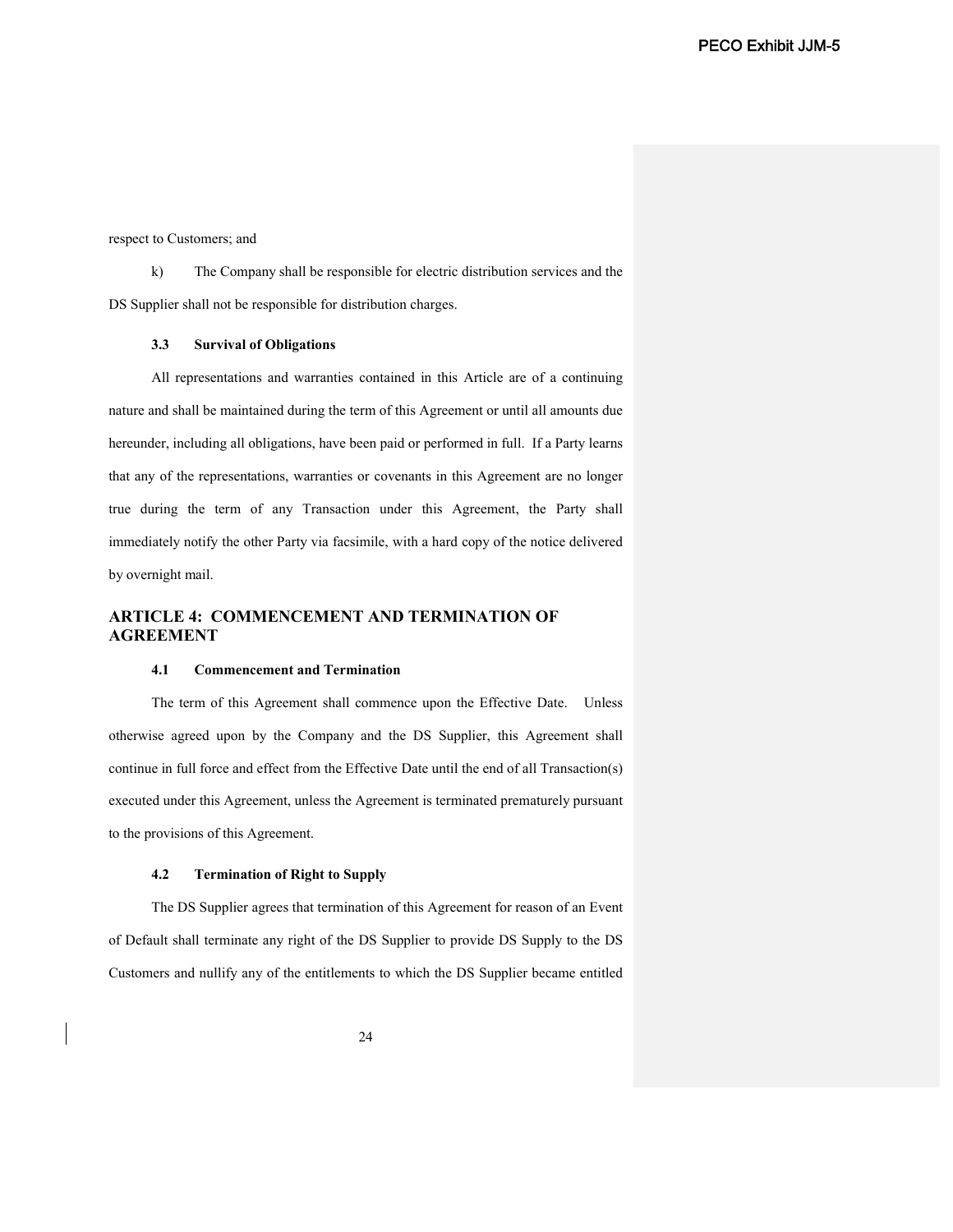as a result of being selected as a winning bidder in the DS Solicitation.

#### **4.3 Survival of Obligations**

Termination of this Agreement for any reason shall not relieve the Company or the DS Supplier of any obligation accrued or accruing prior to such termination. Applicable provisions of this Agreement shall continue in effect after termination to the extent necessary to provide for final billings.

#### **4.4 Mutual Termination**

The Company and the DS Supplier may agree at any time during the term of this Agreement to terminate their respective rights and obligations hereunder on such terms and under such conditions that they mutually deem to be appropriate as set forth in a mutual termination agreement acceptable in form and substance to the Company and the DS Supplier ("Mutual Termination Agreement"); provided that Company agrees that it shall enter into such a Mutual Termination Agreement, which will discharge the terminating DS Supplier (the "Terminating DS Supplier") with respect to liabilities arising after the effective date of the Mutual Termination Agreement if the following conditions precedent are met: (i) the Terminating DS Supplier identifies a replacement DS Supplier willing to assume all obligations of the Terminating DS Supplier hereunder for the remaining term of Transactions under this Agreement (the "Replacement DS Supplier"); (ii) the Replacement DS Supplier demonstrates its compliance with Article 6 of this Agreement, "Creditworthiness", as of the effective date of the Mutual Termination Agreement, that determination to be made in the sole discretion of Company; (iii) the Replacement DS Supplier executes a counterpart signature page to this Agreement and all Transaction Confirmation(s) that are currently in effect and thereby becomes a Party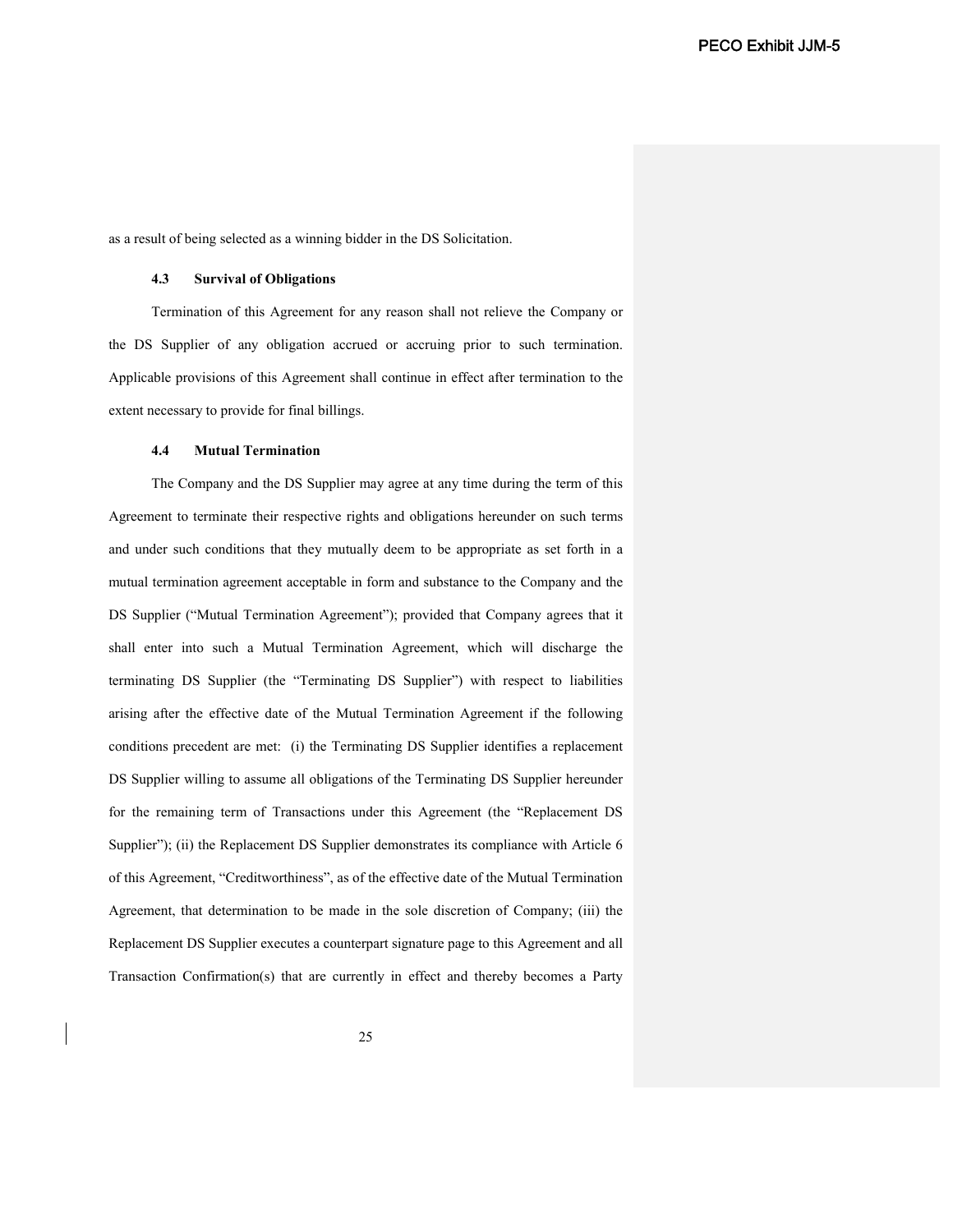under this Agreement and all relevant Transaction(s), effective immediately following the effective date of the Mutual Termination Agreement; and (iv) the Terminating DS Supplier is not, to the belief or knowledge of the Company, subject to an Event of Default as of the effective date of the Mutual Termination Agreement or, if the Company believes that the Terminating DS Supplier may be subject to an Event of Default, either (a) the Company has determined that, as of the effective date of the Mutual Termination Agreement, it has not incurred any Damages as a result of the Event of Default or (b) if the Company has determined, as of the effective date of the Mutual Termination Agreement, that it may have incurred Damages as a result of the Event of Default, that the Replacement DS Supplier has agreed in writing to be responsible for the payment of such Damages or to otherwise cure the Event of Default, in either case to the satisfaction of the Company in its sole discretion.

# **ARTICLE 5: BREACH AND DEFAULT**

### **5.1 Events of Default**

An Event of Default under this Agreement shall occur if a Party (the "Defaulting Party"):

- (i) Is the subject of a voluntary bankruptcy, insolvency or similar proceeding;
- (ii) Makes an assignment for the benefit of its creditors;

(iii) Applies for, seeks consent to, or acquiesces in the appointment of a receiver, custodian, trustee, liquidator or similar official to manage all or a substantial portion of its assets;

(iv) Is dissolved (other than pursuant to a consolidation, amalgamation or merger) or is the subject of a Merger Event;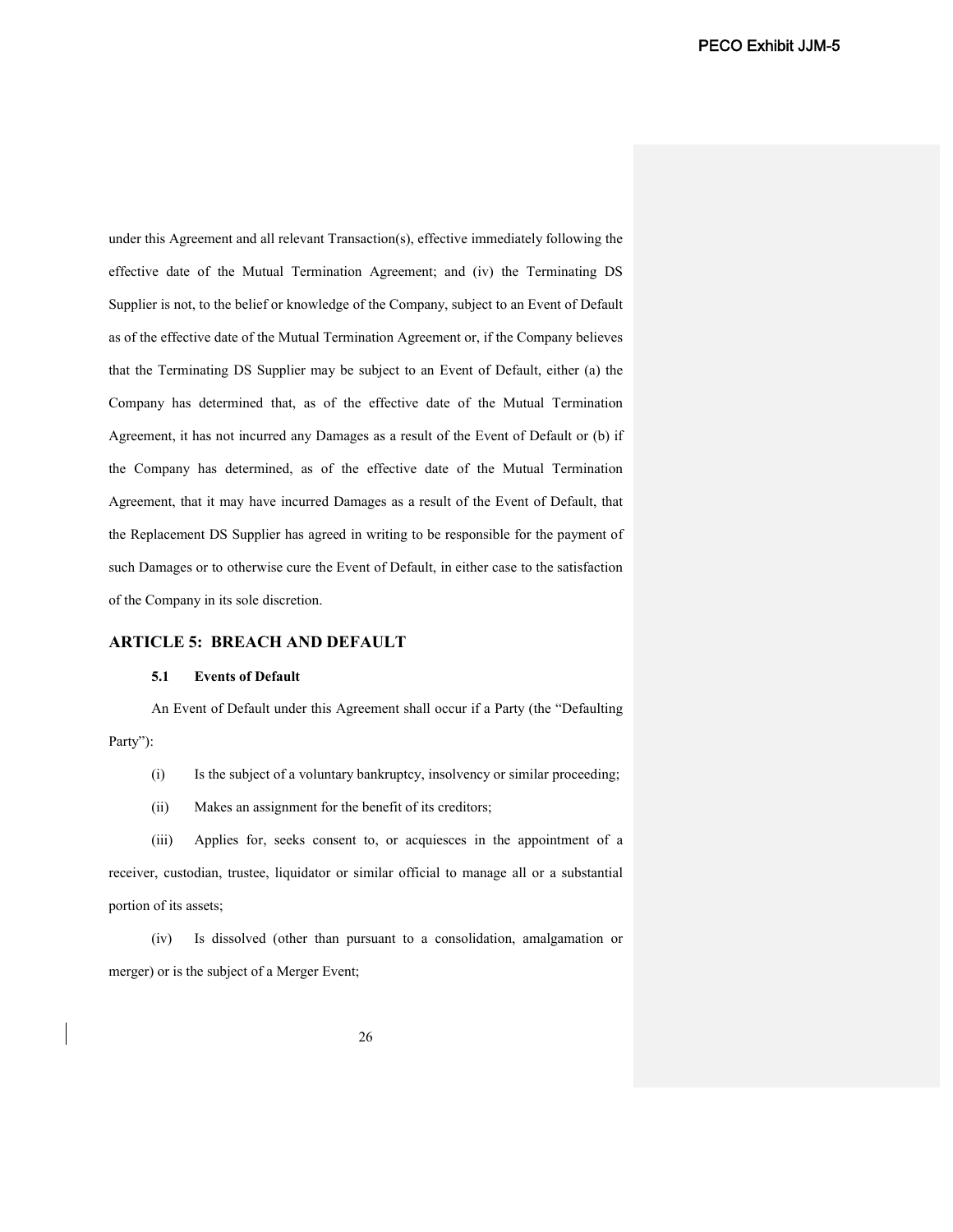(v) Has a secured party take possession of all or substantially all of its assets or has a distress, execution, attachment, sequestration or other legal process levied, enforced or sued on or against all or substantially all of its assets;

(vi) Has a resolution passed for its winding-up, official management or liquidation (other than pursuant to a consolidation, amalgamation or merger);

(vii) In the case of a DS Supplier, PJM terminates the DS Supplier's ability to make purchases from PJM markets or PJM holds the Company responsible for the provision of DS Supply under this Agreement and PJM does not rescind such termination or assignment of responsibility within seven (7) Business Days;

(viii) Fails to comply with the creditworthiness requirements as set forth in Article 6 of this Agreement, including, without limitation, compliance with the creditworthiness requirements to cover the Margin calculated under Section 6.3 or post any performance assurance collateral as set forth in Section 6.7 to cover Margin due under Section 6.5 of this Agreement, within the time frames set forth in this Agreement;

(ix) Is declared by PJM to be in default of any provision of any PJM Agreement, which default prevents a Party's performance hereunder if such failure is not remedied within three (3) Business Days after written notice;

(x) Fails to make, when due, any payment required pursuant to this Agreement if such failure is not remedied within two (2) Business Days after written notice;

(xi) Violates any federal, state or local code, regulation or statute applicable to the supply of Energy and/or AECs in a manner that materially, and adversely, affects the Party's performance under this Agreement, including by way of failure to continually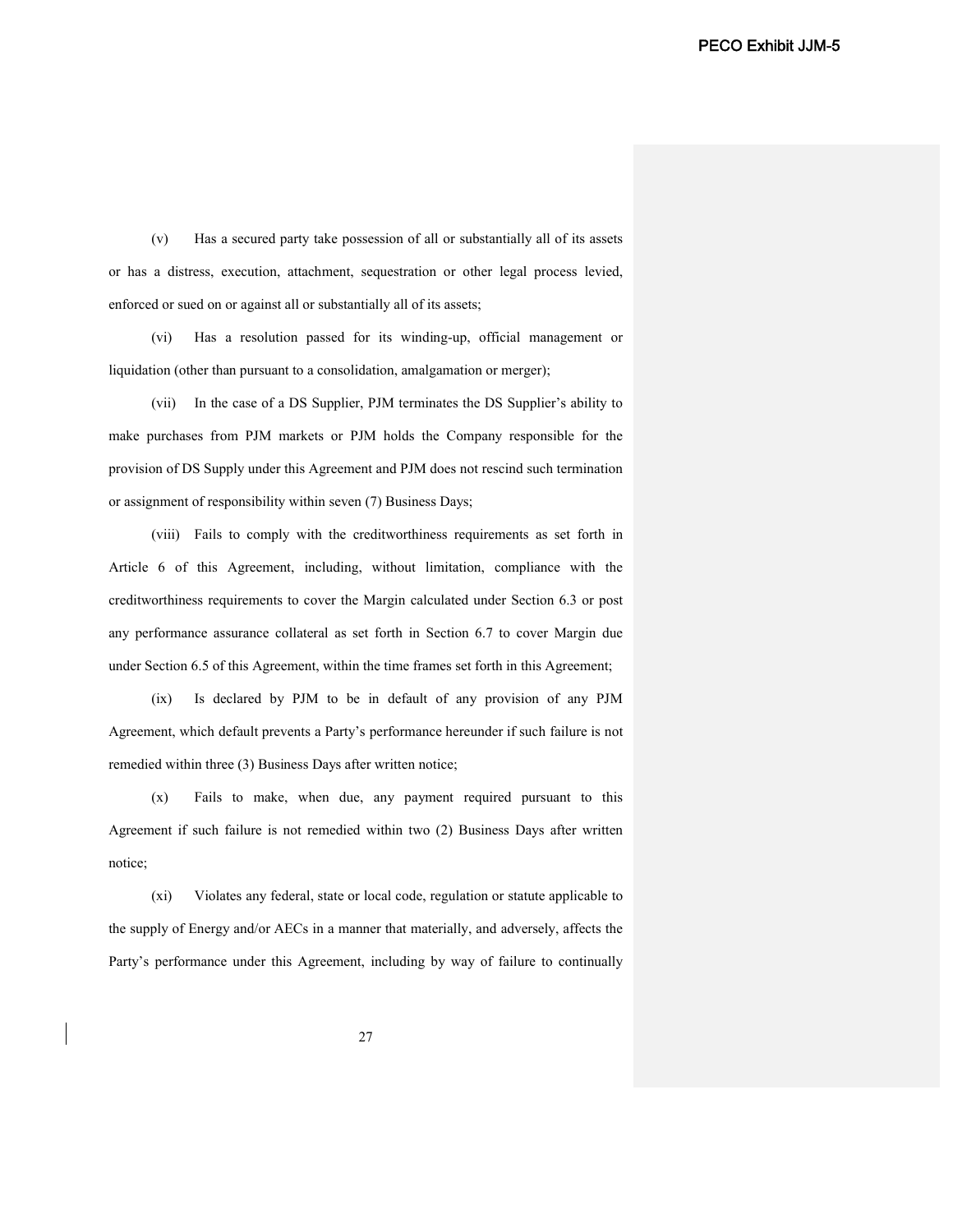satisfy all applicable FERC requirements, or, in the case of the DS Supplier, by way of failure to maintain any other governmental approvals required for participation in the Pennsylvania retail Energy market, or defaults on any obligation or other failure to comply with PJM requirements under the PJM Agreements;

(xii) Is the subject of an involuntary bankruptcy or similar proceeding;

(xiii) Subject to Section 5.3 (b) of this Agreement, in the case of the Company, fails to accept DS Supply properly tendered by the DS Supplier under this Agreement;

(xiv) Fails to perform any material covenant or obligation set forth in this Agreement, if such failure is not remedied within three (3) Business Days after written notice;

(xv) Makes a materially incorrect or misleading representation or warranty under this Agreement or under any response to the DS Solicitation;

(xvi) Commits an act or makes an omission that constitutes an "Event of Default" under any other agreement(s) for the provision of DS Supply between the Company and the DS Supplier; and fails to remedy such condition, event or delinquency herein above described such that the other Party (the "Non-Defaulting Party") is completely made whole with respect to such condition, event or delinquency, within three (3) Business Days of receipt of written notice thereof from such Non-Defaulting Party; provided, however, that an Event of Default shall be deemed to have occurred immediately, without any need for the provision of notice thereof by the Non-Defaulting Party and without any right of cure on the part of the Defaulting Party, in the event of the occurrence of a condition, event or delinquency described in subsections "i", "ii", "iii", "iv", "v", "vi", "vii" or "viii" above. Termination of this Agreement or any Transactions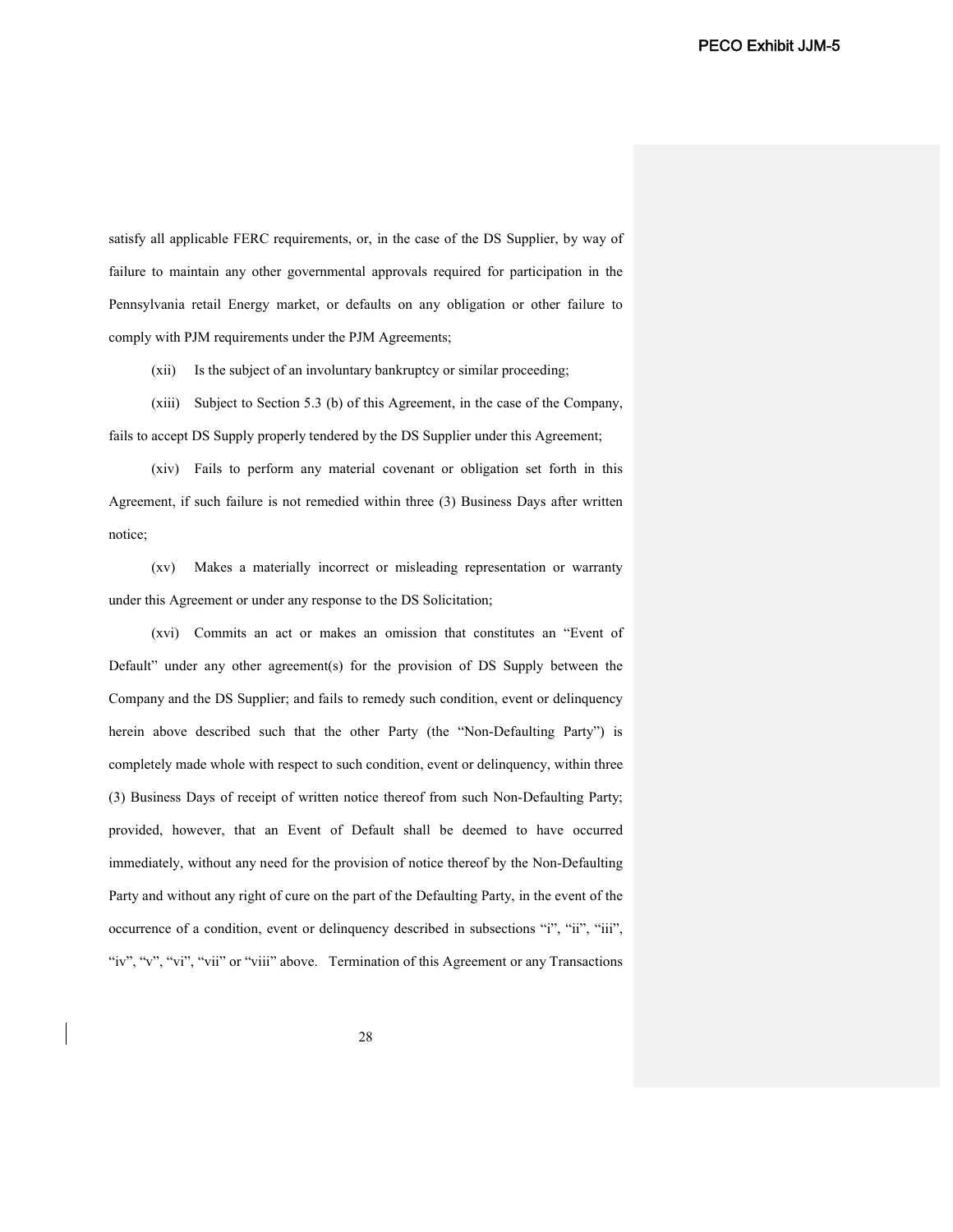hereunder by the PaPUC, other regulatory authority or court of law does not constitute an Event of Default under this Agreement; or

- (xvii) With respect to the DS Supplier's Guarantor, if any:
	- 1. any representation or warranty made by the Guarantor in connection with this Agreement is false or misleading in any material respect when made or when deemed made or repeated;
	- 2. Guarantor fails to make, when due, any payment required or to perform any other material covenant or obligation in any guaranty made in connection with this Agreement and such failure shall not be remedied within two (2) Business Days after written notice;
	- 3. Guarantor's guaranty fails to be in full force and effect for purposes of this Agreement (other than in accordance with its terms) prior to the satisfaction of all obligations of the DS Supplier under this Agreement without the written consent of the Company; or
	- 4. Guarantor repudiates, disaffirms, disclaims, or rejects, in whole or in part, or challenges the validity of any guaranty.

## **5.2 Rights upon Default**

Upon and during the continuation of an Event of Default, the Non-Defaulting Party shall have the right to suspend performance, provided that such suspension shall not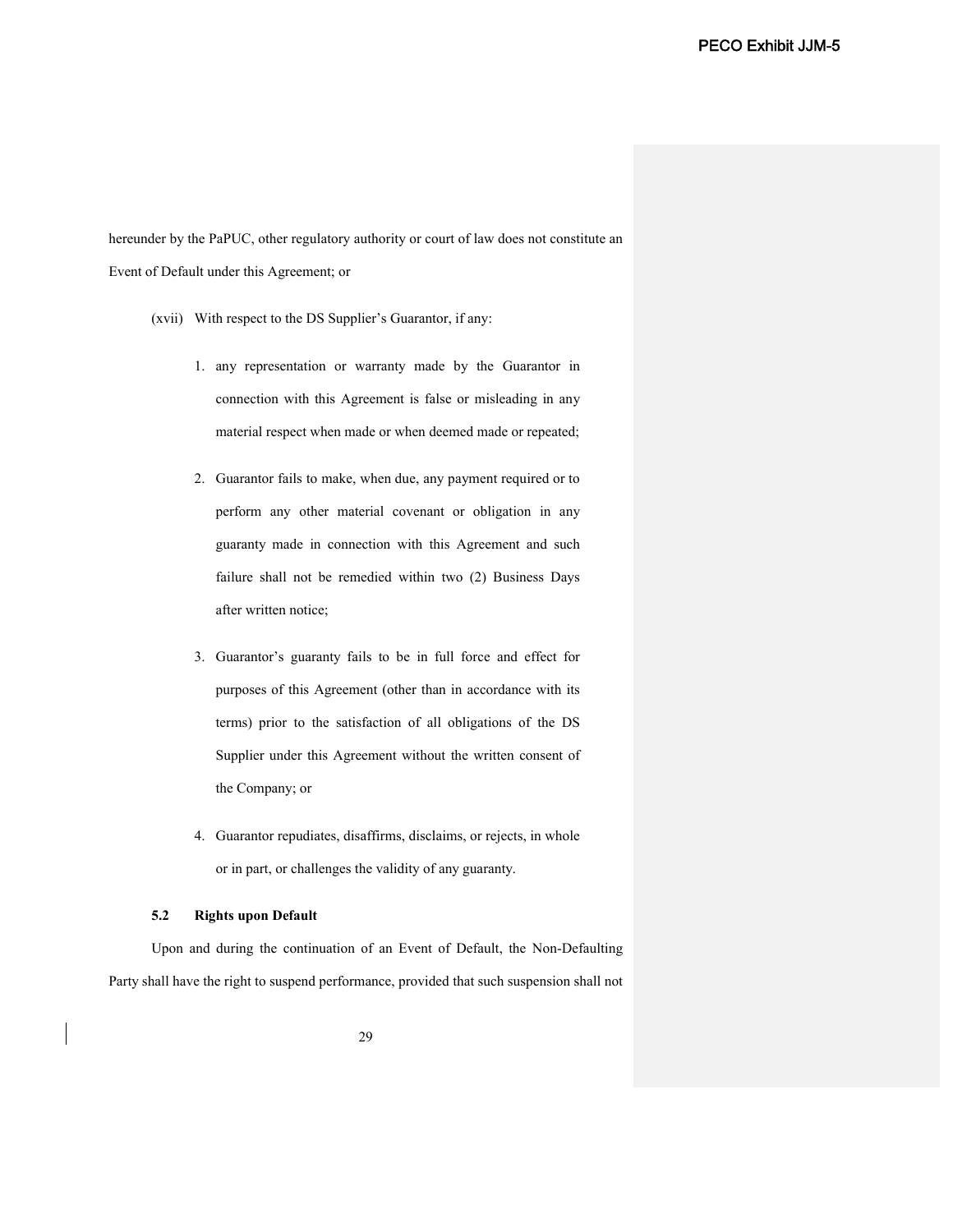continue for longer than ten (10) Business Days. At any time during or subsequent to the temporary suspension of performance, the Non-Defaulting Party may proceed with the steps outlined in Sections 5.6 and 5.7. In addition to any other remedies available at law or in equity to the Non-Defaulting Party, if an Event of Default has occurred and is continuing, the Non-Defaulting Party shall have the right to implement either or both of the following remedies:

(i) Declare an Early Termination Date of this Agreement with respect to the obligations of the Defaulting Party without any liability or responsibility whatsoever except for obligations arising prior to the date of termination, by providing written notice to the Defaulting Party; provided, however, that this Agreement shall immediately terminate automatically and without notice in the case of any Event of Default in which a DS Supplier is the Defaulting Party occurring under subsections (i), (ii), (iii), (iv), (v), (vi), (vii) or (viii) of Section 5.1 of this Agreement and such date of automatic termination shall be deemed the Early Termination Date of this Agreement with respect to such DS Supplier; and

(ii) Receive Damages in accordance with Section 5.3 of this Agreement.

### **5.3 Damages Resulting From an Event of Default**

**(a) DS Supplier's Failure to Supply DS Supply or Declaration of** 

**Early Termination By Company:** Damages resulting from (i) the DS Supplier's failure to (A) provide DS Supply in conformance with Section 2.2 hereof or (B) pay PJM for purchases of any products or services from PJM, or other failure to comply with PJM requirements, such that PJM holds the Company responsible for the provision of DS Supply to meet the DS Supplier's DS Supplier Responsibility Share under Transaction(s)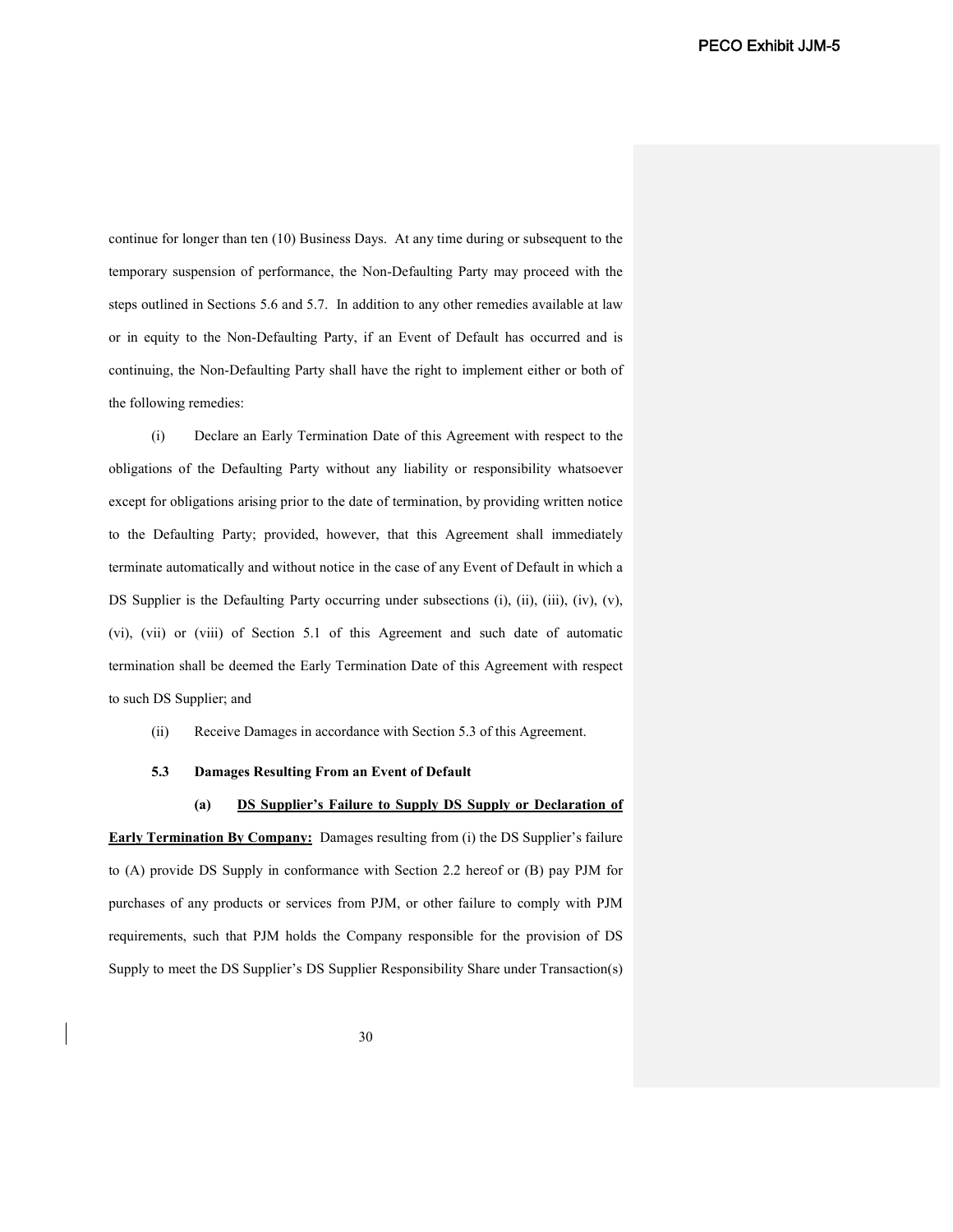of this Agreement or (ii) the occurrence of any Event of Default attributable to the DS Supplier resulting in Early Termination, shall include all Costs incurred by the Company, acting in a commercially reasonable manner consistent with any statutory or regulatory requirements imposed by the Applicable Legal Authorities, in obtaining replacement services or in obtaining a replacement supplier, which Costs exceed the amounts that would have been payable to the defaulting DS Supplier under this Agreement. Costs incurred by the Company for the purpose of calculating Damages hereunder will consist of:

(i) The cost of DS Supply allocated to the Company by the PJM OI due to the failure of the DS Supplier to meet obligations owing to the PJM OI in connection with its obligations under this Agreement;

(ii) The costs of DS Supply purchased by the Company to replace DS Supply that a DS Supplier was obligated to supply under this Agreement during the term hereof;

(iii) Administrative and legal costs associated with procuring replacement DS Supply; and

(iv) Financial hedging costs incurred by the Company on behalf of DS Customers as a result of having to procure DS Supply not provided by the DS Supplier.

The Parties further recognize and agree that the final calculation of Damages hereunder may not be known for some time since the level of such Damages may be dependent upon the arrangements made by the Company to obtain replacement services or a replacement DS Supplier. The Company and the DS Supplier agree that, until the calculation of Damages under this provision is completed, the amount and payment to the Company of the Settlement Amount on behalf of DS Customers in the event of an Early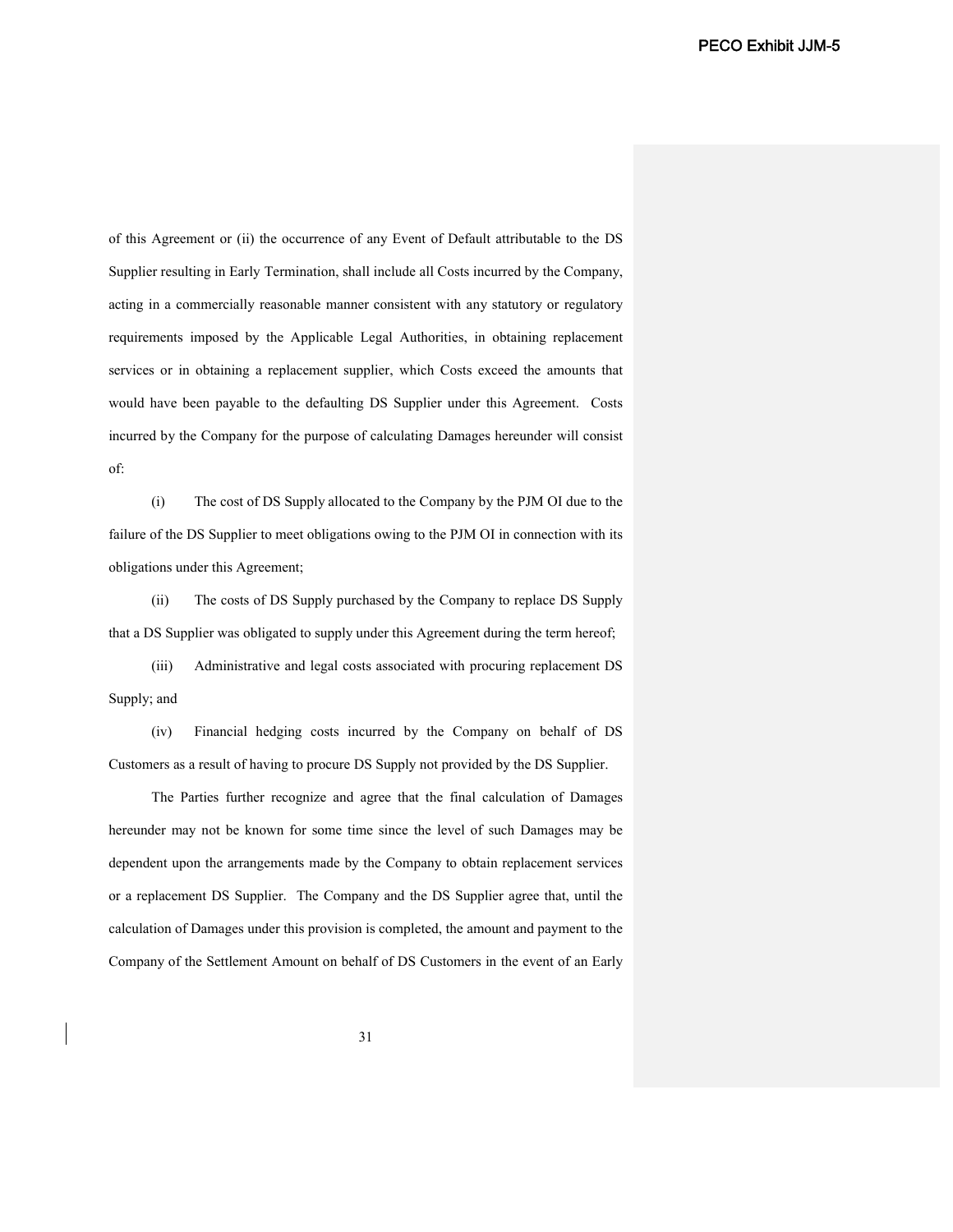Termination as set forth in Section 5.4 of this Agreement shall be immediately due and owing as an estimate of all Damages ultimately determined to be due and owing. After Damages have been finally determined under this Section 5.3, the amounts of Damages due and owing will be reconciled with payments already made by the DS Supplier under Section 5.4 of this Agreement.

**(b) Failure By Company on Behalf of Customers To Accept DS Supply Tendered By DS Supplier**: Damages resulting from the failure of the Company on behalf of Customers to accept DS Supply tendered by the DS Supplier necessary to meet the DS Supplier Responsibility Share of DS Load under Transaction(s) of this Agreement shall consist of the positive difference (if any) between (i) the amounts that would have been payable to the DS Supplier hereunder had the Company accepted the DS Supply tendered by the DS Supplier necessary to meet the DS Supplier Responsibility Share of DS Load under Transaction(s) of this Agreement and (ii) the amount realized by the DS Supplier in disposing, in a commercially reasonable manner, of the DS Supply not accepted by the Company; provided, however, that the Company shall not be required to accept on behalf of any Customer, quantities of DS Supply utilized by Customers on an instantaneous basis as a function of electrical load, in excess of such Customer's instantaneous consumption of such component of DS Supply; and further provided that the Company shall not be liable for any Damages if this Agreement is terminated by the PaPUC, other regulatory authority or a court of law.

**(c) Damages Resulting From Early Termination Due To An Event of Default Attributable To the Company**: Damages resulting from Early Termination due to an Event of Default attributable to the Company shall be as set forth in Section 5.4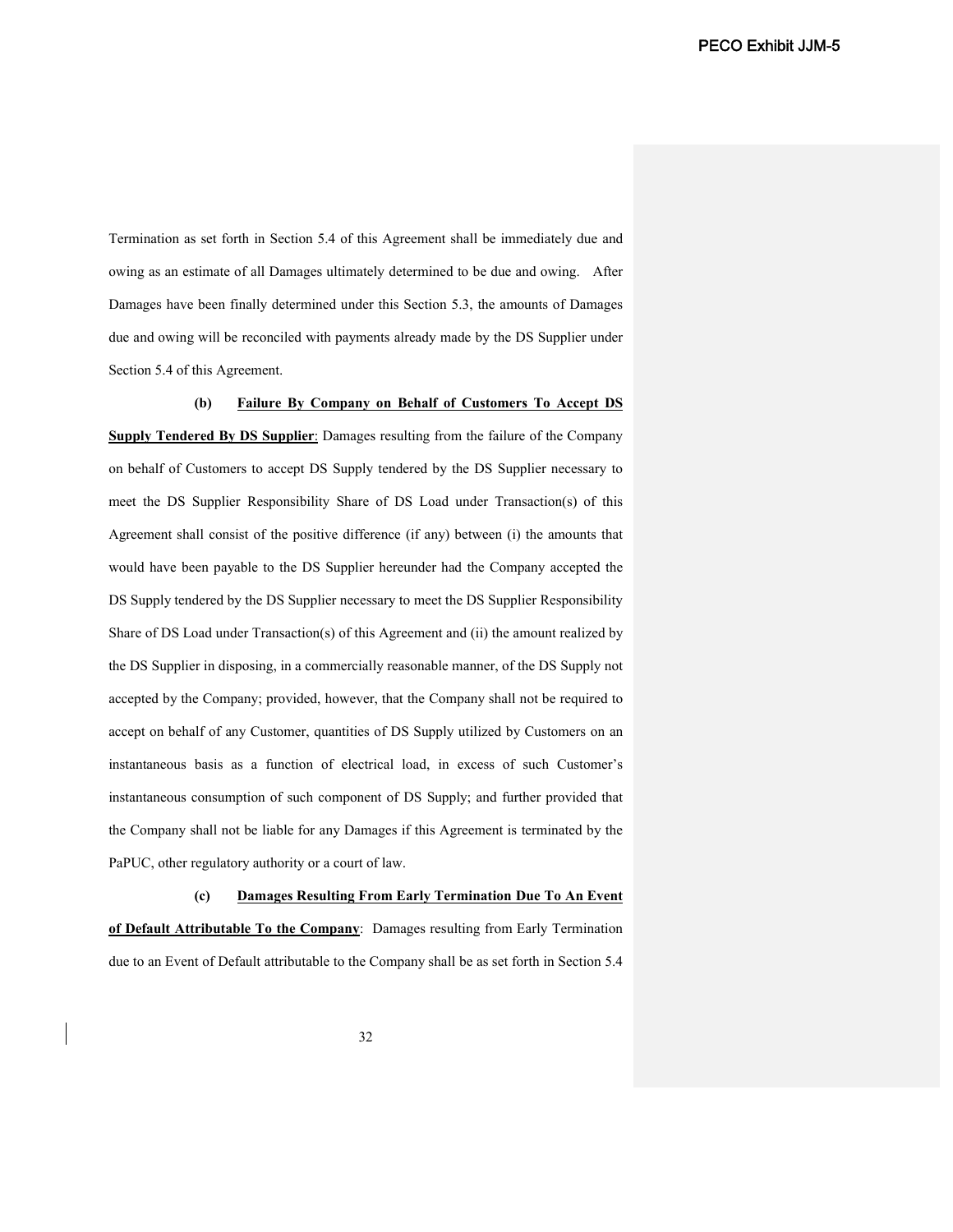of this Agreement. Damages calculated in accordance with said Section 5.4 shall be the exclusive remedy available to the DS Supplier in the event of Early Termination resulting from an Event of Default attributable to the Company.

**(d) Damages Resulting from DS Supplier's Failure to Continuously Satisfy its AEPS Obligations**: Damages resulting from the DS Supplier's failure to continuously meet and satisfy all or any portion of its obligations under Section 2.2 (a)(ix) of this Agreement shall include, but not be limited to, the amount of all penalties, and costs associated with the procurement of additional AECs, etc. including, without limitation, interest and other charges, if any, levied against the Company related to AEPS regulations, due to such DS Supplier's conduct or inaction.

**(e) Other Damages**: Damages for Events of Default not specified above shall consist of the direct Damages incurred by the Non-Defaulting Party.

**(f) Waiver of Event of Default:** If an Event of Default has occurred and the Non-Defaulting Party is the Company, then unless the Event of Default was a failure by the DS Supplier to meet any or all of its DS Supply obligations, the Company may elect, at its sole discretion, to offer to waive the default on such terms and conditions as the Company, at its sole discretion, may deem appropriate to propose a special remedy. Any such special remedy can only be offered to the DS Supplier if it first is specifically approved by the PaPUC in accordance with Commission Orders.

### **5.4 Declaration of an Early Termination Date and Calculation of Settlement Amount and Termination Payment**

**(a) Settlement Amount**. If an Event of Default with respect to a Defaulting Party shall have occurred and be continuing, the Non-Defaulting Party shall have the right (i) to designate a day, no earlier than the day such notice is effective and no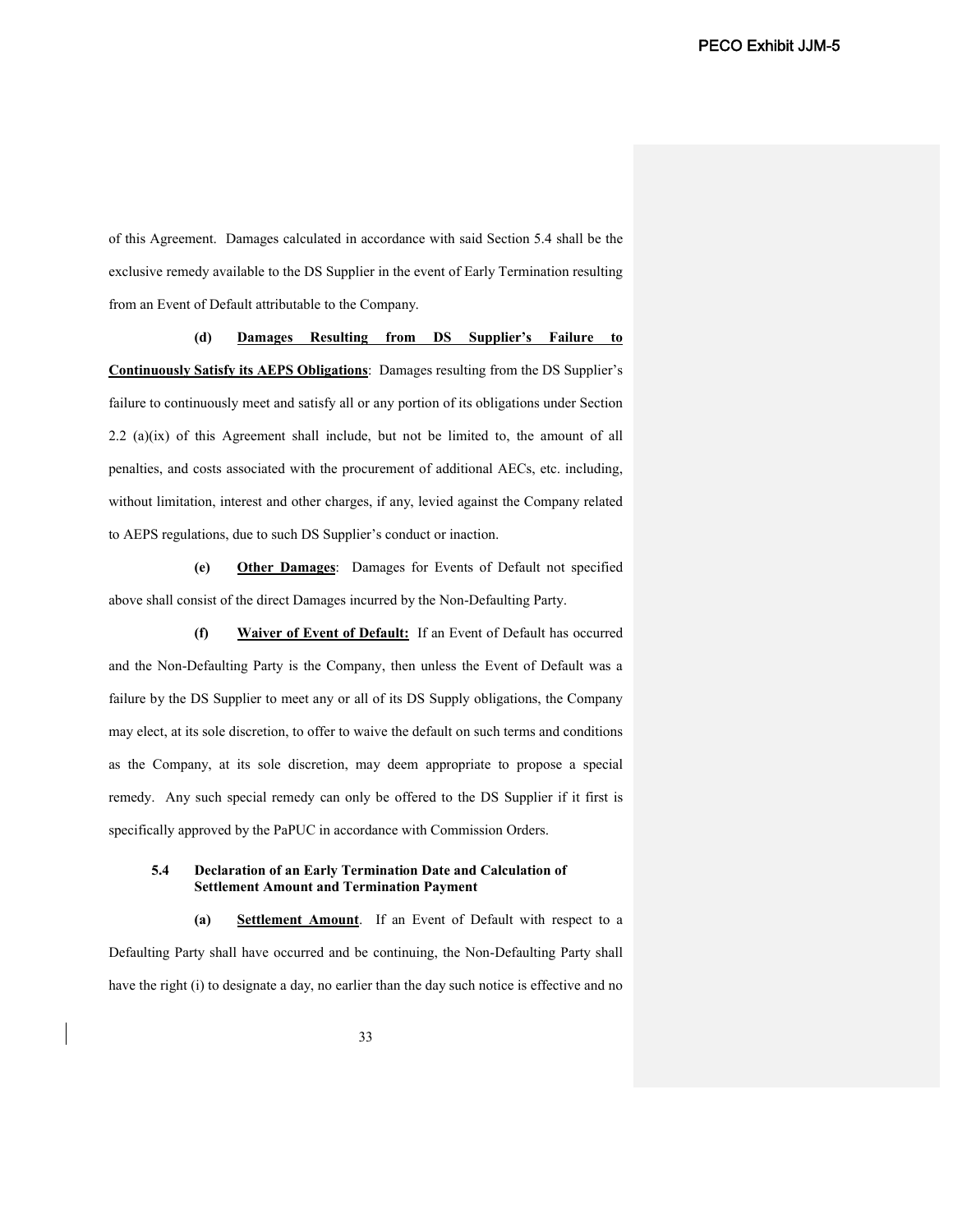later than twenty (20) days after such notice is effective, as the Early Termination Date to accelerate all amounts owing between the Parties and to liquidate and terminate the undertakings set forth in this Agreement, (ii) to withhold any payments due to the Defaulting Party under this Agreement, and (iii) to suspend performance; provided however, that an Early Termination Date shall be deemed to occur automatically and concurrently with the Event of Default, without any requirement for the provision of notice by the Non-Defaulting Party, with respect to an Event of Default under subsections (i), (ii), (iii), (iv), (v), (vi), (vii), and (viii) of Section 5.1 of this Agreement. The Non-Defaulting Party shall calculate, in a commercially reasonable manner, a Settlement Amount with respect to the obligations under this Agreement.

 $\Box$  The DS Supplier may, in its sole discretion, select the notional quantity in the following subsection 5.4(a)(1) by checking this box. If the DS Supplier does not check the box to select subsection  $5.4(a)(1)$  it will be deemed to be excluded from this Agreement.

5.4(a)(1) For the purposes of such determination, the DS Supply provided for under this Agreement for the period following the Early Termination Date through the remainder of the term of this Agreement shall be deemed to be those quantity amounts that would have been delivered on an hourly basis, had this Agreement been in effect during the previous calendar year adjusted for such DS Load changes as may have occurred since the previous calendar year.

**(b) Net Out of Settlement Amounts**. The Non-Defaulting Party shall calculate a Termination Payment by aggregating all Settlement Amounts due under this Agreement or any other agreement(s) between the Company and the DS Supplier for the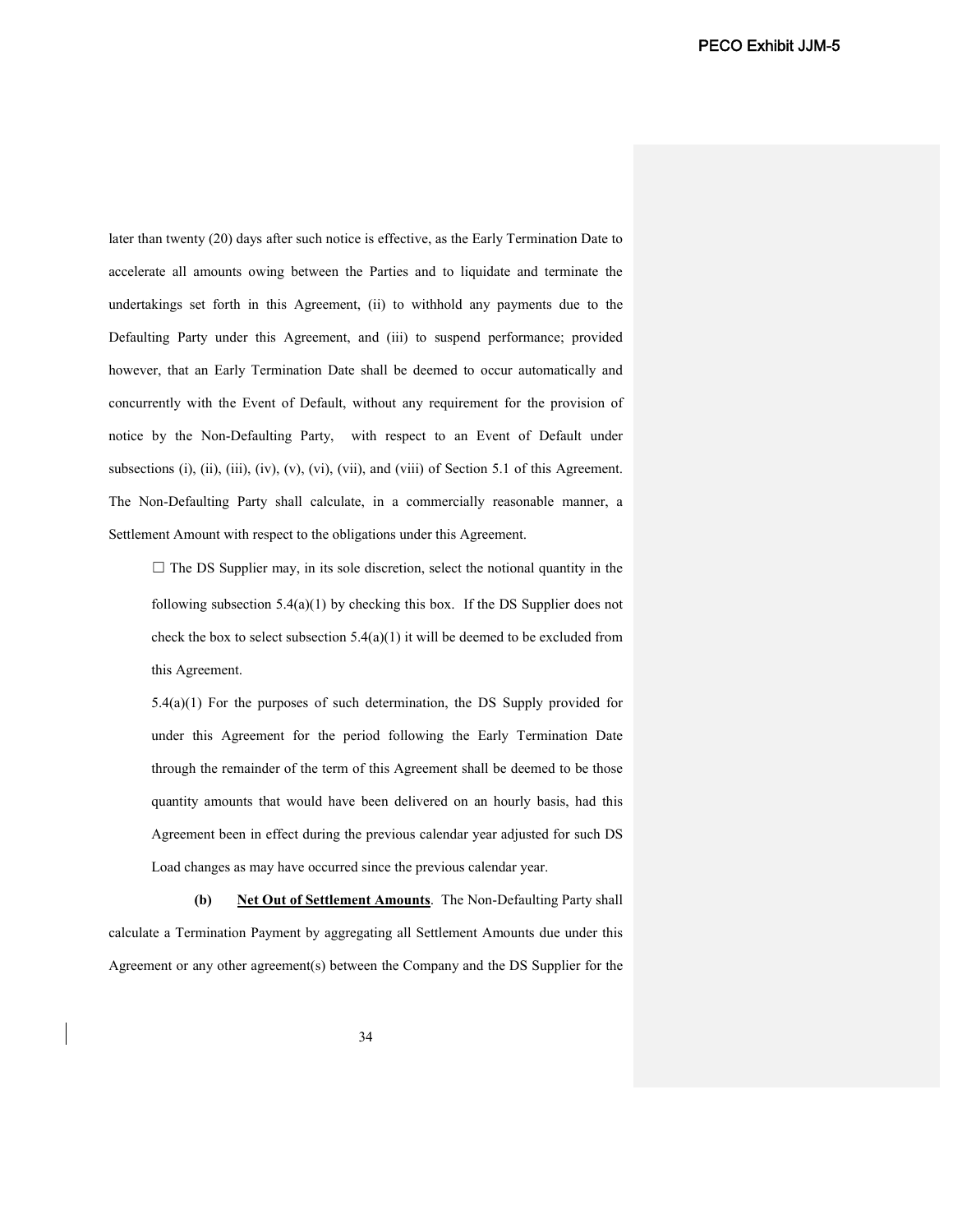provision of DS Supply into a single amount by netting out (i) all Settlement Amounts that are due or will become due to the Defaulting Party, plus at the option of the Non-Defaulting Party, any cash or other form of security then available to the Non-Defaulting Party and actually received, liquidated and retained by the Non-Defaulting Party, plus any or all other amounts due to the Defaulting Party under this Agreement or any other agreement(s) between the Company and the DS Supplier for the provision of DS Supply against (ii) all Settlement Amounts that are due or will become due to the Non-Defaulting Party, plus any or all other amounts due to the Non-Defaulting Party under this Agreement or any other agreement(s) between the Company and the DS Supplier for the provision of DS Supply, so that all such amounts shall be netted out to a single liquidated amount; provided, however, that if the DS Supplier is the Defaulting Party and the Termination Payment is due to the DS Supplier, the Company shall be entitled to retain a commercially reasonable portion of the Termination Payment, which may be equal to the entire amount of the Termination Payment, as security for additional amounts that may be determined to be due and owing by the DS Supplier as Damages and further provided that any previously attached security interest of the Company in such retained amounts shall continue. The Termination Payment shall be due to or due from the Non-Defaulting Party as appropriate. If the Termination Payment has been retained by the Company as security for additional amounts that may be determined to be due and owing by the DS Supplier, and if, upon making a final determination of Damages, the Termination Payment, or any portion thereof, is to be made to the DS Supplier, the Company will pay simple interest on the Termination Payment amount being made to the DS Supplier. Simple interest will be calculated at the lower of the Interest Index or six (6) percent per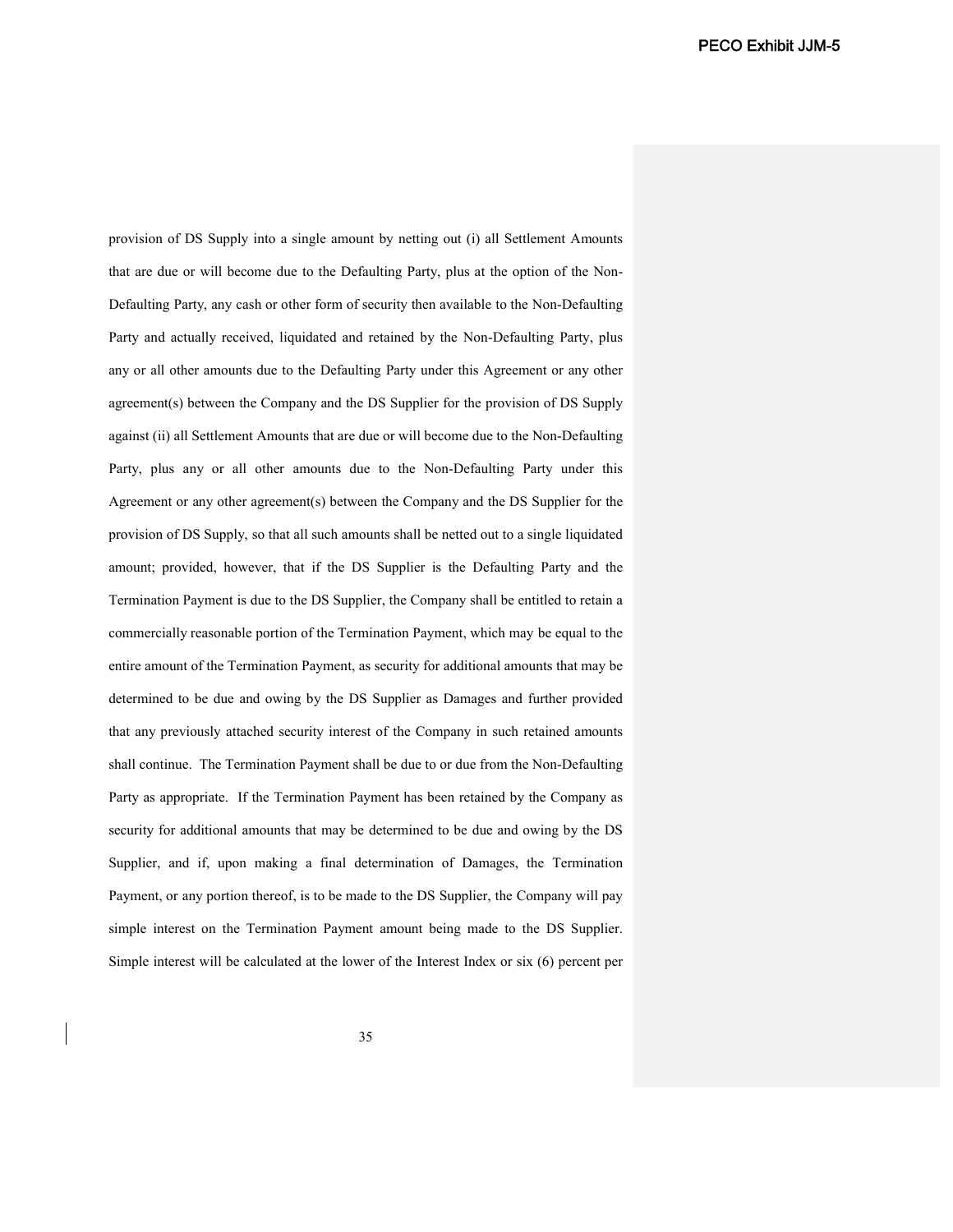annum.

**(c) Notice of Termination Payment**. As soon as practicable after calculation of a Termination Payment, notice shall be given by the Non-Defaulting Party to the Defaulting Party of the amount of the Termination Payment and whether the Termination Payment is due to or due from the Non-Defaulting Party. The notice shall include a written statement explaining in reasonable detail the calculation of such amount. Subject to Section 5.4(b) above, the Termination Payment shall be made by the Party that owes it within three (3) Business Days after such notice is effective.

**(d) Disputes With Respect to Termination Payment**. If the Defaulting Party disputes the Non-Defaulting Party's calculation of the Termination Payment, in whole or in part, the Defaulting Party shall, within three (3) Business Days of receipt of Non-Defaulting Party's calculation of the Termination Payment, provide to the Non-Defaulting Party a detailed written explanation of the basis for such dispute; provided, however, that if the Termination Payment is due from the Defaulting Party, the Defaulting Party shall first transfer collateral to the Non-Defaulting Party in an amount equal to the Termination Payment, such collateral to be in a form acceptable to the Non-Defaulting Party as specified in the Termination Payment dispute notice.

**(e) Multiple DS Supply Agreements.** It is the intention of the Company and the DS Supplier that, in the event the DS Supplier is a party to other agreements with the Company for the provision of DS Supply that existed prior to the Effective Date of this Agreement or are entered into after the Effective Date of this Agreement, the Company will calculate a single Termination Payment applicable to all such agreements as set forth herein.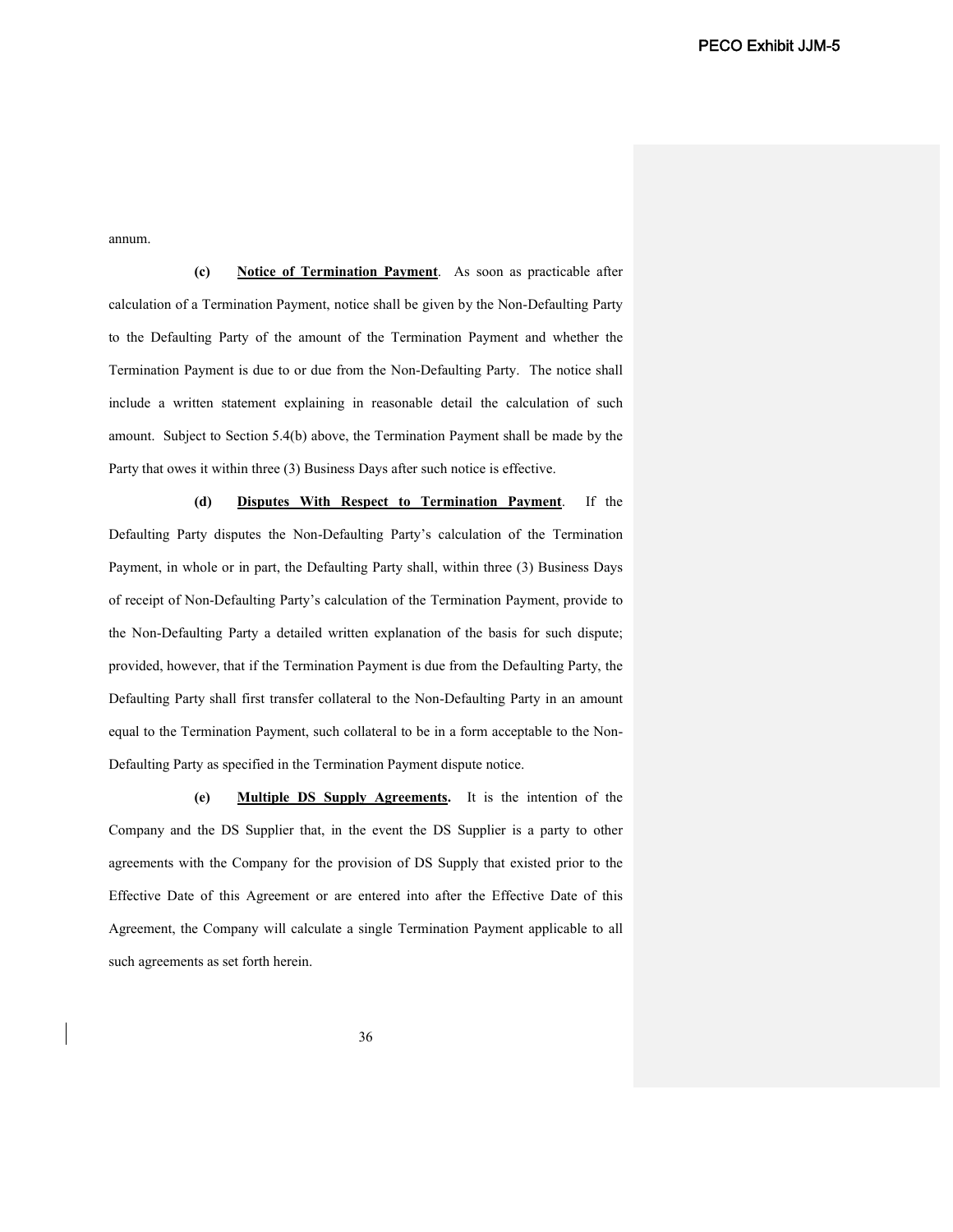#### **5.5 Step-up Provision**

The Company may ask other DS Suppliers whether they wish to assume all or part of the delivery obligations on the same terms and price contained herein, but any DS Supplier shall not be obligated to assume any such step-up requests. Any agreement to make additional supply available shall be termed a "Step-Up", and is subject to compliance with the creditworthiness provisions of Section 6 of this Agreement and the DS Supplier's load cap as per the Company's approved default service procurement plan. For the avoidance of doubt, in the event that the DS Supplier does not respond to the Company's Step-Up request within the relevant timeframe, then the DS Supplier shall be deemed to have rejected the Company's request in full.

### **5.6 Setoff of Payment Obligations of the Non-Defaulting Party**

Any payment obligations of the Non-Defaulting Party to the Defaulting Party pursuant to this Agreement or any other agreement(s) between the Company and the DS Supplier for the provision of DS Supply shall be set off: (i) first, to satisfy any payment obligations of the Defaulting Party to the Non-Defaulting Party pursuant to this Agreement or any other agreement(s) between the Company and the DS Supplier for the provision of DS Supply that are unsecured and not subject to any Guaranty; (ii) second, to satisfy any payment obligations of the Defaulting Party to the Non-Defaulting Party pursuant to this Agreement or any other agreement(s) between the Company and the DS Supplier for the provision of DS Supply that are unsecured, but which are subject to a Guaranty; and (iii) third, to satisfy any remaining payment obligations of the Defaulting Party to the Non-Defaulting Party pursuant to this Agreement or any other agreement(s) between the Company and the DS Supplier for the provision of DS Supply.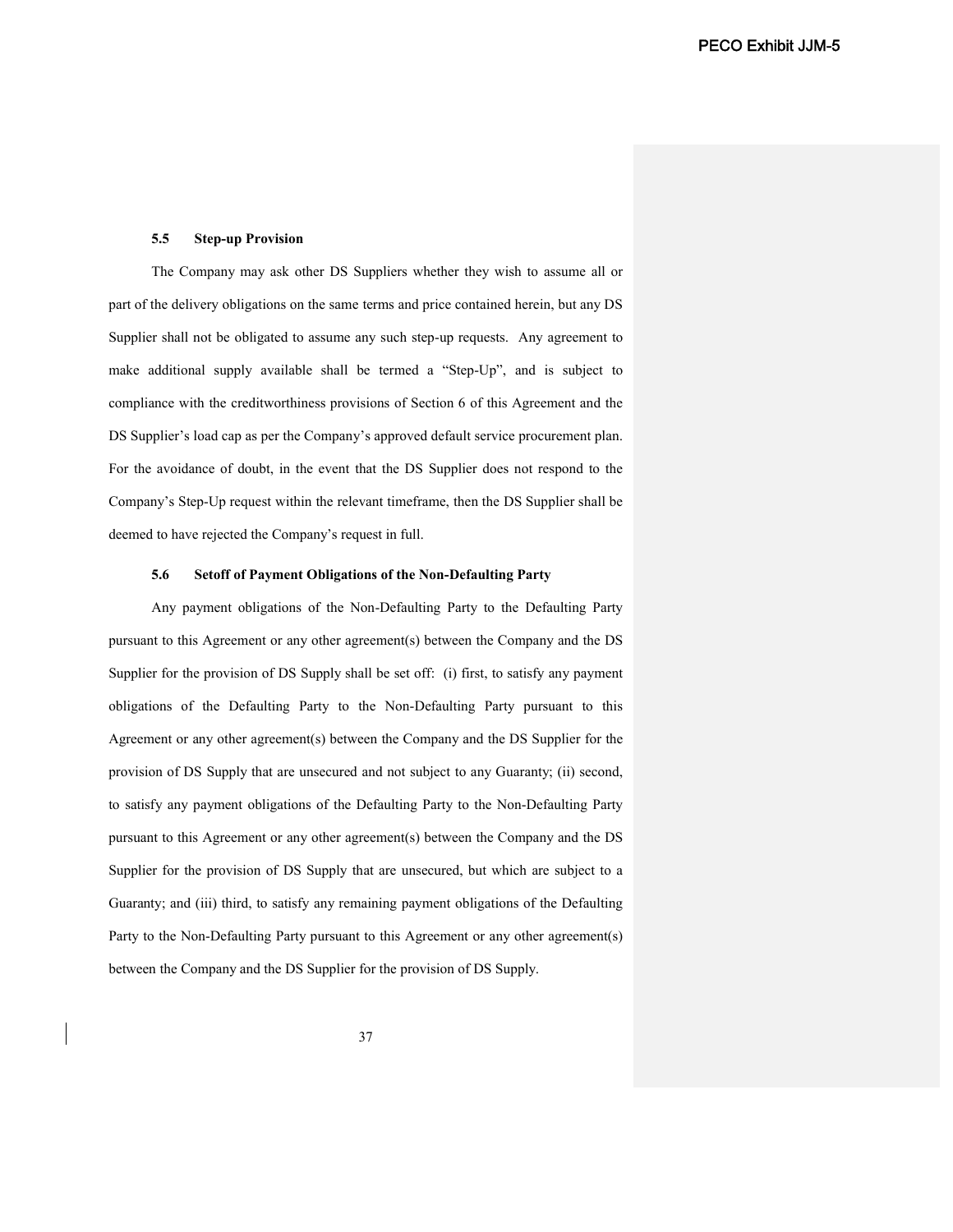## **5.7 Preservation of Rights of Non-Defaulting Party**

The rights of the Non-Defaulting Party under this Agreement, including without limitation Sections 5.4 and 5.6 of this Agreement, shall be supplemental to, and not in lieu of, any right of recoupment, lien, or set-off afforded by applicable law, and all such rights are expressly preserved for the benefit of the Non-Defaulting Party.

- a. Duty to Mitigate. Each Party agrees that it has a duty to mitigate damages and covenants that it will use commercially reasonable efforts to minimize any damages it may incur as a result of the other Party's failure to perform pursuant to this Agreement.
- b. Return of Auction Revenue Rights. When the DS Supplier is the Defaulting Party, the DS Supplier will make best efforts to facilitate the transfer or reassignment to the entity which is the replacement DS Supplier on the Early Termination Date, any and all of the replacement DS Supplier's rights to ARRs to which the replacement DS Supplier is entitled as a LSE pursuant to the PJM Agreements, which were transferred or assigned to the DS Supplier under Section 2.3 (Congestion and Congestion Management).

# **ARTICLE 6: CREDITWORTHINESS**

## **6.1 Applicability**

The DS Supplier agrees that it shall meet the creditworthiness requirements of this Article 6 at all times during the term of this Agreement and shall inform the Company immediately of any changes in its credit rating or financial condition. Without limitation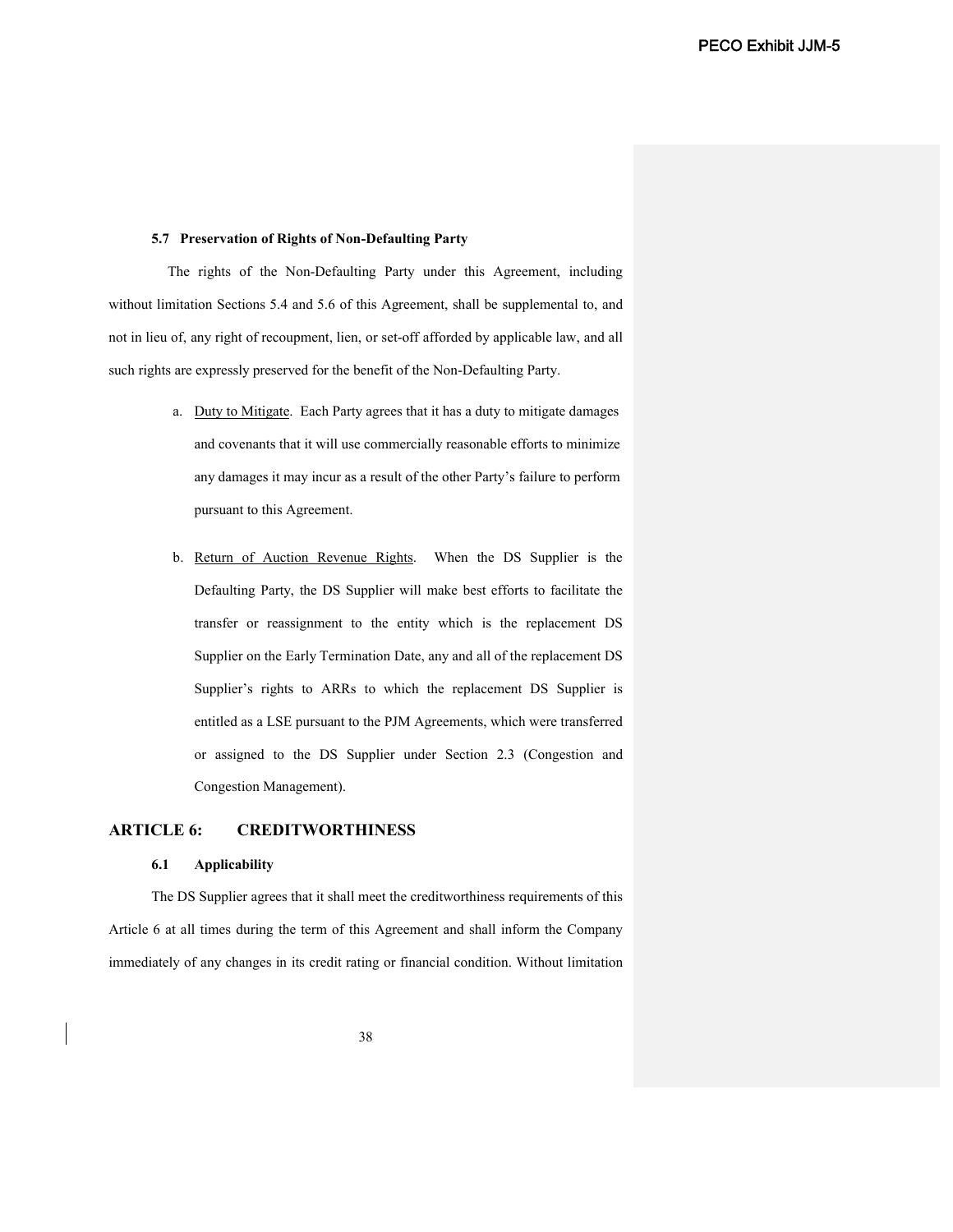of the foregoing, the DS Supplier shall, upon written request, affirmatively demonstrate to the Company, its compliance with the creditworthiness requirements set forth hereunder. The Company may establish less restrictive creditworthiness requirements under this Article 6 in a non-discriminatory manner.

### **6.2 Creditworthiness Determination**

The DS Supplier may submit and maintain a security deposit in accordance with Section 6.4 of this Agreement in lieu of submitting to or being qualified under a creditworthiness evaluation. The DS Supplier shall have the opportunity to request that the Company re-evaluate its creditworthiness whenever an event occurs that the DS Supplier believes would improve the determination made by the Company of its creditworthiness. The Company's credit re-evaluation must be completed as soon as possible but no longer than thirty (30) days after receiving a fully documented request. The Company must provide the rationale for its determination of the credit limit and any resulting security requirement. The Company must perform its credit re-evaluation and associated security calculation in a non-discriminatory manner. DS Supplier shall provide the Company and its agents unrestricted access to audited financial statements; provided that if audited financial statements are not available, the Company, in its sole discretion, may specify other types of financial statements that will be accepted.

## **6.3 Buyer's Exposure and Mark-to-Market Credit Exposure Methodology**

To calculate the daily exposure for each DS Supplier the MtM credit exposure methodology will be used. The "mark" for each Billing Month will be determined at the time the auction is completed based on the available Forward Market Prices and for the remaining Billing Months will be derived based on historical data. At the time the

**Formatted:** Indent: Left: 0.5", Hanging: 0.5"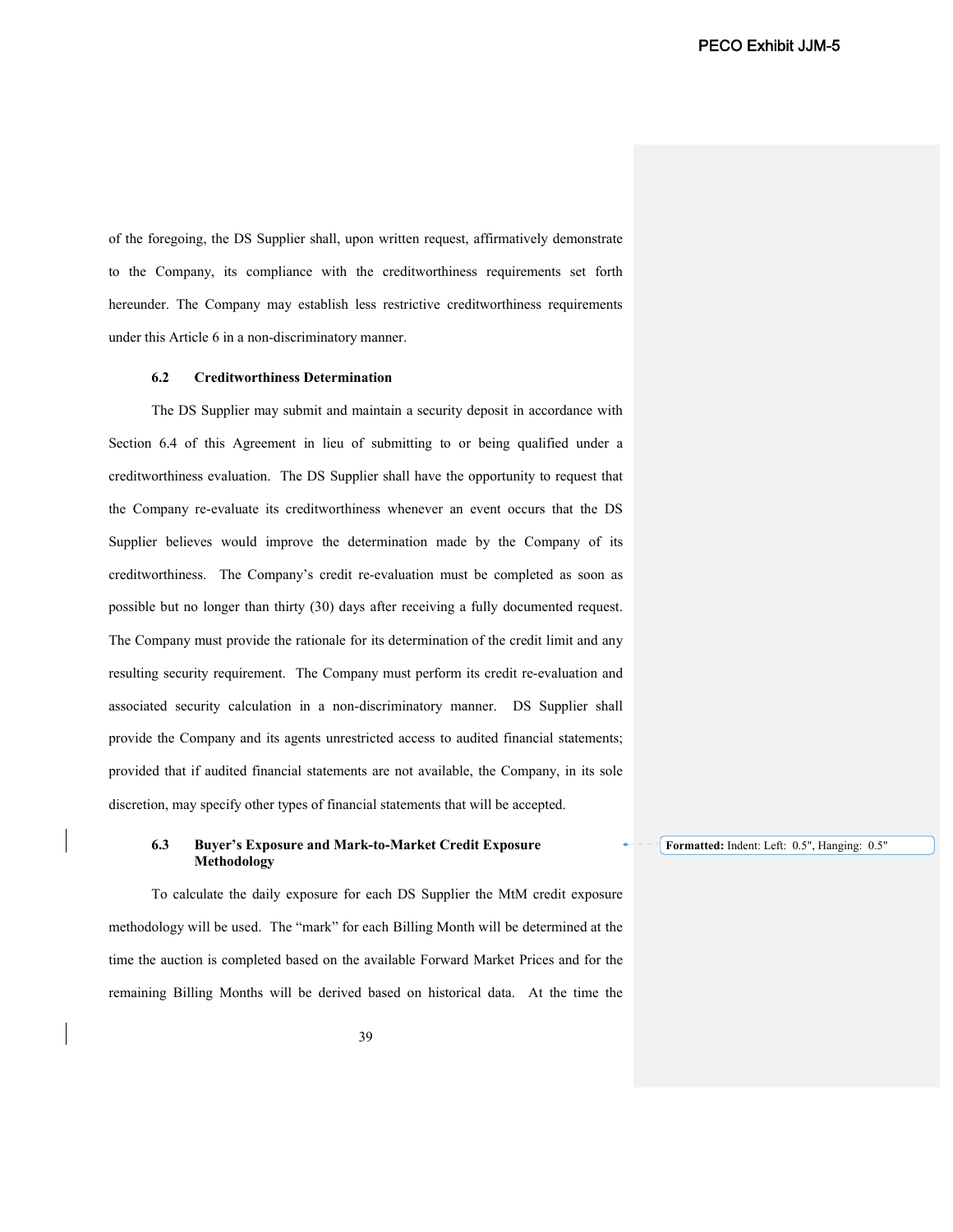auction is completed, the MtM credit exposure for each DS Supplier shall be equal to zero. Subsequently, the differences between the available Forward Market Prices on the valuation date and the "mark" prices for the corresponding Billing Months will be used to calculate the daily credit exposures for each DS Supplier. The total MtM credit exposure will be equal to 1.1 times the sum of the MtM credit exposures for each Billing Month. The methodology for calculation of Buyer's Exposure under this Agreement including the MtM credit exposure is illustrated in the example (using hypothetical numbers) set forth in Appendix B hereto.

### **6.4 Credit Limit**

The following criteria constitute the Company's creditworthiness requirements for the DS Supplier to cover the Total Exposure Amount. In all instances, the most current senior unsecured debt rating (or, if unavailable, the most current corporate issuer rating) will be used.

(i) For a DS Supplier to be granted an unsecured line of credit, the DS Supplier must be rated by at least two of the following rating agencies: S&P, Moody's, or Fitch. The methodology for determining the credit rating to use is set forth in Appendix A of this Agreement. The Maximum Credit Limit to cover the Total Exposure Amount will be determined based on the credit matrix table in Appendix A of this Agreement.

The DS Supplier will be required to post cash or a letter of credit in an acceptable form as defined in Section 6.7 (b) of this Agreement (see standard format in Appendix F) for the Margin due the Company as set forth in Section 6.5 of this Agreement; or

(ii) For a DS Supplier having a Guarantor, in the case of a Guarantor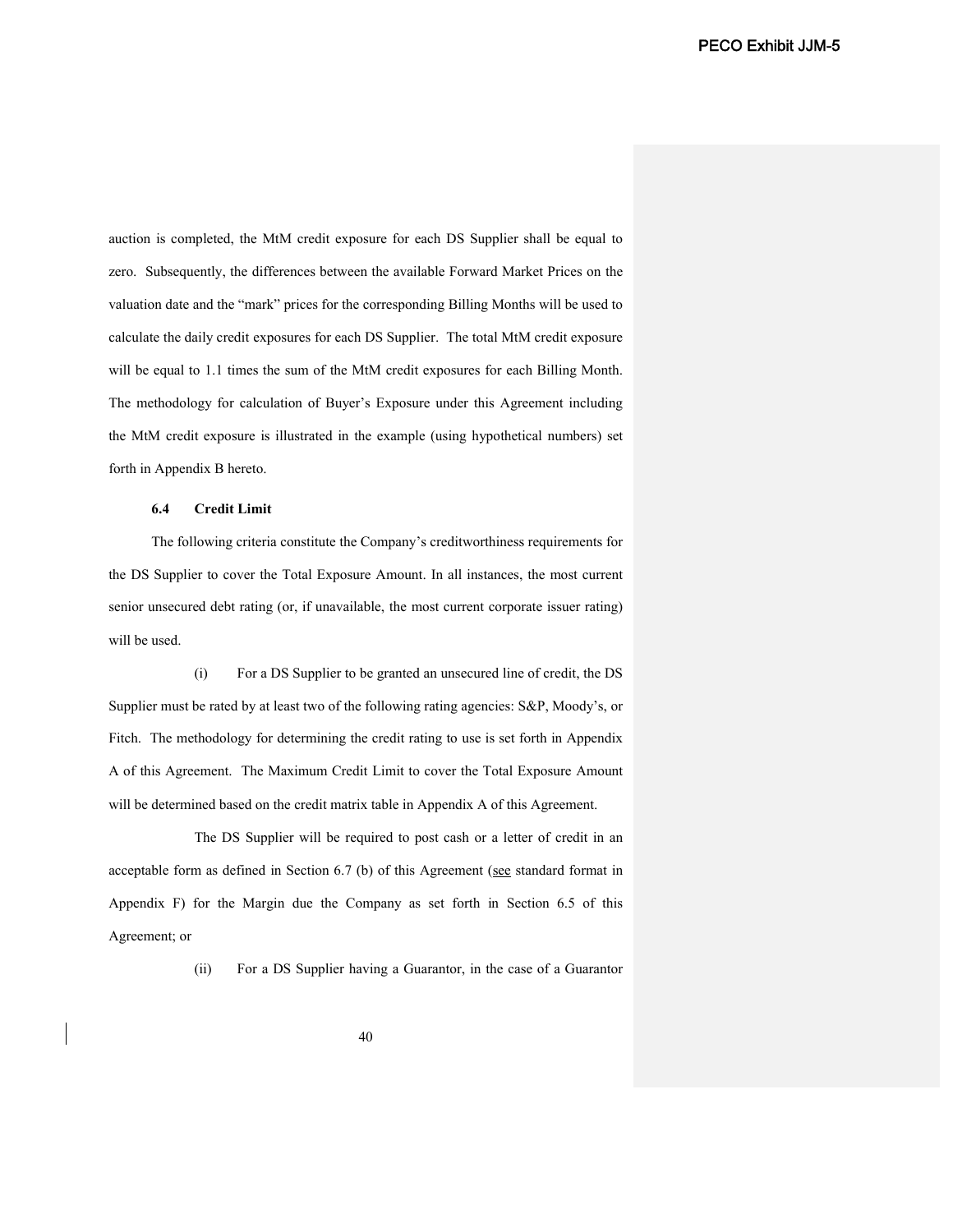organized under the laws of the United States, the Guarantor (1) must be rated by at least two of the following rating agencies: S&P, Moody's, or Fitch, and (2) must have a minimum senior unsecured debt rating (or, if unavailable, corporate issuer rating) equal to the Minimum Rating. If the Guarantor is rated by only two rating agencies, and the ratings are split, the rating will be established based on the methodology outlined in Appendix A of this Agreement. The Maximum Credit Limit to cover the Total Exposure Amount that could be provided through the Guaranty (see standard format in Appendix G) will be determined based on the credit matrix table for Guarantors on Appendix A. The DS Supplier will be granted a credit limit equal to the lesser of (i) the amount of the Guaranty as provided to the Company at the time this Agreement is executed as such amount may be modified in any amended or substitute Guaranty provided to the Company during the term of this Agreement, or (ii) the DS Supplier's Maximum Credit Limit. The DS Supplier, however, may not increase or substitute its Guaranty for the purpose of increasing its applicable credit limit during the time period after the Company has made a Margin call but before the DS Supplier has posted the required performance assurance collateral as set forth in Section 6.7 to cover Margin. Notwithstanding anything herein to the contrary, the DS Supplier may increase the limit of its Guaranty after satisfying a Margin call from the Company and upon the Company's receipt of an amended or substitute Guaranty increasing the limit of the Guaranty, the DS Supplier may request a return of the posted performance assurance collateral in accordance with Section 6.5 of this Agreement. The DS Supplier will be required to post cash or a letter of credit in an acceptable form as defined in Section 6.7(b) of this Agreement (see standard format in Appendix F) for the Margin due the Company as set forth in Section 6.5 of this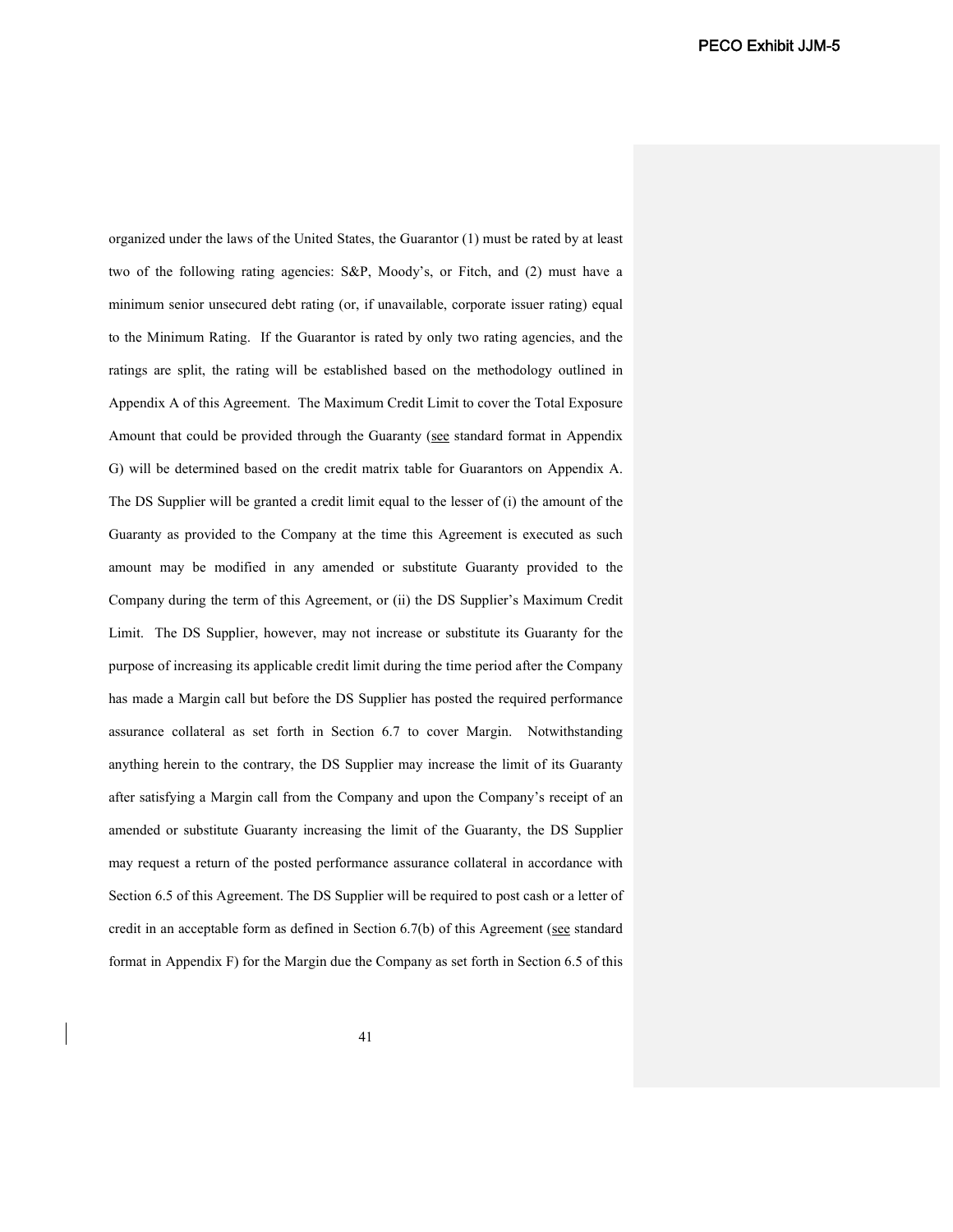### Agreement; or

(iii) For a DS Supplier or Guarantor that has not been incorporated or otherwise formed under the laws of the United States and whose financial data is not denominated in United States currency and does not conform to generally accepted accounting principles ("GAAP") in the United States, they shall supply the following additional information:

- a. A legal opinion of counsel qualified to practice in the foreign jurisdiction in which the DS Supplier or Guarantor is incorporated or otherwise formed that this Agreement is, or upon completion of execution formalities will become, the binding obligation of the DS Supplier or Guarantor in the jurisdiction in which it has been incorporated or otherwise formed; and
- b. The sworn certificate of the corporate secretary (or similar officer) of such DS Supplier or Guarantor that the person executing this Agreement on behalf of the DS Supplier has the authority to execute the Agreement and that the governing board of the DS Supplier or Guarantor has approved the execution of this Agreement;
- c. The sworn certificate of the corporate secretary (or similar officer) of such DS Supplier or Guarantor that the DS Supplier or Guarantor has been authorized by its governing board to enter into agreements of the same type as this Agreement; and
- d. Such other documents and certificates as may be required by the Company in its sole discretion.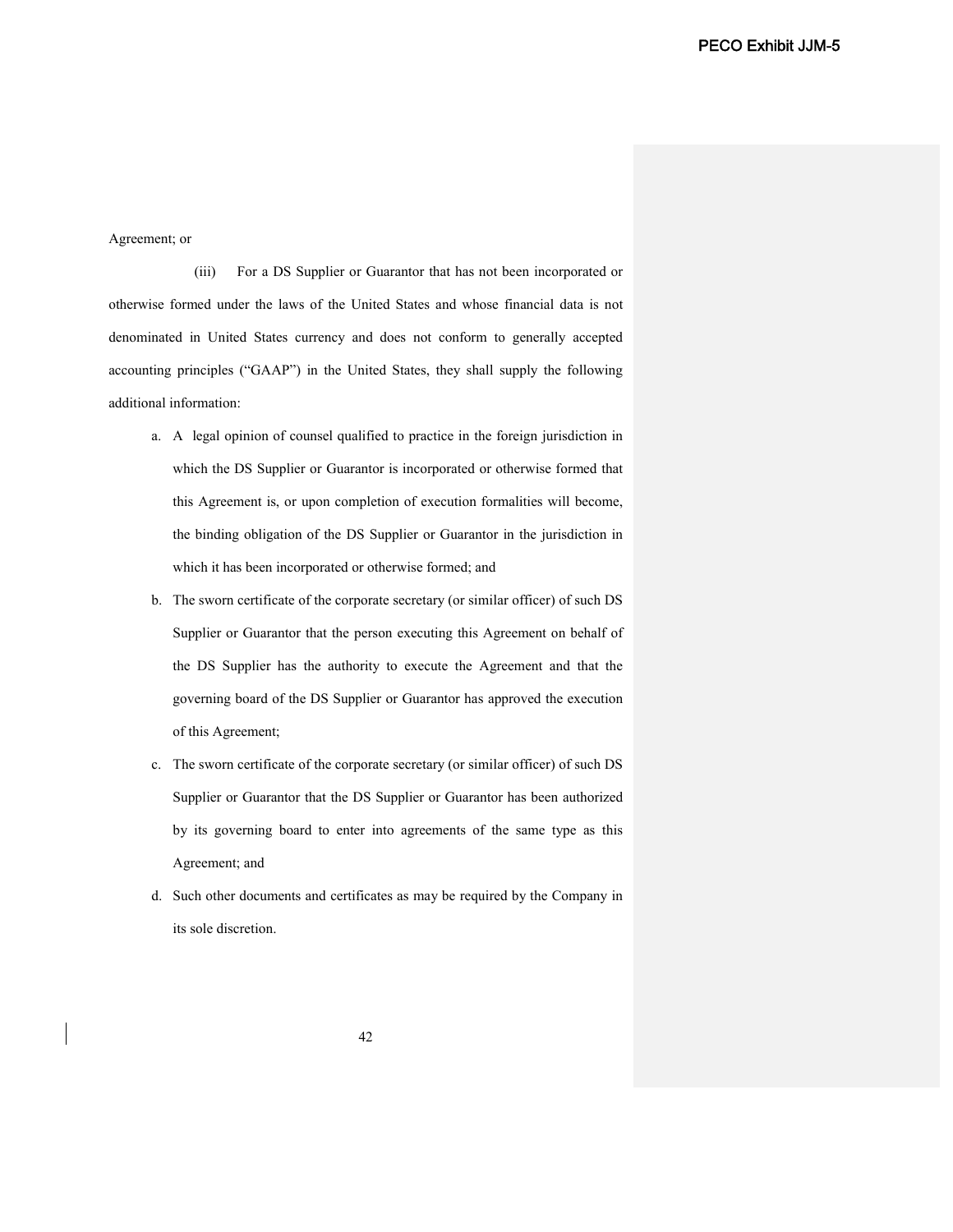(iv) The posting of cash or a letter of credit as defined in Section 6.7 (b) below for the entire Total Exposure Amount as set forth in Section 6.5 of this Agreement.

#### **6.5 Posting Margin and Return of Surplus Margin**

(a) If at any time and from time to time during the term of Transaction(s) under this Agreement, the Total Exposure Amount, rounded by the Rounding Amount, exceeds the DS Supplier's or the Guarantor's credit limit by the Minimum Transfer Amount, then the Company on any Business Day, may request that the DS Supplier provide cash or a letter of credit in an acceptable form as defined in Section 6.7(b) of this Agreement (see standard format in Appendix F), in an amount equal to the Margin (less any performance assurance collateral for Margin posted by the DS Supplier and held by the Company pursuant to this Agreement or any other agreement(s) between the Company and the DS Supplier for the provision of DS Supply).

If the DS Supplier receives written notice for performance assurance collateral to cover Margin from the Company by 1:00 p.m. New York time on a Business Day, then the DS Supplier shall post performance assurance collateral to cover Margin the next following Business Day, if posting cash, and by the second Business Day following the date of notice, if posting a letter of credit, unless the Company agrees in writing to extend the period to provide performance assurance collateral to cover Margin. If the DS Supplier receives notice for Margin from the Company after 1:00 p.m. New York time on a Business Day, whether posting cash or a letter of credit, then the DS Supplier must post performance assurance collateral to cover Margin the second Business Day following the date of notice unless the Company agrees in writing to extend the period to provide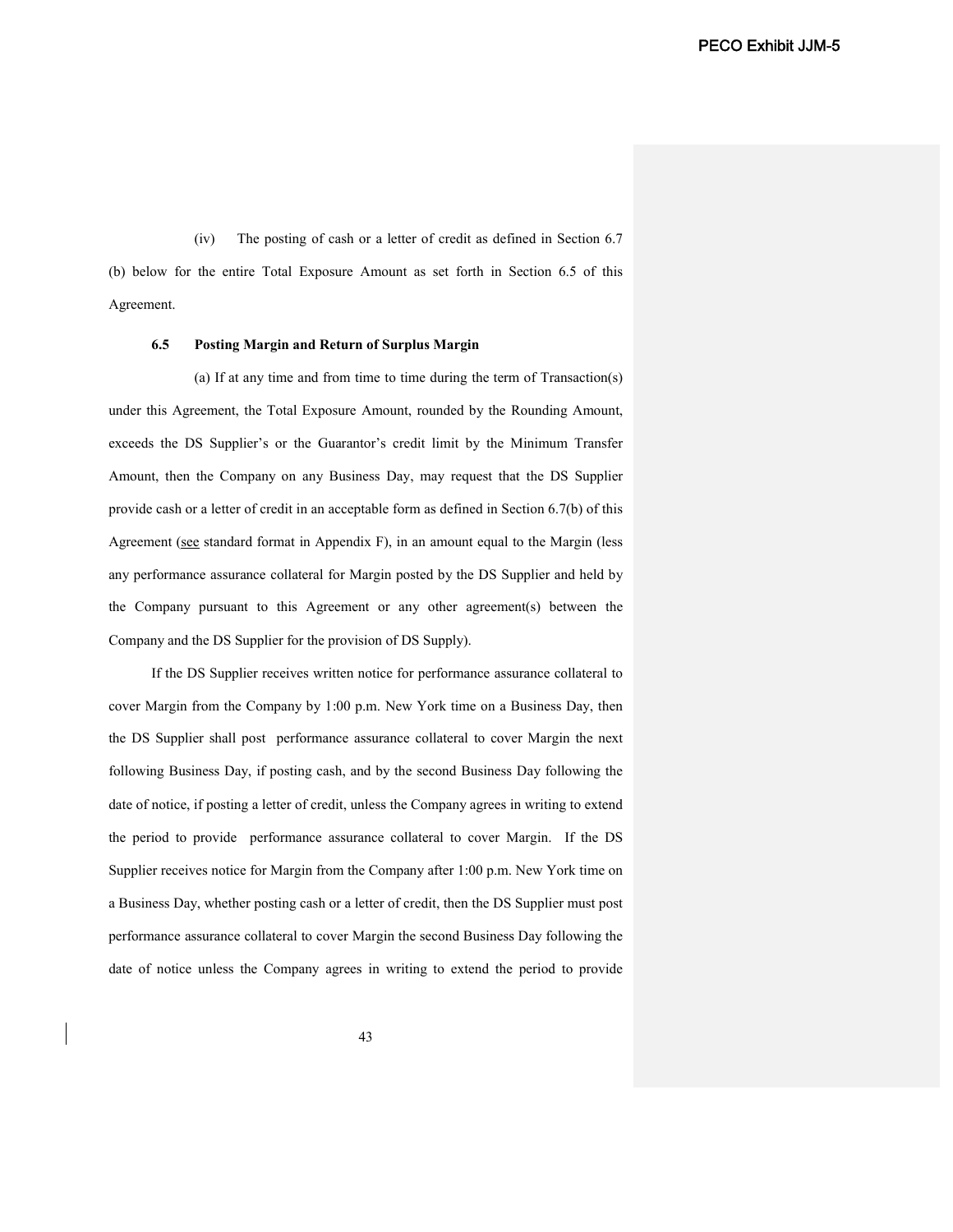performance assurance collateral to cover Margin. The Company will not unreasonably deny a request for a one-day extension of such period. In the event that the DS Supplier fails to post performance assurance collateral to cover Margin when due in accordance with this Section 6.5, then an Event of Default under Article 5 of this Agreement will be deemed to have occurred and the Company will be entitled to the remedies set forth in Article 5 of this Agreement.

(b) Surplus Margin being held by the Company that is not needed to satisfy the Total Exposure Amount, as determined above, will be returned to the DS Supplier upon receipt of a written request by the DS Supplier. Surplus Margin means cash or a letter of credit posted by the DS Supplier as a result of a request by the Company pursuant to Section 6.5(a) that exceeds the Total Exposure Amount less the DS Supplier's or the Guarantor's credit limit (rounded by the Rounding Amount). If the resulting surplus Margin amount is more than the Minimum Transfer Amount, it will be returned to the DS Supplier. If the DS Supplier posted cash and notice is received by 1:00 p.m. New York time on a Business Day, the surplus Margin will be returned by the next following Business Day and if the DS Supplier posted cash and notice is received by the Company after 1:00 p.m. New York time on a Business Day, the surplus Margin shall be returned by the second Business Day following the date of notice, unless the DS Supplier agrees in writing to extend the period to return the surplus Margin. If the DS Supplier posted a letter of credit, the surplus Margin shall be returned on the next Business Day following the Business Day on which the amendment to the letter of credit is received from the issuing bank, unless the DS Supplier agrees in writing to extend the period to return the surplus Margin. The DS Supplier will not unreasonably deny a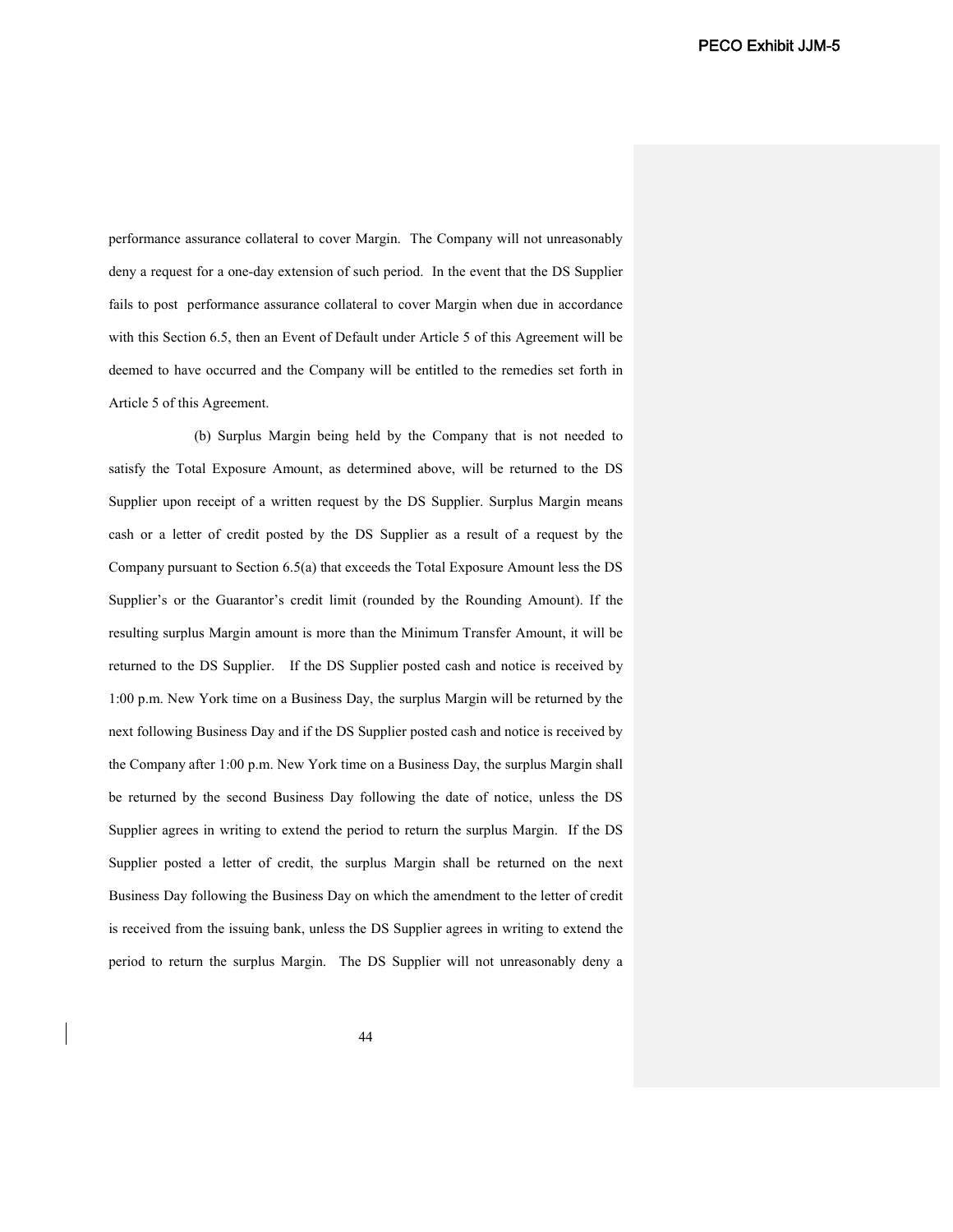request for a one-day extension of such period. In the event that the Company fails to return the surplus Margin when due in accordance with this Article, then an Event of Default under Article 5 of this Agreement will be deemed to have occurred and the DS Supplier will be entitled to the remedies set forth in Article 5 of this Agreement.

### **6.6 Grant of Security Interest/Remedies**

To secure its obligations under this Agreement and to the extent that the DS Supplier posted performance assurance collateral to cover Margin hereunder, the DS Supplier hereby grants to the Company a present and continuing security interest in, and lien on (and right of setoff against), and assignment of, all cash collateral and cash equivalent collateral and any and all proceeds resulting therefrom or the liquidation thereof, whether now or hereafter held by, on behalf of, or for the benefit of, the Company, and the DS Supplier and the Company agree to take such action as is reasonably required to perfect the secured Party's first priority security interest in, and lien on (and right of setoff against), such collateral and any and all proceeds resulting therefrom or from the liquidation thereof. Upon or any time after the occurrence or deemed occurrence and during the continuation of an Event of Default or an Early Termination Date, the Company may do any one or more of the following: (i) exercise any of the rights and remedies of the Company with respect to all collateral, including any such rights and remedies under law then in effect; (ii) exercise its rights of setoff against any and all property of the DS Supplier in the possession of the Company whether held in connection with this Agreement or any other agreement(s) between the Company and the DS Supplier for the provision of DS Supply; (iii) draw on any outstanding letter of credit issued for its benefit; and (iv) liquidate all security held by or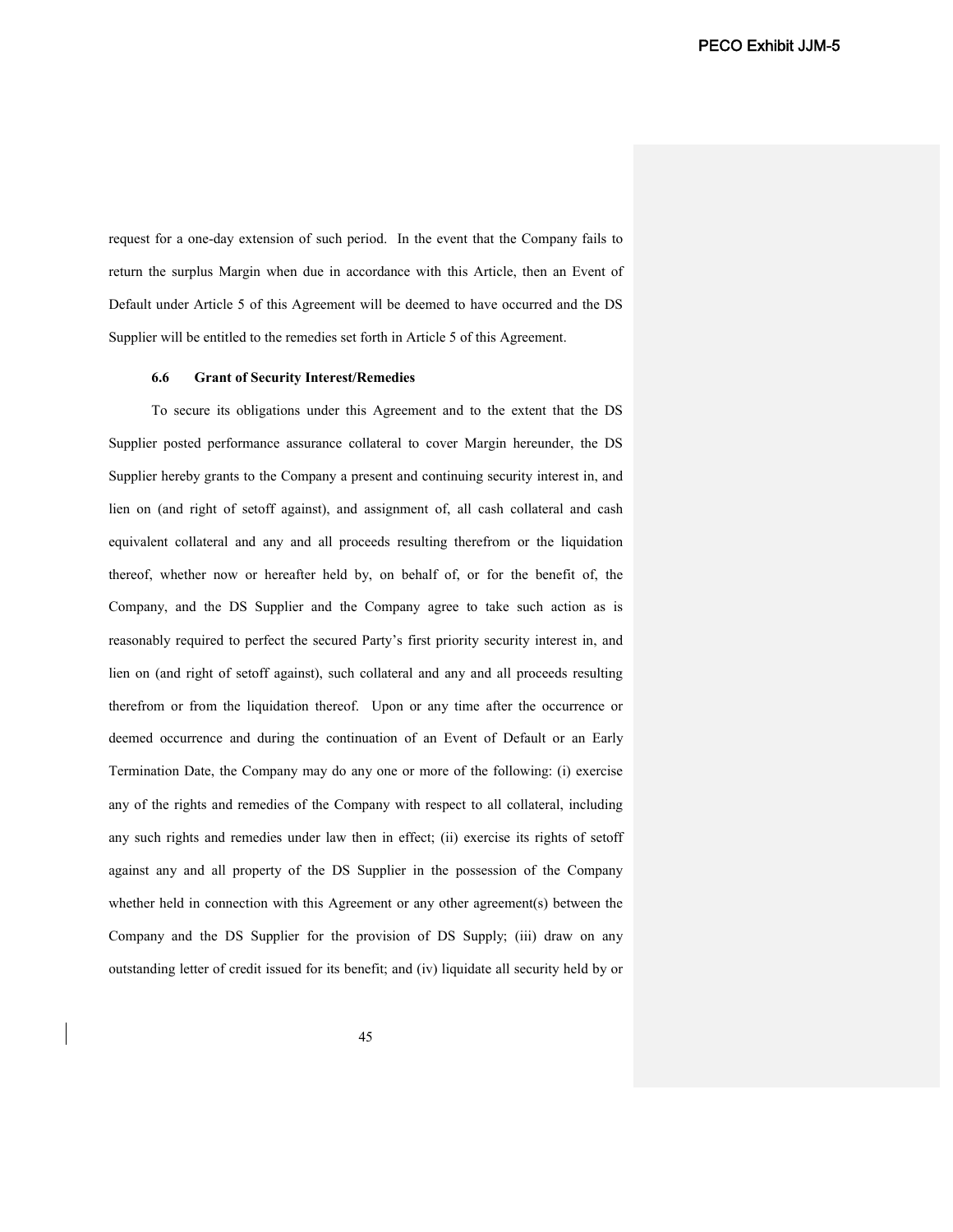for the benefit of the Company free from any claim or right of any nature whatsoever of the DS Supplier, including any equity or right of purchase or redemption by the DS Supplier. The Company shall apply the proceeds of the collateral realized upon the exercise of such rights or remedies to reduce the DS Supplier's obligation under this Agreement or any other agreement(s) between the Company and the DS Supplier for the provision of DS Supply (the DS Supplier remaining liable for any amounts owing to the Company after such application), subject to the Company's obligation to return any surplus proceeds remaining after such obligations are satisfied in full.

All notices, demands or requests regarding credit requirements and credit related security or deposit transfers shall be in writing and shall be personally delivered or sent by overnight express mail, courier service or facsimile transmission (with the original transmitted by any of the other aforementioned delivery methods) addressed as follows:

If to a DS Supplier to:

Copy to:

If to the Company to:

Copy to:

Notice received after the close of the Business Day shall be deemed received on the next Business Day; provided that notice by facsimile transmission shall be deemed to have been received by the recipient if the recipient confirms receipt telephonically or in writing.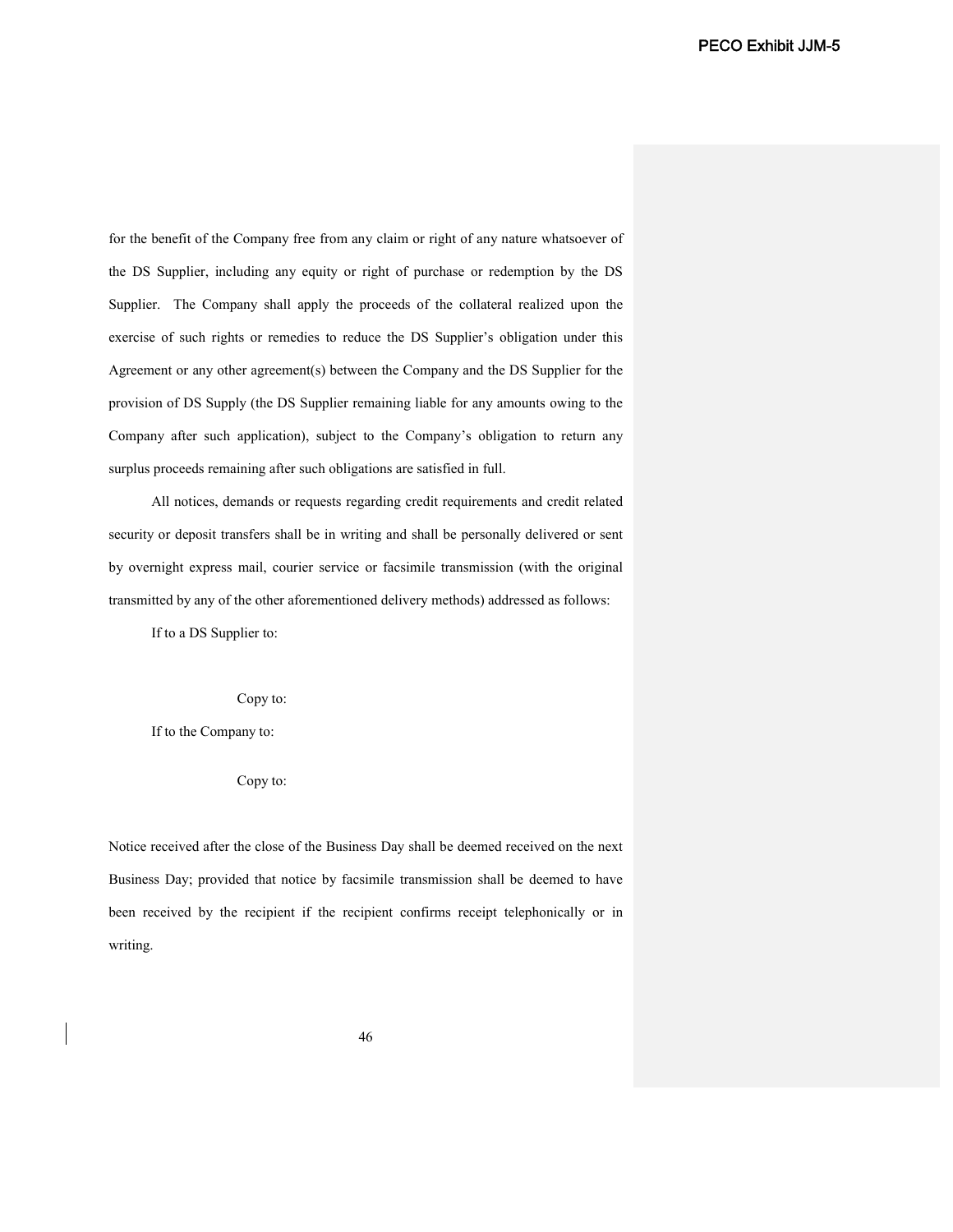#### **6.7 Security Instruments**

At each DS Supplier's choice, the following are deemed to be acceptable methods for posting security to satisfy Margin requirements, if required:

(a) Cash; or

(b) A standby irrevocable letter of credit acceptable to the Company, in its sole discretion, issued by a bank or other financial institution with a minimum "A-" senior unsecured debt rating (or, if unavailable, corporate issuer rating discounted one notch) from S&P and "A3" from Moody's (see standard format in Appendix F). The letter of credit shall state that it shall renew automatically for successive one-year or shorter periods, until terminated upon at least ninety (90) days prior written notice from the issuing financial institution. If the Company receives notice from the issuing financial institution that the letter of credit is being cancelled, the DS Supplier will be required to provide a substitute letter of credit from an alternative bank satisfying the minimum requirements. The receipt of the substitute letter of credit must be effective as of the cancellation date and delivered to the Company thirty (30) days before the cancellation date of the original letter of credit. If the DS Supplier fails to supply a substitute letter of credit as required, then the Company will have the right to draw on the existing letter of credit and to hold the amount as Margin.

If the credit rating of a bank or other financial institution from which a DS Supplier has obtained a letter of credit falls below the levels specified in Article 6 of this Agreement, the DS Supplier shall have two (2) Business Days following written notice by the Company to obtain a suitable letter of credit from another bank or other financial institution that meets those standards, unless such period is extended in writing by the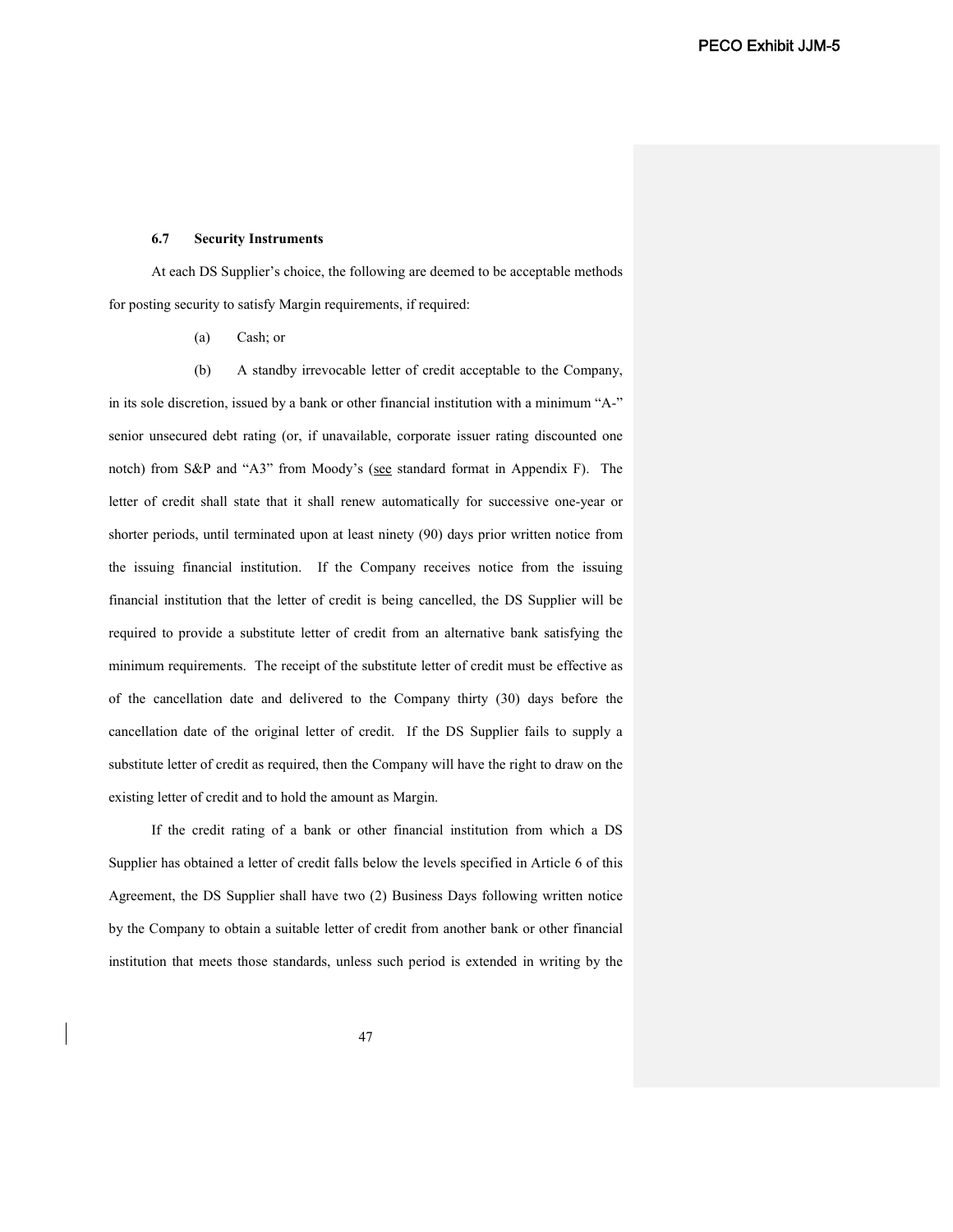Company. The Company shall have no obligation under this Agreement or otherwise to make or grant such extension.

#### **6.8 Maintenance of Creditworthiness**

# **(a) Reporting of Changes**.

The DS Supplier shall promptly notify the Company of any change in its credit rating or financial condition or that of its Guarantor. The DS Supplier or Guarantor shall also furnish evidence of an acceptable credit rating or financial condition upon the request of the Company.

#### **(b) Change in Credit Standing**.

The Company will re-evaluate the creditworthiness of a DS Supplier whenever it becomes aware of an adverse change, through the provision of notice by the DS Supplier or otherwise, in the DS Supplier's or Guarantor's credit standing. If the lowest credit rating (whether senior unsecured debt rating or corporate issuer rating) used to determine the DS Supplier's Maximum Credit Limit or its credit limit adversely changes, the Company will require additional security from the DS Supplier in accordance with Section 6.4 of this Agreement. The additional security must be in a form acceptable to the Company in its sole discretion, as specified in Section 6.7 of this Agreement and must be posted as set forth in Section 6.5 of this Agreement.

### **6. 9 Calling on Security**

The Company may call upon the security posted by the DS Supplier if the DS Supplier fails to pay amounts due to the Company pursuant to this Agreement or any other agreement(s) between the Company and the DS Supplier for the provision of DS Supply after all of the following events occur: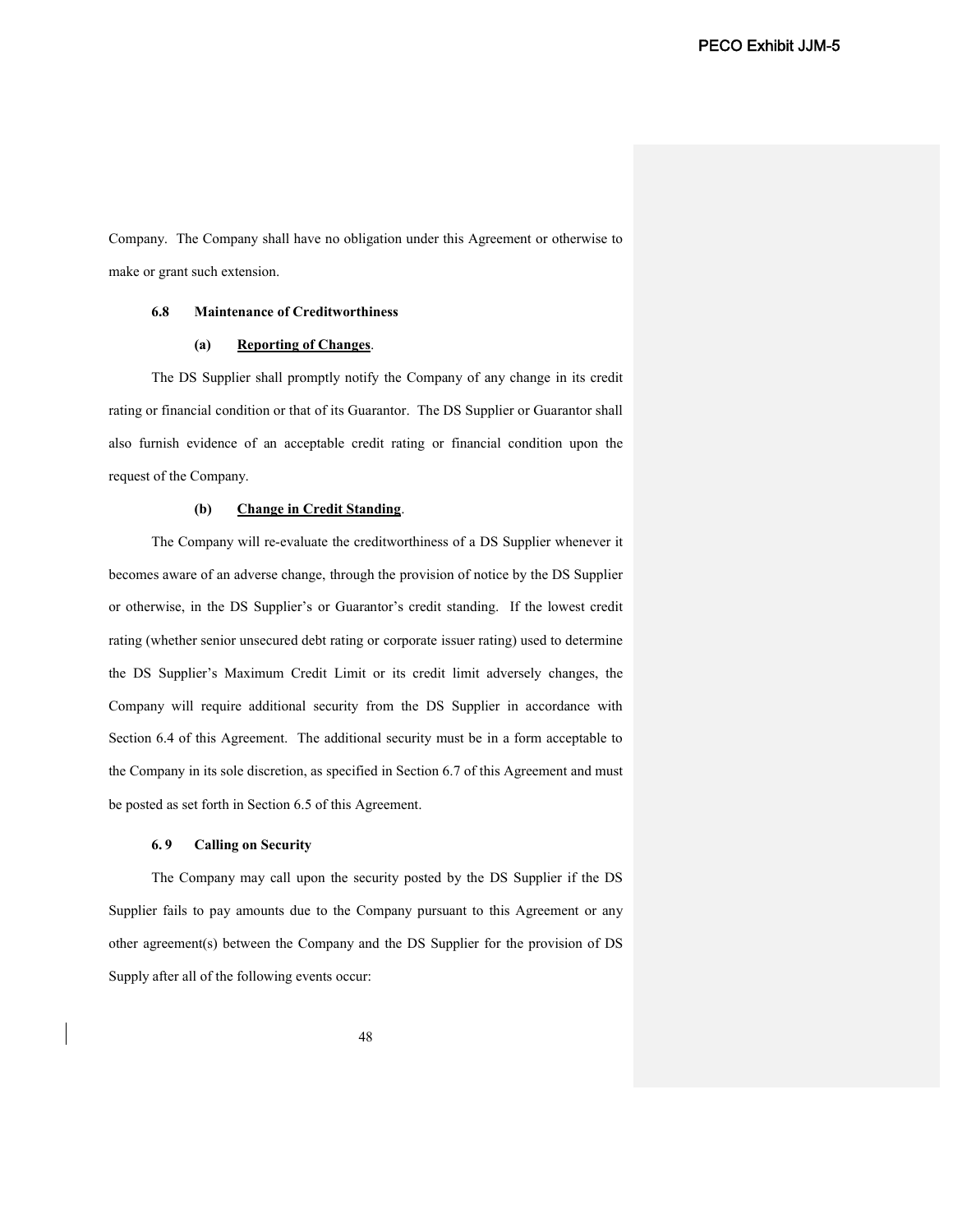(a) Written Notice of Default is provided to the DS Supplier; and

(b) Any applicable cure period associated with the written Notice of Default ends.

The foregoing notwithstanding, the security posted by the DS Supplier shall become due automatically without prior notice or right of cure in the case of any Event of Default arising under subsections (i), (ii), (iii), (iv), (v), (vi), (vii) and (viii) of Section 5.1 of this Agreement.

#### **6.10 Interest on Cash Held by Company**

The Company will pay simple interest calculated at the lower of the Interest Index or six (6) percent per annum on all cash held by the Company pursuant to this Agreement. Each Billing Month, the Company will prepare a statement of interest amounts due to the DS Supplier. The statement will be sent to the DS Supplier within three (3) Business Days after the end of the Billing Month via overnight mail or other expeditious means. The Company shall make interest payments on the first Business Day after the 5th day of each calendar month**.**

### **6.11 No Endorsement of DS Supplier**

The Company's determination that a DS Supplier is creditworthy pursuant to the process set forth above, shall not be deemed to constitute an express or implied warranty or guarantee of any kind with respect to the financial or operational qualifications of the DS Supplier. The Company will treat all DS Suppliers in a non-discriminatory manner and shall provide no preference to any DS Supplier.

#### **6.12 Multiple DS Supply Agreements**

It is the intention of the Company and the DS Supplier that, in the event the DS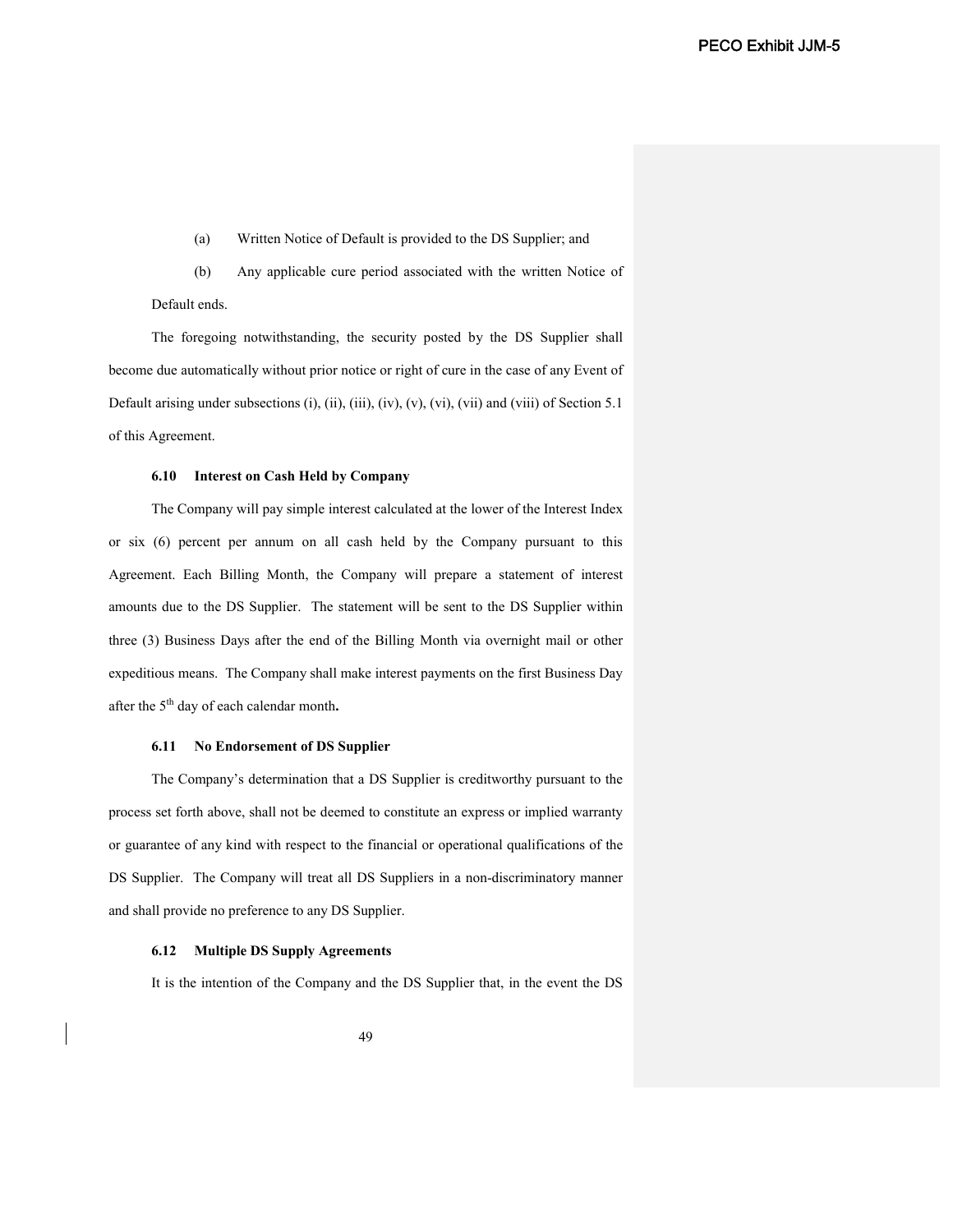Supplier is a party to other agreements with the Company for the provision of DS Supply that existed prior to the effective date of this Agreement, the Company will calculate the Margin applicable to all such agreements as set forth herein. Each DS Supplier that is a party to such other agreements with the Company for the provision of DS Supply hereby agrees that such other agreements are deemed amended by this Agreement for the purpose of calculating the Margin as described herein.

# **ARTICLE 7: PROCEDURES FOR ENERGY SCHEDULING, CAPACITY RESOURCE SUBMISSION AND TRANSMISSION PROCUREMENT**

#### **7.1 Load Obligations**

The Company and the DS Supplier acknowledge and agree that (1) the Company shall determine the DS Load, (2) the Company shall allocate the DS Supply obligation using the DS Supplier Responsibility Share, (3) the Company shall provide the DS Supplier's DS Supply obligation to PJM, and (4) the DS Supplier shall be responsible for meeting its DS Supply obligations as a LSE under the PJM Agreements.

#### **7.2 Data Transmission**

The procedures for transmitting load obligation data to PJM for DS Supplier's DS Load shall be as set forth by PJM.

### **7.3 Energy Scheduling**

The Company is not obligated to provide any day ahead scheduling services. If the Company chooses to provide such services, the information provided is not guaranteed by the Company.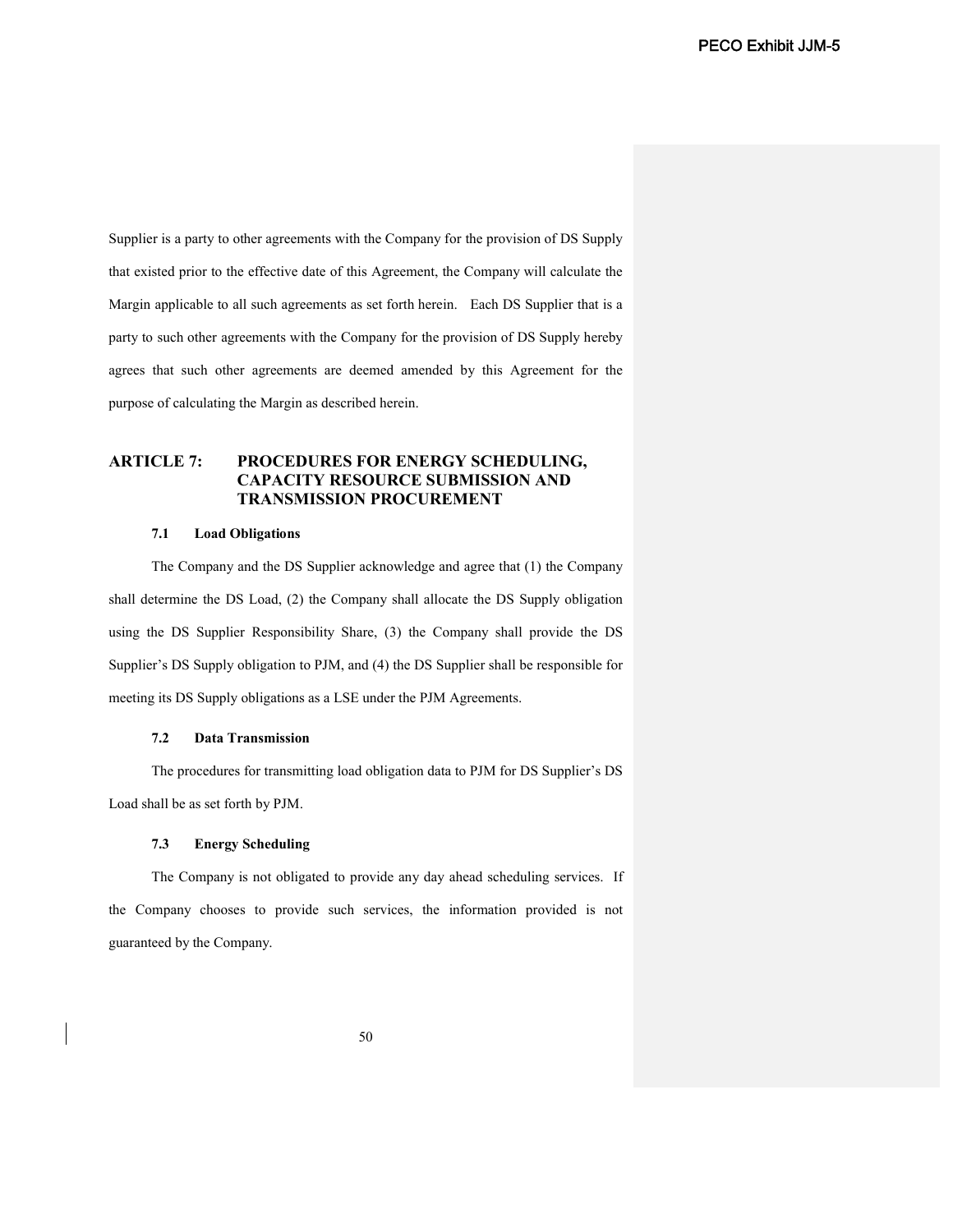# **ARTICLE 8: THE ENERGY SETTLEMENT/RECONCILIATION PROCESS**

#### **8.1 Energy Settlement By PJM**

The settlement process occurs at PJM to reflect the DS Supplier's actual Energy obligations in a supply/usage reconciliation process. The Energy obligations for each DS Supplier will be determined based on the DS Supplier Responsibility Share of the DS Load. The reconciled total DS Energy obligation will be based on the final total Energy loads for the Customers receiving DS service, including deration adjustments for marginal losses.

Any adjustments for billing and metering errors reported subsequent to the calculation of FMEA will be proportionally allocated by the Company to the DS Suppliers based on the respective DS Supplier Responsibility Share.

#### **8.2 Energy Settlement by the Company**

In the event that actual DS Customer consumption data is not available until after the PJM deadline for conducting the final settlement, the Company will conduct the settlement process with the DS Supplier. In the event PJM imposes penalties against the Company as a result of the DS Supplier's Transactions or failure to meet PJM requirements, such penalties shall be passed through by the Company to the DS Supplier as part of this settlement process. In addition, all other applicable charges from PJM, including any billing adjustments, will be appropriately allocated to the DS Supplier.

# **ARTICLE 9: BILLING AND PAYMENT**

#### **9.1 The Company Payment of Obligations to the DS Supplier**

The Company shall pay all amounts due to the DS Supplier hereunder in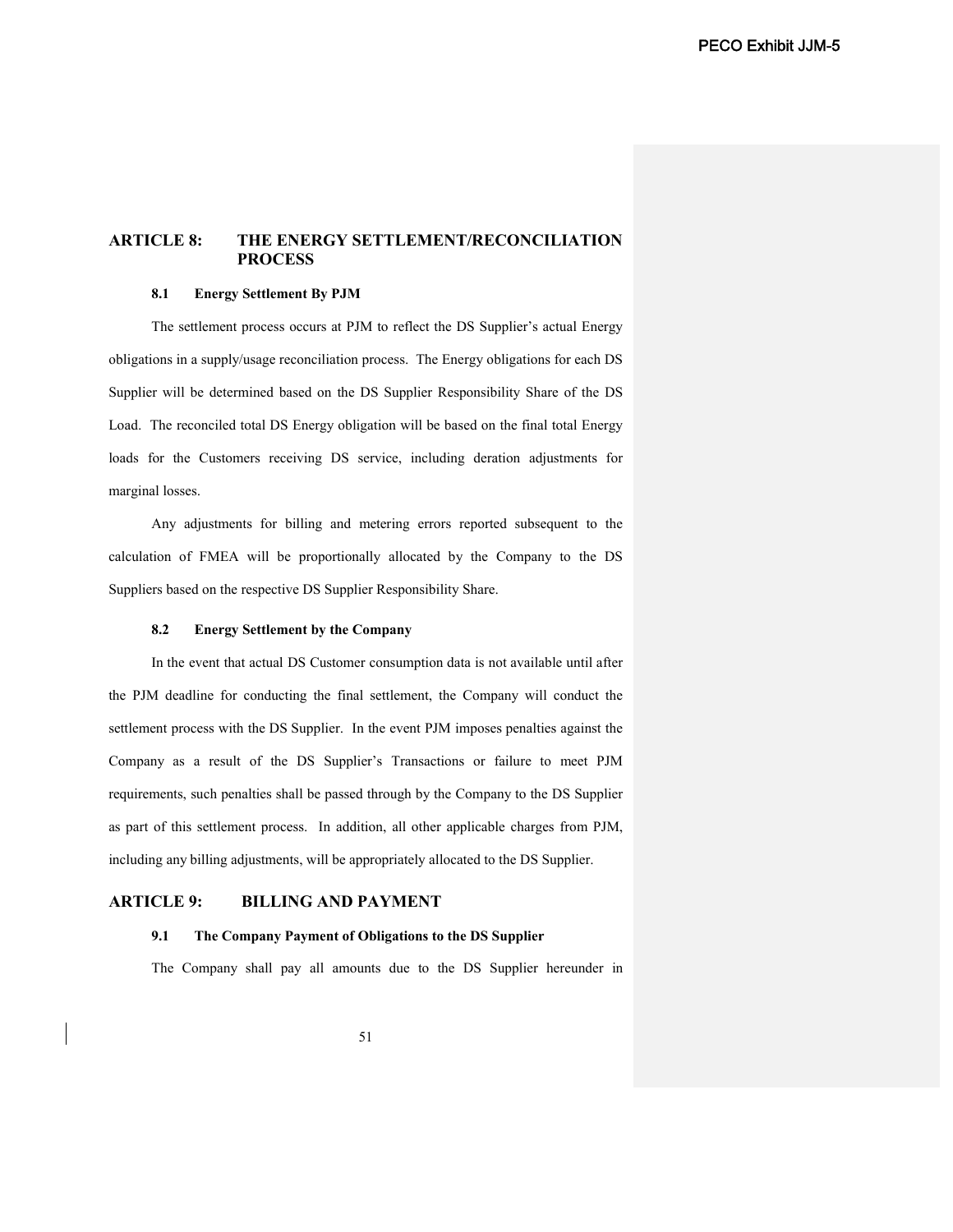accordance with the following provisions:

(a) Each Billing Month, the Company will prepare a Statement of amounts due to the DS Supplier. This Statement will show the aggregate amounts due based on the DS Fixed Price multiplied by the hourly Energy requirements of DS Supply used to determine the PMEA multiplied by the DS Fixed Percentage as shown in Appendix C, multiplied by the Seasonal Billing Factor, if applicable, for each hour of the Billing Month, plus the aggregate amounts due based on the DS Variable Price multiplied by the hourly Energy requirements of DS Supply used to determine the PMEA multiplied by the DS Variable Percentage as shown in Appendix C for each hour of the Billing Month. With respect to Variable Price Transactions, the Statement will also include additional amounts set forth in Appendix C.

(b) The Statement will be sent to the DS Supplier within eight (8) Business Days after the end of the Billing Month via overnight mail or other expeditious means.

(c) The Company shall make payment on the first Business Day after the 19<sup>th</sup> day of each calendar month.

(d) To the extent that the FMEA differs from the PMEA, the Company shall pay or charge the DS Supplier for the PMEA/FMEA Adjustment Amount within the PJM deadline for conducting the final settlement.

(e) If each Party owes an amount to the other Party pursuant to this Agreement, including any related interest, payments or credits, the Parties may satisfy their respective obligations to each other by netting the aggregate amounts due to one Party against the aggregate amounts due to the other Party, with the Party, if any, owing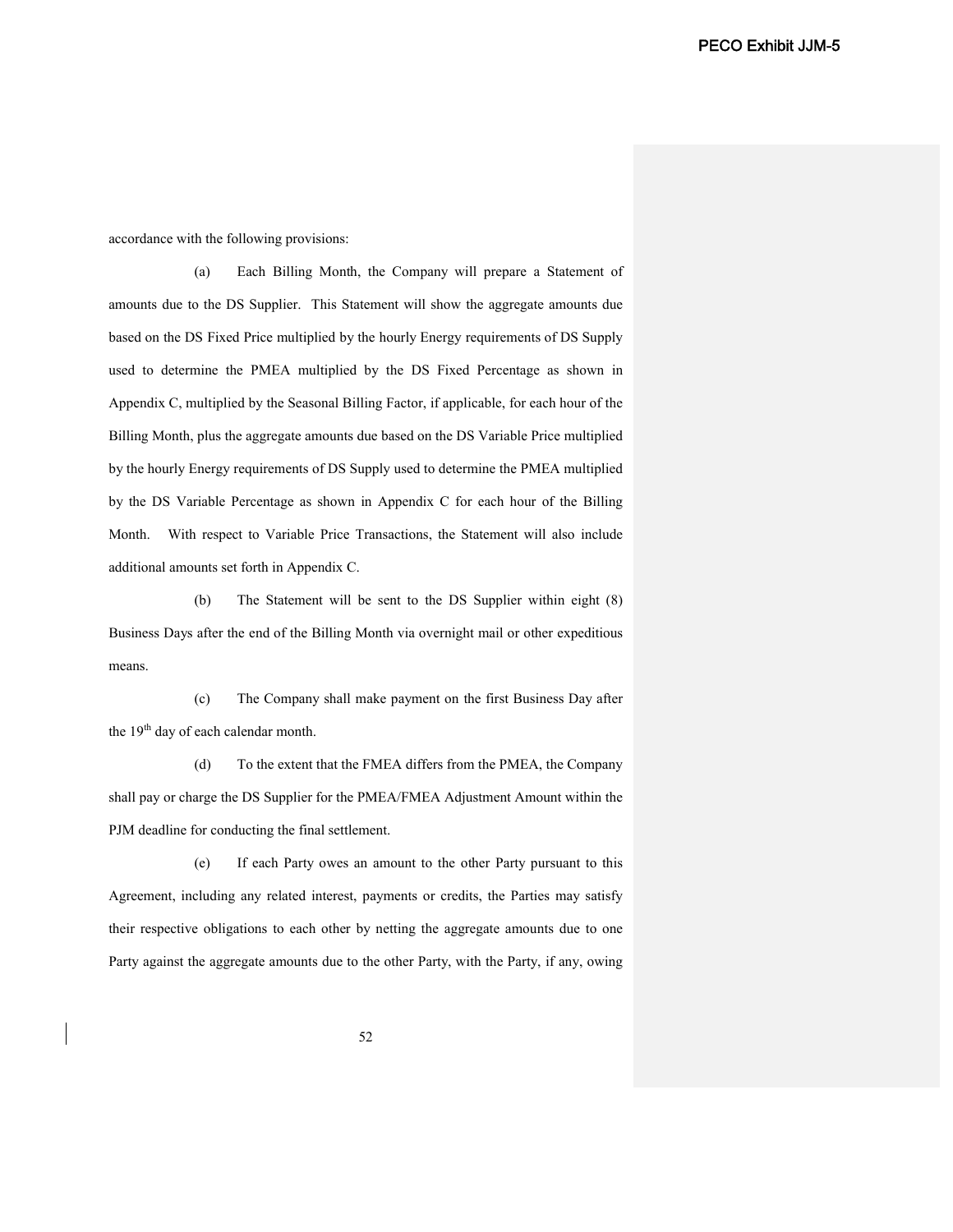the greater aggregate amount paying the other Party the difference between the amounts owed.

(f) Payments shall be subject to adjustment for any arithmetic errors, computation errors, meter reading errors, or other errors, provided that the errors become known within one (1) year of the termination of all Transactions under this Agreement.

(g) The Company shall make payments of funds payable to the DS Supplier by electronic transfer to a bank designated by the DS Supplier.

(h) If a good faith dispute arises between the Company and the DS Supplier regarding a Statement, the disputing Party shall be obligated to pay only the undisputed portion of the Statement, if any, and shall present the dispute in writing and submit supporting documentation to the non-disputing Party within one hundred twenty (120) calendar days from the date of the Statement in dispute. Statement disputes shall be addressed promptly, and in accordance with the dispute resolution procedures set forth in Article 11 of this Agreement. Upon resolution of a Statement dispute, any payments made to either Party will include simple interest on the payment at the lower of the Interest Index or six (6) percent per annum payable from the date that notice of a Statement dispute was received by the non-disputing Party.

(i) If payment is made to the DS Supplier after the due date shown on the Statement, a late fee will be added to the unpaid balance until the entire Statement is paid. This late fee shall be the lesser of (a) the per annum rate of interest equal to the prime lending rate as may from time to time be published in The Wall Street Journal under "Money Rates" on such day (or if not published on such day on the most recent preceding day on which published), plus two percent (2%) or (b) the maximum rate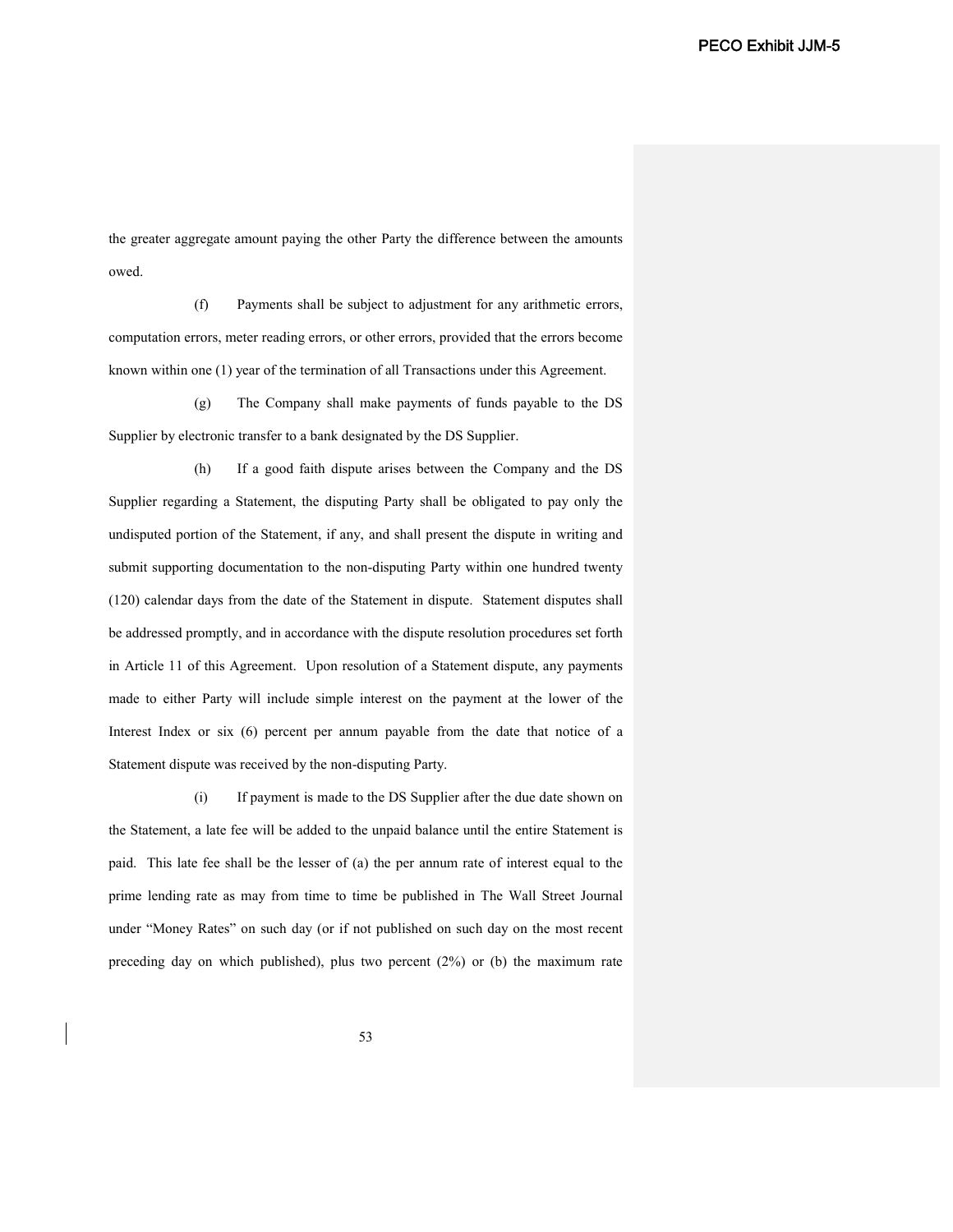permitted by applicable law.

#### **9.2 Billing for DS Supplier's Obligations to Other Parties**

Except as set forth in Sections 2.5 and 2.6, the Company shall have no responsibility for billing between the DS Supplier and PJM; the DS Supplier and any Energy or Capacity source; or the DS Supplier and any other third party. The Company will be solely responsible for billing DS Customers for Default Service.

### **9.3 The DS Supplier Payment of Obligations to the Company**

The DS Supplier shall pay all Charges it incurs hereunder in accordance with the following provisions:

(a) Each Billing Month, the Company shall submit an invoice to the DS Supplier for all Charges owed by the DS Supplier under this Agreement. The DS Supplier shall make payment for Charges shown on the invoice. The due date will be on the first Business Day after the  $19<sup>th</sup>$  day of each calendar month. The invoice will be sent to the DS Supplier within eight (8) Business Days after the end of the Billing Month via overnight mail or other expeditious means.

(b) Invoices shall be subject to adjustment for any arithmetic errors, computation errors, meter reading errors, or other errors, provided that the errors become known within one (1) year of the termination of all Transactions of this Agreement.

(c) The DS Supplier shall make payments of funds payable to the Company by electronic transfer to a bank designated by the Company.

(d) If a good faith dispute arises between the Company and the DS Supplier regarding an invoice, the disputing Party shall pay only the undisputed portion of the invoice, if any, and shall present the dispute in writing and submit supporting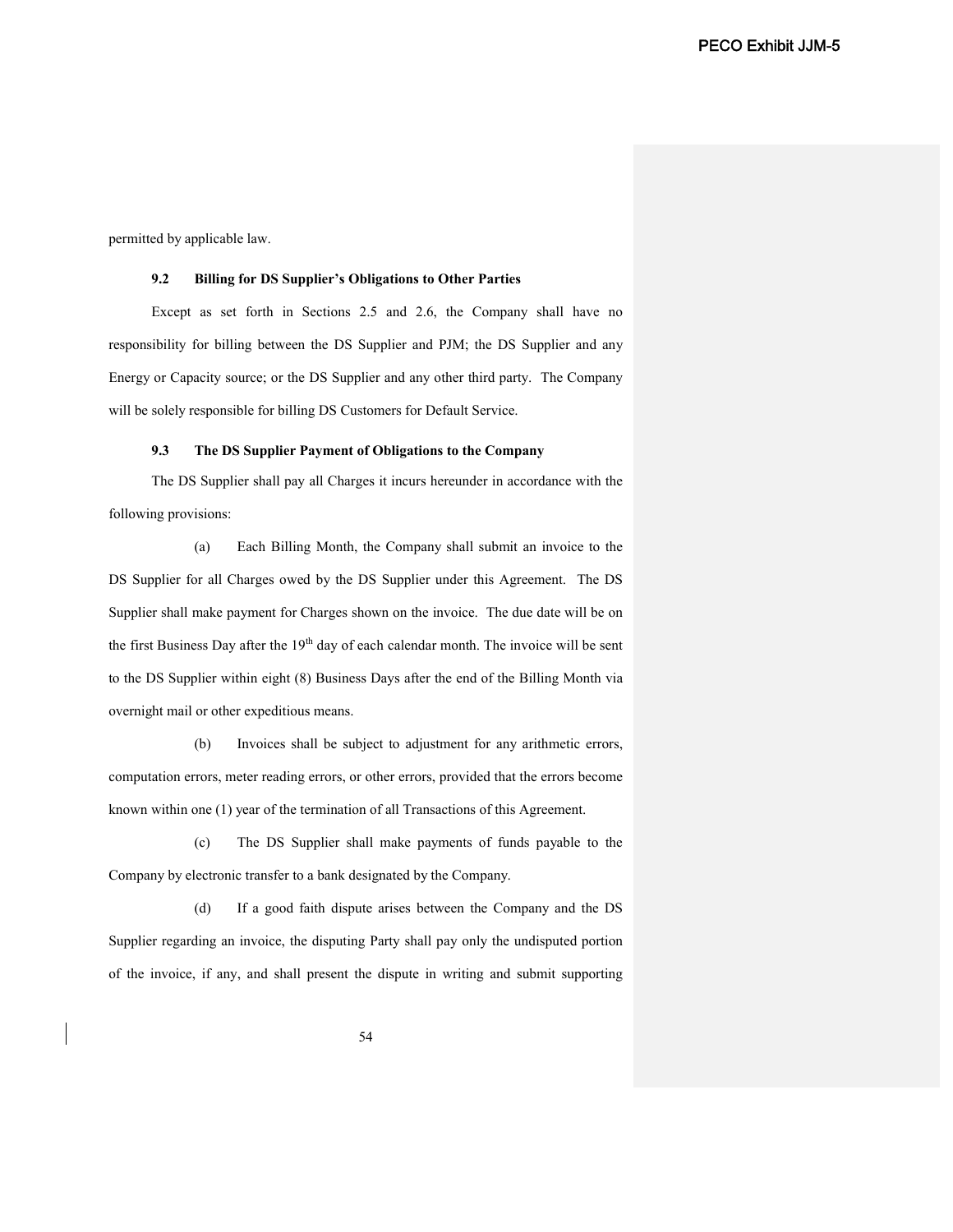documentation to the non-disputing Party within one hundred twenty (120) calendar days from the due date of the invoice in dispute. Billing disputes shall be addressed promptly, and in accordance with the dispute resolution procedures set forth in Article 11 of this Agreement. Upon resolution of a billing dispute, any payments made to either Party will include simple interest on the payment at the lower of the Interest Index or six (6) percent per annum payable from the date that notice of a bill dispute was received by the nondisputing Party.

(e) If payment is made to the Company after the due date shown on the invoice, a late fee will be added to the unpaid balance until the entire invoice is paid. This late fee shall be the lesser of (a) the per annum rate of interest equal to the prime lending rate as may from time to time be published in The Wall Street Journal under "Money Rates" on such day (or if not published on such day on the most recent preceding day on which published), plus two percent (2%) or (b) the maximum rate permitted by applicable law.

# **ARTICLE 10: SYSTEM OPERATION**

The Parties shall adhere to any applicable operational requirements of PJM necessary to protect the integrity of the transmission system within the PJM Control Area and the transmission systems of interconnected control areas, and shall satisfy any and all PJM, RFC and NERC criteria, when applicable. The DS Supplier shall also adhere to any applicable operational requirements of the Company necessary to protect the integrity of the Company's local distribution system.

#### **10.1 Disconnection and Curtailment By the Company**

The Company shall have the right, without incurring any liability to the DS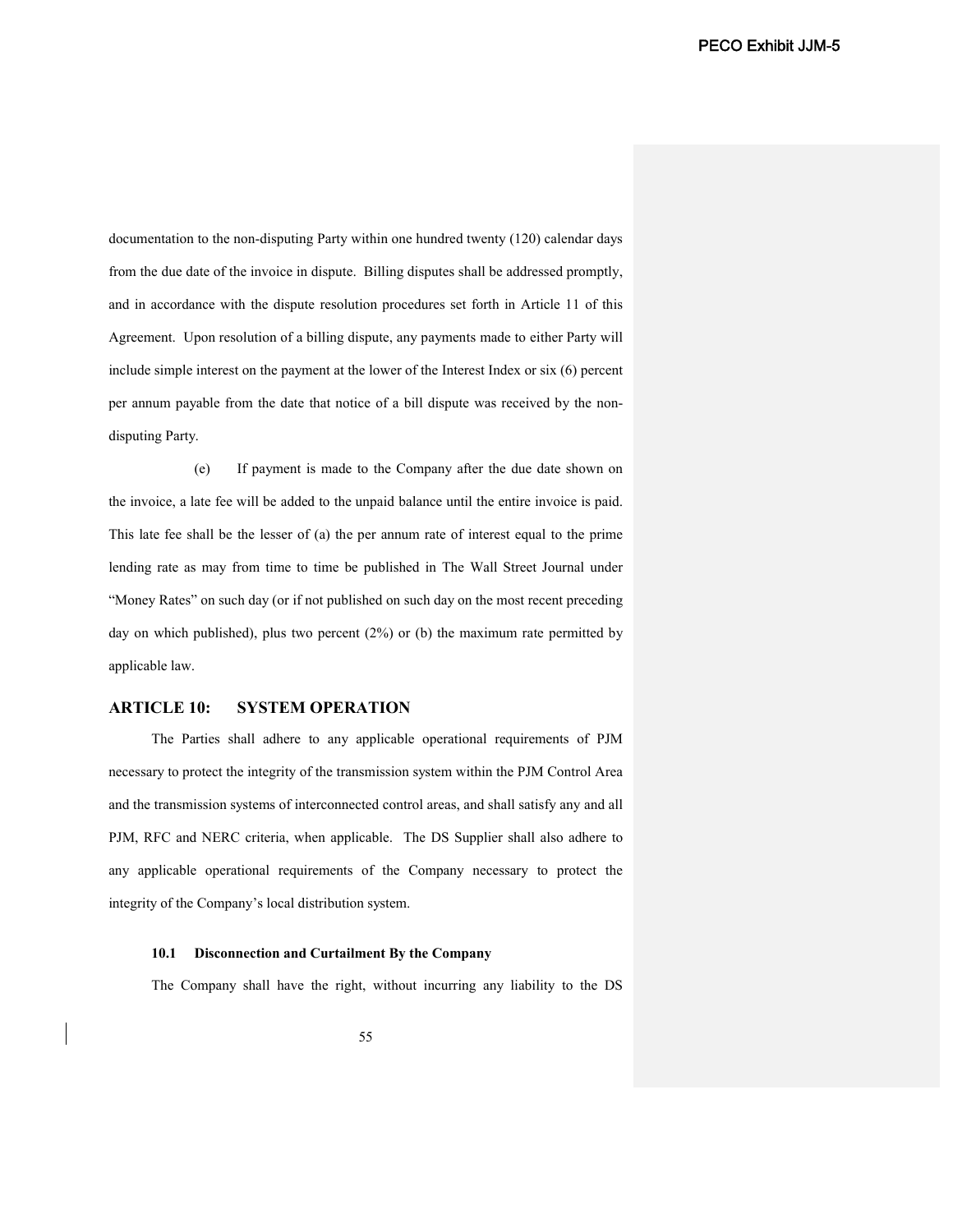Suppliers, to disconnect (or otherwise curtail, interrupt or reduce deliveries from) the DS Suppliers or to disconnect (or otherwise curtail, interrupt or reduce deliveries to) any Customer whenever the Company determines in the exercise of its good faith discretion, or when the Company is directed by PJM, that such a disconnection, curtailment, interruption or reduction is necessary to facilitate construction, installation, maintenance, repair, replacement or inspection of any of the Company's facilities; or due to any other reason affecting the safe and reliable operation of the Company's or a Customer's facilities, including, without limitation, an Emergency, forced outage or potential overloading of the Company's transmission and/or distribution circuits, potential damage to any Customer's facilities or any risk of injury to persons or property.

#### **10.2 Inadvertent Loss of Service to DS Customers**

The Parties agree and acknowledge that service to DS Customers may be inadvertently lost due to storms, weather, accidents, breakage of equipment or other events beyond the reasonable control of the Company affecting the transmission and distribution system of the Company. Neither Party will have any liability to the other Party for the occurrence of such events except for the Company's obligation to pursue steps for the resumption of the disrupted service as set forth in Section 10.3 below. In no event will an inadvertent loss of service affect a Party's obligation to make any payments then due or becoming due with respect to performance rendered prior to such inadvertent loss of service.

### **10.3 Good Faith Efforts**

The Company shall use good faith efforts to: (a) minimize any curtailment, interruption or reduction in service to DS Customers to the extent reasonably practicable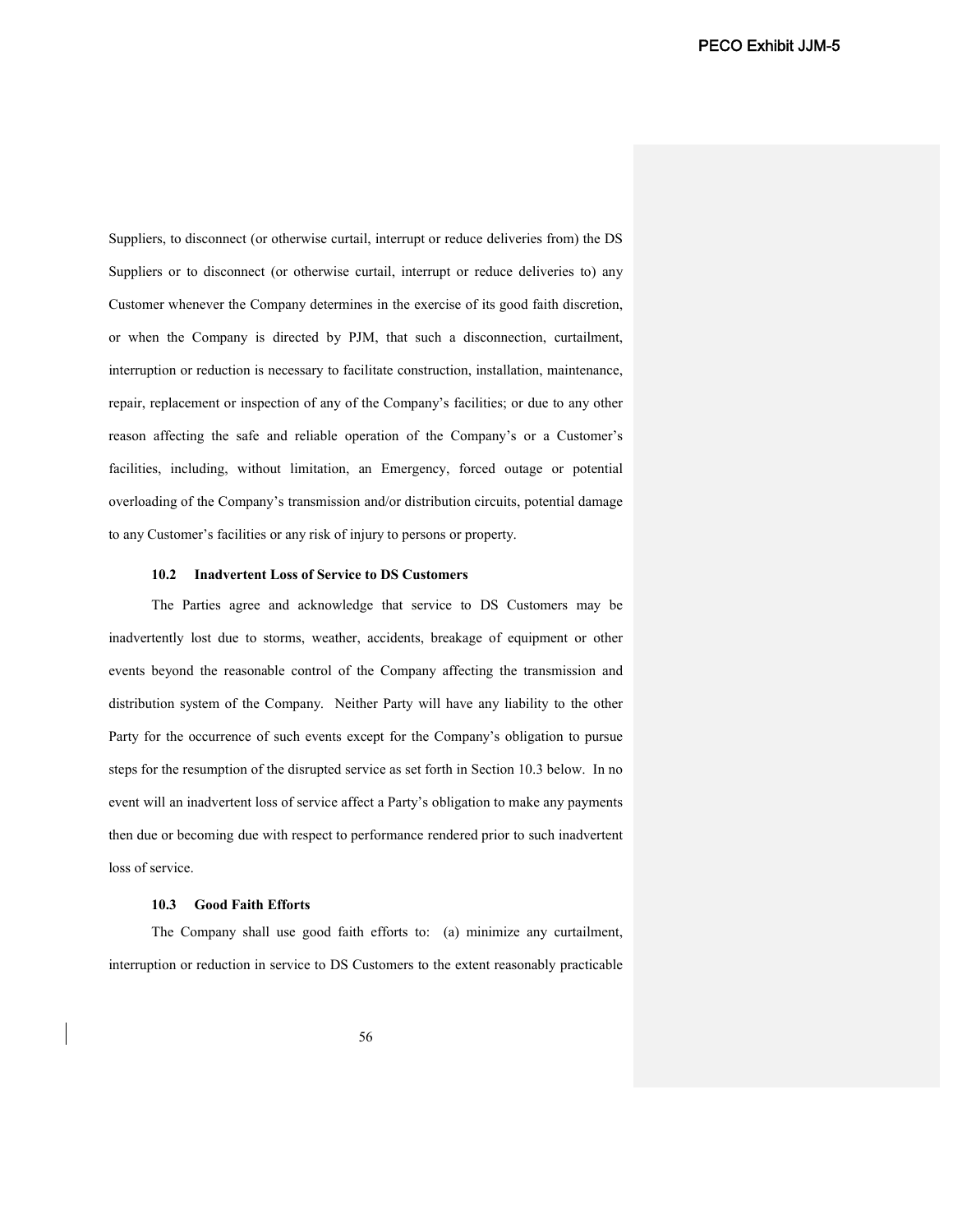under the circumstances; (b) provide the DS Supplier with prior notification of any curtailment, interruption or reduction in service to DS Customers, to the extent reasonably practicable; and (c) resume service to DS Customers as promptly as reasonably practicable.

## **10.4 PJM Requirements**

The DS Supplier acknowledges and agrees that, as a member of PJM, the Company is bound by all PJM operating instructions, policies and procedures as are currently set forth in the PJM Operating Manual, which are available through the Internet on the PJM Home Page (http://www.pjm.com), as may be revised from time to time, which are needed to maintain the integrity of the PJM system. The DS Supplier acknowledges and agrees that it will cooperate with the Company so that the Company will be in compliance with all PJM Emergency Operations Procedures, which include, but are not limited to, those procedures pertaining to minimum and maximum generation Emergencies, and measures requiring involuntary Customer participation, such as supply voltage reduction or full interruption of Customer load by either manual or automatic means.

#### **10.5 Compliance With Governmental Directives**

The DS Supplier also acknowledges and agrees that the Company may need to act in response to governmental or civil authority directives which may affect DS Load. The DS Supplier agrees to cooperate with the Company in order to comply with said directives.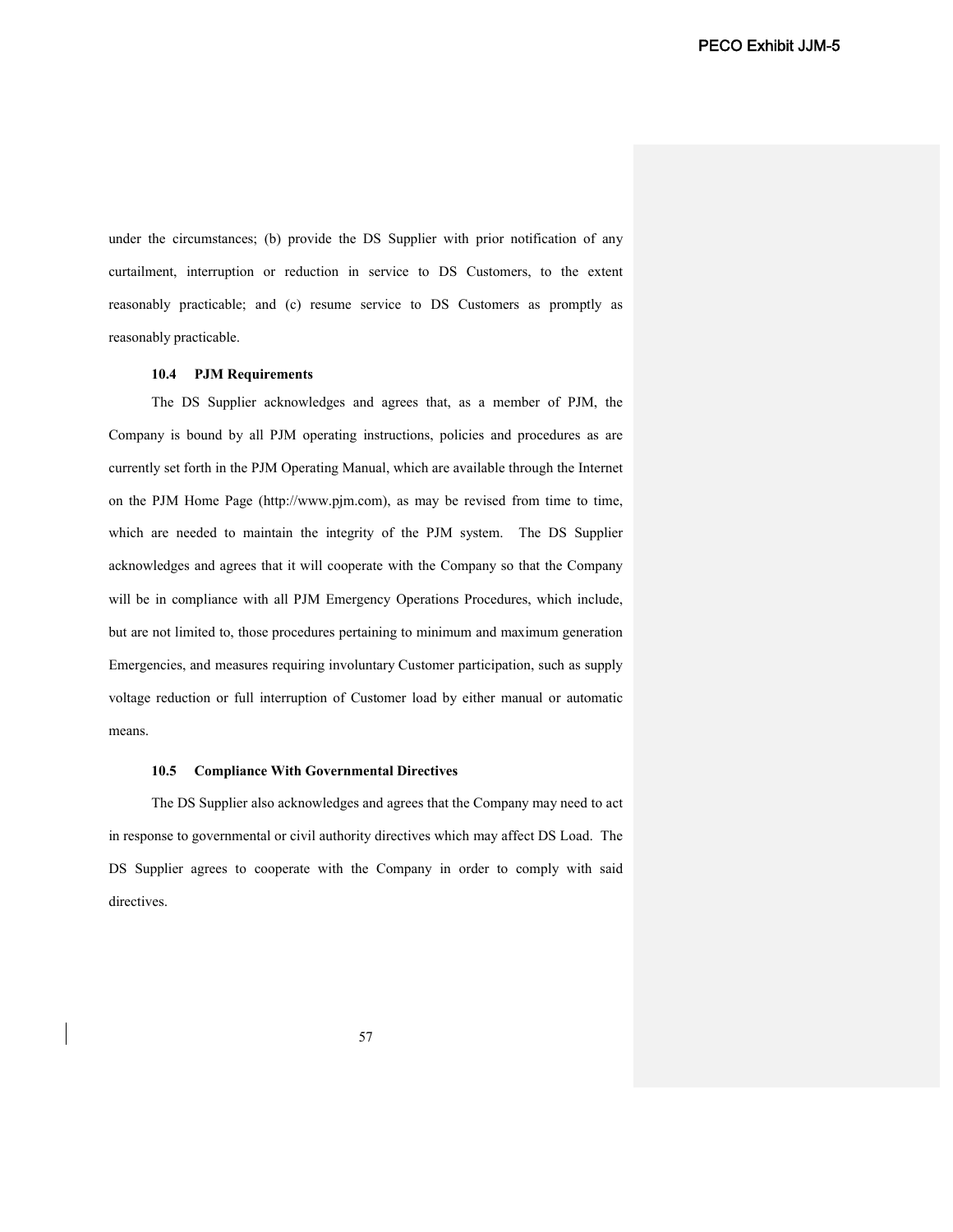# **ARTICLE 11: DISPUTE RESOLUTION**

## **11.1 Informal Resolution of Disputes**

Before pursuing resolution of any dispute arising out of this Agreement (other than an Event of Default under Section 5.1(i)-(ix), (xii), or (xvi)), the disputing Party shall provide written notice to the other Party setting forth the nature of the dispute, the amount involved, if any, and the remedies sought. The Parties shall use good faith and reasonable commercial efforts to informally resolve such dispute. Such efforts shall last for a period of at least thirty (30) calendar days from the date that the notice of the dispute is first delivered from one Party to the other Party. Any amounts that are owed by one Party to the other Party as a result of resolution of a dispute pursuant to this Section 11.1 (Informal Resolution of Disputes), shall be paid within two (2) Business Days of such resolution and the payment shall include interest calculated at the Interest Index from the original due date through the date of payment.

### **11.2 Recourse to Agencies or Courts of Competent Jurisdiction**

After the requirements of Section 11.1 (Informal Resolution of Disputes) have been satisfied, all unresolved disputes, except as noted below, between the Parties shall be submitted to the appropriate authority. Nothing in this Agreement shall restrict the rights of either Party to file a complaint with the FERC under relevant provisions of the Federal Power Act ("FPA"), with the PaPUC under relevant provisions of the Applicable Legal Authorities, with a Pennsylvania State court or a federal court of competent jurisdiction and within reasonably close proximity to the Company. The Party's agreement hereunder is without prejudice to any Party's right to contest the jurisdiction of the agency or court to which a complaint is brought.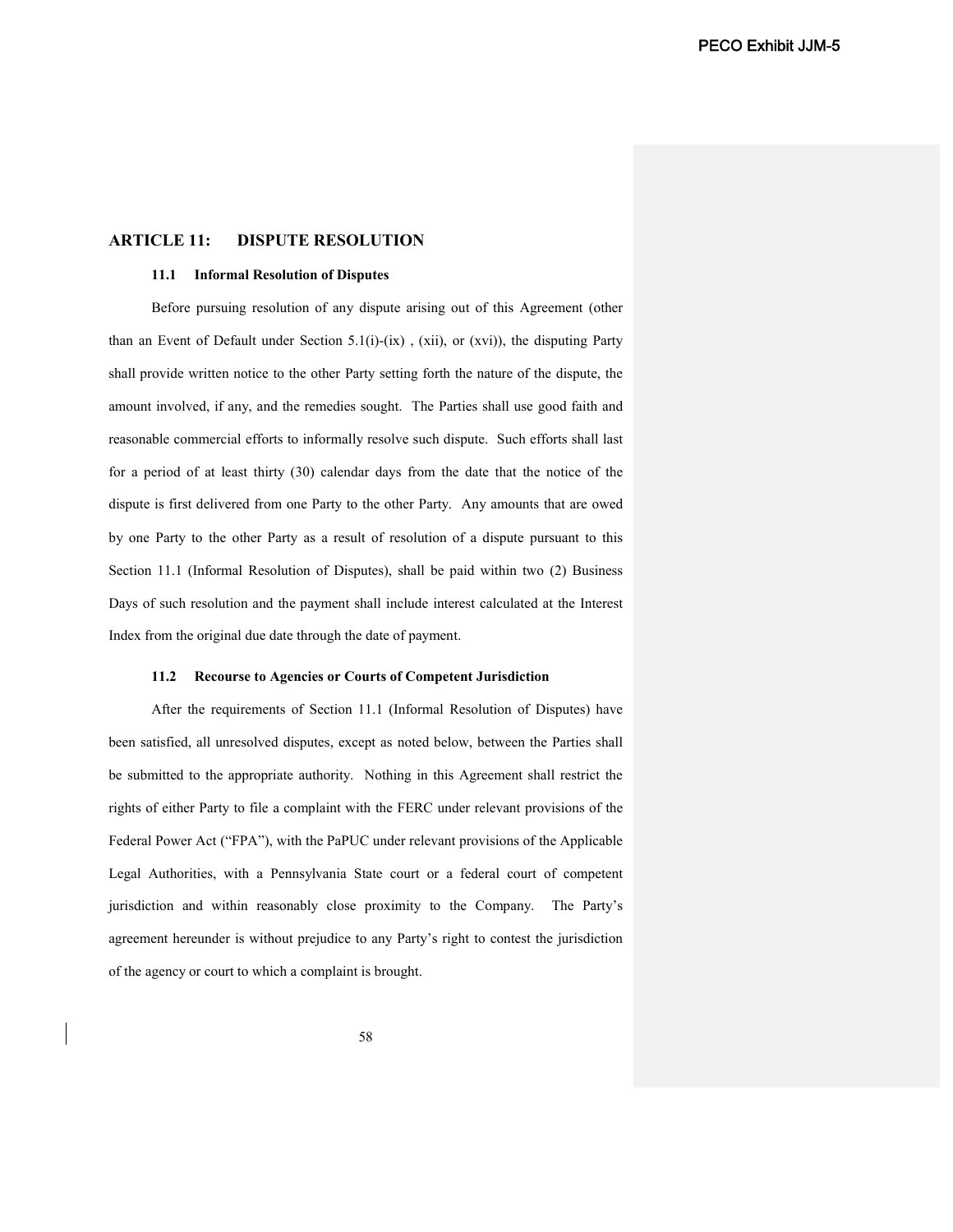The Parties hereby acknowledge and agree that both Parties have negotiated and entered into this Agreement and all Transactions under this Agreement freely and in good faith and that the terms of this Agreement have not been affected in any way, either directly or indirectly, by (A) any fraud, duress, unfairness, or any inequity in the relative bargaining power of the Parties or (B) any manipulation, unlawful activity, disruption, anomaly, dysfunction, or other adverse market conditions of any type or description.

To the extent permitted by law and absent agreement to the contrary, each Party, for itself and its successors and assigns, hereby expressly and irrevocably waives its rights (i) to argue before any governmental authority that any review, modification, or rescission of this Agreement should be considered under any standard of review other than the "public interest" standard set forth in *United Gas Pipe Line Co. v. Mobile Gas Service Corp., 350 U.S. 332 (1956)* and *Federal Power Commission v. Sierra Pacific Power Co., 350 U.S. 348 (1956), affirmed by Morgan Stanley Capital Group, Inc. v.*  Public Utility District No. 1 of Snohomish County, Washington, et al., 554 U.S. 527 (2008) (the "Mobile-Sierra Doctrine"), and (ii) to argue before any governmental authority that any terms of this Agreement should be modified or rescinded based on (A) any claim of fraud, duress, unfairness, bad faith, or inequity in the relative bargaining power of the Parties or (B) any claim of market manipulation, unlawful activity, disruption, anomaly, dysfunction, or other adverse market conditions of any type or description.

# **ARTICLE 12: REGULATORY AUTHORIZATIONS AND JURISDICTION**

## **12.1 Compliance With Applicable Legal Authorities**

The Company and the DS Supplier are subject to, and shall comply with, all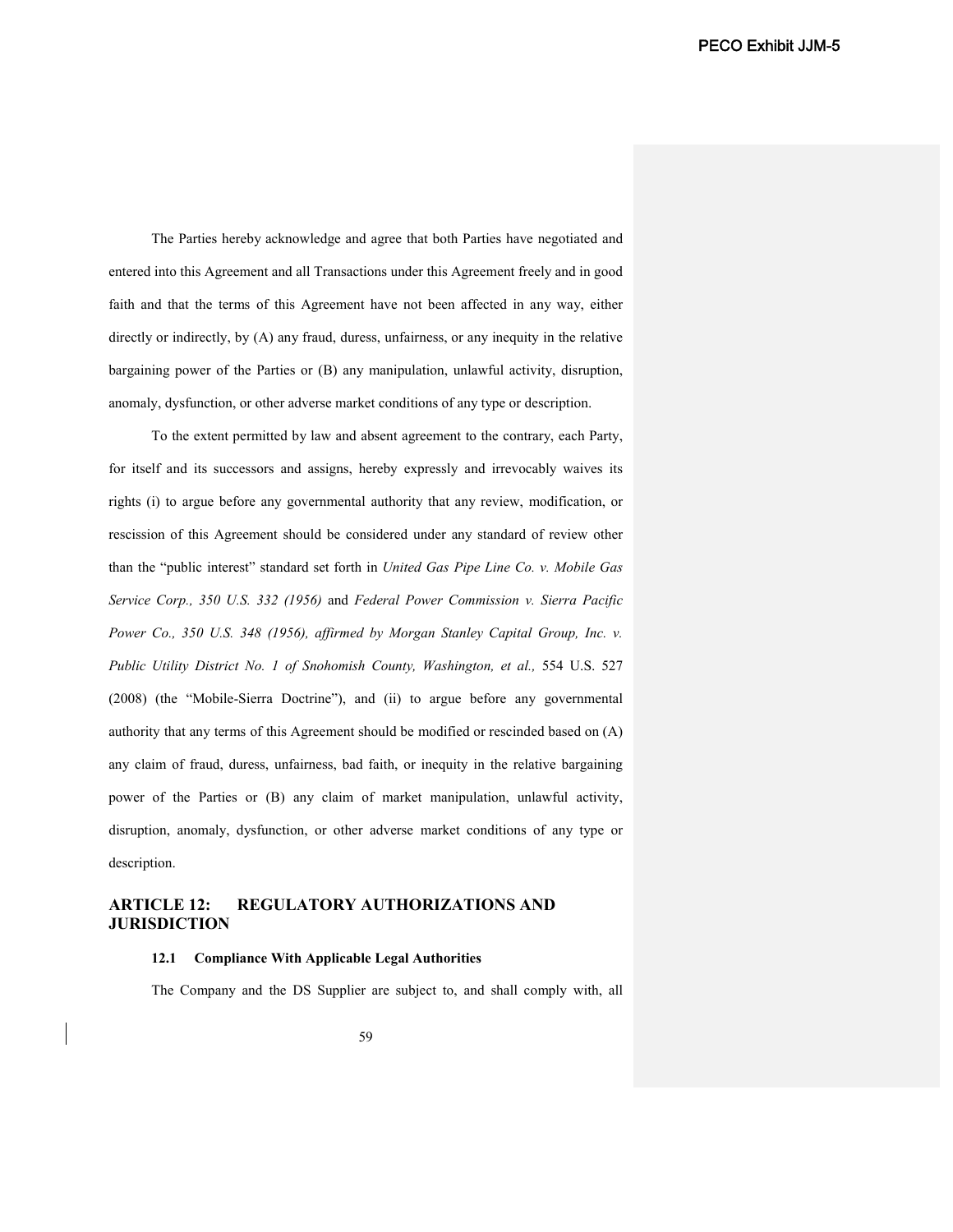existing or future applicable federal, state and local laws, all existing or future dulypromulgated orders or other duly-authorized actions of PJM or of Applicable Legal Authorities.

## **12.2 FERC Jurisdictional Matters**

The inclusion herein of descriptions of procedures or processes utilized by PJM or otherwise subject to the jurisdiction of FERC is intended solely for informational purposes. If anything stated herein is found by the FERC to conflict with or be inconsistent with any provision of the FPA, or any rule, regulation, order or determination of the FERC under the FPA or if any existing procedures or processes utilized by PJM are duly modified, the applicable FERC rule, regulation, order, determination or modification shall control. To the extent required under any provision of the FPA, or any rule, regulation, order or determination of the FERC under the FPA, the Company and/or the DS Supplier, if applicable, shall use reasonable commercial efforts to secure, from time to time, all appropriate orders, approvals and determinations from the FERC necessary to support this Agreement.

### **12.3 Energy Efficiency, Conservation, and Retail Market Programs**

DS Supplier acknowledges that DS Customers may participate in energy efficiency and conservation programs offered by the Company (required by Applicable Legal Authorities or otherwise offered by the Company whether voluntarily or not), by PJM, or by other third parties and, for the avoidance of doubt, any programs offered or conducted by the Company or other entities relating to or arising from the PaPUC's Investigation of Pennsylvania's Retail Electricity Market, PaPUC Docket No. I-2011- 2237952 (including legislation enacted to address the Commission's Final Order in **Formatted:** Indent: First line: 0.5", Tab stops: 0.5", Left + Not at  $0.75$ "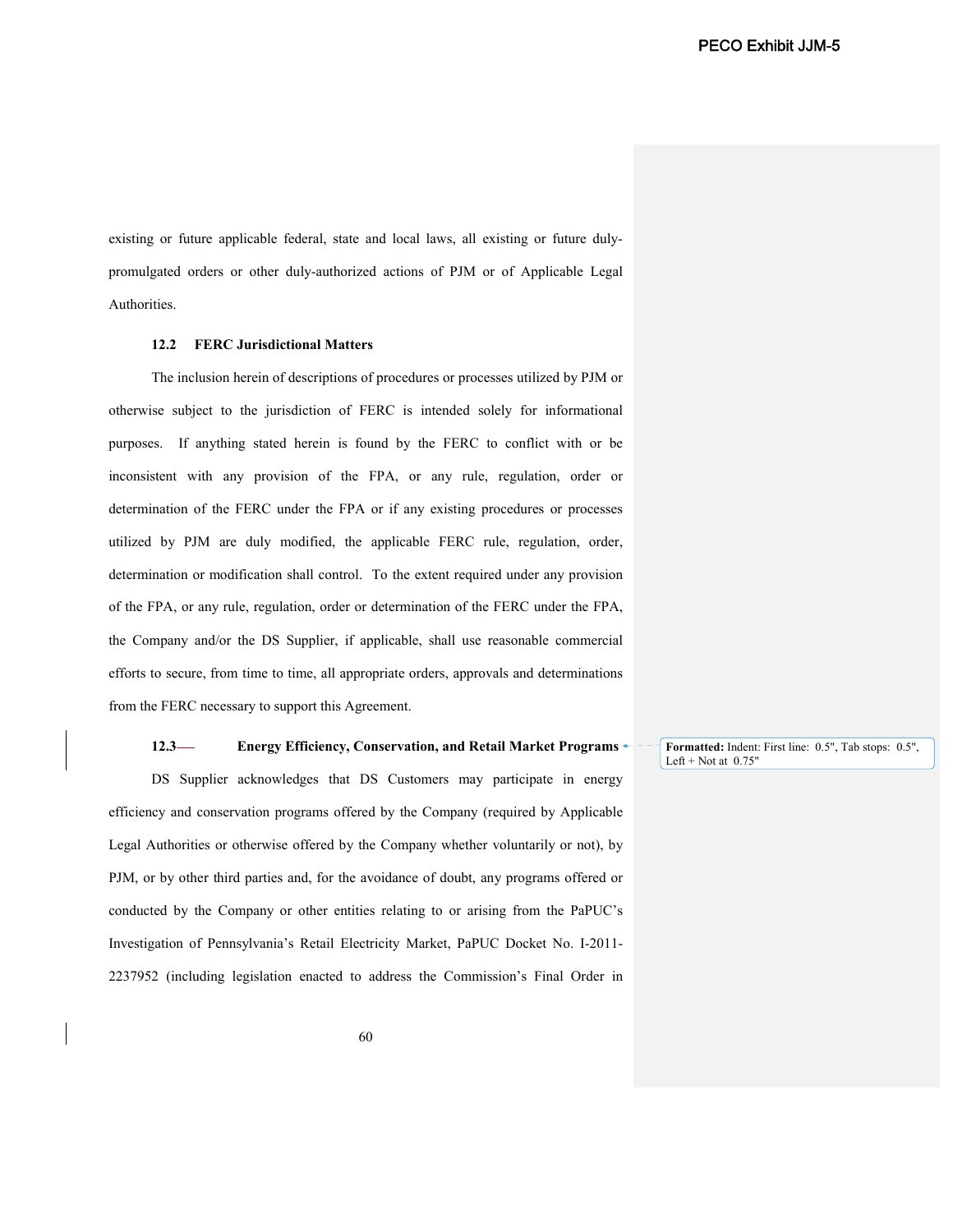Docket No. I-2011-2237952), and that such participation may reduce or change the amount of DS Supply that DS Supplier is required to provide and the amount of monies it may receive under this Agreement. The Company shall have no obligation whatsoever to DS Supplier with respect to the effect, if any, of such programs. DS Supplier is solely responsible for determining the effect, if any, of such programs on future load requirements.

# **ARTICLE 13: LIMITATION OF REMEDIES, LIABILITY AND DAMAGES**

**Formatted:** Indent: Left: 0", Hanging: 1.5"

#### **13.1 Limitations on Liability**

Except as set forth in this Agreement, there is no warranty of merchantability or fitness for a particular purpose, and any and all implied warranties are disclaimed. The Parties confirm that the express remedies and measures of Damages provided in this Agreement satisfy the essential purposes hereof. For breach of any provision for which an express remedy or measure of Damages is provided, such express remedy or measure of Damages shall be the sole and exclusive remedy, the obligor's liability shall be limited as set forth in such provision and all other remedies or Damages at law or in equity are waived. If no remedy or measure of Damages is expressly provided herein, the obligor's liability shall be limited to direct actual Damages only, such direct actual Damages shall be the sole and exclusive remedy and all other remedies or Damages at law or in equity are waived. Unless expressly herein provided, neither Party shall be liable for consequential, incidental, punitive, exemplary or indirect Damages, lost profits or other business interruption Damages, by statute, in tort or contract, under any indemnity provision or otherwise. It is the intent of the Parties that the limitations herein imposed on remedies and the measure of Damages be without regard to the cause or causes related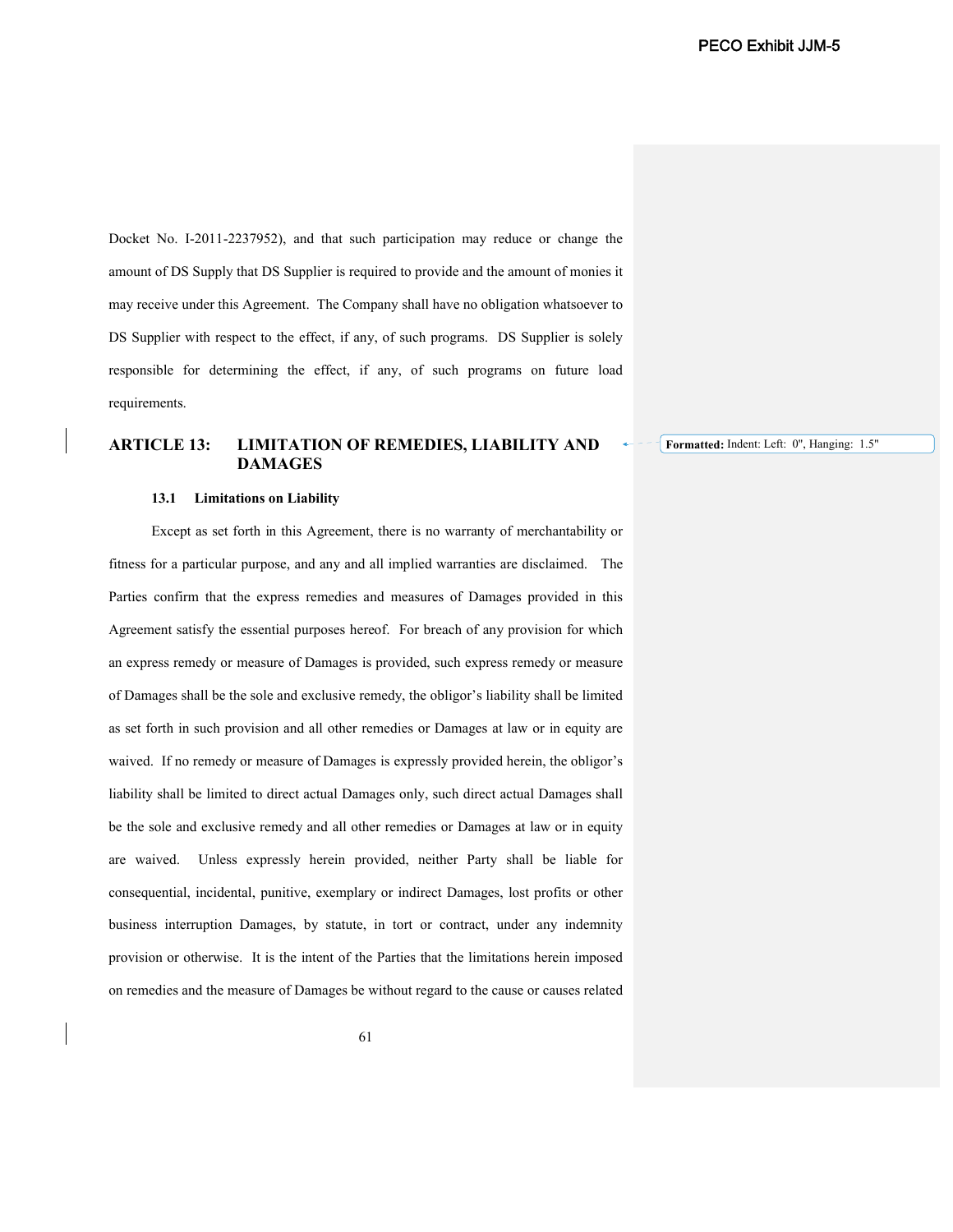thereto, including the negligence or any Party, whether such negligence by sole, joint or concurrent, or active or passive. To the extent any Damages required to be paid hereunder are liquidated, the Parties acknowledge that the Damages are difficult or impossible to determine, or otherwise obtaining an adequate remedy is inconvenient and the Damages calculated hereunder constitute a reasonable approximation of the harm or loss.

### **13.2 Risk of Loss**

Solely for purposes of determining risk of loss and for determining the indemnity obligations under Article 14 of this Agreement, the Company shall be deemed to have custody and control of the electric Energy delivered by the DS Supplier upon receipt thereof into the Company's distribution system and until delivery thereof at the retail electric meter of the Customer; and the DS Supplier shall be deemed to have custody and control of the DS Supply at all times prior to receipt thereof by the Company. The Party deemed to have custody and control of DS Supply shall be responsible for all loss or damage to property or injury or death to persons arising in connection with such DS Supply while in its custody and control and shall indemnify the other Parties with respect to same as set forth in Article 14 of this Agreement.

## **ARTICLE 14: INDEMNIFICATION**

### **14.1 Indemnification**

(a) Should the Company become the defendant in, or obligor for, any third party claims and/or liabilities for losses, penalties, expenses, damage to property, injury to or death of any person including a Party's employees or any third parties, that were caused by or occur in connection with an act or omission of the DS Supplier with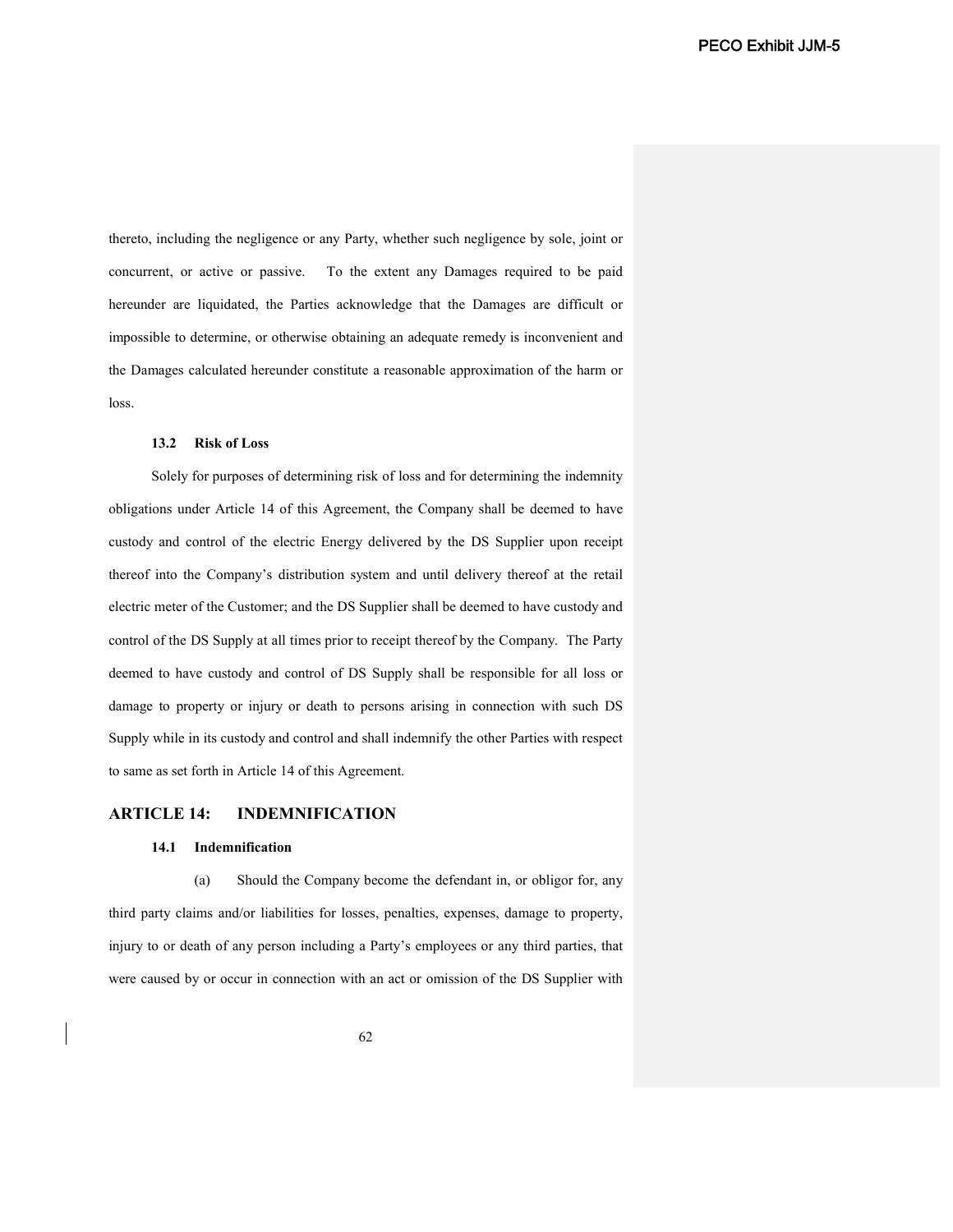respect to an obligation arising under or in connection with this Agreement, or for which the DS Supplier has otherwise assumed liability under the terms of this Agreement, the DS Supplier shall defend (at the Company's option), indemnify and hold harmless the Company, its shareholders, board members, directors, officers and employees, from and against any and all such third party claims and/or liabilities, except to the extent that a court of competent jurisdiction determines that the losses, penalties, expenses or damages were caused wholly or in part by the gross negligence or willful misconduct of the Company. The Company may, at its own expense, retain counsel and participate in the defense of any such suit or action.

(b) Should the DS Supplier (the "Indemnified DS Supplier") become the defendant in, or obligor for, any third party claims and/or liabilities for losses, penalties, expenses, damage to property, injury to or death of any person including a Party's employees or any third parties, that were caused by or occur in connection with an act or omission of the Company with respect to an obligation arising under or in connection with this Agreement, or for which the Company has otherwise assumed liability under the terms of this Agreement, the Company shall defend (at the option of the Indemnified DS Supplier), indemnify and hold harmless the Indemnified DS Supplier, its shareholders, board members, directors, officers and employees, from and against any and all such third party claims and/or liabilities, except to the extent that a court of competent jurisdiction determines that the losses, penalties, expenses or damages were caused wholly or in part by the gross negligence or willful misconduct of the Indemnified DS Supplier. The Indemnified DS Supplier may, at its own expense, retain counsel and participate in the defense of any such suit or action.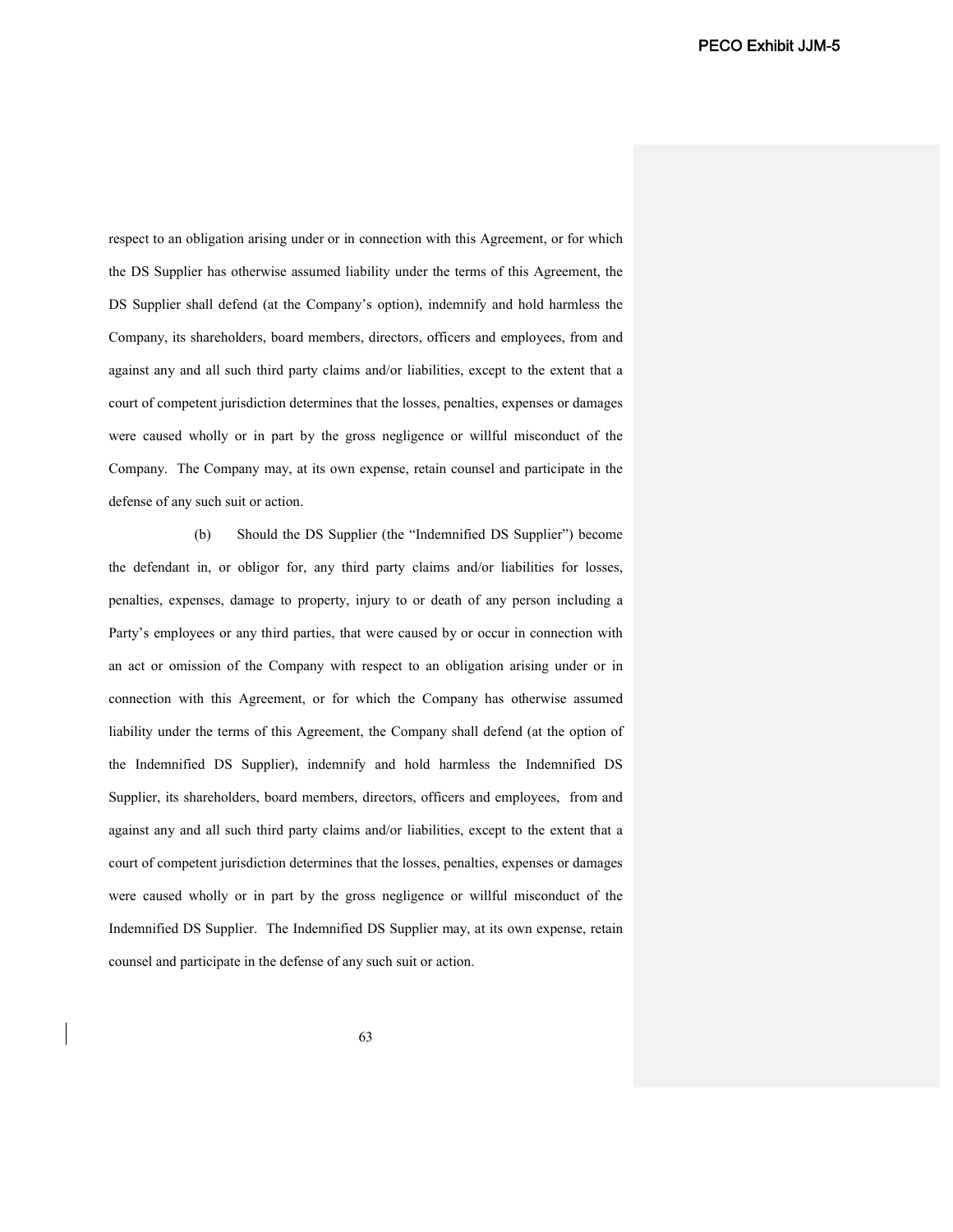(c) If either Party intends to seek indemnification under Article 14.1(a) or 14.1(b), as applicable, from the other Party, the Party seeking indemnification shall give the other Party notice of such claim within ninety (90) days of the later of the commencement of, or the Party's actual knowledge of, such claim or action. Such notice shall describe the claim in reasonable detail, and shall indicate the amount, estimated if necessary, of the claim that has been, or may be, sustained by said Party. To the extent that the other Party will have been actually and materially prejudiced as a result of the failure to provide such notice, such notice will be a condition precedent to any liability of the other Party under the provisions for indemnification contained in this Agreement. Neither Party may settle or compromise any claim without the prior consent of the other Party; provided, however, said consent shall not be unreasonably withheld, conditioned or delayed.

## **14.2 Survives Agreement**

The obligation of a Party to defend, indemnify, and hold harmless another Party under this Article shall survive termination of this Agreement, and shall not be limited in any way by any limitation on the amount or type of damages, compensation or benefits payable by or for either Party under any statutory scheme, including any workers' compensation acts, disability benefit acts or other employee benefit acts.

# **ARTICLE 15: FORCE MAJEURE**

# **15.1 Force Majeure**

Notwithstanding anything in this Agreement to the contrary, the Parties shall be excused from performing their respective obligations under this Agreement (other than the obligation to make payments with respect to performance prior to the event of Force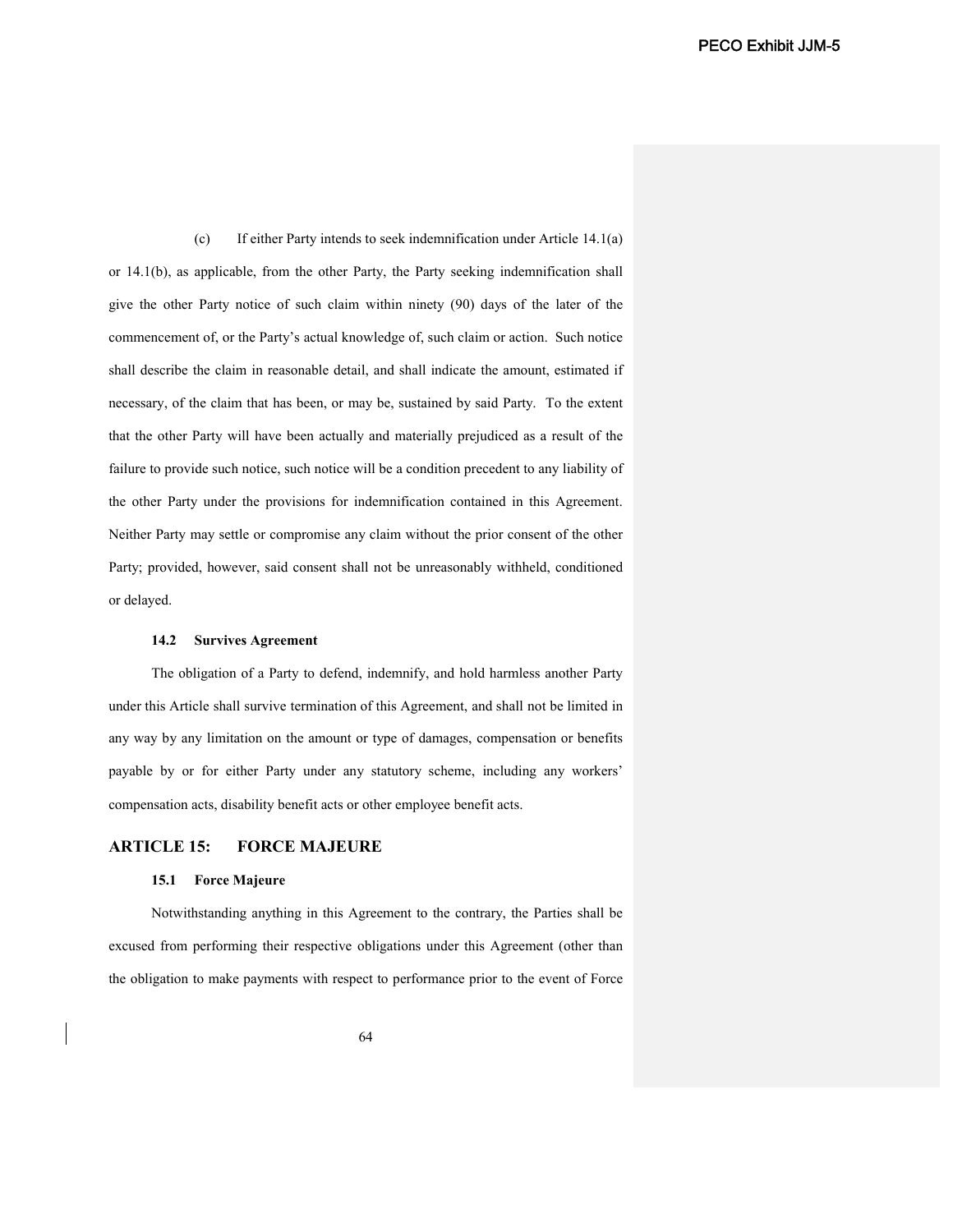Majeure) and shall not be liable for damages or otherwise due to their failure to perform, during any period that one Party is unable to perform due to an event of Force Majeure, provided that the Party declaring an event of Force Majeure shall: (i) act expeditiously to resume performance; (ii) exercise all commercially reasonable efforts to mitigate or limit damages to the other Party; and (iii) fulfills the requirements set forth in Article 15.2 (Notification).

## **15.2 Notification**

A Party unable to perform under this Agreement due to an event of Force Majeure shall: (i) provide prompt written notice of such event of Force Majeure to the other Party, which shall include an estimate of the expected duration of the Party's inability to perform due to the event of Force Majeure; and (ii) provide prompt notice to the other Party when performance resumes.

# **ARTICLE 16: MISCELLANEOUS PROVISIONS**

## **16.1 Notices**

Unless otherwise stated herein, all notices, demands or requests required or permitted under this Agreement shall be in writing and shall be personally delivered or sent by overnight express mail or courier service. Notice may also be provided via e-mail or facsimile transmission (with the original transmitted by any of the other delivery methods specified in the previous sentence) addressed per the notification information for the DS Supplier and Company as set forth in Appendix C hereto.

Such notices, demands or requests shall also be provided to such other person at such other address as a Party may designate by like notice to the other Party. Notice received after the close of the Business Day shall be deemed received on the next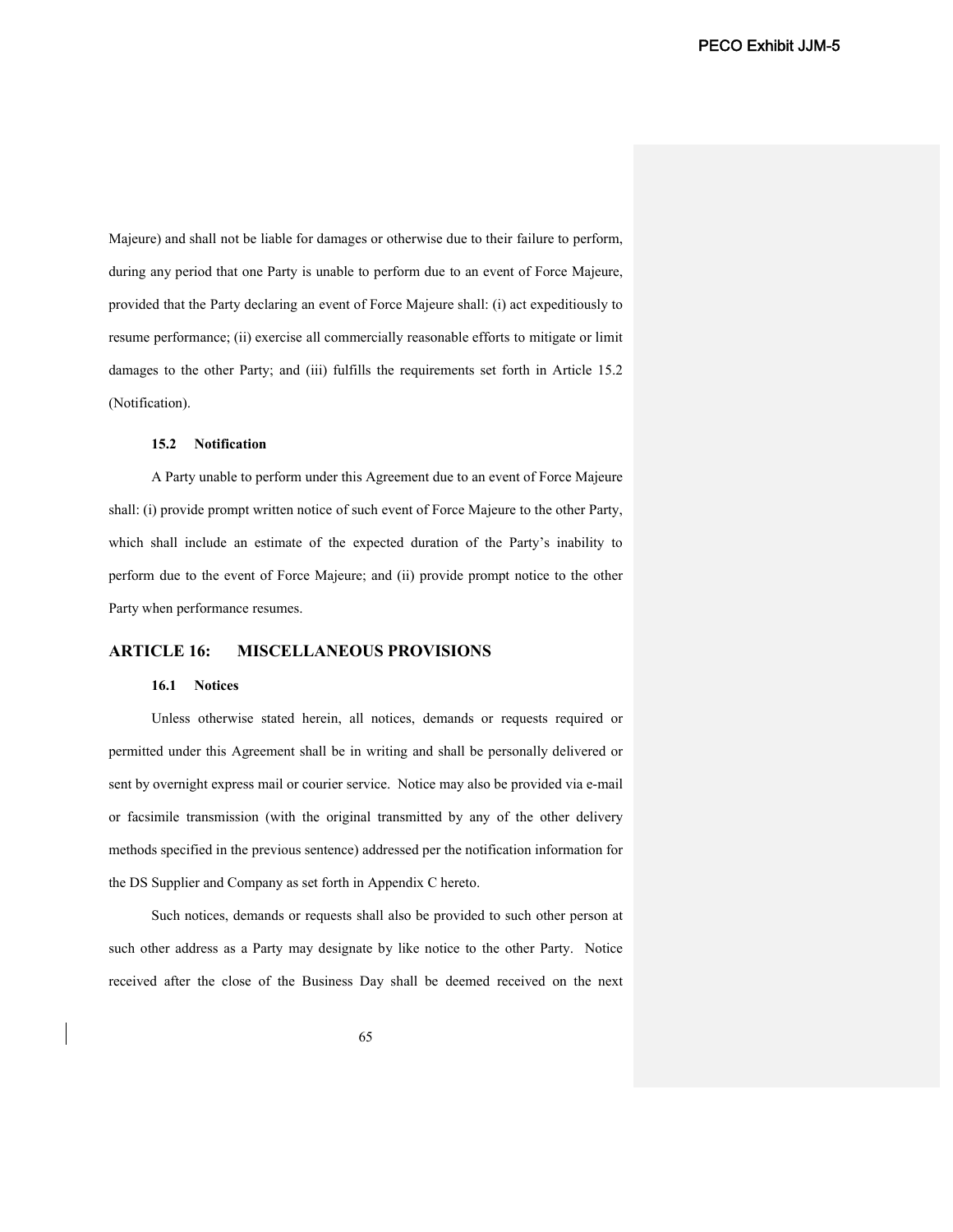Business Day.

### **16.2 No Prejudice of Rights**

The failure of a Party to insist on any one or more instances upon strict performance of any provisions of this Agreement, or to take advantage of any of its rights hereunder, shall not be construed as a waiver of any such provisions or the relinquishment of any such right or any other right hereunder, which shall remain in full force and effect. No term or condition of this Agreement shall be deemed to have been waived and no breach excused unless such waiver or consent to excuse is in writing and signed by the Party claimed to have waived or consented to excuse.

#### **16.3 Assignment**

Parties shall not assign any of their rights or obligations under this Agreement without obtaining the prior written consent of the non-assigning Party, which consent shall not be unreasonably withheld. The Company agrees that it shall grant its consent to a proposed assignment by the DS Supplier if the proposed assignee meets all of the Company's creditworthiness requirements then in effect under this Agreement and any applicable load cap restrictions. No assignment of this Agreement shall relieve the assigning Party of any of its obligations under this Agreement until such obligations have been assumed by the assignee and all necessary consents have been obtained. Any assignment in violation of this Section 16.3 shall be void; provided, however, the Company may assign any or all of its rights and obligations under this Agreement notwithstanding anything contained herein to the contrary, without the DS Supplier's consent, to any entity succeeding to all or substantially all of the assets of the Company, if such assignee agrees, in writing, to be bound by all of the terms and conditions hereof and all necessary regulatory approvals are obtained. The DS Supplier may, with prior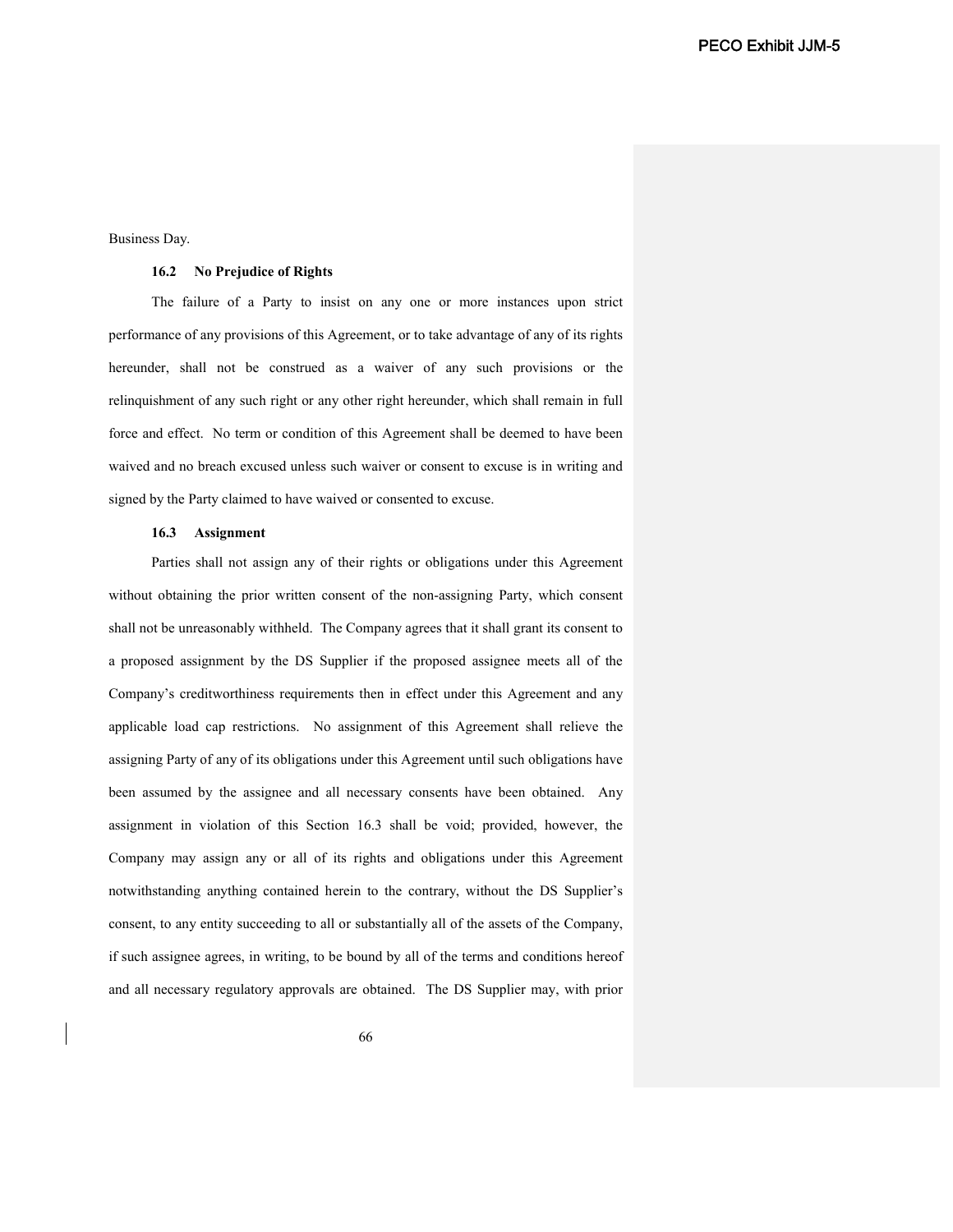written notice to the Company but without obtaining the approval of the Company, assign the accounts, revenues or proceeds under this Agreement to a third party. The Company agrees that, following receipt of such notice of the assignment of accounts, revenues or proceeds and such other documentation that the Company may reasonably request, the Company will pay amounts becoming due to the assigning DS Supplier under this Agreement directly to the designated assignee; provided, however, that nothing herein shall enlarge or expand the rights of such designated assignee beyond the rights granted to the DS Supplier and the right of such designated assignee to receive payments shall be subject to all defenses, offsets and claims of the Company arising under this Agreement.

#### **16.4 Governing Law and Venue**

To the extent not subject to the jurisdiction of the FERC, questions including those concerning the formation, validity, interpretation, execution, amendment, termination and construction of this Agreement shall be governed by the laws of the Commonwealth of Pennsylvania, without regard to principles of conflicts of law. Except for matters jurisdictional to FERC, the PaPUC or the appellate courts having jurisdiction over the PaPUC or FERC matters, all disputes hereunder shall be resolved in the Pennsylvania State court or Federal court of competent jurisdiction and within reasonably close proximity to the Company. Each Party hereby waives its respective rights to any jury trial with respect to any litigation arising under or in connection with this Agreement.

#### **16.5 Regulatory Approvals**

DS Supplier agrees to cooperate, to the fullest extent necessary, to obtain any and all required State, Federal or other regulatory approvals of the Agreement and/or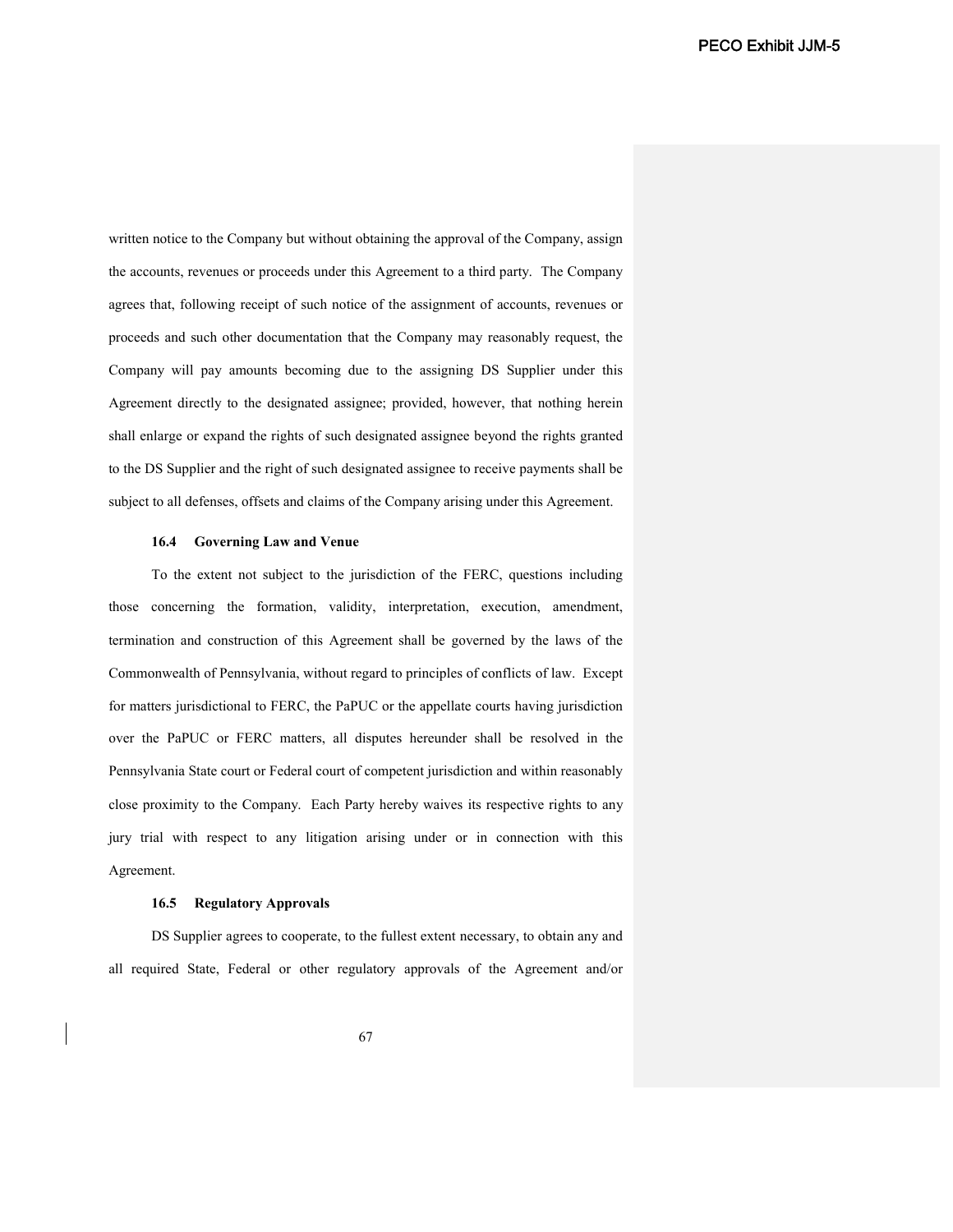Transaction Confirmations hereunder. The commencement of the Delivery Period and the obligations hereto are subject to (i) the receipt or waiver by Company of all Company required regulatory approvals, (ii) the receipt or waiver by DS Supplier of all DS Supplier required regulatory approvals, and (iii) PaPUC approval.

## **16.6 Headings**

The headings and subheadings contained in this Agreement are used solely for convenience and do not constitute a part of the Agreement between the Parties hereto, nor should they be used to aid in any manner in the construction of this Agreement.

### **16.7 Third Party Beneficiaries**

This Agreement is intended solely for the benefit of the Parties hereto and nothing in this Agreement shall be construed to create any duty, or standard of care with reference to, or any liability to, any person not a Party to this Agreement.

#### **16.8 General Miscellaneous Provisions**

(a) This Agreement shall not be interpreted or construed to create an association, joint venture, or partnership between the Parties, or to impose any partnership obligation or liability upon any Party. No Party shall have any right, power, or authority to enter into any agreement or undertaking for, or on behalf of, or to act as or be an agent or representative of, or to otherwise bind, any other Party.

(b) Cancellation, expiration or Early Termination of this Agreement shall not relieve the Parties of obligations that by their nature survive such cancellation, expiration or termination, including warranties, remedies, promises of indemnity and confidentiality.

(c) Should any provision of this Agreement be held invalid or unenforceable,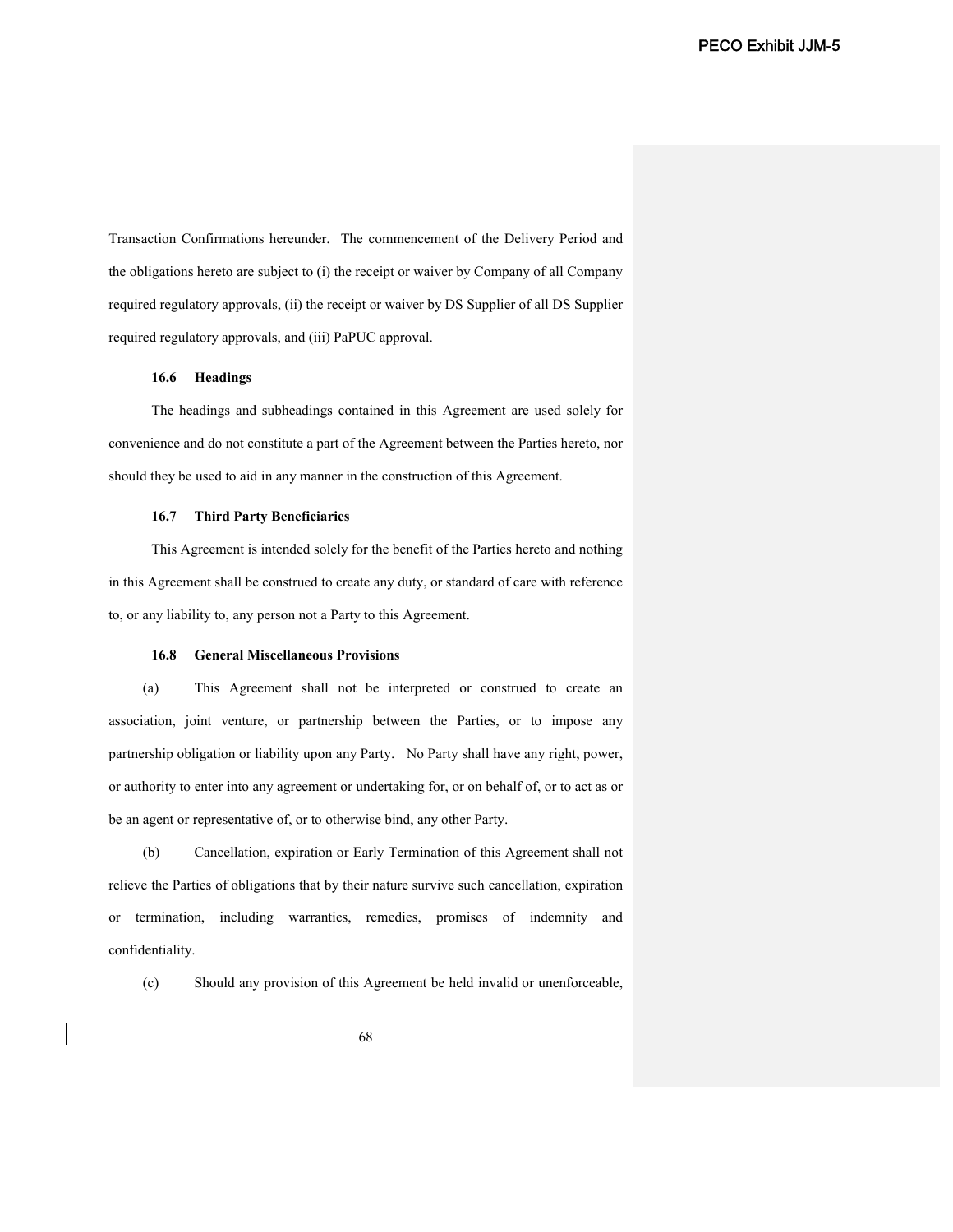such provision shall be invalid or unenforceable only to the extent of such invalidity or unenforceability without invalidating or rendering unenforceable any other provision hereof unless it materially changes the agreement of the Parties; provided that in such event the Parties shall use commercially reasonable efforts to amend this Agreement or any Transaction in order to give effect to the original intention of the Parties.

(d) Each of the Parties acknowledges that it has read this Agreement, understands it, and agrees to be bound by its terms. This Agreement is intended by the Parties as a final expression of their agreement. The Parties further agree that this Agreement is the complete and exclusive statement of agreement and supersedes all proposals (oral or written), understandings, representations, conditions, warranties, covenants and all other communications between the Parties relating thereto. This Agreement shall be considered for all purposes as prepared through the joint efforts of the Parties and shall not be construed against one Party or the other as a result of the preparation, substitution, submission or other event of negotiation, drafting or execution hereof. Each Party further agrees that it will not assert, or defend itself, on the basis that any applicable tariff is inconsistent with this Agreement or any Transaction.

### **16.9 Taxes**

As between the Parties: (i) the DS Supplier is responsible for the payment of all taxes imposed by all present and future federal, state, municipal or other taxes imposed by any taxing authority on the wholesale sales of DS Supply under this Agreement; and (ii) the Company is responsible for the payment of all taxes imposed by all present and future federal, state, municipal or other taxes imposed by any taxing authority on retail sales of DS Supply under this Agreement. Should the DS Supplier be required to remit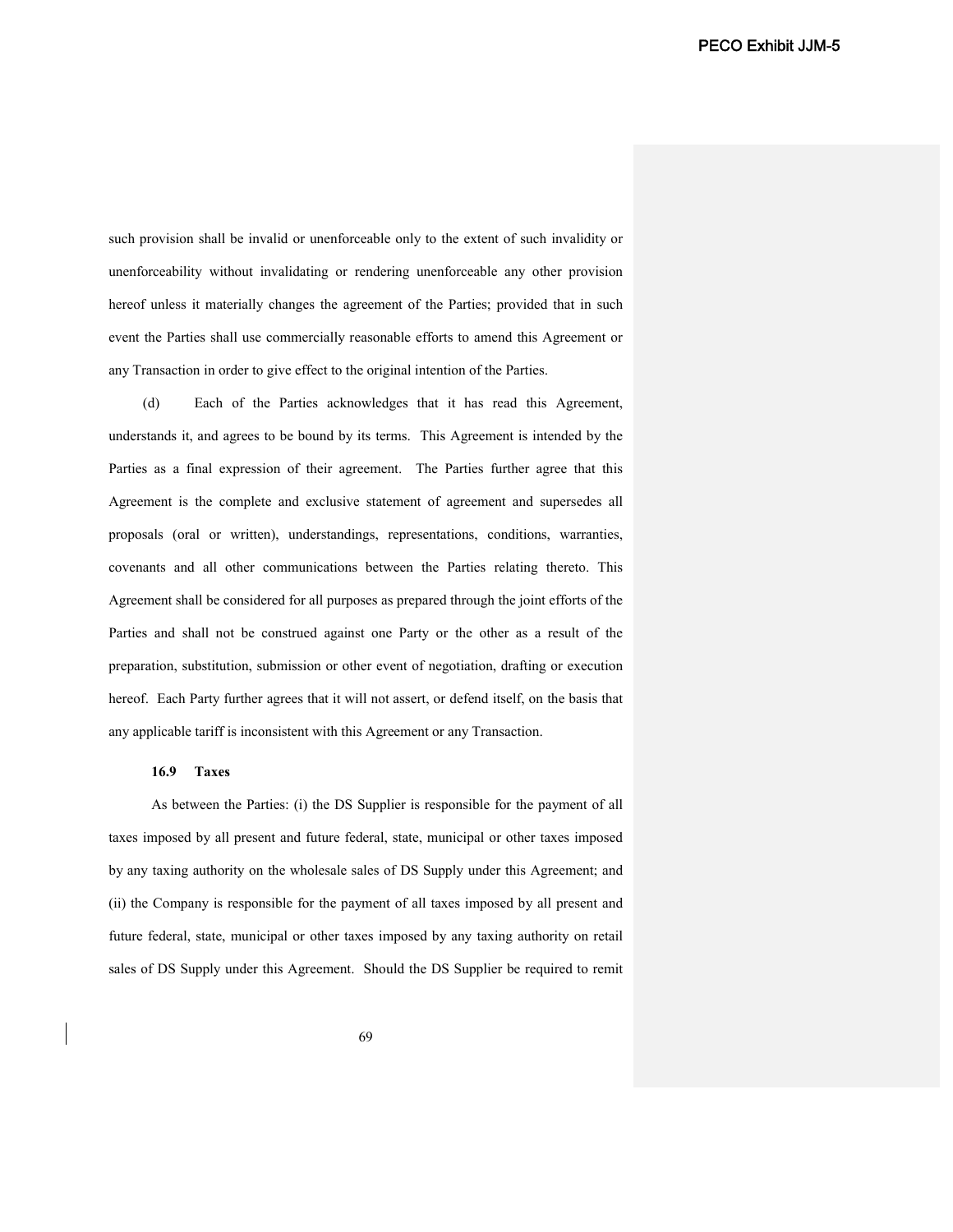any Pennsylvania State sales and use taxes directly to the applicable taxing authority, other than taxes previously collected by the DS Supplier on behalf of the Company, the Company will defend and indemnify the DS Supplier for such sales and use taxes and will pay to the DS Supplier all such tax amounts upon demand. If any Transaction is exempt from the payment of any sales and use taxes, the affected DS Supplier will, if requested, provide the Company with valid tax exemption certificates. Should the Company be required to remit any sales and use taxes directly to any applicable taxing authority, other than taxes previously collected by the Company directly from the DS Supplier, the DS Supplier will defend and indemnify the Company and will pay to the Company all such tax amounts upon demand.

# **16.10 Audit**

Each Party has the right on at least three (3) Business Days prior written notice, at its sole expense and during normal working hours, to examine the records of the other Party to the extent reasonably necessary to verify the accuracy of any statement, charge or computation made pursuant to this Agreement. If any such examination reveals any inaccuracy in any statement, the necessary adjustments in such statement and the payments thereof will be made in accordance with Article 9 (Billing and Payment) of this Agreement.

### **16.11 Rules of Interpretation**

The following principles shall be observed in the interpretation and construction of this Agreement: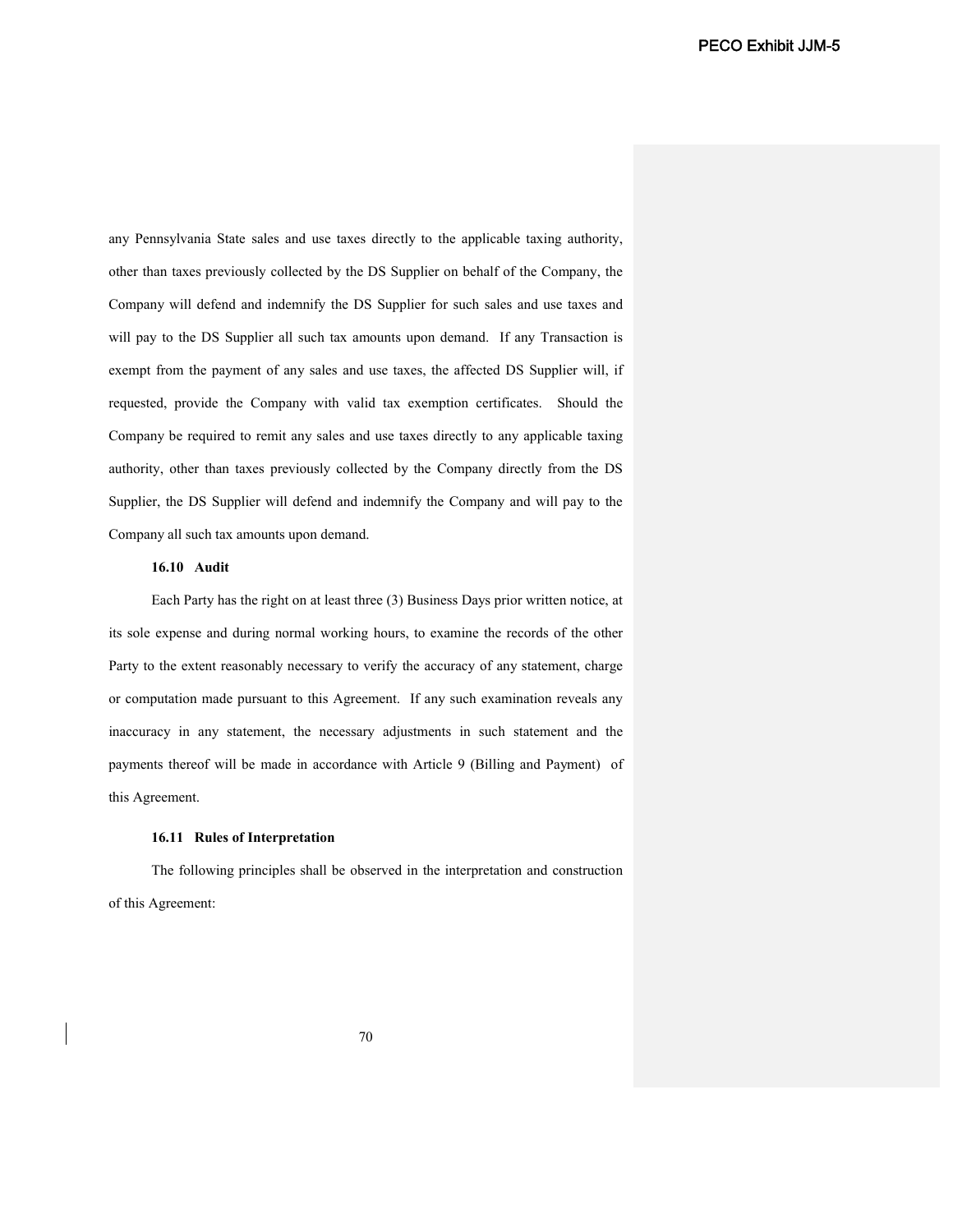- (a) Unless otherwise stated, the terms "include" and "including" when used in this Agreement shall be interpreted to mean by way of example only and shall not be considered limiting in any way;
- (b) All titles and headings used herein are for convenience and reference purposes only, do not constitute a part of this Agreement and shall be ignored in construing or interpreting the obligations of the parties under this Agreement;
- (c) References to the singular include the plural and vice versa;
- (d) References to Articles, Sections, Clauses and the Preamble are, unless the context indicates otherwise, references to Articles, Sections, Clauses and the Preamble of this Agreement;
- (e) In carrying out its rights, obligations and duties under this Agreement, each Party shall have an obligation of good faith and fair dealing; and
- (f) If any payment due under this Agreement would be, by operation of the terms and conditions of any provision hereof, due and payable on a day other than a Business Day, such payment shall be made on the next following Business Day.

# **16.12 Confidentiality**

(a) Each Party shall hold in confidence and not release or disclose any document or information furnished by the other Party in connection with this Agreement, unless: (i) compelled to disclose such document or information by judicial, regulatory or administrative process or other provisions of law; (ii) such document or information is generally available to the public; (iii) such document or information was available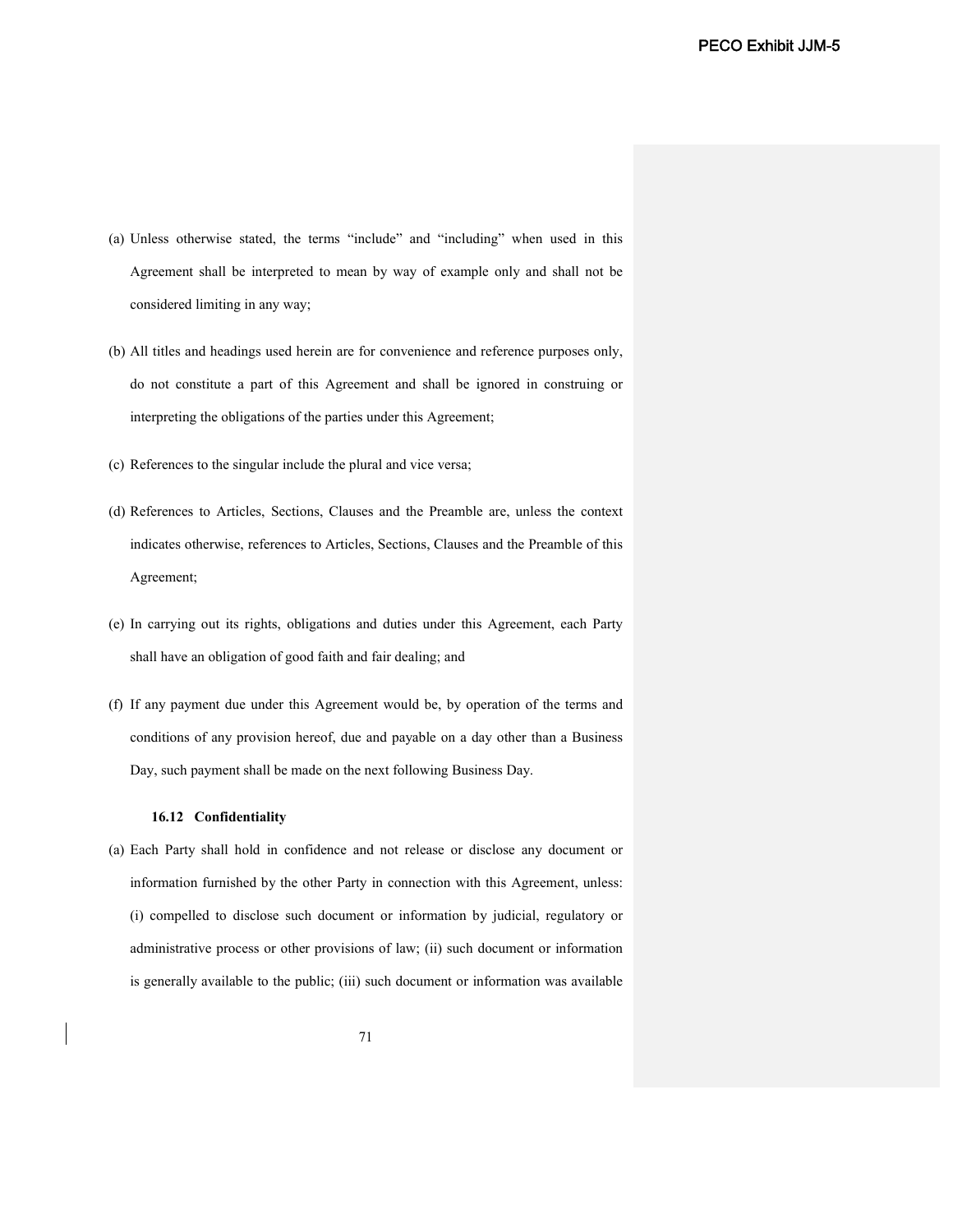to the receiving Party on a non-confidential basis; (iv) such document or information was available to the receiving Party on a non-confidential basis from a third-party, provided that the receiving Party does not know, and, by reasonable effort, could not know that such third-party is prohibited from transmitting the document or information to the receiving Party by a contractual, legal or fiduciary obligation; or (v) such disclosure is made to PJM or PaPUC and is necessary in order for the Transactions contemplated by this Agreement to be consummated or to otherwise comply with the provisions of this Agreement.

- (b) Notwithstanding any other provision of this Section 16.12, a Party may disclose to its employees, representatives and agents all documents and information furnished by the other Party in connection with this Agreement, provided that such employees, representatives and agents have been advised of the confidentiality provisions of this Section 16.12, and further provided that in no event shall a document or information be disclosed in violation of the standard of conduct requirements established by FERC.
- (c) A Party receiving notice or otherwise concluding that any confidential document or information furnished by the other Party in connection with this Agreement is being sought under any provision of law, to the extent it is permitted to do so under any applicable law, shall: (i) promptly notify the other Party; and (ii) use reasonable efforts in cooperation with the other Party to seek confidential treatment of such confidential information.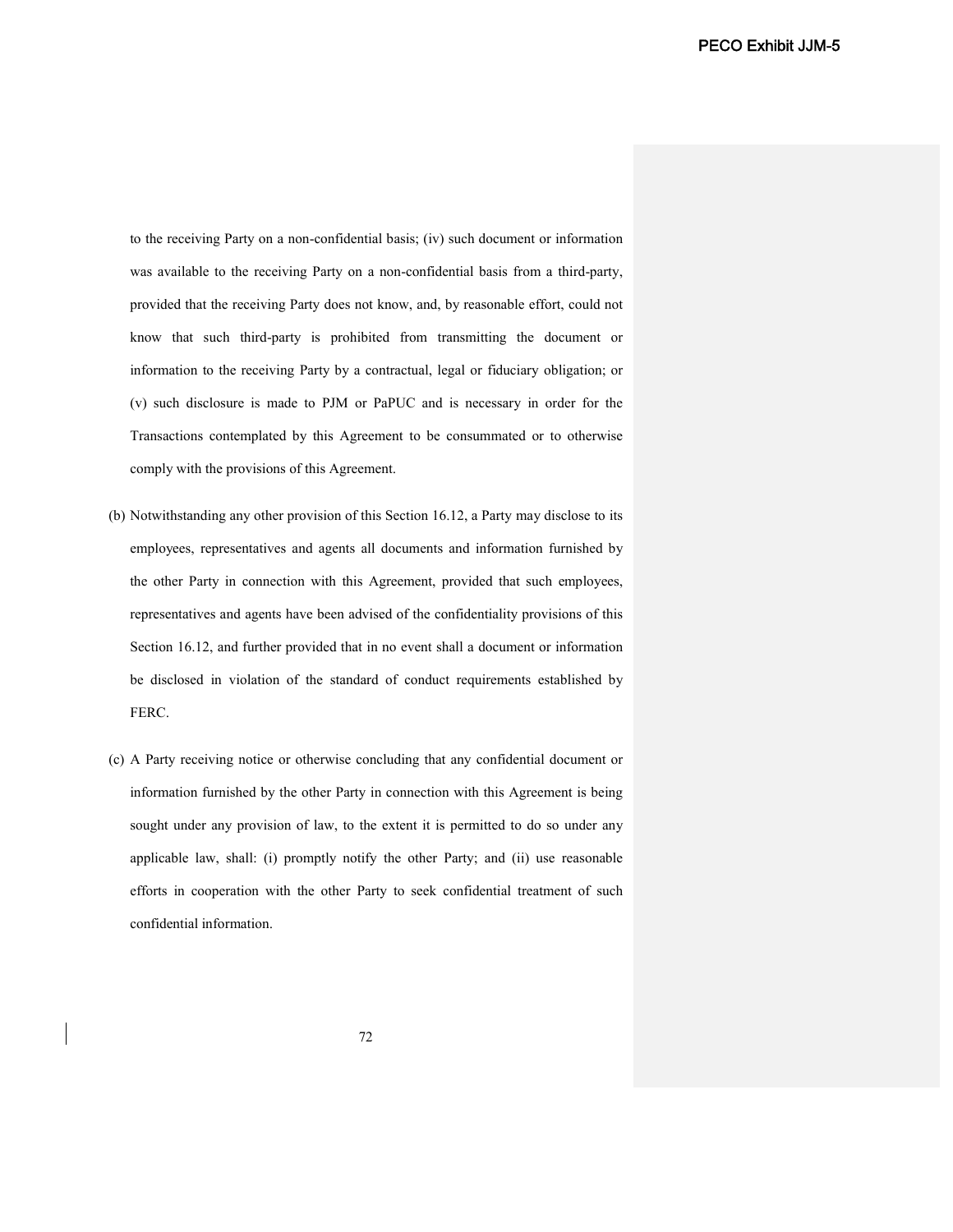(d) The Parties agree that monetary damages may be inadequate to compensate a Party for the other Party's breach of its obligations under this Section 16.12. Each Party accordingly agrees that the other Party shall be entitled to equitable relief, by way of injunction or otherwise, if the receiving Party breaches or threatens to breach its obligations under this Section 16.12, which equitable relief shall be granted without bond or proof of damages, and the receiving Party shall not plead in defense that there would be an adequate remedy at law.

## **16.13 Federal Acquisition Regulation**

If any of the following clauses prescribed by the Federal Acquisition Regulation ("FAR"), 48 Code of Federal Regulations Chapter 1, should be deemed to apply to this Agreement, the DS Supplier shall comply with the requirements of such clause(s), and shall include the terms or substance of such clause(s) in its subcontracts, as and to the extent required by the FAR:

- 1) Clean Air and Water: § 52.223-2;
- 2) Contract Work Hours and Safety Standards Act-Overtime Compensation: § 52.222-4;
- 3) Equal Opportunity: § 52.222-26;
- 4) Affirmative Action for and Employment Reports on Special Disabled and Vietnam Era Veterans: § 52.222-35 and § 52.222-37;
- 5) Affirmative Action for Handicapped Workers: § 52.222-36;
- 6) Utilization of Small Business Concerns and Small Disadvantaged Business Concerns and Small Business and Small Disadvantaged Business Subcontracting Plan: § 52.219-8 and § 52-219-9.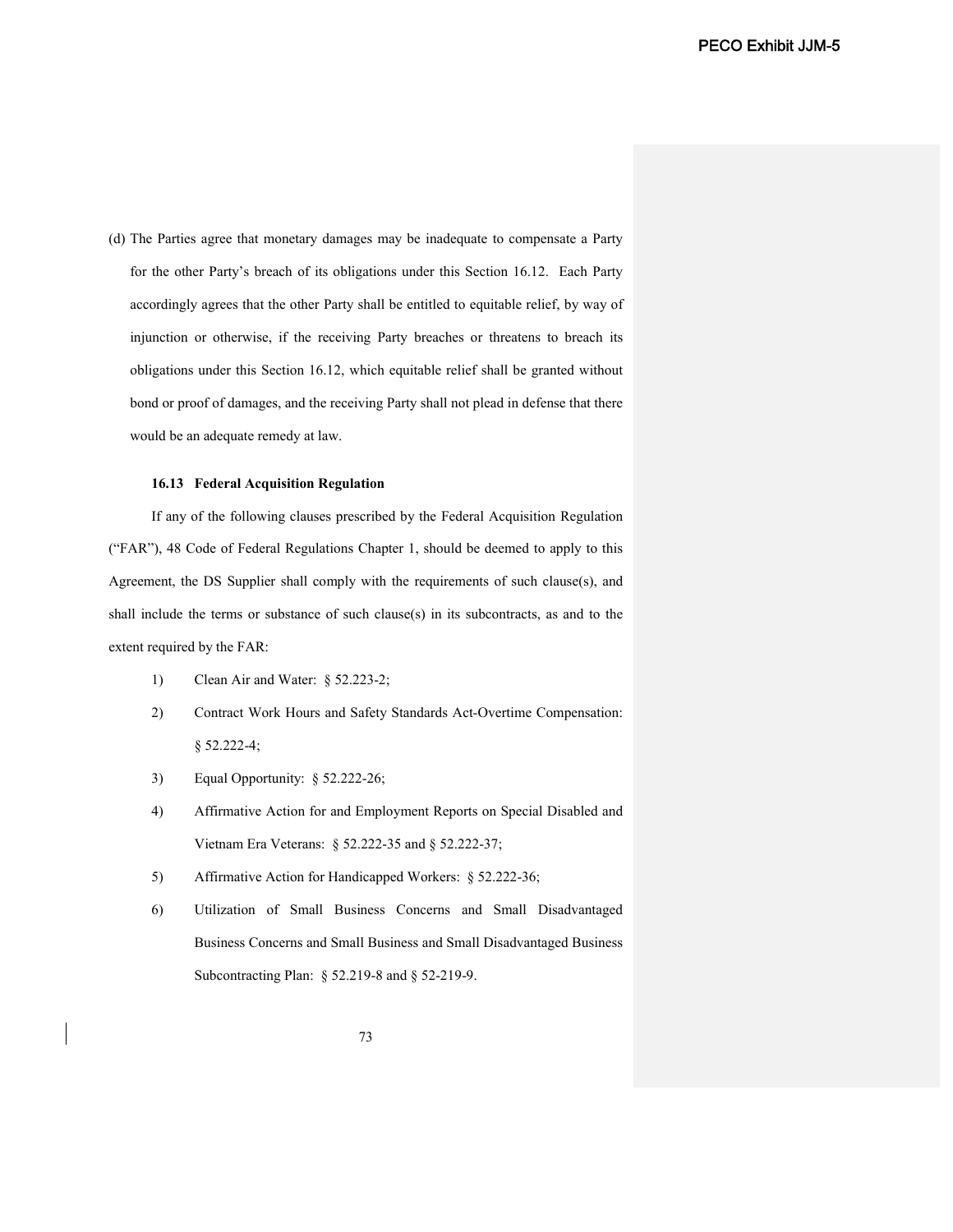In case of a conflict between the provisions of the FAR and the balance of this Agreement, the requirements of the FAR shall prevail.

# **16.14 Binding Terms**

This Agreement and the rates, terms and conditions herein shall remain in effect for the entire term hereof and each Party agrees not to seek any change to such rates, terms and conditions pursuant to the FPA, if the FPA is deemed to have jurisdiction over this Agreement, including on the grounds that they are not just and reasonable.

### **16.15 Amendment**

This Agreement, including the appendices hereto, cannot be amended without the written agreement of all Parties prior to such amendment becoming effective. Except as provided in Appendix C, the rates, terms and conditions contained in this Agreement are not subject to change under Sections 205 or 206 of the Federal Power Act absent the mutual written agreement of the Parties. Absent the agreement of all parties to the proposed change, the standard of review for changes to this Agreement proposed by a Party, a non-Party or the FERC acting *sua sponte* shall be the "public interest" standard of review set forth in *United Gas Pipe Line Co. v. Mobile Gas Service Corp., 350 U.S. 332 (1956)* and *Federal Power Commission v. Sierra Pacific Power Co., 350 U.S. 348 (1956), affirmed by Morgan Stanley Capital Group, Inc. v. Public Utility District No. 1 of Snohomish County, Washington, et al.,* 554 U.S. 527 (2008) (the "Mobile-Sierra Doctrine").

74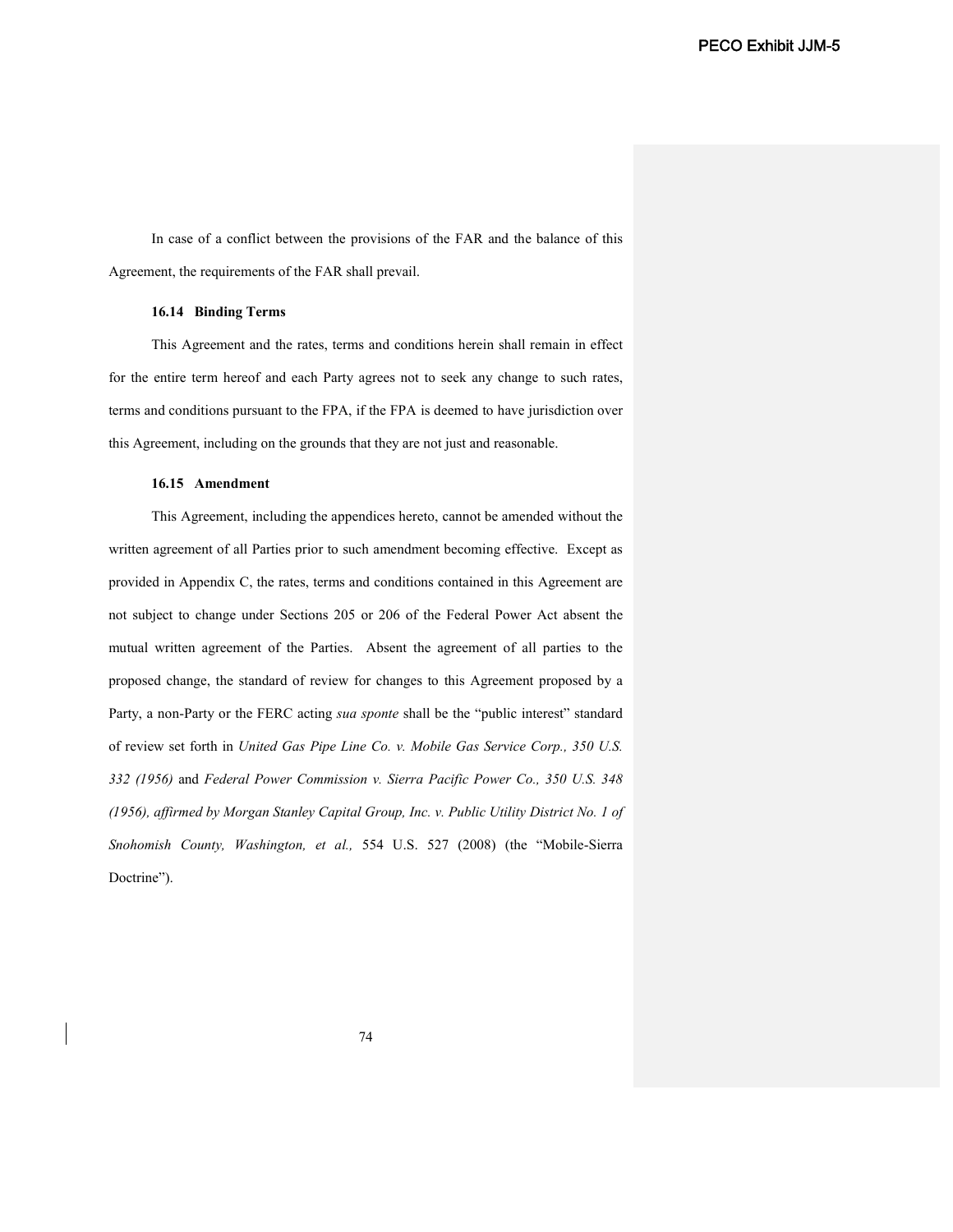# **16.16 Counterparts**

This Agreement including all Transaction Confirmations hereunder may be executed in counterparts, each of which will be considered an original, but all of which shall constitute one instrument.

# **16.17 Successors**

This Agreement and all of the provisions hereof are binding upon, and inure to the benefit of, the Parties and their respective successors and permitted assigns.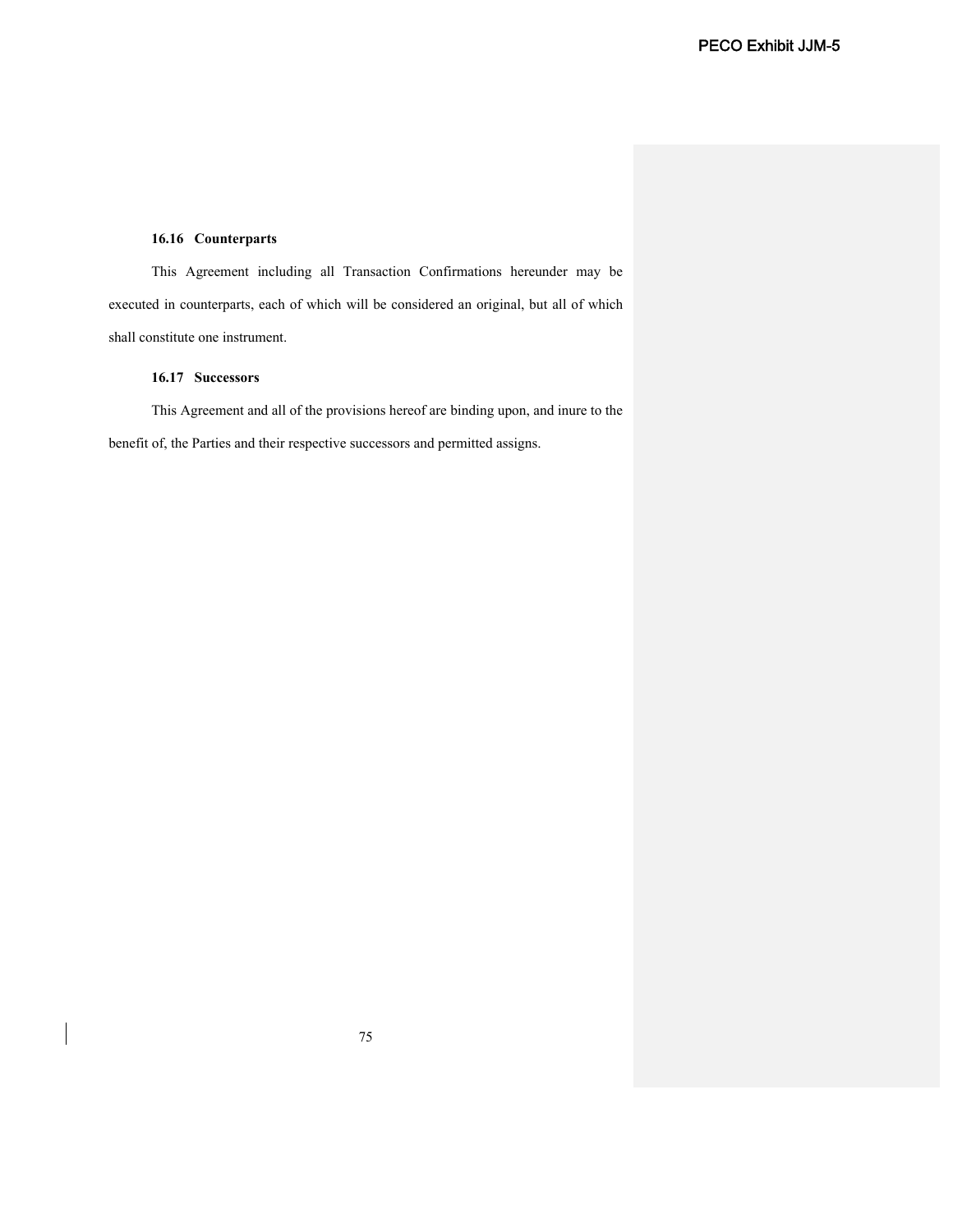**IN WITNESS WHEREOF,** the Parties hereto have caused this Agreement to be executed by their duly authorized representatives as of the date first set forth above. ATTEST:

**By:**

# [SUPPLIER SIGNATURES APPEAR ON SUCCEEDING PAGES]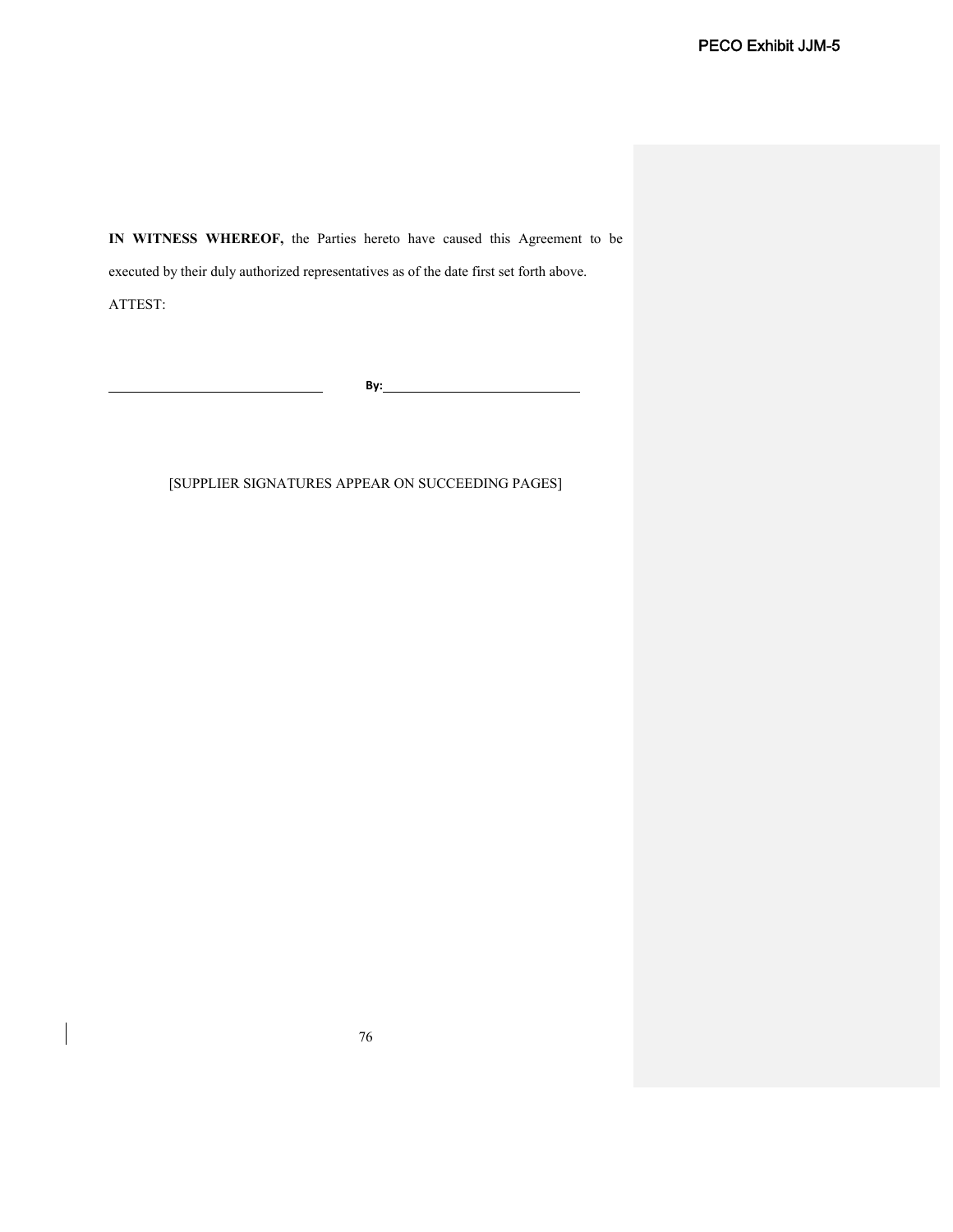# **APPENDIX A**

# **MAXIMUM UNSECURED CREDIT**

## **Credit Rating Table**

| <b>Credit Rating</b> |             |             | <b>Maximum Credit Limit is the lower</b><br>of Tangible Net Worth (TNW)<br><b>Amount and Unsecured Credit</b><br>Limit Cap below: |                         |
|----------------------|-------------|-------------|-----------------------------------------------------------------------------------------------------------------------------------|-------------------------|
| S&P                  | Fitch       | Moody's     | <b>TNW</b><br>Amount                                                                                                              | <b>Credit Limit Cap</b> |
|                      |             |             |                                                                                                                                   |                         |
| A- or above          | A- or above | A3 or above | $16\%$ of TNW                                                                                                                     | \$60,000,000            |
| $BBB+$               | $BBB+$      | Baa1        | $10\%$ of TNW                                                                                                                     | \$40,000,000            |
| <b>BBB</b>           | <b>BBB</b>  | Baa2        | 8% of TNW                                                                                                                         | \$30,000,000            |
| BBB-                 | BBB-        | Baa3        | $6\%$ of TNW                                                                                                                      | \$15,000,000            |
| Below BBB-           | Below BBB-  | Below Baa3  | $0\%$ of TNW                                                                                                                      | $\Omega$                |

### **Credit Rating Determination Methodology**

The DS Supplier or its Guarantor must have a minimum senior unsecured debt rating (or, if unavailable, corporate issuer rating) equal to the Minimum Rating.

For purposes of determining Unsecured Credit, the relevant Maximum Credit Limit for aggregate transactions shall not exceed the Maximum Credit Limit listed in the table above that corresponds to DS Supplier's (or DS Supplier's Guarantor's) lowest Credit Rating most recently published by the three credit rating agencies: S&P, Fitch and Moody's. If the DS Supplier or its Guarantor is rated by only two rating agencies, and the ratings are split, the lower rating will be used.

The relevant TNW Amount shall be calculated using the percentage listed in the Credit Rating Table that corresponds to DS Supplier's (or DS Supplier's Guarantor's) lowest Credit Rating most recently published by S&P, Fitch and/or Moody's.

**Minimum Rating –** The lowest credit rating for a DS Supplier, as set forth in this Appendix A, that can obtain unsecured credit.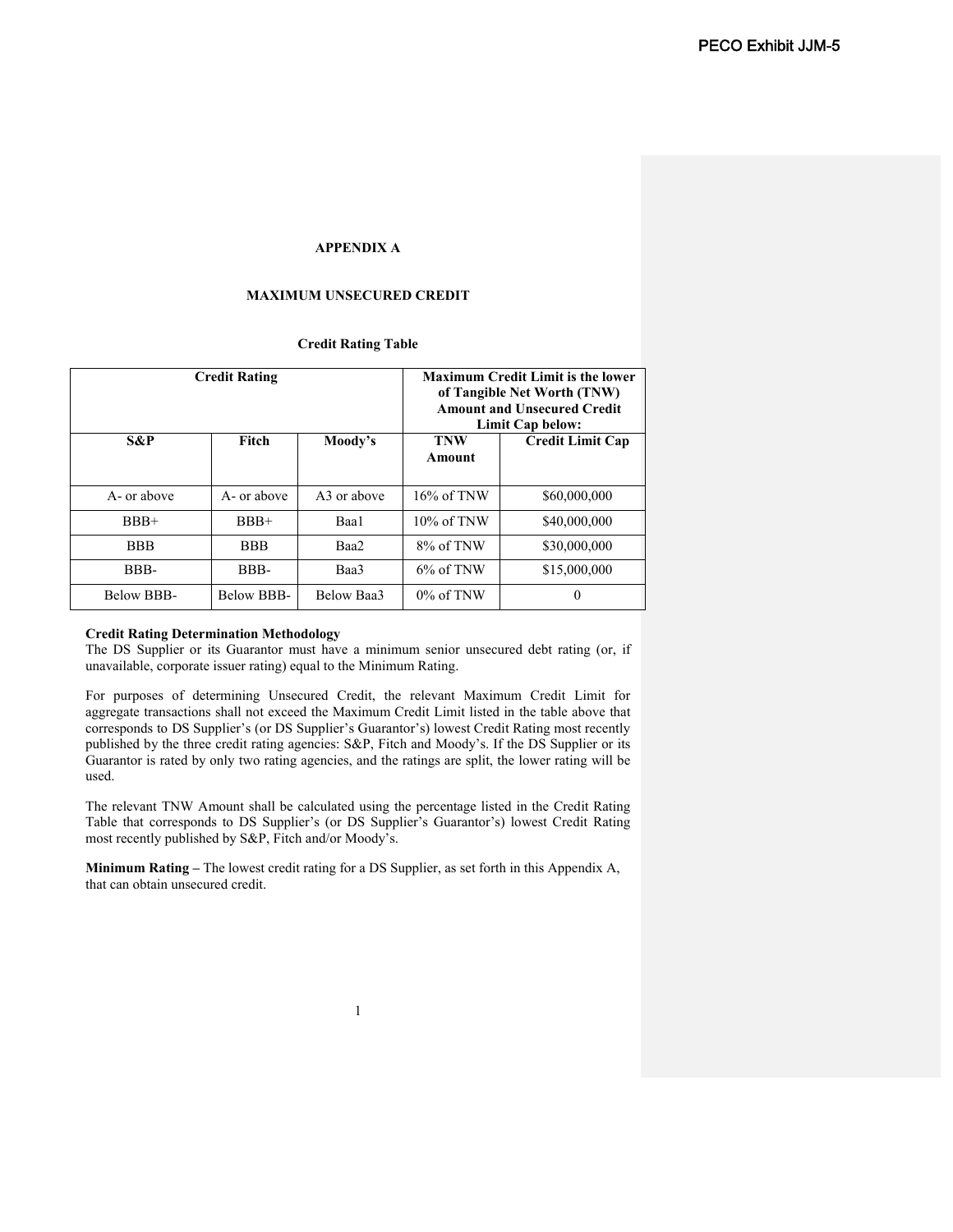# **APPENDIX B**

### **BUYER'S EXPOSURE CALCULATION INFORMATION**

Disclaimer: The prices that appear in this Appendix are purely hypothetical and are not based on or derived from any actual source for forward pricing. They are solely for purposes of illustration. Capitalized terms not defined herein shall have the meaning in the Agreement.

As set forth in Article 6 (Creditworthiness) of the Agreement, the DS Supplier's credit exposure (the "Mark-to-Market (MtM) Exposure Amount") is an amount calculated each Trading Day for the DS Supplier that reflects the financial exposure to the Buyer due to fluctuations in Forward Market Prices for Energy. The MtM Exposure Amount will be equal to 1.1 times the sum of the MtM credit exposures for each applicable month. The Total Exposure Amount is the sum of the calculated Buyer's Exposure for all Transactions under this Agreement and all other transactions under all supplier master agreements executed between the Parties pursuant to the PaPUC Orders to serve Buyer's DS Load. For Fixed Price Default Supply, the Buyer's Exposure during the term of a Transaction shall be calculated by determining the MtM Exposure Amount, then subtracting the sum of any unpaid or unbilled amounts owed by Buyer to DS Supplier pursuant to a Transaction.

This Appendix B explains the methodology and data sources that the Buyer will use to calculate the MtM Exposure Amount and Total Exposure Amount.

On a Transaction Date, the Buyer's Exposure for a Fixed Price Transaction shall be deemed equal to zero. To the extent that the calculations of the Total Exposure Amount for a given Trading Day result in a negative number, the Total Exposure Amount for such date shall be deemed equal to zero.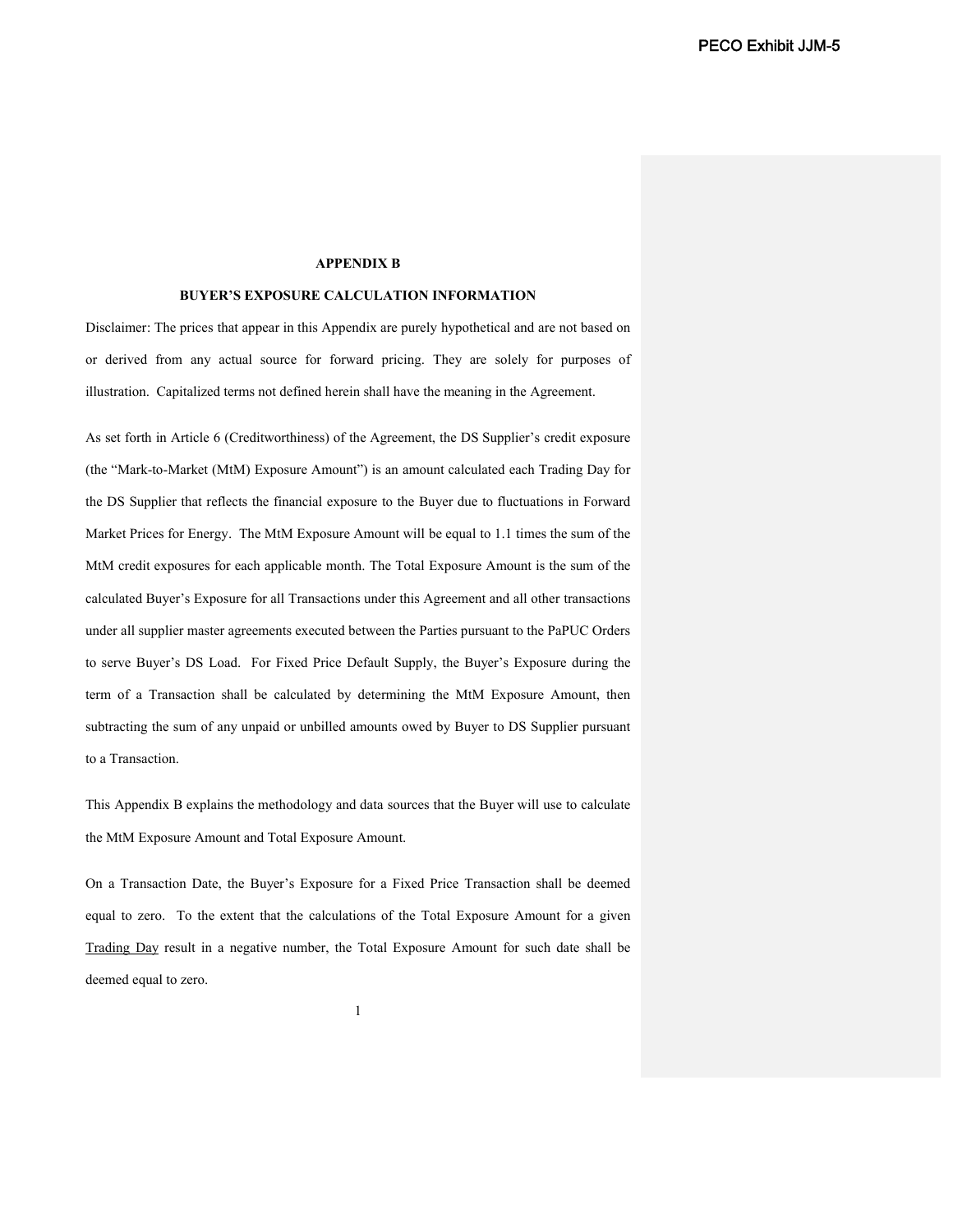### **Calculation of the MtM Exposure Amount and Total Exposure Amount**

For each Transaction, on each Trading Day subsequent to the Transaction Date, the MtM credit exposures will be calculated, with respect to each month remaining in the Delivery Period, as the sum of the following:

- the relevant month On-Peak Energy Forward Price minus the relevant month On-Peak Initial Mark Price, multiplied by the relevant month On-Peak Estimated Energy Quantity;
- the relevant month Off-Peak Energy Forward Price minus the relevant month Off-Peak Initial Mark Price, multiplied by the relevant month Off-Peak Estimated Energy Quantity

### where,

"Affiliate" means, with respect to any entity, any other entity that, directly or indirectly, through one or more intermediaries, controls, or is controlled by, or is under common control with, such entity. For this purpose, "control" means the direct or indirect ownership of fifty percent (50%) or more of the outstanding capital stock or other equity interests having ordinary voting power.

"Buyer's Exposure" during the term of a Transaction, for Fixed Price Transactions, shall be deemed equal to the positive difference between: (i) the MtM Exposure Amount pursuant to a Transaction under this Agreement and (ii) the sum of any unpaid or unbilled amounts owed by Buyer to DS Supplier pursuant to a Transaction under this Agreement. With respect to the preceding sentence, "unbilled amounts owed by Buyer" shall consist of a good faith estimate by Buyer as to any amounts which will be owed by Buyer for service already rendered by DS Supplier under a Transaction. Buyer's Exposure for a Variable Price Transaction, during the first month of the term of a Transaction, shall be equal to Two Hundred Fifty Thousand Dollars (US\$250,000.00) per Tranche. Thereafter, Buyer's Exposure for a Variable Price Transaction shall be calculated on the first Business Day of each month during the term of a Transaction and shall be deemed equal to the product of: (i) Two Hundred Fifty Thousand Dollars (US\$250,000.00) per Tranche; (ii) the ratio of the Current Capacity PLC Per Tranche to the MW-Measure; (iii) the number of Tranches awarded to the DS Supplier per the Transaction Confirmation; and (iv) the ratio of the calendar days remaining in the Delivery Period to the total calendar days in the Delivery Period.

"Capacity Peak Load Contribution" or "Capacity PLC" means the aggregation of retail customer peak load contributions, as determined by the Buyer in accordance with the PJM Agreements and reported by Buyer to PJM pursuant to Buyer's retail load settlement process, and used by PJM in determining the DS Supplier's capacity obligation for each Transaction.

"Current Capacity PLC Per Tranche" is the Capacity PLC of a Tranche as of the Business Day the Buyer's Exposure is calculated for a Fixed Price Transaction or Variable Price Transaction.

"Fixed Price Transaction" means a Transaction Confirmation that is not a Variable Price Transaction, and as shown on such confirmation where the DS Fixed Price Percentage is 100%.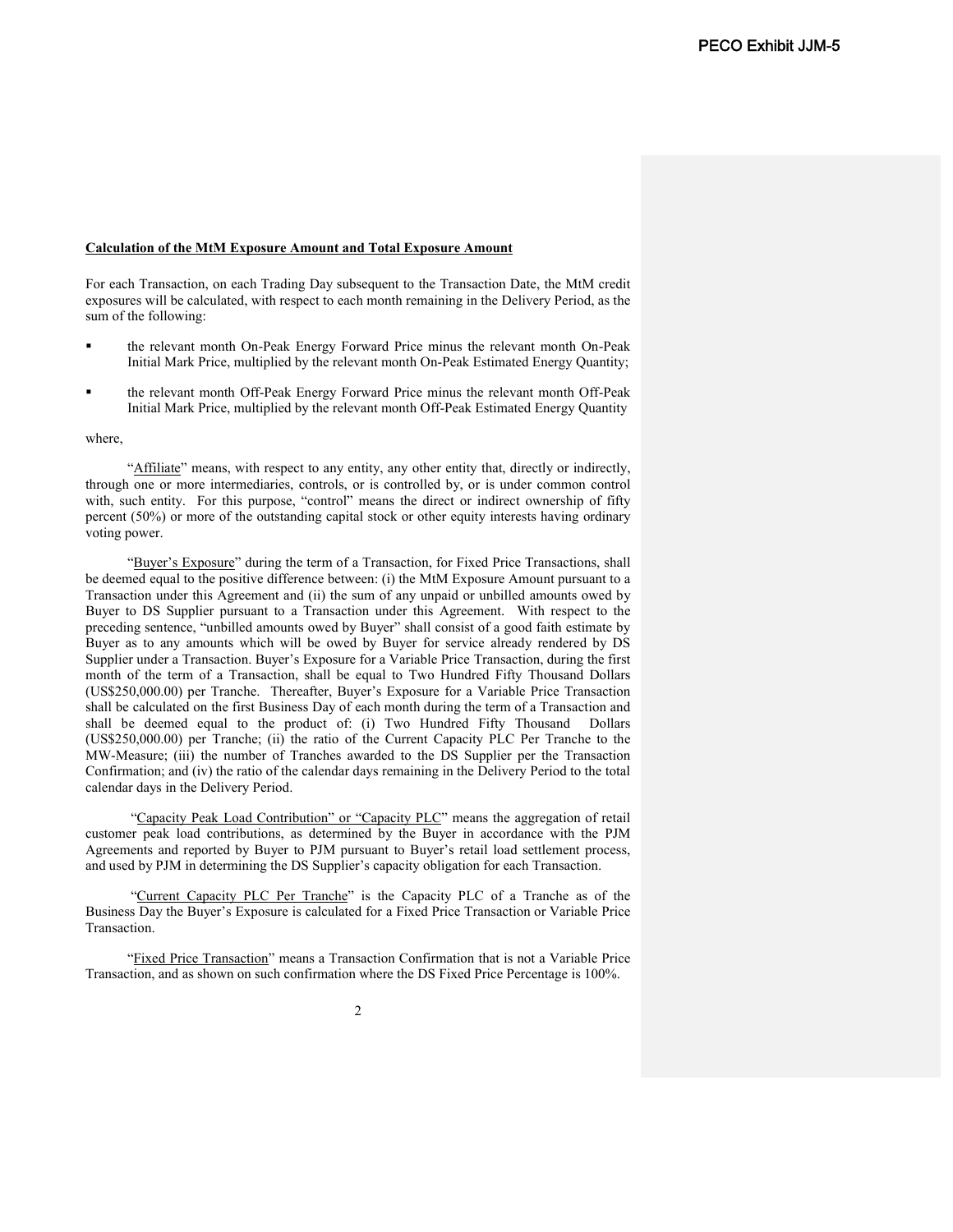"MW-Measure" means the Current Capacity PLC Per Tranche as of the Transaction Date.

"Off-Peak Estimated Energy Quantity" is the estimate of the energy quantity (in MWh) to be supplied in the relevant month and will be calculated, from Transaction Confirmation information, by multiplying the relevant month Off-Peak Estimated Energy Quantity Per MW-Measure, by the number of Tranches awarded to the DS Supplier, and the ratio of the current Capacity PLC Per Tranche to the MW-Measure.

"Off-Peak Estimated Energy Quantity Per MW-Measure" means the estimation of Energy, inclusive of electrical line losses, in the Off-Peak Hours for each of the twelve (12) calendar months, as set forth in the Transaction Confirmation.

"Off-Peak Hours" means those hours which are not On-Peak Hours.

"Off-Peak Initial Mark Price" means the Off-Peak Energy Forward Price as of the Transaction Date.

"Off-Peak/On-Peak Price Ratio" means the relevant monthly ratio of off-peak pricing to on-peak pricing of the PJM Western Hub day-ahead prices as set forth by Buyer each October based on the previous 36-month period ending in September. The historical on-peak prices used for the ratio will be the PJM Western Hub day-ahead price for the On-Peak Hours. The historical off-peak prices used for the ratio will be the PJM Western Hub day-ahead prices for the Off-Peak Hours. For each month of the 36-month period, the monthly on-peak and off-peak prices will be summed and respectively divided by the amount of On-Peak Hours and Off-Peak Hours in that month. This calculated off-peak average price will be divided by the on-peak average price to determine the individual monthly ratios. Such monthly ratios for the same months within the 36-month period will then be summed and divided by three (3) to come up with the rolling three year monthly ratio average.

"On-Peak Estimated Energy Quantity" is the estimate of the energy quantity (in MWh) to be supplied in the relevant month and will be calculated, from Transaction Confirmation information, by multiplying the relevant month On-Peak Estimated Energy Quantity Per MW-Measure, by the number of Tranches awarded to the DS Supplier, and the ratio of the Current Capacity PLC Per Tranche to the MW-Measure.

"On-Peak Estimated Energy Quantity Per MW-Measure" means the estimation of Energy, inclusive of electrical line losses, in the On-Peak Hours for each of the twelve (12) calendar months, as set forth in the Transaction Confirmation.

"On-Peak Hours" means Hour Ending ("HE") 0800 through HE 2300 EPT, Monday through Friday, excluding Saturday, Sunday and PJM holidays.

"On-Peak Initial Mark Price" means the On-Peak Energy Forward Price as of the Transaction Date.

"Pricing Agent" is the independent consultant to provide pricing services with respect to the Fixed Price Transactions under this Agreement. The Pricing Agent shall provide to the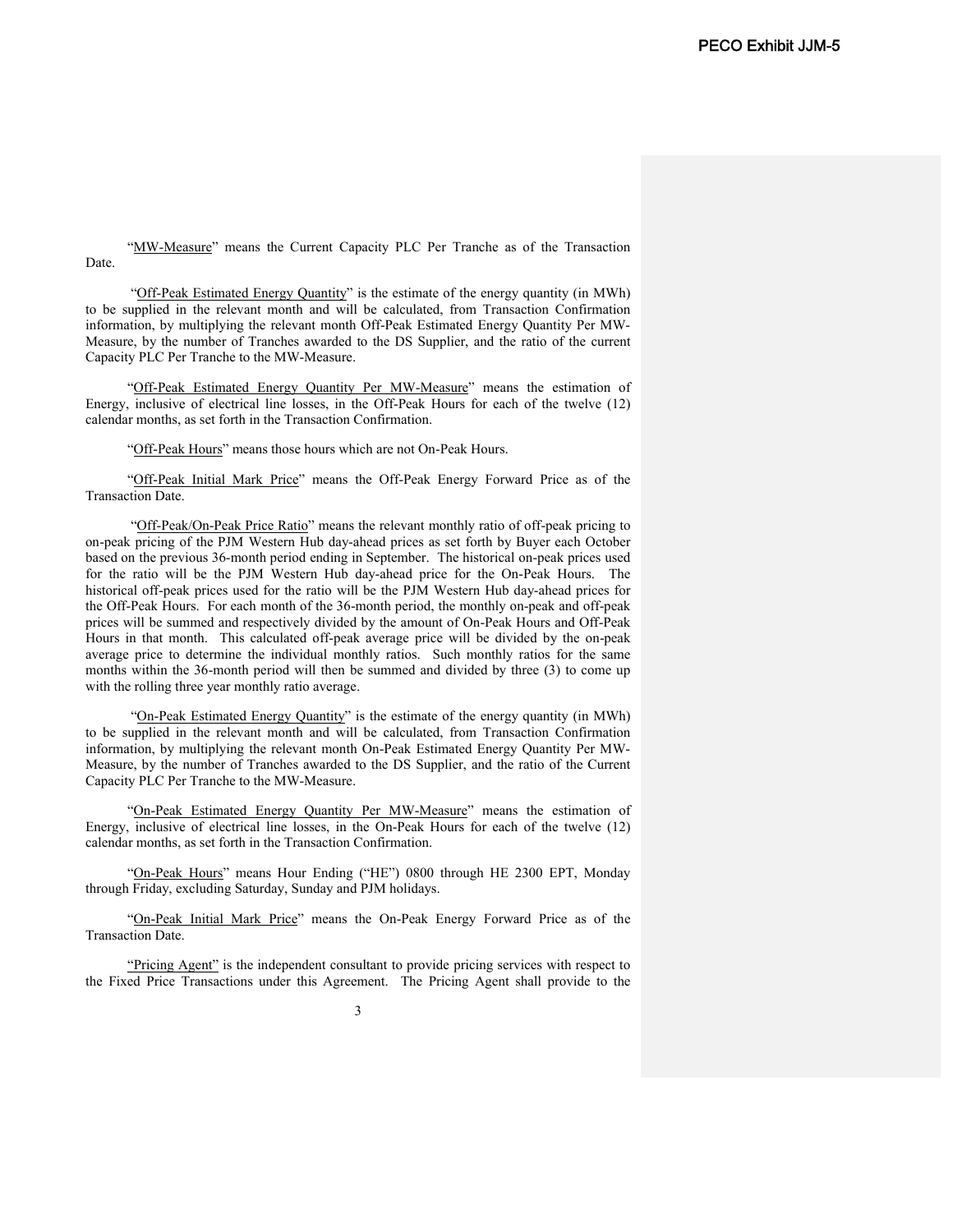Buyer the On-Peak Initial Mark Price and the Off-Peak Initial Mark Price. In addition, on each Business Day, the Pricing Agent shall provide to the Buyer the On-Peak Energy Forward Price and the Off-Peak Energy Forward Price. To the extent that information and/or quotes are not available to determine an On-Peak Energy Forward Price or Off-Peak Energy Forward Price for a given month the Pricing Agent shall be permitted to use information and/or quotes relevant to such month for which information/and quotes are available in order to provide the Buyer the required On-Peak Energy Forward Price and Off-Peak Energy Forward Price for such month.

"Reference Market-Maker" means any broker in energy products or exchange that is not an Affiliate of Buyer or DS Supplier.

"Trading Day" means any day except a Saturday, Sunday or a designated holiday by a non-affiliated entity providing forward energy market prices for purposes of Appendix B, as selected by Buyer in its reasonable discretion.

"Transaction Date" means the date that a Transaction is executed as set forth in the Transaction Confirmation.

"Variable Price Transaction" means a Transaction Confirmation for Full Requirements Service with spot energy pricing, as shown on such confirmation.

For the current month of each Trading Day MtM credit exposures calculation, the On-Peak Estimated Energy Quantity and Off-Peak Estimated Energy Quantity will be calculated for the month, as described above, and prorated for the remaining On-Peak Hours and Off Peak Hours remaining in the month as follows:

 On-Peak Hours remaining in the current month (including the first calendar day following the Trading Day) divided by total On-Peak Hours in the current month

 Off-Peak Hours remaining in the current month (including the first calendar day following the Trading Day) divided by total Off-Peak Hours in the current month

### **Parameters**

In calculating the MtM Exposure Amount for each Transaction, the following parameters are set on the Transaction Date:

- On-Peak Initial Mark Price
- Off-Peak/On-Peak Price Ratio
- Off-Peak Initial Mark Price
- MW-Measure: initial Capacity PLC Per Tranche